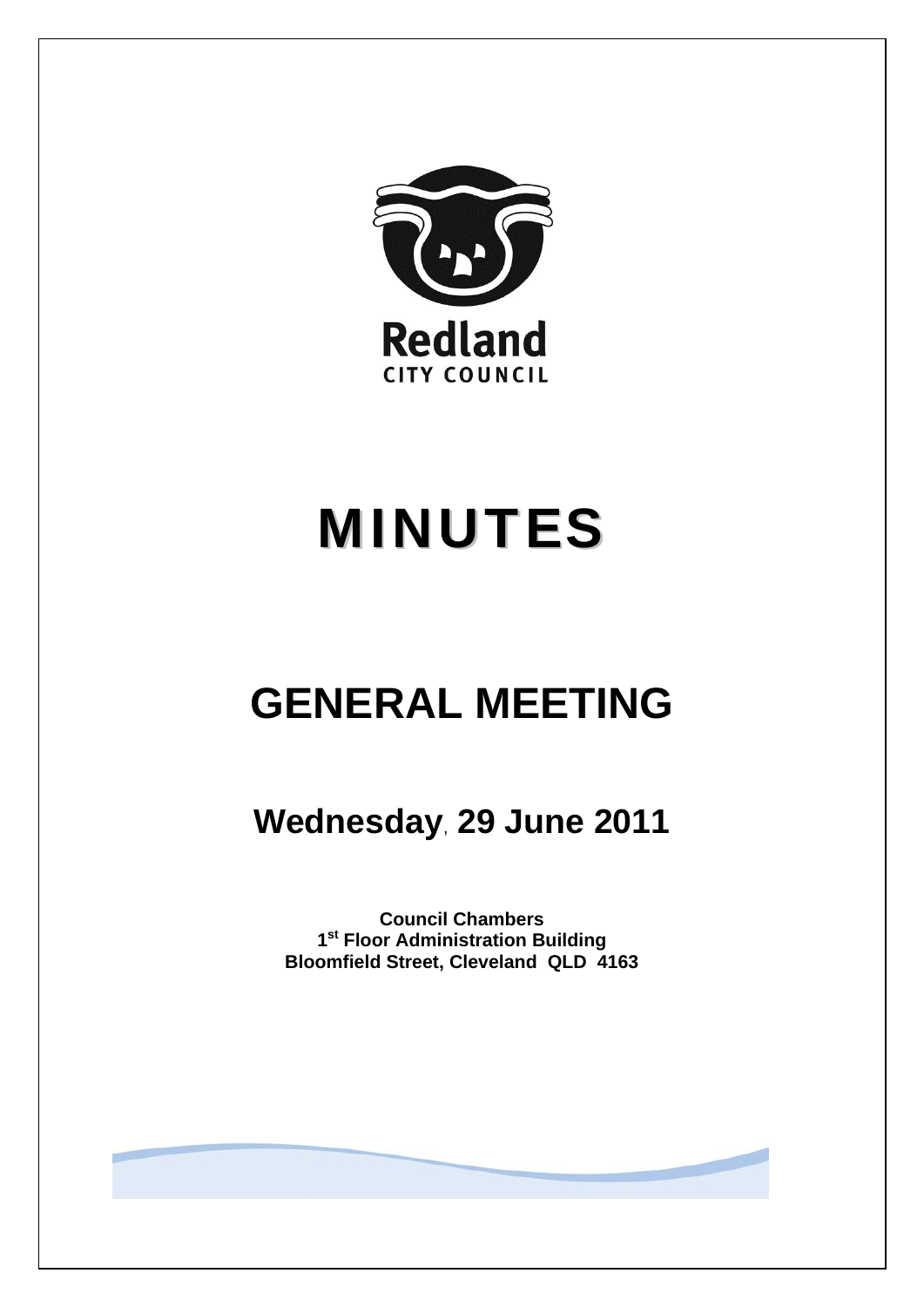#### **Table of Contents**

| <b>Item</b>             |     |       | <b>Subject</b>                                                                                      | Page No |
|-------------------------|-----|-------|-----------------------------------------------------------------------------------------------------|---------|
| 1                       |     |       |                                                                                                     |         |
| $\mathbf{2}$            |     |       |                                                                                                     |         |
| 3                       |     |       |                                                                                                     |         |
|                         | 3.1 |       |                                                                                                     |         |
|                         | 3.2 |       | <b>FAREWELL TO PAULA WESTON - PRINCIPAL ADVISOR MEDIA</b>                                           |         |
| $\overline{\mathbf{4}}$ |     |       |                                                                                                     |         |
| 5                       |     |       |                                                                                                     |         |
|                         | 5.1 |       |                                                                                                     |         |
|                         | 5.2 |       |                                                                                                     |         |
|                         | 5.3 |       |                                                                                                     |         |
| 6                       |     |       | <b>MATTERS OUTSTANDING FROM PREVIOUS COUNCIL MEETING</b>                                            |         |
|                         |     | 6.1.1 | REQUEST FOR REPORT - PROPOSAL TO CHARGE FOR                                                         |         |
|                         |     |       | 6.1.2 PETITION (DIVISION 10) REQUEST FOR CONCRETE PATH                                              |         |
| 7                       |     |       |                                                                                                     |         |
| 8                       |     |       |                                                                                                     | . 4     |
|                         | 8.1 |       |                                                                                                     |         |
|                         |     | 8.1.1 | PETITION (DIVISION 4) INSTALLATION OF PEDESTRIAN<br>CROSSING AT ST RITA'S PRIMARY SCHOOL, BENFER    |         |
|                         |     |       | 8.1.2 PETITION (DIVISION 4) UPGRADE VICTORIA POINT SKATE                                            |         |
|                         |     |       | 8.1.3 PETITION (DIVISION 10) SAFETY UPGRADE OF TINGALPA                                             |         |
|                         |     |       | 8.1.4 PETITION (DIVISION 1) NO TRAFFIC LIGHTS AT CNR<br>BIRKDALE AND MAIN ROADS, WELLINGTON POINT 5 |         |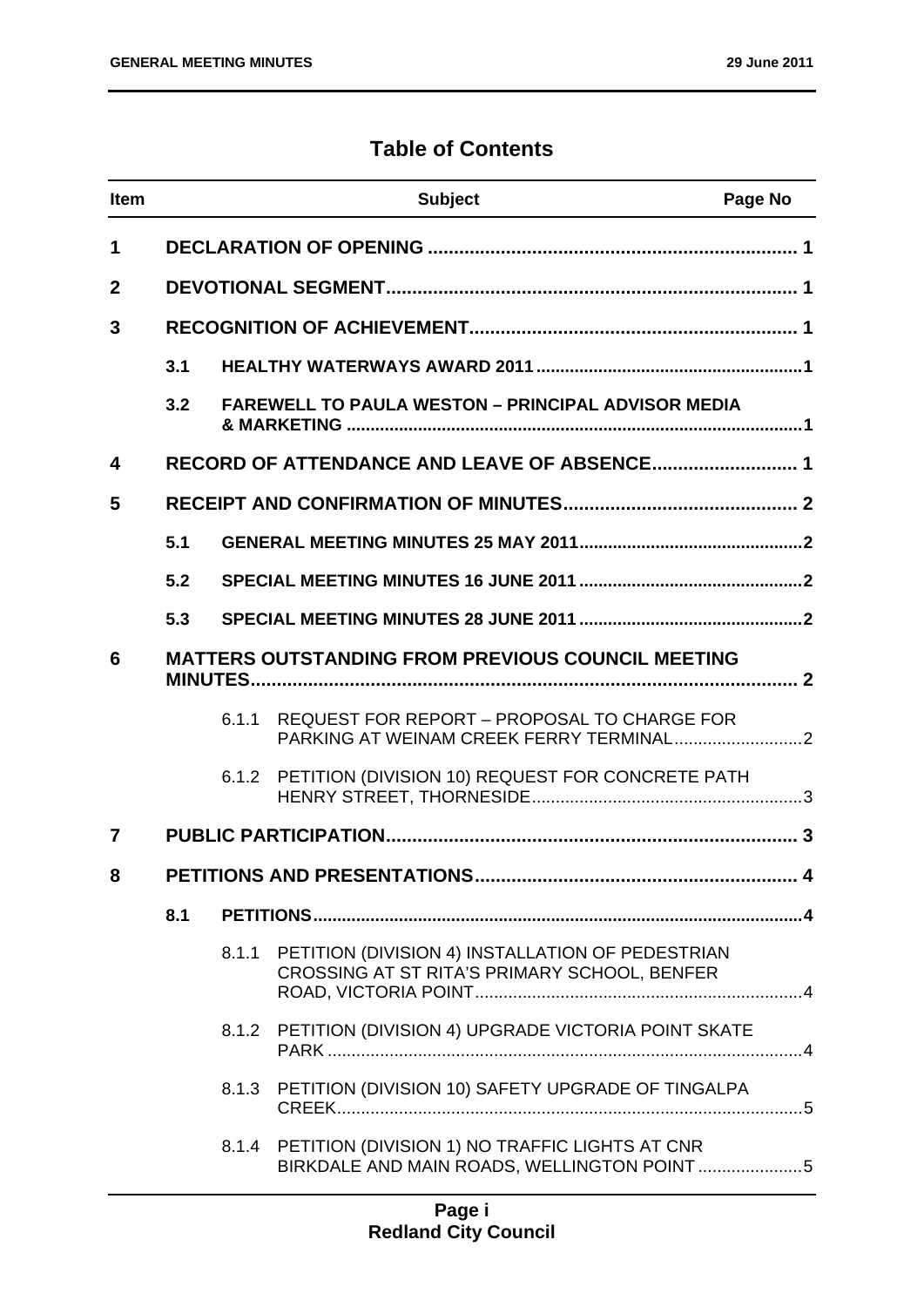|    | 8.2  |                                                                                                                        |    |
|----|------|------------------------------------------------------------------------------------------------------------------------|----|
|    |      | 8.2.1                                                                                                                  |    |
|    |      | 8.2.2 CERTIFICATION OF APPRECIATION - CR HENRY                                                                         |    |
| 9  |      |                                                                                                                        |    |
| 10 |      | DECLARATION OF MATERIAL PERSONAL INTEREST AND                                                                          |    |
|    | 10.1 |                                                                                                                        |    |
|    | 10.2 |                                                                                                                        |    |
| 11 |      | <b>DEVELOPMENT AND COMMUNITY STANDARDS COMMITTEE 7</b>                                                                 |    |
|    | 11.1 |                                                                                                                        |    |
|    |      |                                                                                                                        |    |
|    |      | 11.1.1 CATEGORY 1 - MINOR COMPLYING CODE ASSESSMENTS                                                                   |    |
|    |      | 11.1.2 CATEGORY 2 - COMPLYING CODE ASSESSMENTS AND                                                                     |    |
|    |      | 11.1.3 CATEGORY 3 - MODERATELY COMPLEX CODE AND                                                                        |    |
|    |      | 11.1.4 APPEALS LIST - CURRENT AS AT 30 MAY 2011  8                                                                     |    |
|    |      | 11.1.5 PERMISSIBLE CHANGE FOR EXTRACTIVE INDUSTRY<br>(QUARRY EXTENSION) AT 616-623 WEST MOUNT COTTON<br>ROAD. SHELDON. | .8 |
| 12 |      | DEVELOPMENT AND COMMUNITY STANDARDS COMMITTEE 21                                                                       |    |
|    | 12.1 |                                                                                                                        |    |
|    |      |                                                                                                                        |    |
|    |      | 12.1.1 CATEGORY 1 - MINOR COMPLYING CODE ASSESSMENTS                                                                   |    |
|    |      | 12.1.2 CATEGORY 2 - COMPLYING CODE ASSESSMENTS AND                                                                     |    |
|    |      | 12.1.3 CATEGORY 3 - MODERATELY COMPLEX CODE AND                                                                        |    |
|    |      | 12.1.4 APPEALS LIST - CURRENT AS AT 14 JUNE 20119                                                                      |    |
|    |      |                                                                                                                        |    |

#### **Page ii Redland City Council**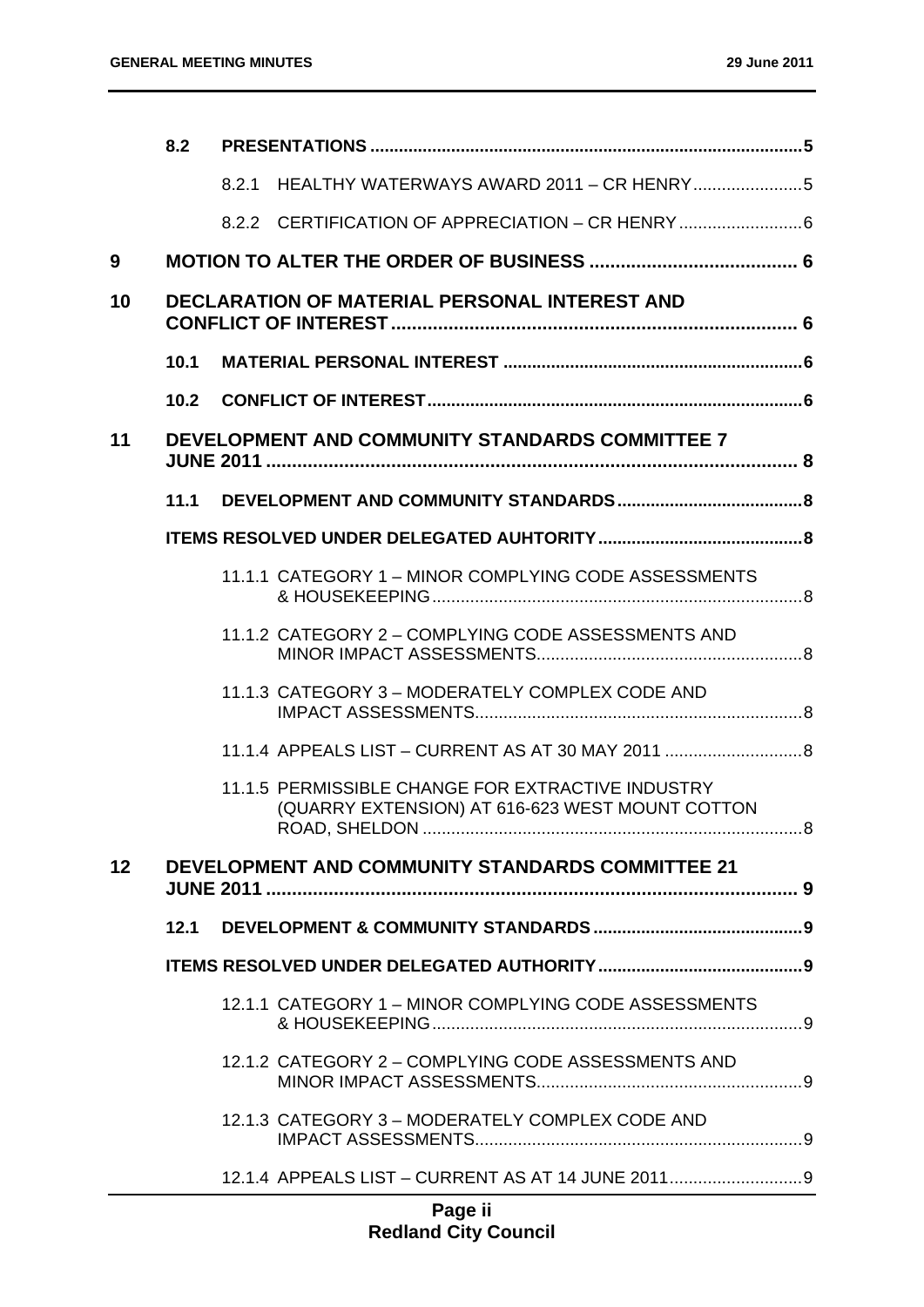|    |      | 12.1.6 PERMISSIBLE CHANGE FOR EXTRACTIVE INDUSTRY<br>(QUARRY EXTENSION) AT 616-623 WEST MOUNT COTTON                                                |  |
|----|------|-----------------------------------------------------------------------------------------------------------------------------------------------------|--|
|    |      | 12.1.7 MULTIPLE DWELLING (X3) AT 18A NELSON STREET,                                                                                                 |  |
|    |      | 12.2.1 APPEAL 1677 OF 2011 - REQUEST TO CHANGE<br>APPROVAL FOR A MIXED USE DEVELOPMENT AT 71-101                                                    |  |
|    |      | 12.2.2 APPEAL 2271 OF 2009 - PRELIMINARY APPROVAL<br>OVERRIDING THE PLANNING SCHEME FOR A CHILD<br>CARE CENTRE, NICHOLAS STREET, RUSSELL ISLAND  10 |  |
|    |      |                                                                                                                                                     |  |
|    |      |                                                                                                                                                     |  |
| 13 |      |                                                                                                                                                     |  |
|    | 13.1 | <b>ITEM DELEGATED TO COMMITTEE FROM COUNCIL17</b>                                                                                                   |  |
|    |      | 13.1.1 PUBLIC CONSULTATION ON DRAFT SMBI PLUS REVIEW                                                                                                |  |
|    | 13.2 |                                                                                                                                                     |  |
|    |      | 13.2.1 SEQ REGIONAL OFFSETS FRAMEWORK: DELEGATED                                                                                                    |  |
|    |      | 13.2.2 REDLAND'S SEVEN CS CONNECTION STRATEGY                                                                                                       |  |
|    |      | 13.2.3 CREATION OF URBAN KOALA NATURE REFUGE -<br>ALEXANDRA HILLS (ACCEPTANCE OF TRUSTEE LAND<br>FOR CONSERVATION PURPOSES AT MACMILLAN ROAD)33     |  |
|    |      | 13.2.4 GEOTECHNICAL INVESTIGATION AT RABY BAY<br>RESIDENTIAL CANAL ESTATE IN SOUTHERN MORETON                                                       |  |
|    |      |                                                                                                                                                     |  |
|    |      | 13.2.6 STATE GOVERNMENT FUNDING PROPOSAL - MARINE                                                                                                   |  |
|    |      |                                                                                                                                                     |  |
|    |      |                                                                                                                                                     |  |
|    | 13.3 |                                                                                                                                                     |  |
|    |      | 13.3.1 VEGETATION PROTECTION ORDER VPO 16, 17, 19 AND 21  64                                                                                        |  |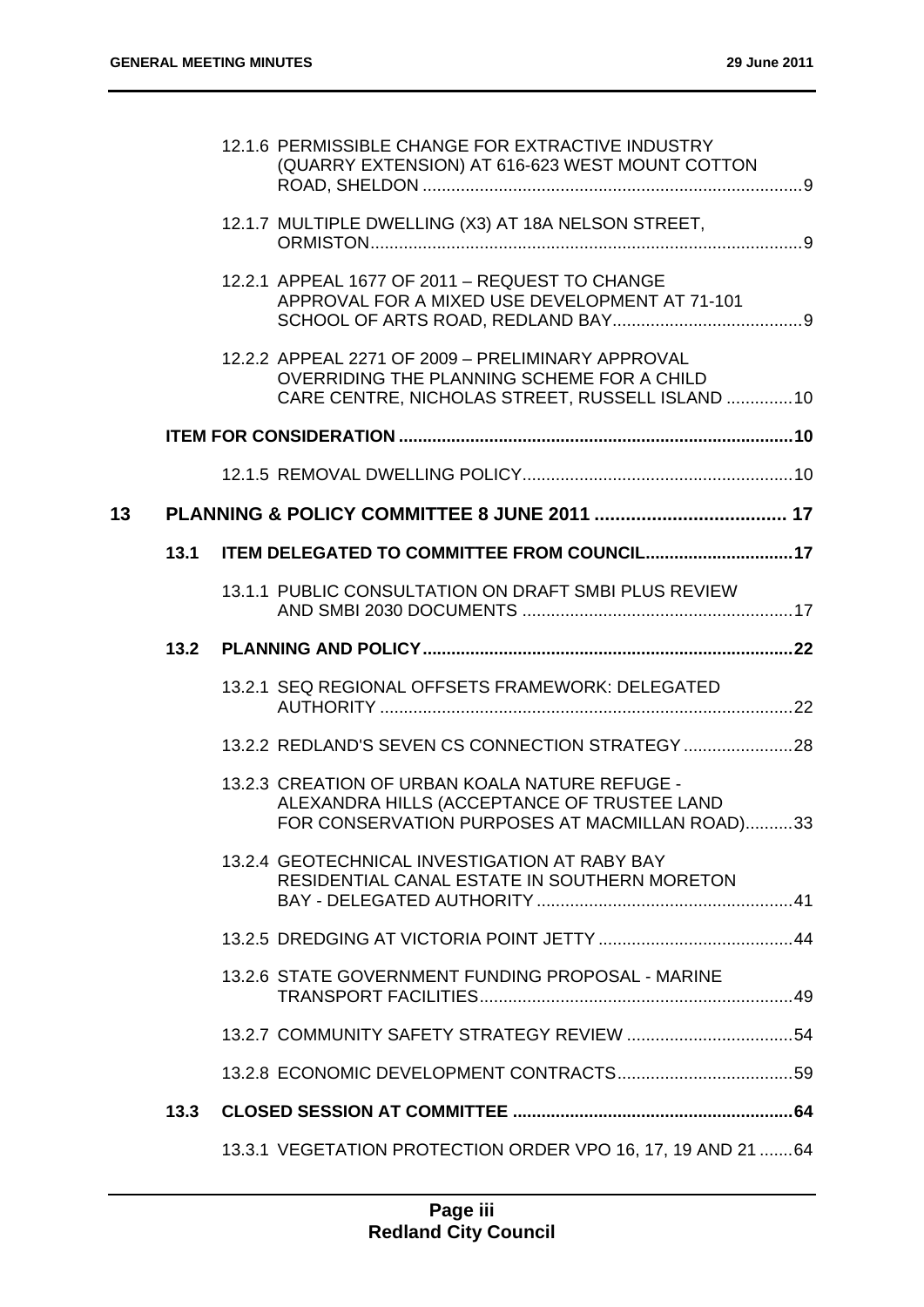|    |      | 13.3.2 JOINT STATE AND LOCAL GOVERNMENT PLANNING<br>PROJECTS AND GOVERNANCE ARRANGEMENTS FOR                                   |  |
|----|------|--------------------------------------------------------------------------------------------------------------------------------|--|
| 14 |      | <b>CUSTOMER SERVICES COMMITTEE 22 JUNE 2011  66</b>                                                                            |  |
|    | 14.1 |                                                                                                                                |  |
|    |      | 14.1.1 MONTHLY REPORT FOR CUSTOMER AND COMMUNITY                                                                               |  |
|    |      | 14.1.2 MONTHLY REPORT FOR PROJECT DELIVERY GROUP                                                                               |  |
|    |      | 14.1.3 MONTHLY REPORT FOR OPERATIONS AND                                                                                       |  |
|    |      | 14.1.4 2011/12 PROJECTS OVER \$500,000 INCLUDING GST -                                                                         |  |
|    |      | 14.1.5 NORTH STRADBROKE ISLAND HISTORICAL MUSEUM AND<br>REDLAND MUSEUM FIVE-YEAR FUNDING AGREEMENTS 85                         |  |
|    |      |                                                                                                                                |  |
|    |      | 14.2.1 SOLE SUPPLIER STATUS - MAINTENANCE AGREEMENT<br>FOR WASTEWATER TREATMENT PLANT - AMITY POINT                            |  |
|    |      |                                                                                                                                |  |
| 15 |      | <b>CORPORATE SERVICES &amp; GOVERNANCE COMMITTEE 22 JUNE</b>                                                                   |  |
|    |      |                                                                                                                                |  |
|    |      | 15.1.1 NOMINATION FOR LGMA QUEENSLAND PRESIDENT 93                                                                             |  |
|    | 15.2 |                                                                                                                                |  |
|    |      |                                                                                                                                |  |
|    | 15.3 |                                                                                                                                |  |
|    |      | 15.3.1 AMENDMENT TO EXPENSES REIMBURSEMENT AND<br>PROVISION OF FACILITIES FOR COUNCILLORS POLICY -                             |  |
|    |      | 15.3.2 32/10 INVESTIGATION REPORT UNDER SECTION 501E                                                                           |  |
|    |      | 15.3.3 COMPLAINTS MANAGEMENT PROCESS AND CONDUCT<br>AND PERFORMANCE OF COUNCILLORS -<br>ADMINISTRATIVE CHANGES TO POLICIES AND |  |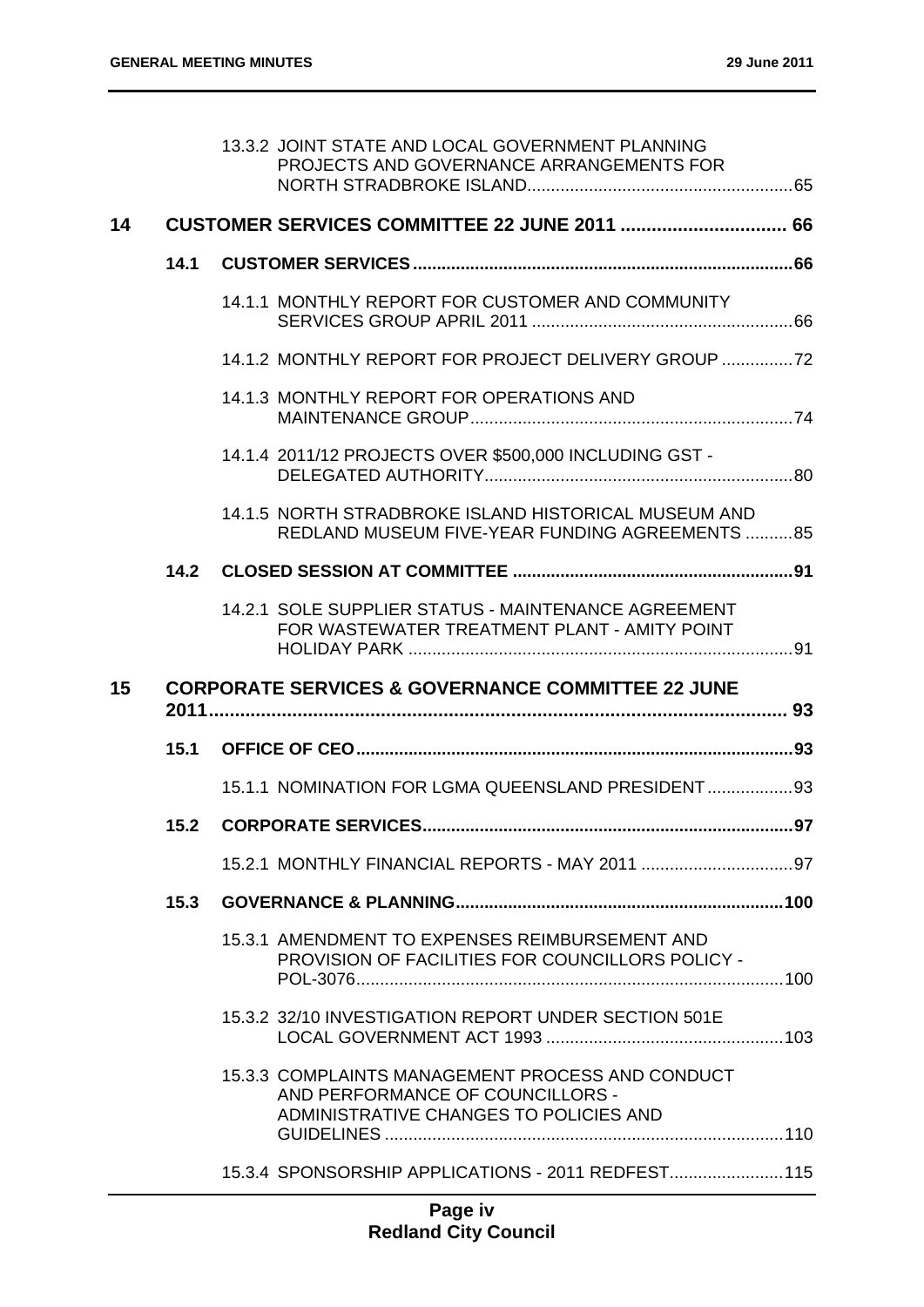|    |      | 15.3.5 CORPORATE PERFORMANCE MANAGEMENT POLICY                                                                                                |      |
|----|------|-----------------------------------------------------------------------------------------------------------------------------------------------|------|
|    |      | 15.3.6 MONTHLY BALANCED SCORECARD REPORT MAY 2011  124                                                                                        |      |
|    | 15.4 | ITEM DELEGATED TO COMMITTEE FROM COUNCIL 127                                                                                                  |      |
|    |      |                                                                                                                                               |      |
| 16 |      |                                                                                                                                               |      |
| 17 |      |                                                                                                                                               |      |
|    | 17.1 |                                                                                                                                               |      |
|    |      |                                                                                                                                               |      |
|    |      | 17.1.2 ADOPTION OF PRIORITY INFRASTRUCTURE AREA (PIA),<br>PLANS FOR TRUNK INFRASTRUCTURE (PFTI) AND<br>SCHEDULE OF WORKS UNDER STATE PLANNING |      |
|    |      | 17.1.3 STATE GOVERNMENT FUNDING PROPOSAL - MARINE                                                                                             |      |
|    | 17.2 |                                                                                                                                               |      |
|    |      | 17.2.1 PRELIMINARY PREFERENCE DECISION - WATER AND                                                                                            |      |
| 18 |      |                                                                                                                                               |      |
|    | 18.1 |                                                                                                                                               |      |
|    |      | 18.1.1 PROPOSED TECHNICAL ASSESSMENT OF SILTATION OF                                                                                          | .151 |
| 19 |      | <b>NOTICE OF MOTION UNDER SECTION 59 OF LOCAL</b><br>GOVERNMENT (OPERATIONS) REGULATION 2010 152                                              |      |
|    | 19.1 |                                                                                                                                               |      |
|    |      | 19.1.1 NOTICE OF MOTION TO REPEAL OR AMEND A<br>RESOLUTION OF COUNCIL OF 27 APRIL 2011  152                                                   |      |
|    | 19.2 |                                                                                                                                               |      |
|    |      | 19.2.1 NOTICE OF MOTION TO REPEAL OR AMEND A<br>RESOLUTION OF COUNCIL OF 30 MARCH 2011  153                                                   |      |
| 20 |      |                                                                                                                                               |      |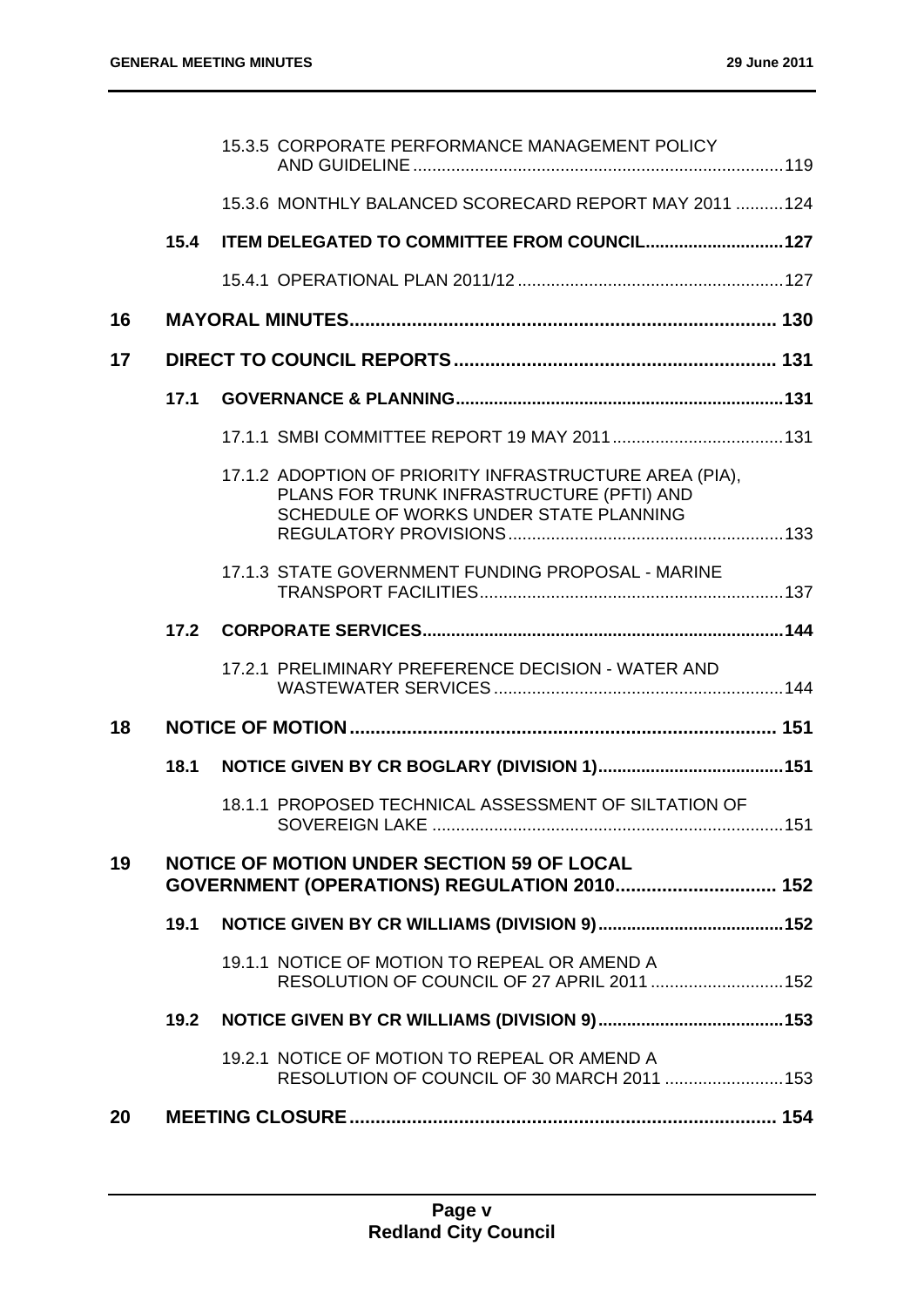#### **1 DECLARATION OF OPENING**

The Mayor declared the meeting open at 4.00pm and acknowledged the Quandamooka people, who are the traditional custodians of the land on which Council meets. The Mayor also paid Council's respect to their elders, past and present, and extend that respect to other indigenous Australians who are present.

#### **2 DEVOTIONAL SEGMENT**

Pastor David Groenenboom, member of the Ministers' Fellowship, led Council in a brief devotional segment.

#### **3 RECOGNITION OF ACHIEVEMENT**

#### **3.1 HEALTHY WATERWAYS AWARD 2011**

Recognition was given to Danielle Crawford and her team for their efforts and dedication in winning the 'BMT WBM – Government Award' for their Waterways *Extension Program – Council partnering with landholders for waterways recovery.* 

#### **3.2 FAREWELL TO PAULA WESTON – PRINCIPAL ADVISOR MEDIA & MARKETING**

Recognition was given to Ms Paula Weston, Principal Advisor Media and Marketing, who is leaving Council to pursue other interests, for her professionalism and friendship, her attention to detail and the Mayor thanked her for her contribution to Council and acknowledged that she had made an impact during her time with RCC.

#### **4 RECORD OF ATTENDANCE AND LEAVE OF ABSENCE**

#### **MEMBERS PRESENT:**

| Cr M Hobson PSM     | Mayor                                  |
|---------------------|----------------------------------------|
| Cr M Elliott        | Deputy Mayor and Councillor Division 7 |
| Cr W Boglary        | <b>Councillor Division 1</b>           |
| Cr C Ogilvie        | <b>Councillor Division 2</b>           |
| Cr D Henry          | <b>Councillor Division 3</b>           |
| Cr J Burns          | <b>Councillor Division 4</b>           |
| Cr B Townsend       | <b>Councillor Division 5</b>           |
| Cr T Bowler         | <b>Councillor Division 6</b>           |
| <b>Cr K Reimers</b> | <b>Councillor Division 8</b>           |
| Cr K Williams       | <b>Councillor Division 9</b>           |
| Cr H Murray         | <b>Councillor Division 10</b>          |
|                     |                                        |

#### **EXECUTIVE LEADERSHIP GROUP:**

| Mr G Stevenson PSM | <b>Chief Executive Officer</b>                               |
|--------------------|--------------------------------------------------------------|
| Mr N Clarke        | General Manager Governance & Planning                        |
| Mr M Drydale       | <b>General Manager Corporate Services</b>                    |
| Mrs T Averay       | <b>General Manager Development &amp; Community Standards</b> |
| Mrs L Rusan        | <b>General Manager Customer Services</b>                     |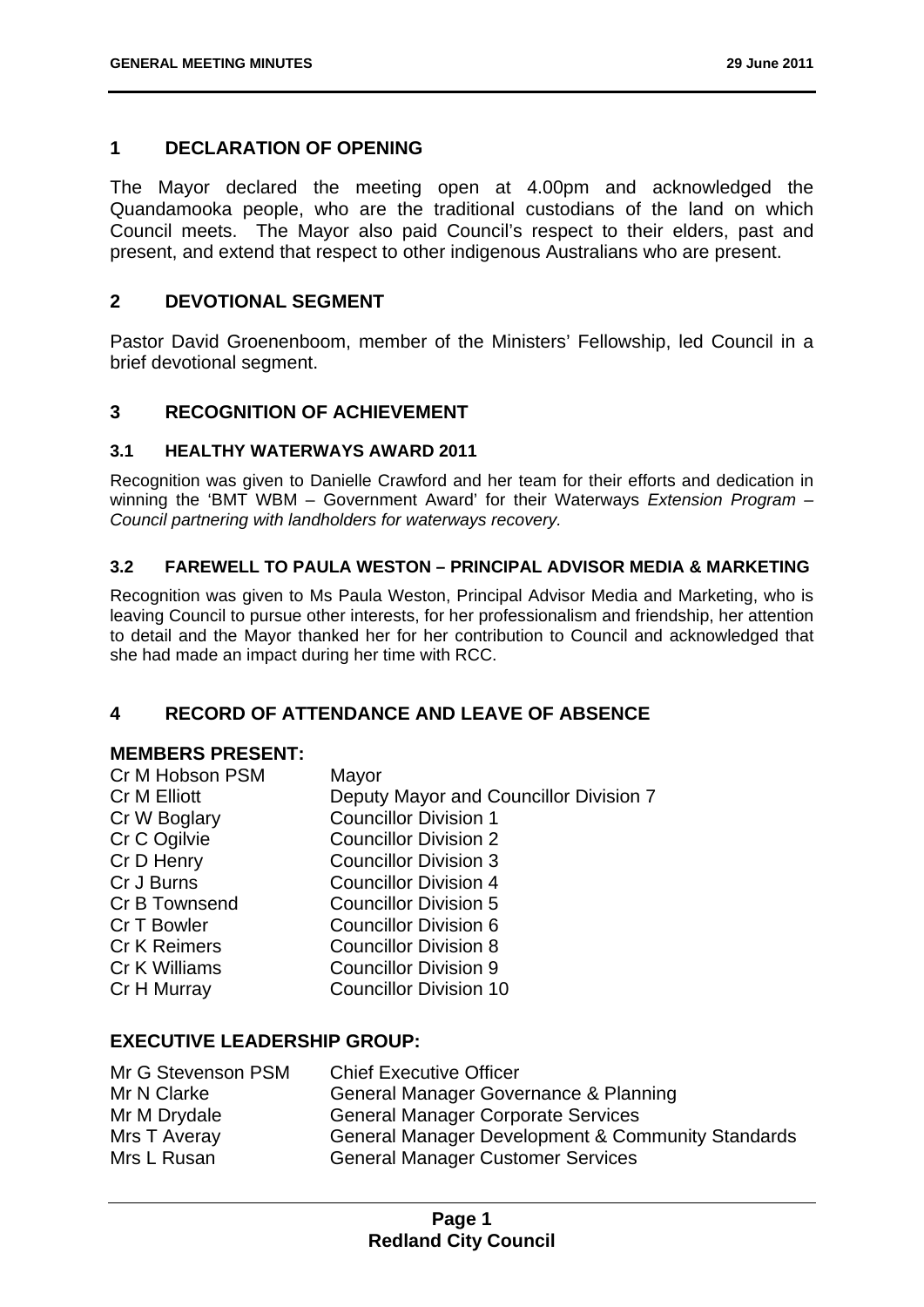#### **MINUTES:**

Mrs J Parfitt **Corporate Meetings & Registers Team Leader** 

#### **5 RECEIPT AND CONFIRMATION OF MINUTES**

#### **5.1 GENERAL MEETING MINUTES 25 MAY 2011**

| Moved by:    | Cr B Townsend |
|--------------|---------------|
| Seconded by: | Cr W Boglary  |

That the minutes of the General Meeting held on 25 May 2011 be confirmed.

#### CARRIED

General Meeting Minutes 25 May 2011

#### **5.2 SPECIAL MEETING MINUTES 16 JUNE 2011**

| Moved by:    | Cr T Bowler  |
|--------------|--------------|
| Seconded by: | Cr W Boglary |

That the minutes of the General Meeting held on 16 June 2011 be confirmed.

#### CARRIED

Special Meeting Minutes 16 June 2011

#### **5.3 SPECIAL MEETING MINUTES 28 JUNE 2011**

Moved by: Cr K Reimers Seconded by: Cr D Henry

That the minutes of the General Meeting held on 28 June 2011 be confirmed.

#### CARRIED

Special Meeting Minutes 28 June 2011

#### **6 MATTERS OUTSTANDING FROM PREVIOUS COUNCIL MEETING MINUTES**

The Chief Executive Officer presented the following items for noting:

#### **6.1.1 REQUEST FOR REPORT – PROPOSAL TO CHARGE FOR PARKING AT WEINAM CREEK FERRY TERMINAL**

At the General Meeting on 27 April 2011 Council resolved as follows:

That Council request a report for a subsequent Planning and Policy meeting that: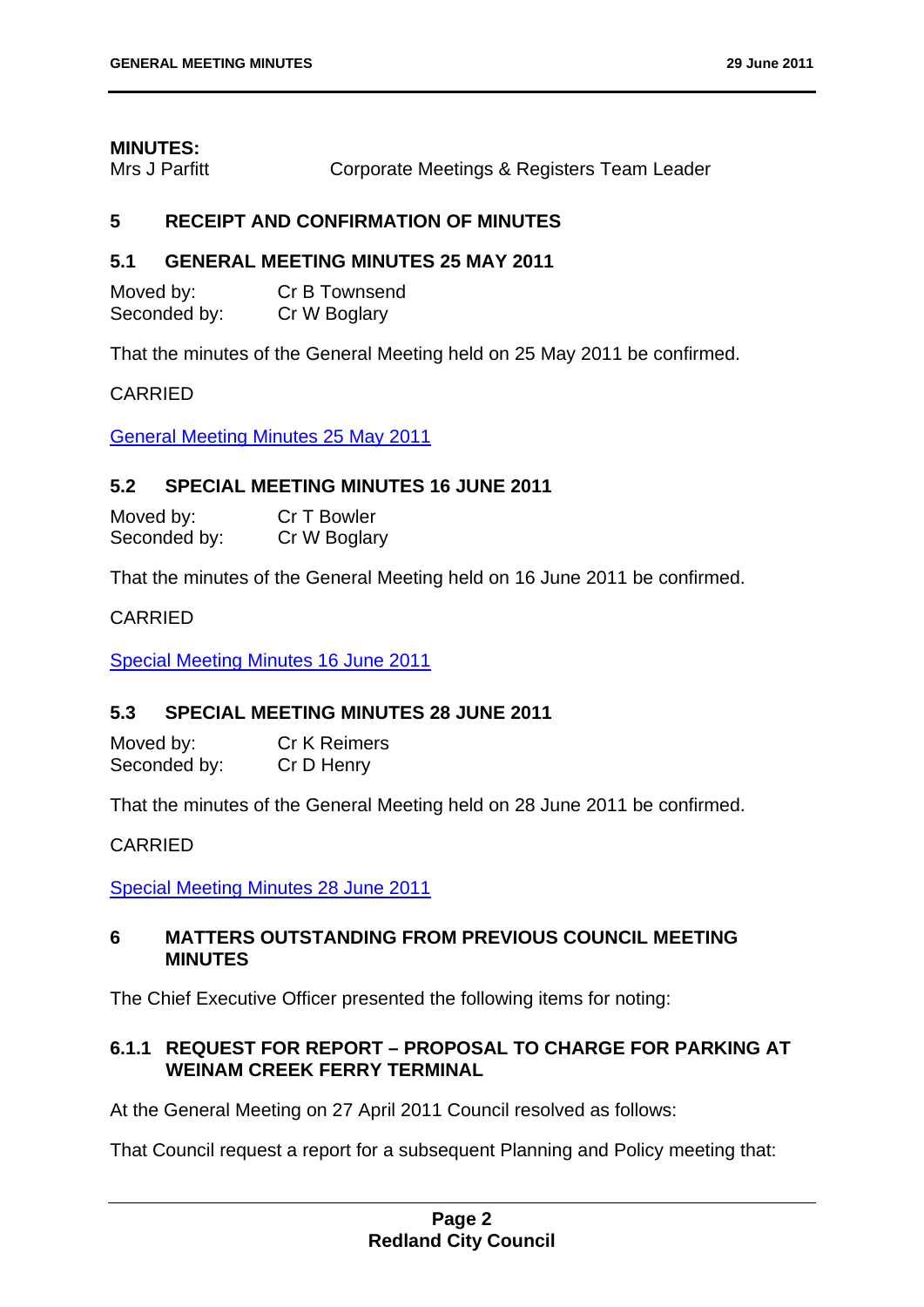- *1. Provides sufficient information to address the issue of equity that has arisen over the proposal to charge for parking at the Weinam Creek ferry terminal; and, if necessary; and*
- *2. Clearly lays out any future plans for the Victoria Point and Toondah Harbour car parks and how charges may be incorporated into these plans.*

A report addressing this matter will be presented to a future Planning & Policy Committee meeting.

#### **6.1.2 PETITION (DIVISION 10) REQUEST FOR CONCRETE PATH HENRY STREET, THORNESIDE**

At the General Meeting on 25 May 2011 Council resolved as follows:

That the petition which reads as follows, be received and referred to a Committee for consideration and a report back to Council.

*"Petition for a concrete walking path to replace the road-base walking path between 9 Henry St., Thorneside and 3 Henry St., Thorneside. Existing road-base path is always washed out and is a hazard for walkers."* 

A report addressing this matter will be presented to a future Planning & Policy Committee meeting.

#### **7 PUBLIC PARTICIPATION**

#### **MOTION TO ADJOURN MEETING**

| Moved by:    | Cr M Elliott |
|--------------|--------------|
| Seconded by: | Cr D Henry   |

That Council adjourn the meeting for a 15 minute public participation segment.

#### CARRIED

- 1. Ms G James of Macleay Island, addressed Council in relation to parking at Weinam Creek.
- 2. Ms G Nemeth of Macleay Island, addressed Council on SMBI issues and parking at Weinam Creek.
- 3. Mr R Harris of Macleay Island, addressed Council in relation to parking at Weinam Creek and Items 19.1.1 and 19.2.1 on today's agenda.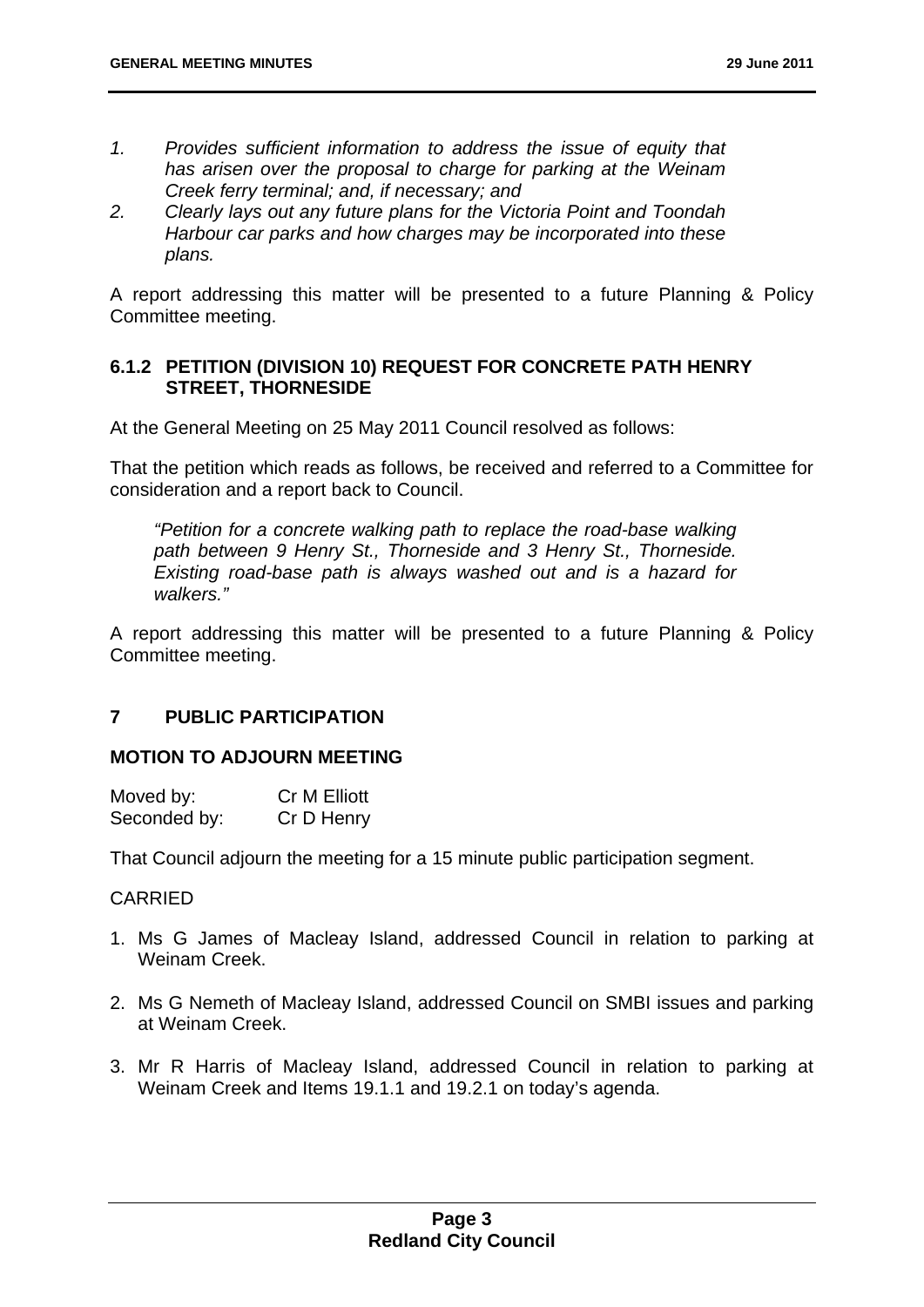#### **MOTION TO RESUME MEETING**

| Moved by:    | Cr B Townsend |
|--------------|---------------|
| Seconded by: | Cr W Boglary  |

That the meeting proceedings resume.

#### CARRIED

#### **8 PETITIONS AND PRESENTATIONS**

#### **8.1 PETITIONS**

#### **8.1.1 PETITION (DIVISION 4) INSTALLATION OF PEDESTRIAN CROSSING AT ST RITA'S PRIMARY SCHOOL, BENFER ROAD, VICTORIA POINT**

| Moved by:    | Cr J Burns          |
|--------------|---------------------|
| Seconded by: | <b>Cr K Reimers</b> |

**That the petition, which reads as follows, be received and referred to the appropriate area of Council for consideration and a report back to Council:** 

*"Petition from residents requesting that Council support the installation of a pedestrian crossing at St Rita's Primary School, Benfer Road, Victoria Point. This would bring St Rita's school into line with all other primary schools in the area, i.e., crossing safety guard and zebra crossing."* 

#### **CARRIED**

#### **8.1.2 PETITION (DIVISION 4) UPGRADE VICTORIA POINT SKATE PARK**

| Moved by:    | Cr J Burns          |
|--------------|---------------------|
| Seconded by: | <b>Cr M Elliott</b> |

**That the petition, which reads as follows, be received and referred to the Chief Executive Officer to arrange a response:** 

*"Petition from residents requesting that Council upgrade Victoria Point Skate Park to specifications suggested by users, to create a more flexible, accommodating recreation area."* 

#### **CARRIED**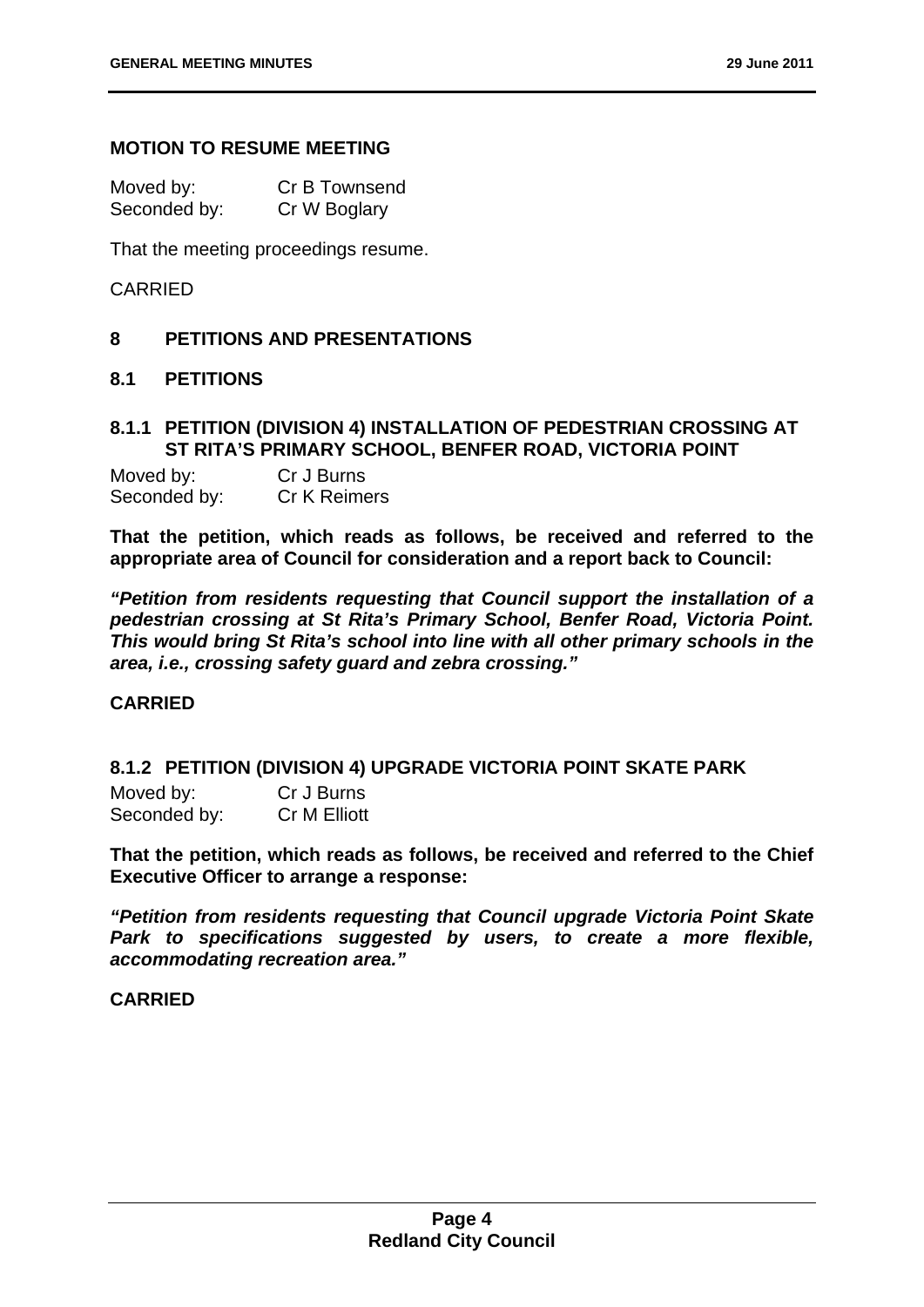#### **8.1.3 PETITION (DIVISION 10) SAFETY UPGRADE OF TINGALPA CREEK**

| Moved by:    | Cr H Murray  |
|--------------|--------------|
| Seconded by: | Cr M Elliott |

**That the petition, which reads as follows, be received and referred to the appropriate area of Council for consideration and a report back to Council as to what works can be done in 2011-2012:** 

 *"Petition requesting that Council prioritise a safety upgrade of the denuded and eroded foreshore area on the banks of Tingalpa Creek at the corner of the Esplanade at the end of Railway Parade, Thorneside."* 

#### **CARRIED**

#### **8.1.4 PETITION (DIVISION 1) NO TRAFFIC LIGHTS AT CNR BIRKDALE AND MAIN ROADS, WELLINGTON POINT**

Moved by: Cr W Boglary Seconded by: Cr D Henry

**That the petition, which reads as follows, be received and referred to a committee or officer for consideration and a report to the local government:** 

*"Petition requesting no traffic lights be installed at corner of Birkdale and Main Roads, Wellington Point. Traffic calming needed – not lights."* 

#### **CARRIED**

#### **8.2 PRESENTATIONS**

#### **8.2.1 HEALTHY WATERWAYS AWARD 2011 – CR HENRY**

Redland City Council was awarded the 'BMT WBM – Government Award' for their *Waterways Extension Program – Council partnering with landholders for waterways recovery.* 

As part of their Waterways Extension Program, Redland City Council has partnered with over 47 landholders resulting in a number of on-ground waterway restoration projects, including repairs to failing septic systems and re-vegetation of in-stream and riparian vegetation.

A number of successful restoration trials have been completed or are underway. This includes monthly water quality monitoring of 15 farm dams to determine their impact on creek water quality, as well as a native fish breeding program to boost local populations and biodiversity.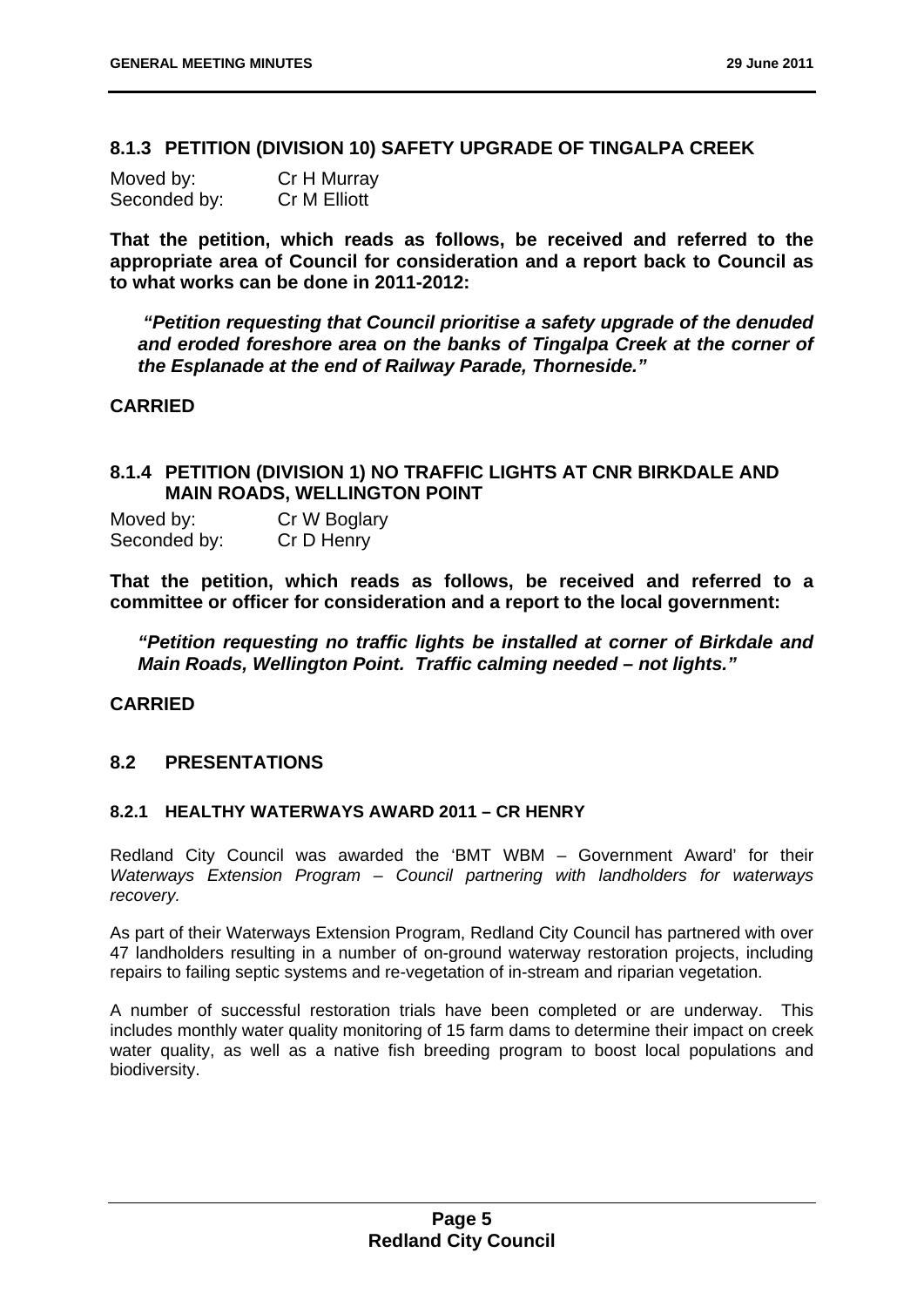#### **8.2.2 CERTIFICATION OF APPRECIATION – CR HENRY**

Redland City Council had received a Certificate of Appreciation for their valuable contribution to the success of the National Green Jobs Corps.

National Green Jobs Corps commenced on 1 January 2010. The projects offered are team based activities developed in conjunction with local communities and groups, representatives from the environment and climate change sector, local government and relevant training providers.

Participants are given the opportunity to participate in hands-on work experience activities and accredited training. National Green Jobs Corps providers are delivering a broad range of environmentally focused projects to equip young Australians with green skills and training.

Cr Henry advised she would consult with the participants about where the plaque should go as there were numerous sites in the Redlands to choose from.

#### **9 MOTION TO ALTER THE ORDER OF BUSINESS**

#### **STATEMENT – CR JOHN BURNS**

It was noted that this item (listed as item 8.2 on the Agenda) had been withdrawn.

#### **10 DECLARATION OF MATERIAL PERSONAL INTEREST AND CONFLICT OF INTEREST**

#### **10.1 MATERIAL PERSONAL INTEREST**

 **MATERIAL PERSONAL INTEREST – Items 11.1.5 and 12.1.6** *Permissible Change for Extractive Industry (Quarry Extension) at 616-623 West Mount Cotton Road, Sheldon* 

Cr Burns declared a material personal interest in the above items – see items for details.

#### **MATERIAL PERSONAL INTEREST - Item 14.1.5** *North Stradbroke Island Historical Museum and Redland Museum Five-Year Funding Agreements*

Cr Ogilvie declared a material personal interest in the above item – see item for details.

#### **10.2 CONFLICT OF INTEREST**

 **CONFLICT OF INTEREST - Item 14.1.5** *North Stradbroke Island Historical Museum and Redland Museum Five-Year Funding Agreements* 

Crs Reimers, Henry, and Boglary declared a conflict of interest in the above item – see item for details.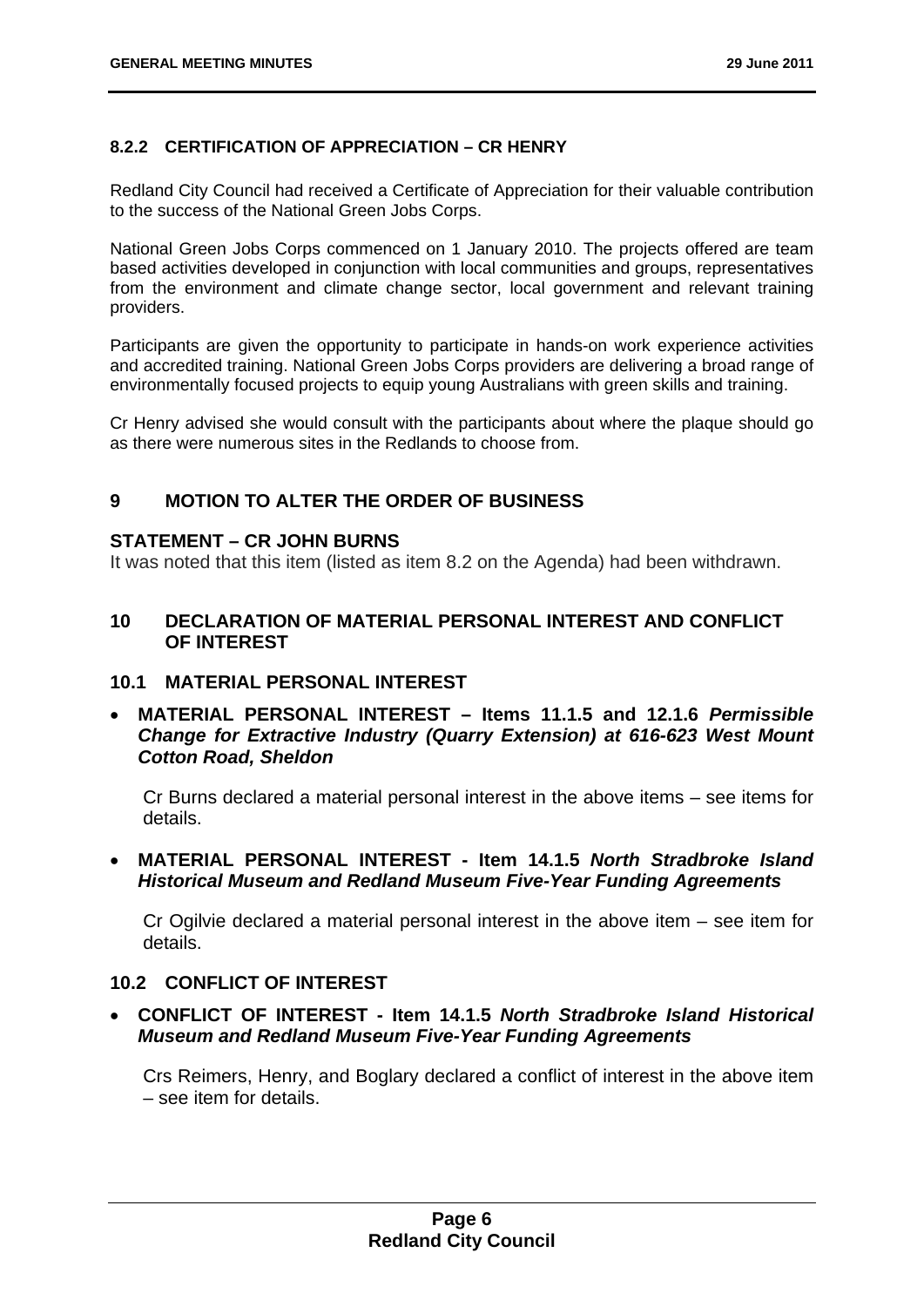#### **CONFLICT OF INTEREST - ITEM 15.1.1 NOMINATION FOR LGMA QUEENSLAND PRESIDENT**

Mr N Clarke, General Manager Governance and Planning declared a conflict of interest in the above matter – see item for details.

#### **CONFLICT OF INTEREST - ITEM 15.3.2 32/10 INVESTIGATION REPORT UNDER SECTION 501E LOCAL GOVERNMENT ACT 1993**

Chief Executive Officer and Crs Burns, Reimers, Murray, Elliott, Bowler, Williams, Townsend, Henry, Boglary, Hobson and Ogilvie declared a conflict of interest in the above items – see item for details.

#### **CONFLICT OF INTEREST – ITEM 15.3.4 SPONSORSHIP APPLICATIONS – 2011 REDFEST**

Cr Williams declared a conflict of interest in the above item – see item for details.

#### **COUNCILLOR ABSENCES DURING MEETING**

Cr Townsend left the meeting at 5.03pm at the conclusion of Item 13.2.3 and returned at 5.04pm during Item 14.1.

Cr Williams left the meeting at 5.23pm and returned at 5.26pm during Item 14.1.5. Cr Williams left the meeting at 5.47pm during item 17.1.1 and returned at 5.48pm during item 17.1.2.

Cr Elliott left the meeting at 5.48pm and returned at 5.50pm during item 17.1.2.

Cr Boglary left the meeting at 5.56pm and returned at 5.57pm during item 17.1.3.

Cr Elliott left the meeting at 6.26pm and returned at 6.34pm during item 17.2.1.

Cr Burns left the meeting at 6.32pm and returned at 6.35pm during item 17.2.1.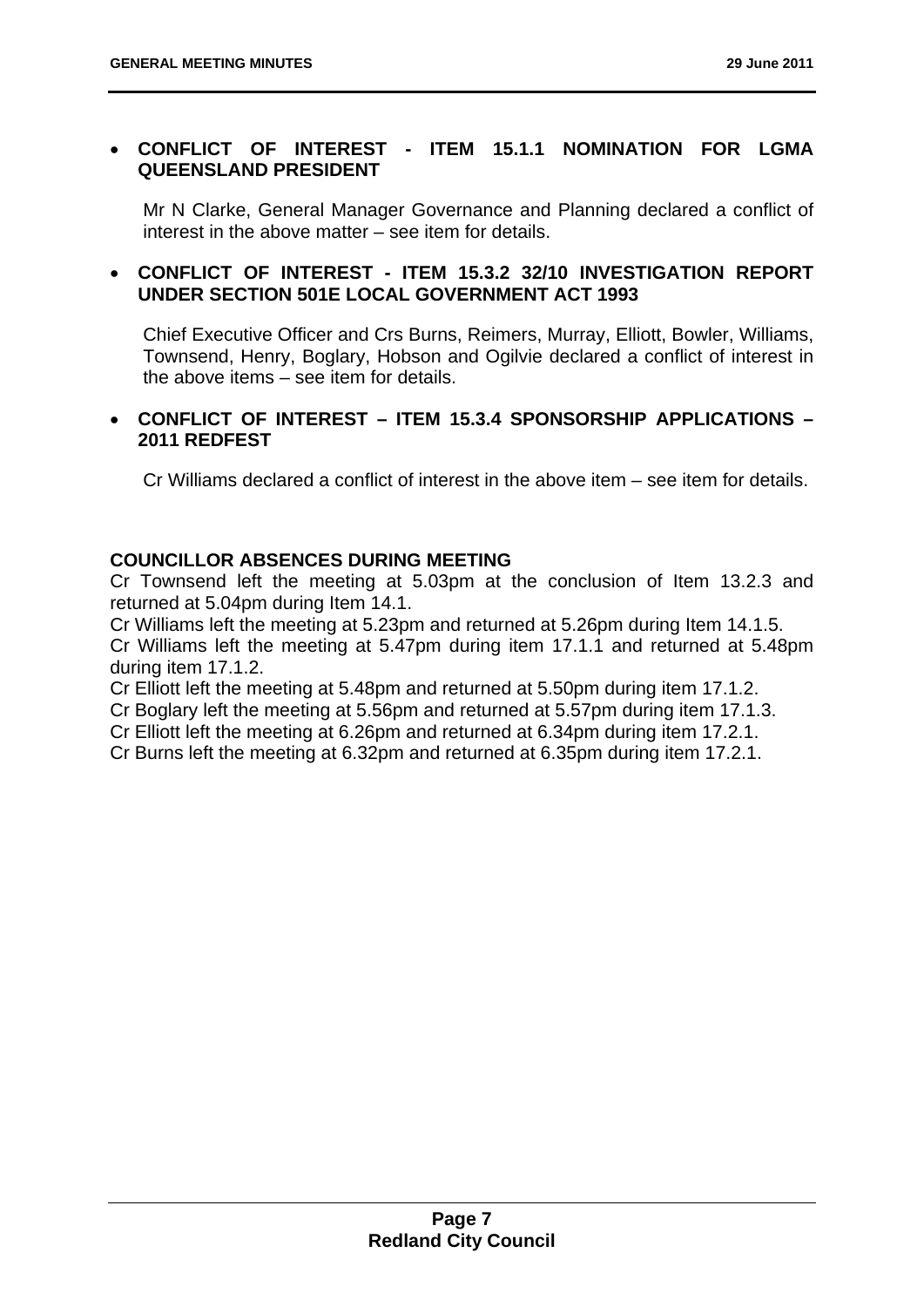Cr Burns declared a Material Personal Interest in Item 11.1.5 and left the Chamber at 4.46pm.

#### **11 DEVELOPMENT AND COMMUNITY STANDARDS COMMITTEE 7 JUNE 2011**

#### **11.1 DEVELOPMENT AND COMMUNITY STANDARDS**

| Moved by:    | Cr B Townsend       |
|--------------|---------------------|
| Seconded by: | <b>Cr M Elliott</b> |

**That the Development & Community Standards Committee Minutes of 7 June 2011 be received and resolutions noted on items resolved under delegated authority.** 

#### **CARRIED**

Development & Community Standards Committee Minutes 7/6/2011

#### **ITEMS RESOLVED UNDER DELEGATED AUHTORITY**

**11.1.1 CATEGORY 1 – MINOR COMPLYING CODE ASSESSMENTS & HOUSEKEEPING** 

 *(This item was resolved under delegated authority at Committee)* 

#### **11.1.2 CATEGORY 2 – COMPLYING CODE ASSESSMENTS AND MINOR IMPACT ASSESSMENTS**

 *(This item was resolved under delegated authority at Committee)* 

#### **11.1.3 CATEGORY 3 – MODERATELY COMPLEX CODE AND IMPACT ASSESSMENTS**

 *(This item was resolved under delegated authority at Committee)* 

**11.1.4 APPEALS LIST – CURRENT AS AT 30 MAY 2011** 

 *(This item was resolved under delegated authority at Committee)* 

**11.1.5 PERMISSIBLE CHANGE FOR EXTRACTIVE INDUSTRY (QUARRY EXTENSION) AT 616-623 WEST MOUNT COTTON ROAD, SHELDON** 

 *(This item was referred to the D&CS Committee 21.6.2011)*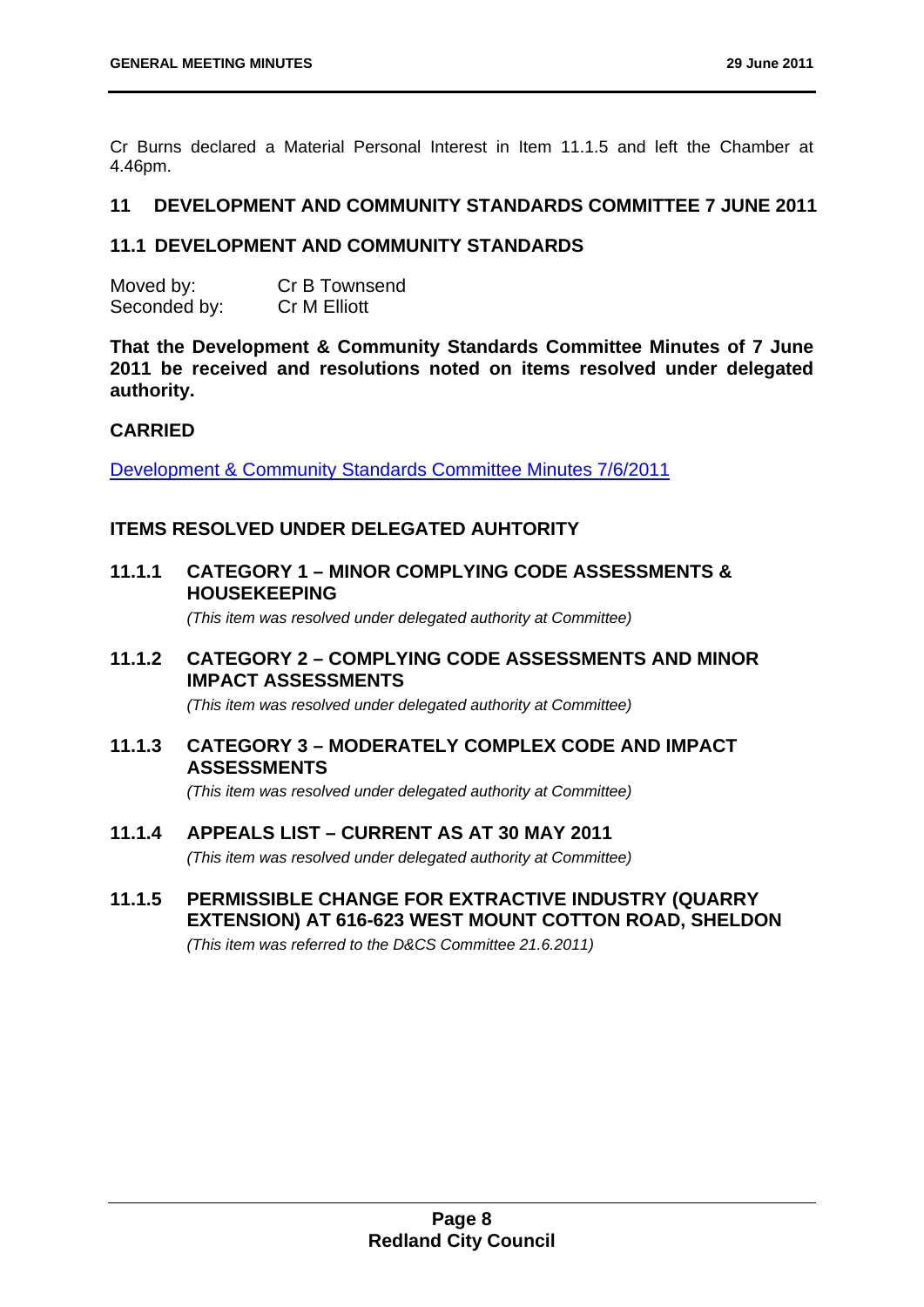Cr Burns declared a Material Personal Interest in Item 12.1.6 and left the Chamber at 4.46pm.

#### **12 DEVELOPMENT AND COMMUNITY STANDARDS COMMITTEE 21 JUNE 2011**

#### **12.1 DEVELOPMENT & COMMUNITY STANDARDS**

Development & Community Standards Committee Minutes 21/6/2011

Moved by: Cr B Townsend Seconded by: Cr M Elliott

**That the Development & Community Standards Committee Minutes of 21 June 2011 be received and resolutions noted on items resolved under delegated authority.** 

#### **CARRIED**

#### **ITEMS RESOLVED UNDER DELEGATED AUTHORITY**

**12.1.1 CATEGORY 1 – MINOR COMPLYING CODE ASSESSMENTS & HOUSEKEEPING** 

 *(This item was resolved under delegated authority at Committee)* 

**12.1.2 CATEGORY 2 – COMPLYING CODE ASSESSMENTS AND MINOR IMPACT ASSESSMENTS** 

 *(This item was resolved under delegated authority at Committee)* 

#### **12.1.3 CATEGORY 3 – MODERATELY COMPLEX CODE AND IMPACT ASSESSMENTS**

 *(This item was resolved under delegated authority at Committee)* 

**12.1.4 APPEALS LIST – CURRENT AS AT 14 JUNE 2011** 

 *(This item was resolved under delegated authority at Committee)*

**12.1.6 PERMISSIBLE CHANGE FOR EXTRACTIVE INDUSTRY (QUARRY EXTENSION) AT 616-623 WEST MOUNT COTTON ROAD, SHELDON** 

 *(This item was deferred to a meeting of the D&CS Committee no later than 23 August 2011)* 

**12.1.7 MULTIPLE DWELLING (X3) AT 18A NELSON STREET, ORMISTON** 

 *(This item was resolved under delegated authority at Committee)* 

**12.2.1 APPEAL 1677 OF 2011 – REQUEST TO CHANGE APPROVAL FOR A MIXED USE DEVELOPMENT AT 71-101 SCHOOL OF ARTS ROAD, REDLAND BAY** 

 *(This item was resolved under delegated authority at Committee)*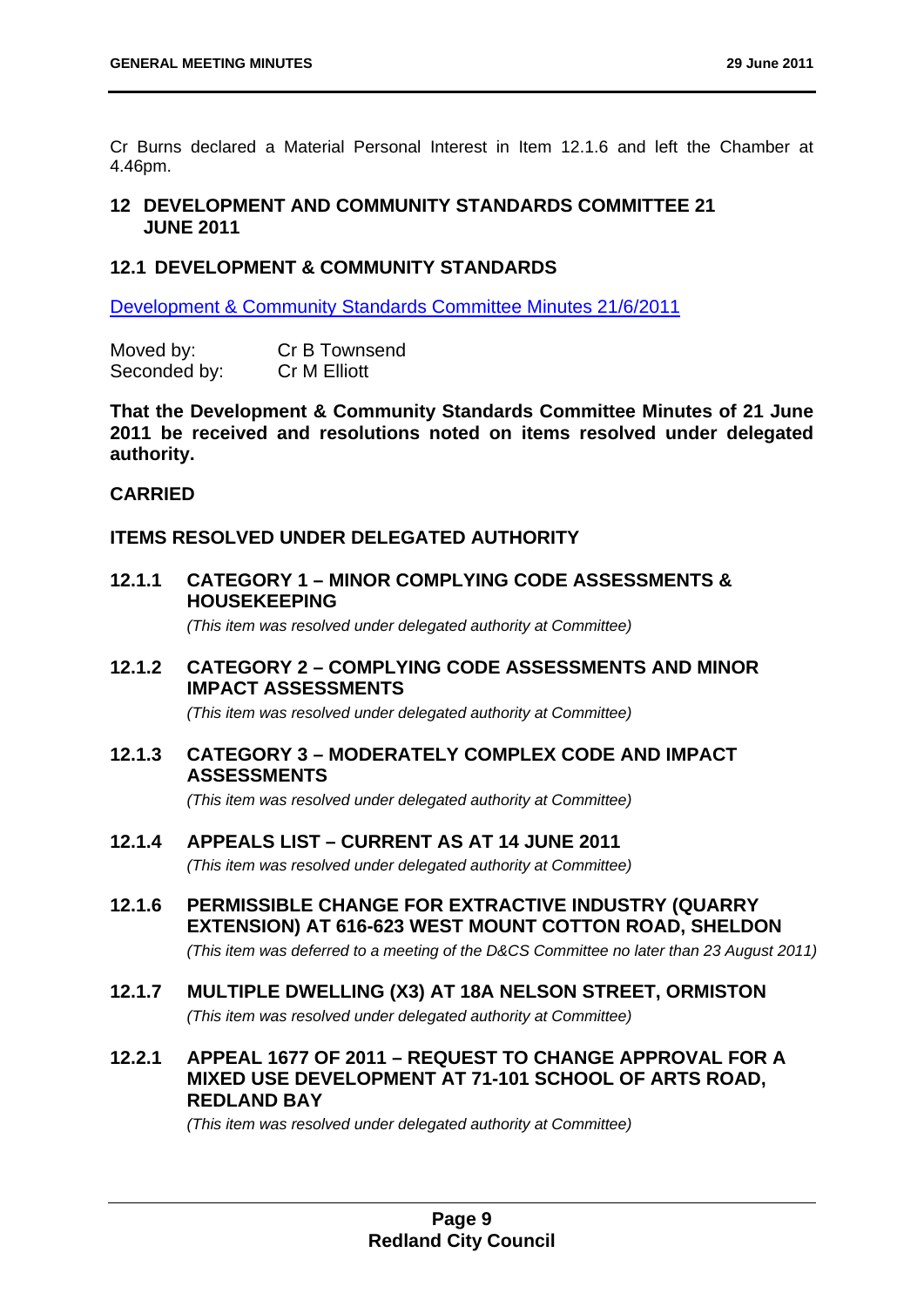#### **12.2.2 APPEAL 2271 OF 2009 – PRELIMINARY APPROVAL OVERRIDING THE PLANNING SCHEME FOR A CHILD CARE CENTRE, NICHOLAS STREET, RUSSELL ISLAND**

 *(This item was withdrawn at Committee)* 

#### **ITEM FOR CONSIDERATION**

#### **12.1.5 REMOVAL DWELLING POLICY**

| <b>Dataworks Filename:</b>  | <b>LUP Removal Dwellings</b>                                                                 |
|-----------------------------|----------------------------------------------------------------------------------------------|
| <b>Attachments:</b>         | <b>POL-3061 Removal Buildings and Dwellings</b>                                              |
| <b>Responsible Officer:</b> | <b>Toni Averay</b><br><b>General Manager Development &amp; Community</b><br><b>Standards</b> |
| Author:                     | <b>Brian May</b><br><b>Manager Building &amp; Plumbing</b>                                   |

#### **EXECUTIVE SUMMARY**

Redland City Council, in common with many other local governments in South East Queensland, has an issue with the finalisation of building approvals for removal dwellings.

This is often because of the unrealistic expectations of many owners who commence these projects, and the timelines for completion imposed on the property owner by the provisions of the *Building Act 1975*.

There is a particular issue on the Southern Moreton Bay Islands (SMBI).

#### **PURPOSE**

The purpose of this Report is to propose changes to the existing Council Policy that may encourage an improvement in the current completion rate of removal dwelling projects. This report will also outline a proposal for dealing with currently outstanding projects and detail new procedures that will increase Council's awareness of such projects and facilitate early intervention where legislative timelines for the lapsing of an application are approaching.

#### **BACKGROUND**

Removal dwellings have become a popular option for property owners looking for low cost housing options because of their ready availability and, in the case of the "traditional" Queenslander, their cosmetic appeal.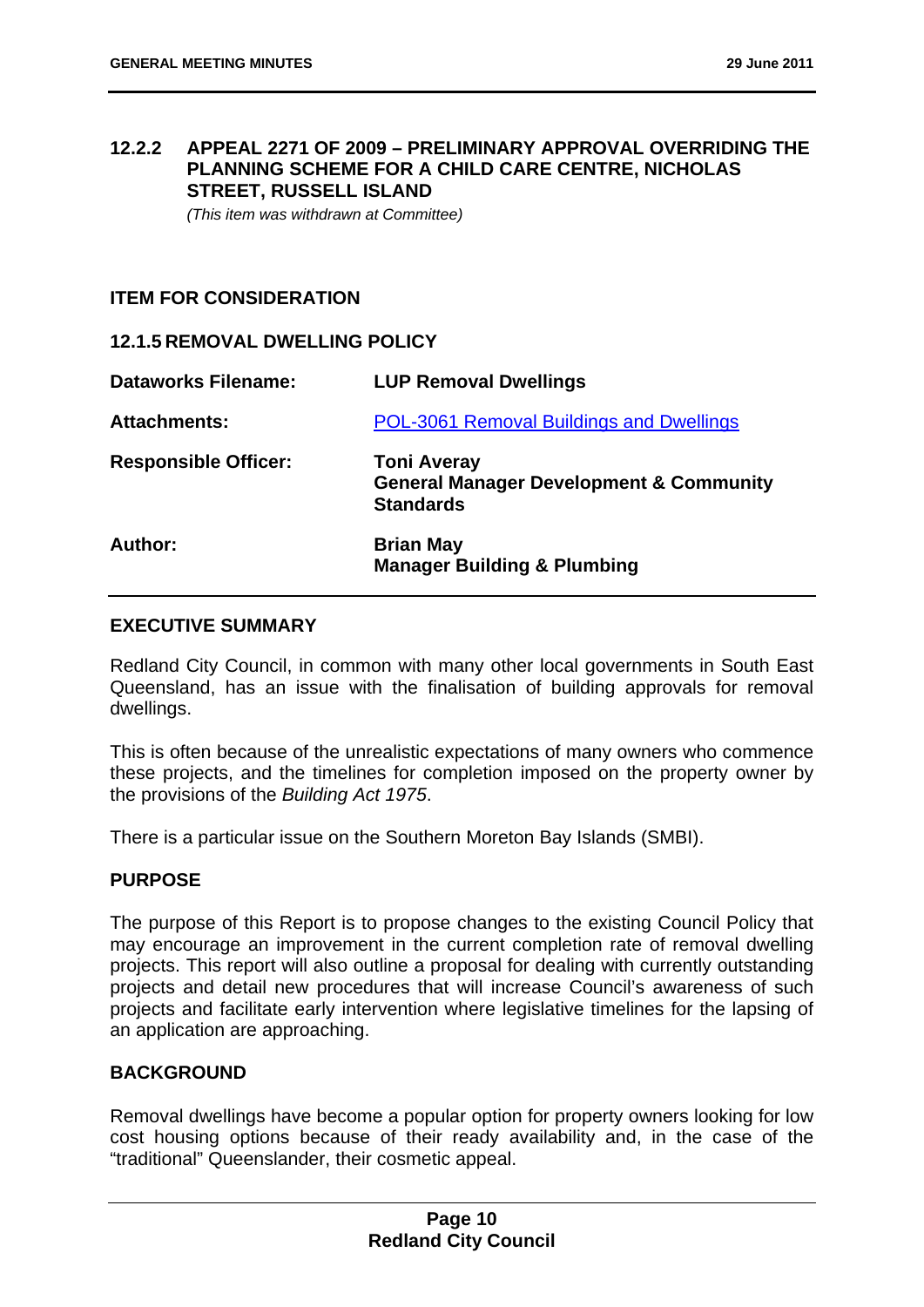Removal dwellings are often seen by purchasers as a low cost, or even cheap housing option, because of the low initial purchase and relocation costs. This is unfortunate because in most instances, the costs involved in bringing a renewal home up to a standard that will satisfy current building standards, and lead to the issuing of a final approval by a building certifier, are comparable to, or exceed, those associated with more contemporary options.

It is clear that many owner builders underestimate the costs involved in completing a removal dwelling project. This is compounded in most instances by limited personal construction skills, which necessitate the employment of specialist trades at costs often not factored into the original project equation. These trades are not always readily available on SMBI and it is not unusual for the trades that do accept work on the Islands to apply a loading for travel time and expenses.

 Many owner builders also appear to believe that they can carry out all of the works associated with a removal building. This is not so as building work associated with such activities as plumbing, electrical, waterproofing, glazing and pest control can only be completed by persons who hold an appropriate occupational licence. Where an owner builder does carry out such works, or has those works completed by an unlicensed operator, they are unable to produce a certificate for the work which means a building certifier is unable to approve the works.

This leads to a situation where many owners are actually residing in a removal dwelling long before it is completed, and often before approvals which are a prerequisite to occupation and use have been obtained. This raises issues of liability for Council in respect of public health and personal safety as well as the aspect of amenity and aesthetics for neighbouring properties. Council is aware of numerous unfinalised removal dwelling projects on SMBI, the majority on Russell and Macleay. Although the property owner may not be aware of it the owners of removal dwellings are unlikely to have insurance cover if the buildings are occupied prior to completion, and certainly not once a building approval has lapsed.

Speculative builders present a different range of issues. Often they have located a removal dwelling on a property without any building approval and without the payment of a bond. Where they are unable to fund completion, or where other projects assume priority, the buildings remain in an unfinished state and continue to deteriorate. This can create an unsatisfactory aesthetic for surrounding property owners, and if the properties become overgrown there may be concerns for public health through vermin infestation.

#### **The Extent of the Non-Compliance**

Reports have been run to determine the number of removal dwellings where a building approval has been issued but no final inspection has been recorded. Those reports indicate that there are 43 such dwellings that require finalisation. Two are on the mainland and the remainder are on the Southern Moreton Bay Islands.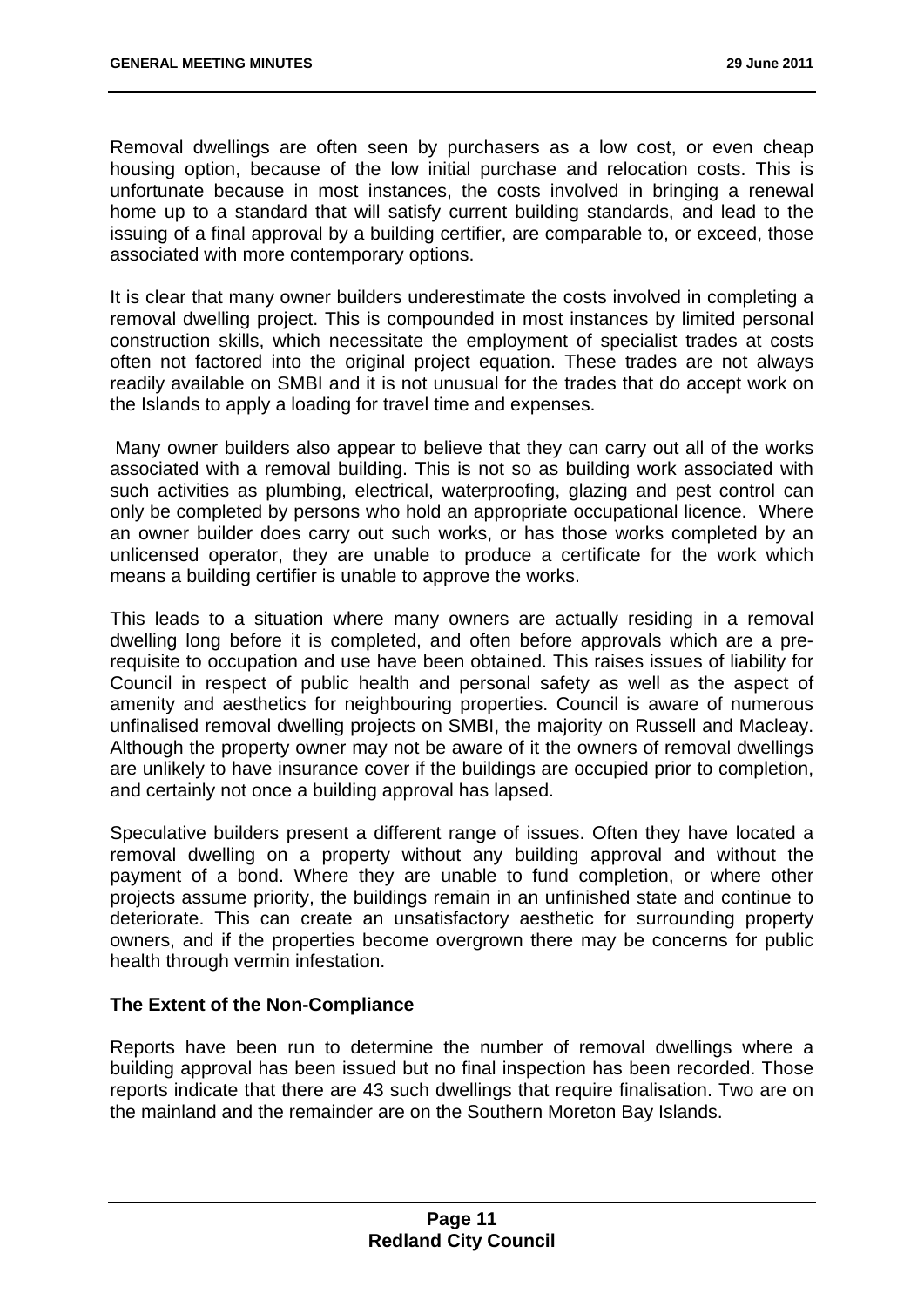#### *Building Act 1975*

The *Building Act* treats removal buildings (and demolition) differently from all other classes of building work. This is because of representations made by local government as far back as 1993 to introduce requirements that would see removal building projects finished in a timely fashion, and so avoid the public health, and amenity and aesthetics issues canvassed above. Attempts by local government to now seek amendments to the legislation that would make it more workable have been unsuccessful. Given the Government response to the impact of floods and cyclones, and a looming State election, it is not likely that there will be any change to the existing legislation in the foreseeable future.

The provisions of the *Building Act* that relate to removal buildings are set out below.

#### Section 71 of the *Building Act* makes provision for *"When demolition, removal and rebuilding must start and be completed."*

The relevant provisions are:

*71(2) The building work must substantially start within 2 months after the giving of the approval.* 

- *(3) Within 6 months after the giving of the approval-* 
	- *(a) the building work must be completed; and*
	- *(b) if the building work is rebuilding, after removal, of a building or structure, either-* 
		- *(i) if, under the approval or a regulation, the building work must be inspected, a final inspection showing that the building work complies with the approval or regulation is carried out;*

The effect of the legislation is that unless a removal dwelling project is completed, and a final building approval issued, within 6 months of the date of the approval then that approval lapses.

Section 96 of the *Building Act* provides for an extension of time to the approval period for building work, however, removal buildings are expressly excluded from that provision by the operation of section 71. This means that even if a property owner has made a genuine attempt to complete the project, and a building certifier can judge that the project would in all probability be completed in, say six months, no extension of time is possible.

Section 92 of the *Act* purports to allow a local government to "complete" the building work associated with a removal building if the property owner has failed to do so. It does not seem practical or appropriate for Redland City to engage in completing building works given the known scope of the problem, and the fact that in many cases little or no bond money is held since bonds are returned as various stages of work are completed.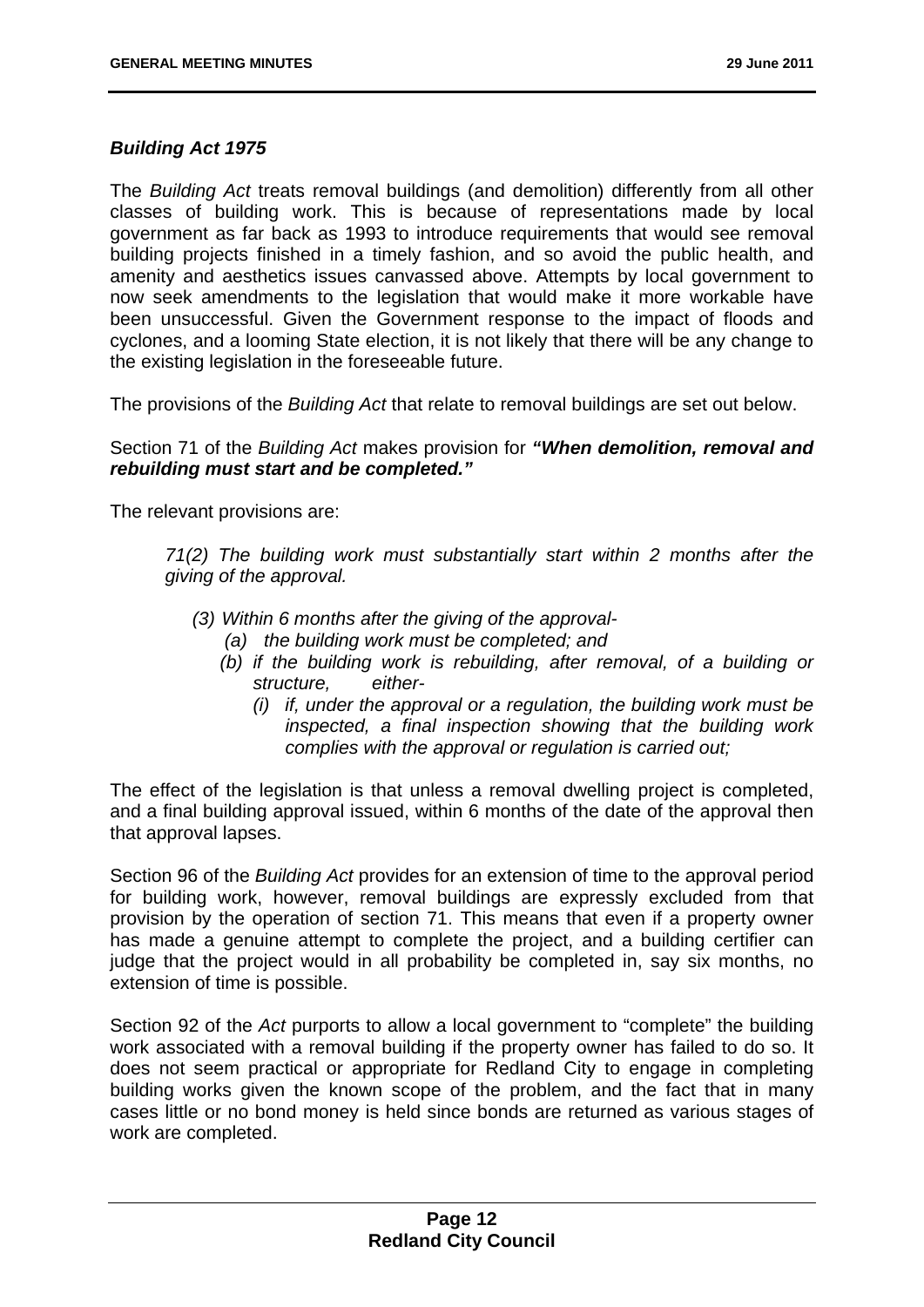#### **Redland City Council Policy**

Corporate Policy POL-306, Removal Buildings and Dwellings (attached), was approved by Council at its General Meeting on 28 February 2007. The Policy was reviewed on 28 February 2010. The objectives of the Policy are:

#### **Policy Objective**

- a) *To ensure the relocation of an existing building to a site within the Redland Shire does not diminish the amenity of the subject site and/or the existing surrounding streetscape.*
- *b) To ensure removal buildings brought into the shire comply with all applicable statutory requirements and published Australian Standards for construction.*
- *c) To ensure the full reconstruction of a removal building is completed in accordance with the issued development permit.*
- *d) To ensure that prior to transportation all Asbestos Cement Material (ACM) and Asbestos Cement Products (ACP) are removed from any structure being brought into or transferred within the Shire.*

It is the routine failure of many owners to complete the building works authorised in their approval conditions and within the six month time frame mandated by the Building Act that defeats the achievement of these objectives and which brings complaints to Council about unsightly or even derelict buildings.

The Policy seeks to strengthen Council's position in relation to the completion of building works on removal buildings by imposing a system of Bonds as part of the application process. The Policy requires the payment of a Bond, as set out in the schedule of fees and charges, prior to a building approval being issued. For the removal and/or rebuilding of a dwelling that fee is currently set at \$22,822.

The Policy then provides for the return of the Bond at the following two stages:

*Stage 1 - Release of seventy five percent (75%) of the bond upon completion of external building works. Such work shall include:* 

- *The replacement and/or making good of all exterior wall cladding material so as to be free of any visible or performance related defects.*
- *The completion of all external wall finishes so as to provide a surface that is free of flaking paint, stains or rust. Wall finishes shall be renewed or replaced so as to match the colour and finish of the surrounding wall areas.*
- *The replacement and/or making good of all roof cladding material so as to be free of any visible or performance related defects including rust, flaking paint or broken tiles.*
- *Metal roof sheeting and wall cladding in excess of ten (10) square metres in area shall not have a natural zincalume appearance but shall have an applied colour finish other than high gloss white.*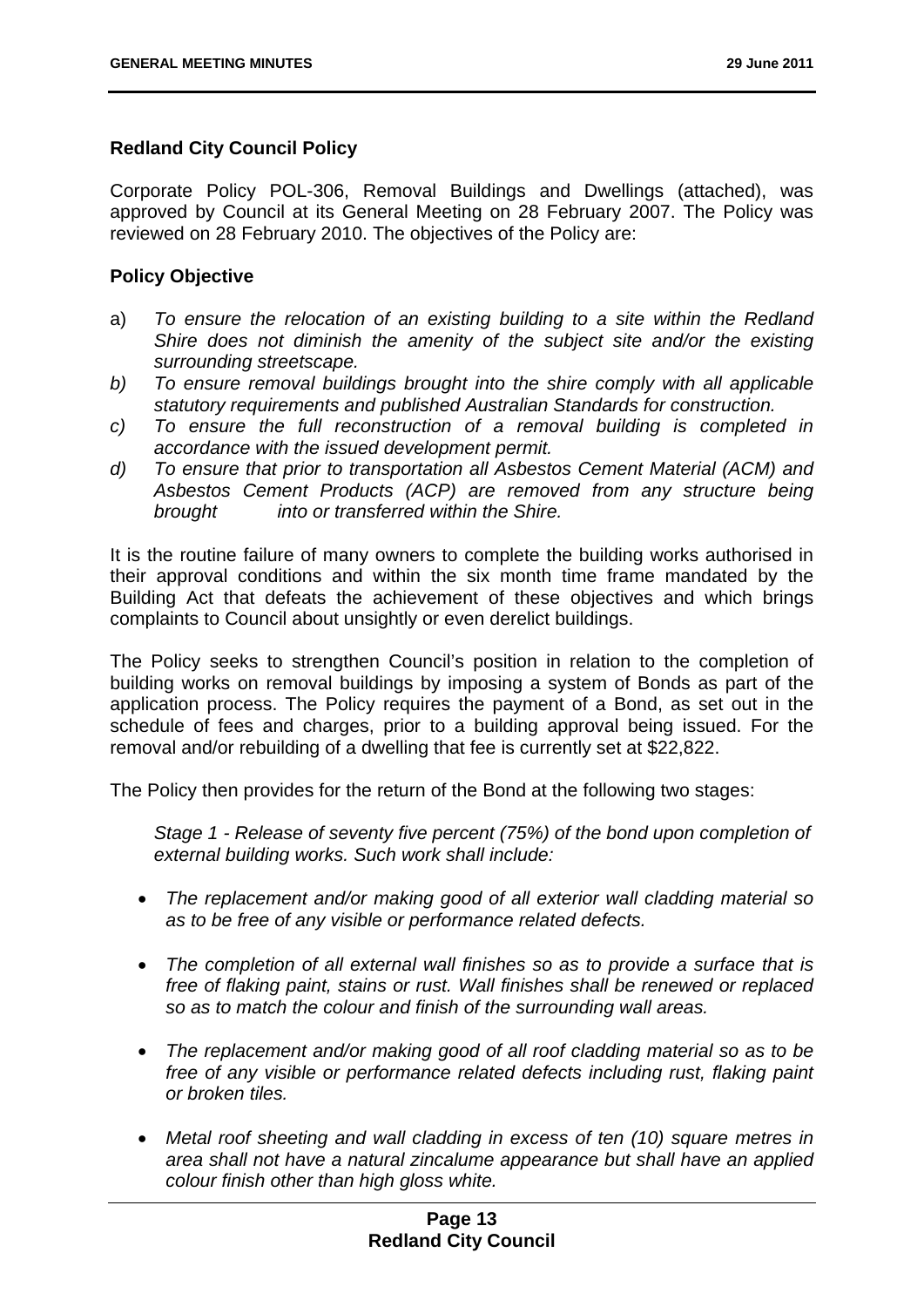- *Where the finished floor level exceeds six hundred (600) millimetres above natural ground, the sub-floor space shall be enclosed around its full perimeter*  from the ground line to the underside of the floor with timber battens or other *material that is compatible with the external wall cladding.*
- *The construction and finishing of all external stairs, landings and balustrades.*
- *The replacement of all cracked and/or broken window glass.*

*Stage 2- Release of the remaining twenty five percent (25%) of the bond upon the issue of a Certificate of Final Stage Inspection:* 

 *The Certificate of Final Stage Inspection shall be issued in accordance with the Building Regulation 2006, Section 24.* 

#### **Proposed Changes to the Policy**

The most obvious deficiencies in the current Policy are the amount of the Performance Bond, and the manner in which it is released. The proposed revised Policy (attached) includes the following key changes:

- increasing the Bond amount to \$50,000; and
- providing for the Bond to be released in three stages consistent with a normal building process. This should both encourage completion and also ensure compliance with health and safety requirements in relation to electrical and plumbing works.

There are some other minor wording changes to correct some technical errors that were detected in the current Policy, and to simply the application process.

#### **Amendment to the Fees and Charges Schedule**

To facilitate the proposed increase in the Performance Bond it will be necessary to amend the Fees and Charges schedule for 2011/12.

At present the amount shown in the schedule is \$22,822 (increased from \$20,000 by CPI). That amount is proposed to be increased to \$50,000.

#### **Non- Completed Removal Dwellings**

As already noted there are 43 removal dwellings where Council is aware that the six month completion time has elapsed and no final building approval has been issued. Many of these dwellings are privately owned, and appear to be inhabited despite the fact that no building finals have been issued, and in fact that in most cases no progress inspections have ever been requested. It is proposed to rely on section 92 of the *Building Act*, which provides that an approval for a removal dwelling does not technically lapse until Council determines that it will not take any action to complete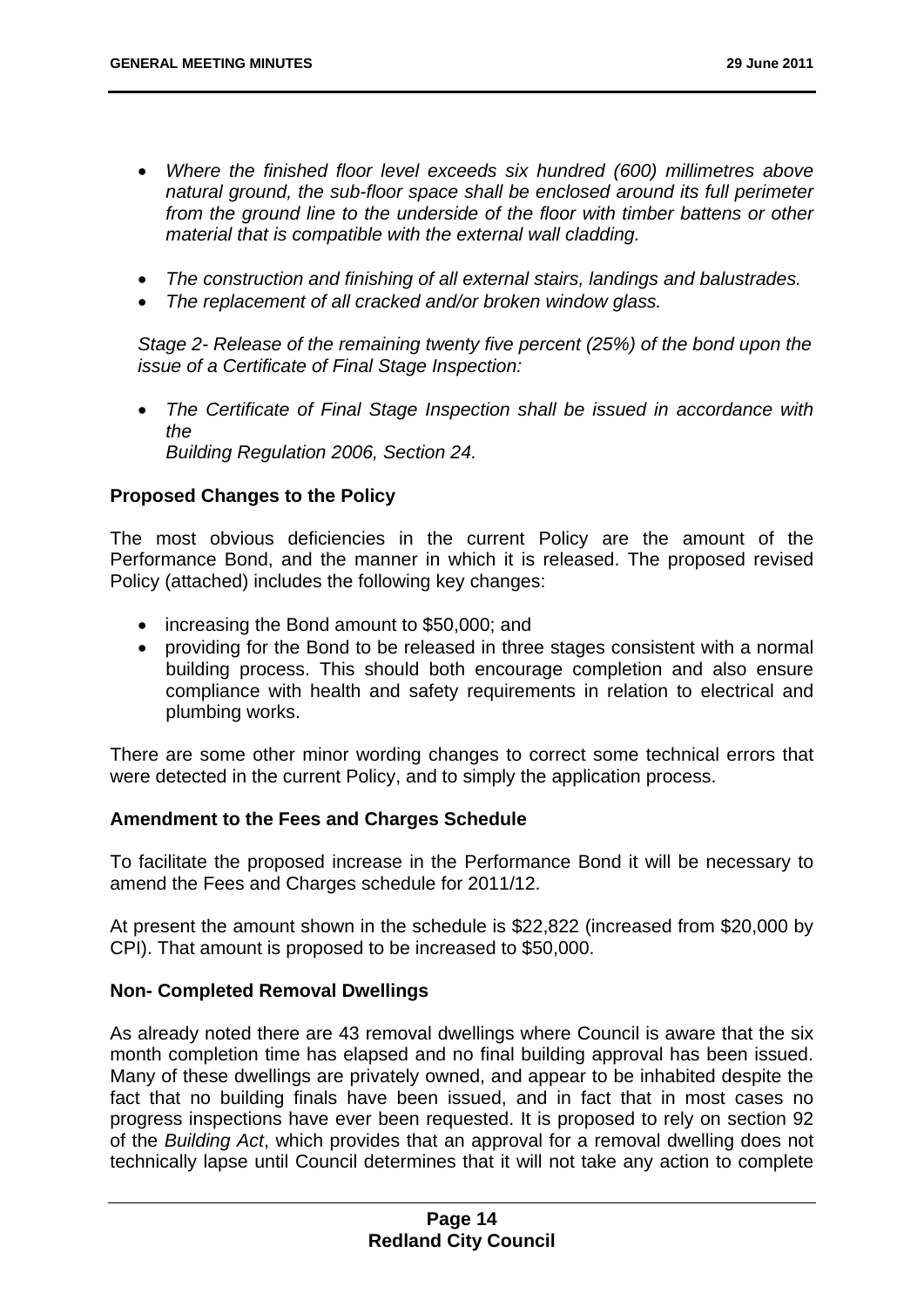the building work and to offer these owners what amounts to an "administrative amnesty".

Council will write to all such owners advising them of the impact of the legislation on the completion date of their building project. They will be advised that Council is prepared to offer them 3 months to complete the work before formally lapsing the building approval. They will be offered access to a Council Building Certifier by way of discussion, or a site visit, to define what is necessary to obtain the necessary building final and will be invited to submit a project plan outlining how they intend to schedule works over the 3 month period.

Where outstanding works have not been progressed in the three months, it is intended that building approvals would then be formally lapsed and compliance action commenced.

#### **Pro-Active Procedures for New Removal Dwelling Applications**

It is Council's intention to introduce new procedures that will remind owners of the impending expiry of their building approval and encourage a higher completion rate. The main thrust of the new procedures will include:

- A letter will be issued at 4, 5 and 6 month periods from the date of approval reminding an owner of the requirement to finish a project within the 6 months approval period.
- The final letter, at 6 months, will notify the owner that a further 3 months only will be allowed before the application is formally lapsed and compliance action commenced.
- A revised Fact Sheet has been prepared clearly outlining the legislative requirements, and cautioning owners to be diligent about actual costs and recommending some specialised trade advice before owners commit to a removal home project.
- The Fact Sheet will be provided to owners as soon as a development application is received and will also be circulated to the local real estate industry and private building certifiers and to businesses that sell and transport removal dwellings.
- Contacts between internal and external referral agencies, such as Council's Operations and Maintenance Group, Main Roads and the Police, all of whom are involved in the roads permit process, will be strengthened to improve awareness of the commencement of such building projects.
- Private building certifiers operating in Redland City will be provided with a copy of the revised policy and reminded of their obligation to ensure all requirements of the policy are met before an approval is issued.
- Any instances of house removalists carrying out building work for which they do not hold a licence will be reported to the Building Services Authority.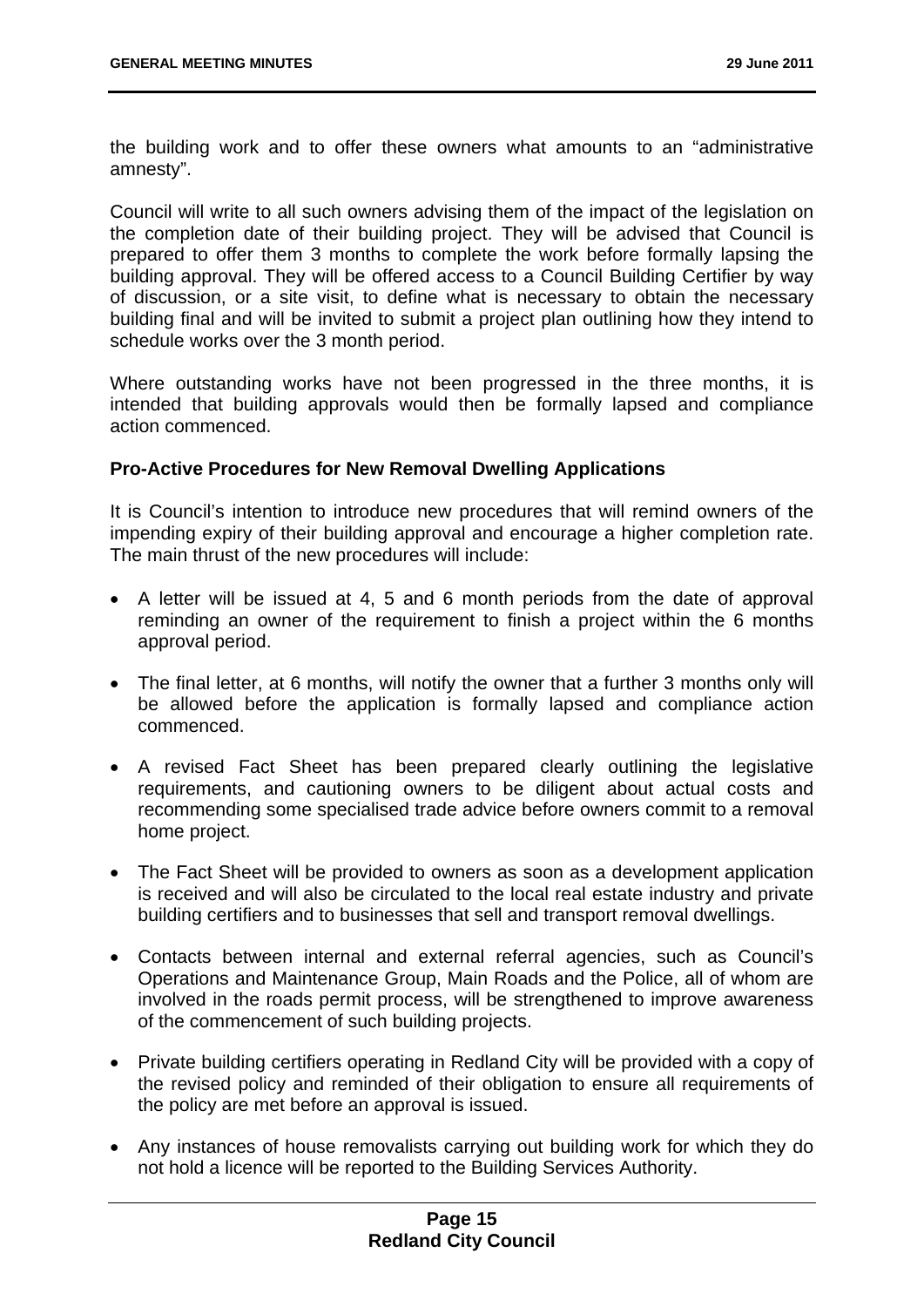#### **RELATIONSHIP TO CORPORATE PLAN**

#### **5. Wise planning and design**

*We will carefully manage population pressures and use land sustainably while advocating and taking steps to determine limits of growth and carrying capacity on a local and national basis, recognising environmental sensitivities and the distinctive character, heritage and atmosphere of local communities. A well-planned network of urban, rural and bushland areas and responsive infrastructure and transport systems will support strong, healthy communities.* 

5.6 Manage the built environment in a way that creates accessible and user friendly spaces and maintains our local character and identity, ensuring all new developments use high quality design that reflects our sub-tropical climate, promotes health, community harmony and wellbeing.

#### **FINANCIAL IMPLICATIONS**

There are no financial implications impacting Council as a result of this report.

#### **OFFICER'S/COMMITTEE RECOMMENDATION/ COUNCIL RESOLUTION**

| Moved by:    | Cr B Townsend |
|--------------|---------------|
| Seconded by: | Cr M Elliott  |

#### **That Council resolve as follows:**

- **1. To adopt the attached revised Corporate Policy POL-3061 Removal Buildings and Dwellings;**
- **2. To amend the Schedule of Fees and Charges for "Removal &/or Rebuilding (removal dwelling) to reflect a new bond amount of \$50,000;**
- **3. To endorse the initiatives proposed to encourage the completion of outstanding removal dwelling projects; and**
- **4. To note the new procedures designed to provide better control over future removal dwelling projects.**

#### **CARRIED**

Cr Burns returned to the meeting at 4.50pm.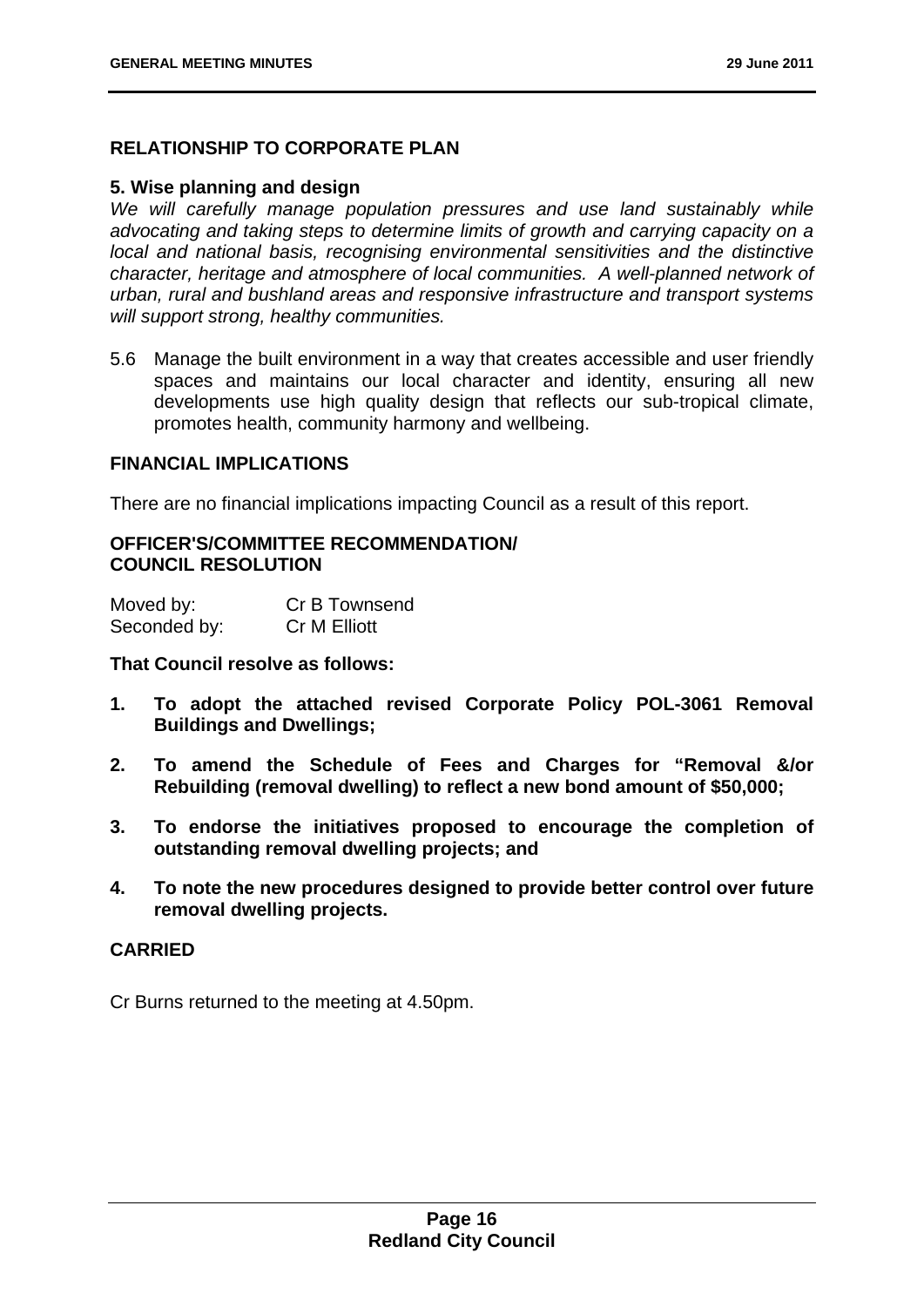#### **13 PLANNING & POLICY COMMITTEE 8 JUNE 2011**

Moved by: Cr T Bowler Seconded by: Cr B Townsend

That the Planning & Policy Committee Minutes of 8 June 2011 be received.

#### CARRIED

Planning & Policy Committee Minutes 8/6/2011

#### **13.1 ITEM DELEGATED TO COMMITTEE FROM COUNCIL**

The following item was resolved at the Planning & Policy Committee meeting of 8 June 2011.

#### **13.1.1 PUBLIC CONSULTATION ON DRAFT SMBI PLUS REVIEW AND SMBI 2030 DOCUMENTS**

| <b>Dataworks Filename:</b>  | LUP Planning - Community Plan - SMBI                         |
|-----------------------------|--------------------------------------------------------------|
| <b>Attachments:</b>         | Draft SMBI 2030<br><b>Draft SMBI PLUS Review</b>             |
| <b>Responsible Officer:</b> | <b>Wayne Dawson</b><br><b>Manager Land Use Planning</b>      |
| Author:                     | <b>Mark Conlan</b><br><b>Principal Advisor SMBI Strategy</b> |

#### **EXECUTIVE SUMMARY**

At the General Meeting of 25 May 2011, Council resolved as follows:

*To delegate authority under section 257(1)(c) of the Local Government Act 2009 to the Planning and Policy Committee on 8 June 2011 to decide whether to adopt the draft SMB PLUS Review and the draft SMBI 2030 strategy for the purpose of community consultation.* 

In 2000 Council endorsed the implementation strategies identified within the Southern Moreton Bay Islands Planning and Land Use Strategy (SMBI PLUS). Council is now undertaking a review of SMBI PLUS and has prepared two draft documents to be released for public consultation:

- 1. Draft SMBI PLUS Review, and
- 2. Draft SMBI 2030 (a revised strategic plan).

Council endorsement is sought for the release of these draft documents for community consultation for a period of 40 working days. These documents will then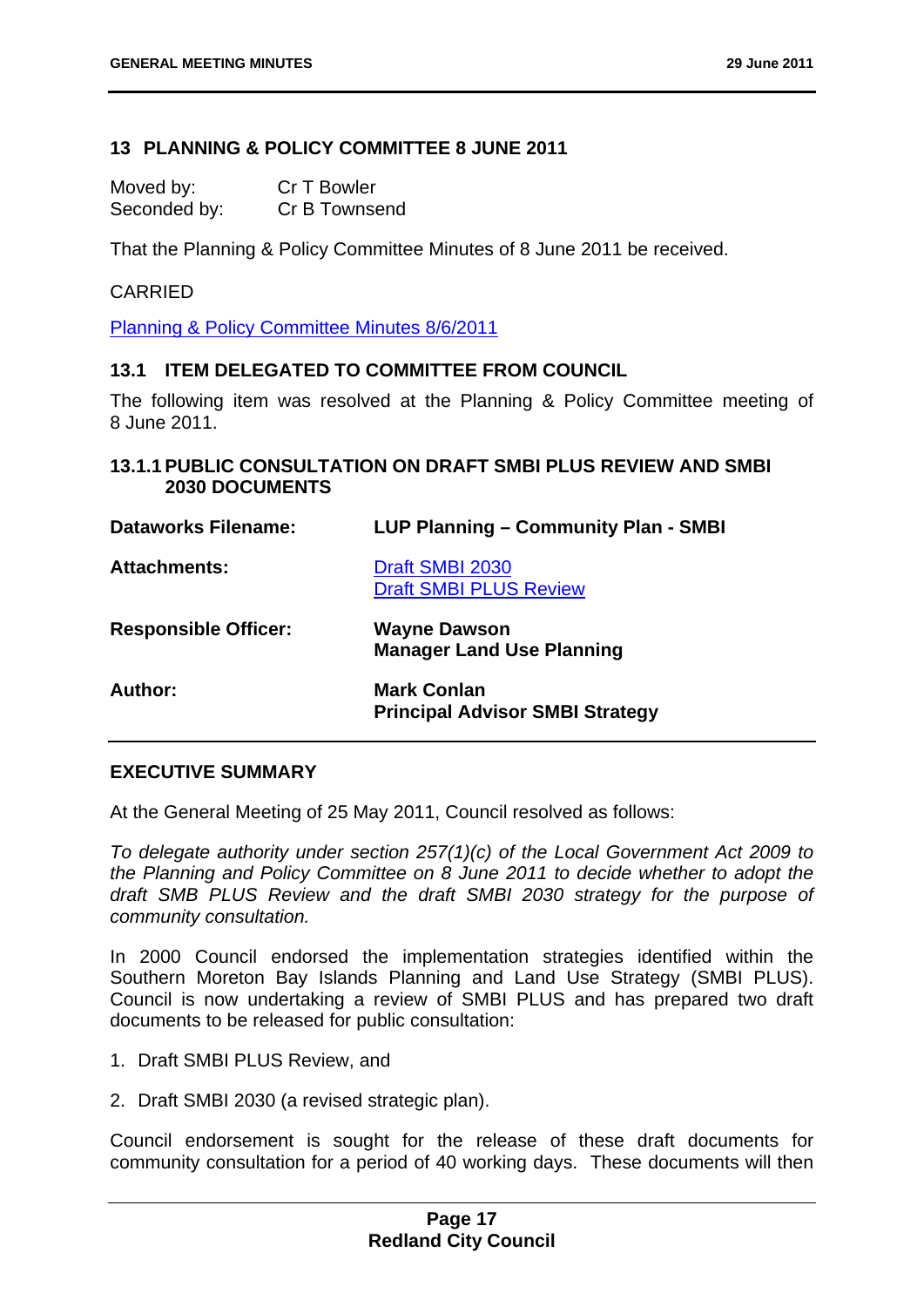be reviewed in light of community feedback and the Final Plan will be presented to Council in November, 2011 for adoption.

#### **PURPOSE**

The purpose of this report is to seek Council endorsement to release the attached draft documents for public consultation in July and August 2011.

#### **BACKGROUND**

In 1997 GHD undertook a comprehensive two year planning study of the Southern Moreton Bay Islands (SMBI). The outcome of this \$500,000 study, jointly funded by Council and the State, was the creation of SMBI PLUS. SMBI PLUS was endorsed by Council in 2000 and conditionally supported by the State government in 2001.

SMBI PLUS was based upon two overarching principles of ecological sustainability and an Islands' Vision. These overarching principles were supported by eight secondary principles. In turn, these principles informed the creation of ten planning strategies for the SMBI and attached nearly 200 actions to achieve the outcomes of these strategies.

#### **ISSUES**

The review of SMBI PLUS is an assessment of the performance in achieving the outcomes of the strategies identified within SMBI PLUS. SMBI PLUS was originally created based upon the intent of a partnership between Council and the State which was a necessity to achieving many of the strategy's outcomes. With only conditional support from the State, this has proven difficult to achieve.

Council has continued to implement the outcomes of SMBI PLUS within its means since 2000. Council continues to lobby the State for commitment and funding to achieve outcomes within the strategies that are beyond the capacity of Council to undertake on its own.

#### **SMBI PLUS Review**

The draft SMBI PLUS Review document discusses what Council has and has not undertaken in relation to the actions identified within SMBI PLUS. Through these discussions, recommendations are made that identify what needs to be carried forward into future planning for the SMBI.

The review process looked into the actions that has taken place since 2000 and reassesses the principles, strategies and actions within the original SMBI PLUS. The outcomes of this assessment include recommendations. These recommendations, along with advice from the SMBI Communities Advisory Committee, key State agencies and groups within Council, provide the basis for future strategic planning for the SMBI.

To facilitate this, a contemporary plan for the SMBI has been created titled SMBI 2030.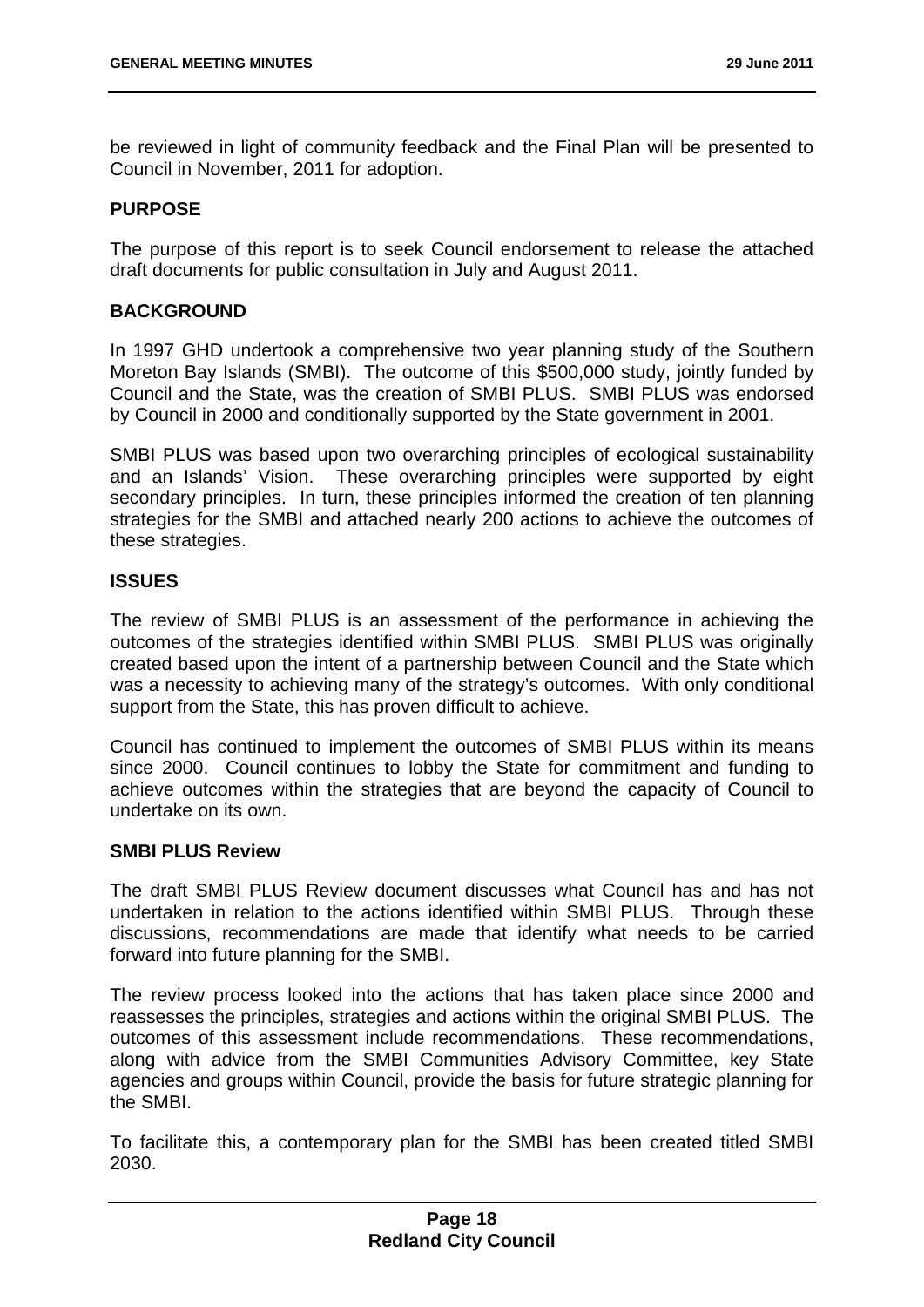#### **SMBI 2030**

The SMBI 2030 strategy reformats the foundation for future planning for the SMBI. It is modelled on the Redlands 2030 Community Plan and is considered to be a localised Community Plan for the SMBI. The SMBI 2030 has been created in consultation with a variety of key stakeholders (see below) and is based upon the recommendations of the SMBI PLUS review and contemporary planning at Local and State government levels.

These two documents now need to be tested by the SMBI communities to ensure what has been captured represents the views of the wider SMBI community. This will be undertaken through the release of these documents for public consultation in the near future.

#### **RELATIONSHIP TO CORPORATE PLAN**

#### **8. Inclusive and ethical governance**

Deep engagement, quality leadership at all levels, transparent and accountable democratic processes and a spirit of partnership between the community and Council will enrich residents' participation in local decision making to achieve the community's Redlands 2030 vision and goals

- 8.1 Embed the visions and goals of the Redlands 2030 Community Plan into our planning, operations and culture and develop effective reporting and monitoring arrangements to show how we are progressing on implementation of the Community Plan and this Corporate Plan
- 8.4 Deliver broad, rich and deep engagement that reaches residents of all ages, backgrounds and locations, enabling them to contribute their views about plans and decisions affecting them and developing community leadership

#### **FINANCIAL IMPLICATIONS**

This recommendation does not require a change to the current year's budget but may have an impact on future budgets.

#### **PLANNING SCHEME IMPLICATIONS**

It is considered that the outcome of recommendations in this report will not result directly in any inclusions in the final amendments package for the Redlands Planning Scheme. With adoption of the SMBI 2030 Plan it will provide strategic input into the upcoming Planning Scheme review including the preparation of the Strategic Plan for the City in 2012.

#### **CONSULTATION**

To date internal consultation has consisted of:

 The creation of an internal working group of Planning and Policy Officers that have provided initial input and feedback on their specific planning disciplines;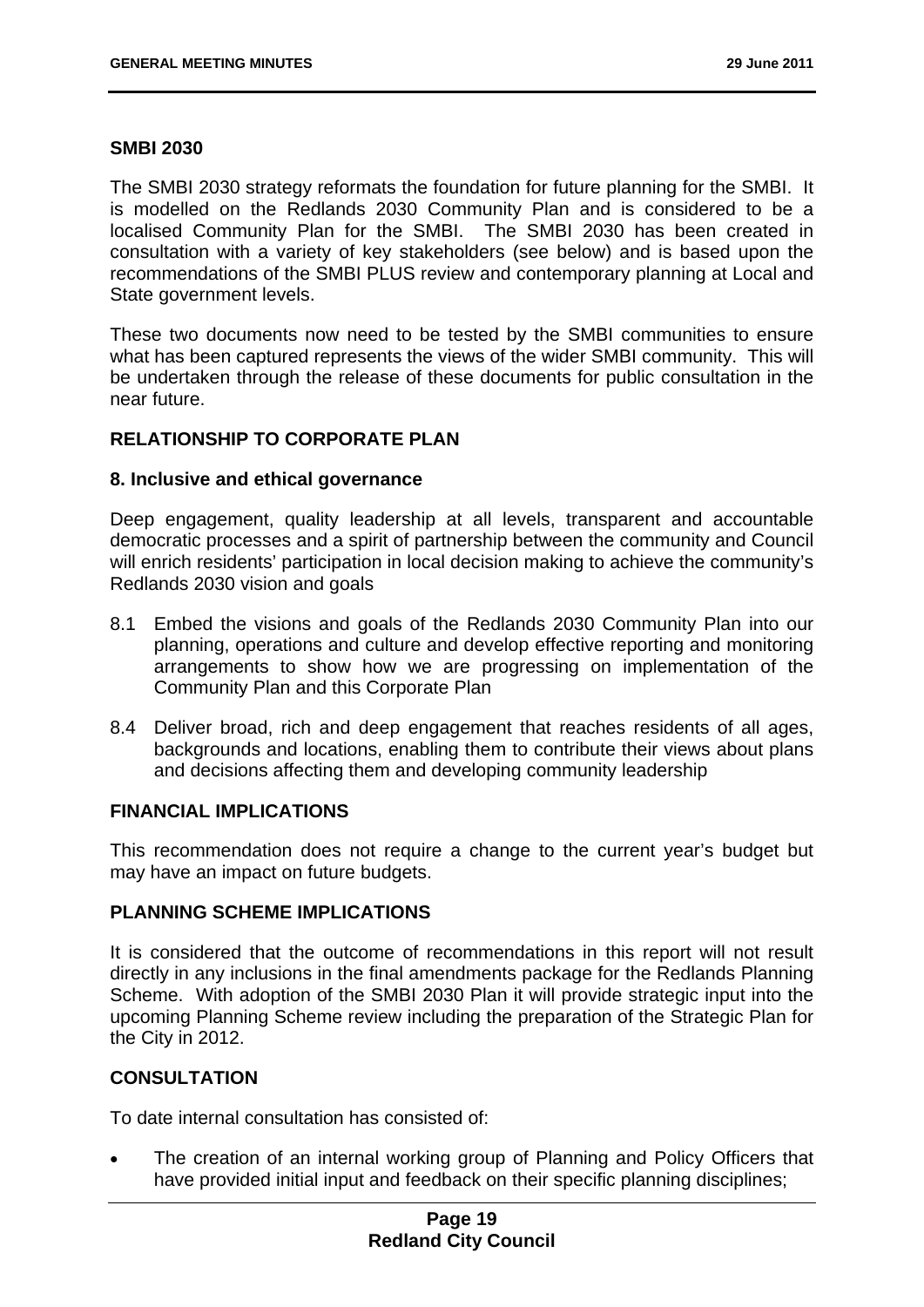- Input and feedback from the Planning and Policy Group Managers;
- Feedback from the Executive Leadership Group at a workshop on May 11; and
- Feedback from Councillors at a workshop on May 24.

External consultation has consisted of:

- Advice and feedback from the SMBI Communities Advisory Committee;
- Feedback from members of the RCC/State Senior Officers Working Group which includes representation from eight (8) State Departments; and
- SMBI community feedback through the Redlands 2030 Community Plan consultation process.

#### **OPTIONS**

#### **PREFERRED**

That Council resolve to:

- 1. Endorse the release of the draft SMBI PLUS Review and SMBI 2030 documents for public consultation;
- 2. Undertake community consultation for a period of 40 business days from Monday the 4th of July to Monday the 29th of August 2011; and
- 3. Forward copies of the draft documents to the State Government and provide copies to the Senior Officers Working Group.

#### **ALTERNATIVE**

That Council resolve to request the redrafting of the SMBI PLUS Review and SMBI 2030 documents prior to their release for public consultation.

#### **OFFICER'S RECOMMENDATION**

That Committee, under delegated authority, resolve to:

- 1. Endorse the release of the draft SMBI PLUS Review and SMBI 2030 documents for public consultation;
- 2. Undertake community consultation for a period of 39 business days from the  $4<sup>th</sup>$  of July to the 26th of August 2011; and
- 3. Forward copies of the draft documents to the State Government and provide copies to the Senior Officers Working Group.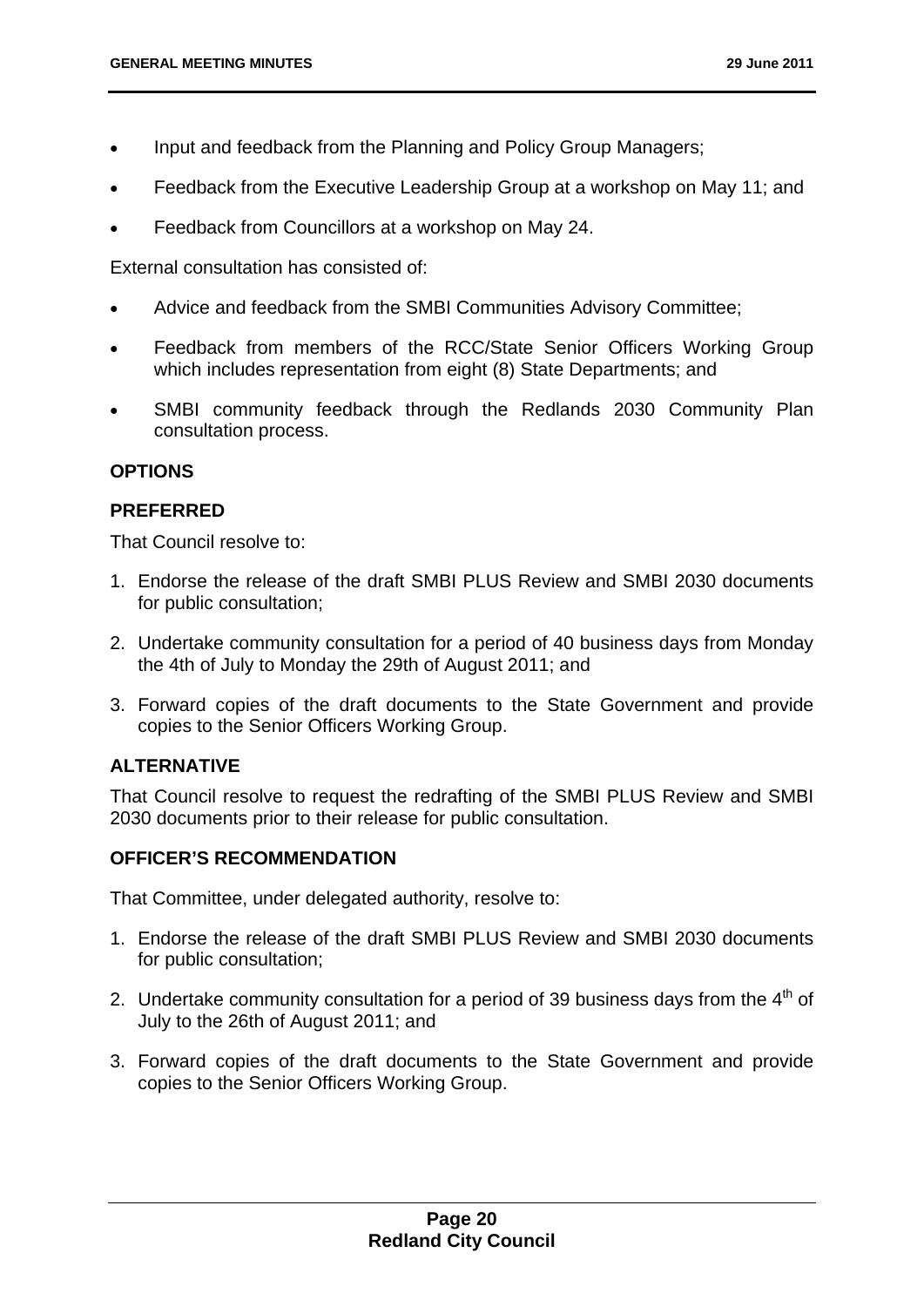#### **COMMITTEE RESOLUTION**

| Moved by:    | Cr B Townsend |
|--------------|---------------|
| Seconded by: | Cr M Hobson   |

**That Committee, under delegated authority, resolve to:** 

- **1. Endorse the release of the draft SMBI PLUS Review and SMBI 2030 documents for public consultation;**
- **2. Undertake community consultation for a period of 40 business days from the 4th of July to the 29th of August 2011; and**
- **3. Forward copies of the draft documents to the State Government, other political parties and provide copies to the Senior Officers Working Group.**

#### **CARRIED**

#### **COUNCIL RESOLUTION**

| Moved by:    | Cr T Bowler  |
|--------------|--------------|
| Seconded by: | Cr M Elliott |

#### **That the Committee decision be noted.**

**CARRIED** (en bloc)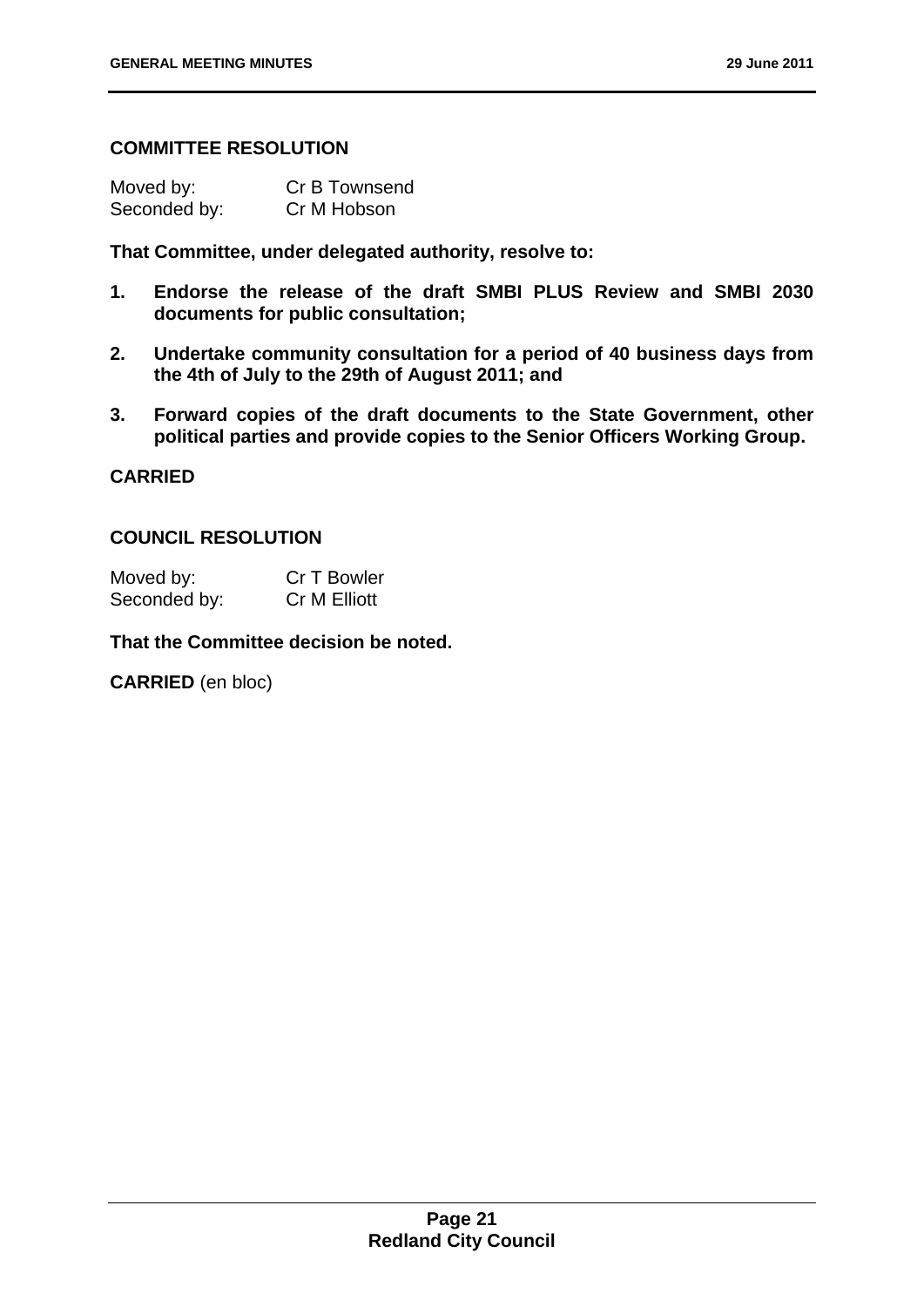#### **13.2 PLANNING AND POLICY**

#### **13.2.1 SEQ REGIONAL OFFSETS FRAMEWORK: DELEGATED AUTHORITY**

| <b>Dataworks Filename:</b>  | <b>EM Agreements - Offsets</b>                                  |
|-----------------------------|-----------------------------------------------------------------|
| <b>Responsible Officer:</b> | <b>Gary Photinos</b><br><b>Manager Environmental Management</b> |
| Author:                     | <b>Gary Photinos</b><br><b>Manager Environmental Management</b> |

#### **EXECUTIVE SUMMARY**

The 'South East Queensland Regional Environmental Offsets Framework' (the Framework) has been developed by the Council of Mayors (SEQ) in collaboration with the Department of Local Government and Planning to coordinate State and local government environmental offsets.

The Council of Mayors will meet on 24 June 2010 to consider the endorsement of this Framework. The offsets 'business' has greatly benefited Redland City Council and there is expectation that this benefit will continue to grow. Both the SEQ Regional Plan and the Council of Mayors (COM) recognise the importance of the offsets as a tool for achieving future sustainable development outcomes and this report recommends that Council delegate authority to the Mayor to endorse the Framework.

An endorsed framework will provide significant input to the review of Council's Vegetation Enhancement Policy and Strategy POL 2609.

#### **PURPOSE**

This report seeks to gain the approval of Council to delegate authority to the Mayor to endorse (or otherwise) the 'South East Queensland Regional Environmental Offsets Framework' at the next South East Queensland Council of Mayors meeting.

#### **BACKGROUND**

- The Objective 3.2 of the Council of Mayors (SEQ) Strategy Map 2011-2016 is to "finalise the SEQ Environmental Offsets Framework (the Framework) in partnership with the State Government."
- An offset is an economic mechanism for addressing an externality incurred on a third party by the unavoidable impacts of a development.
- The SEQ Regional Plan identifies a need for a coordinated approach to planning and delivery of offsets in the region. The Framework seeks to address that need.
- 27 May 2010: the initial interim draft document was discussed by the Environment & Sustainability Committee (E&S) of the COM.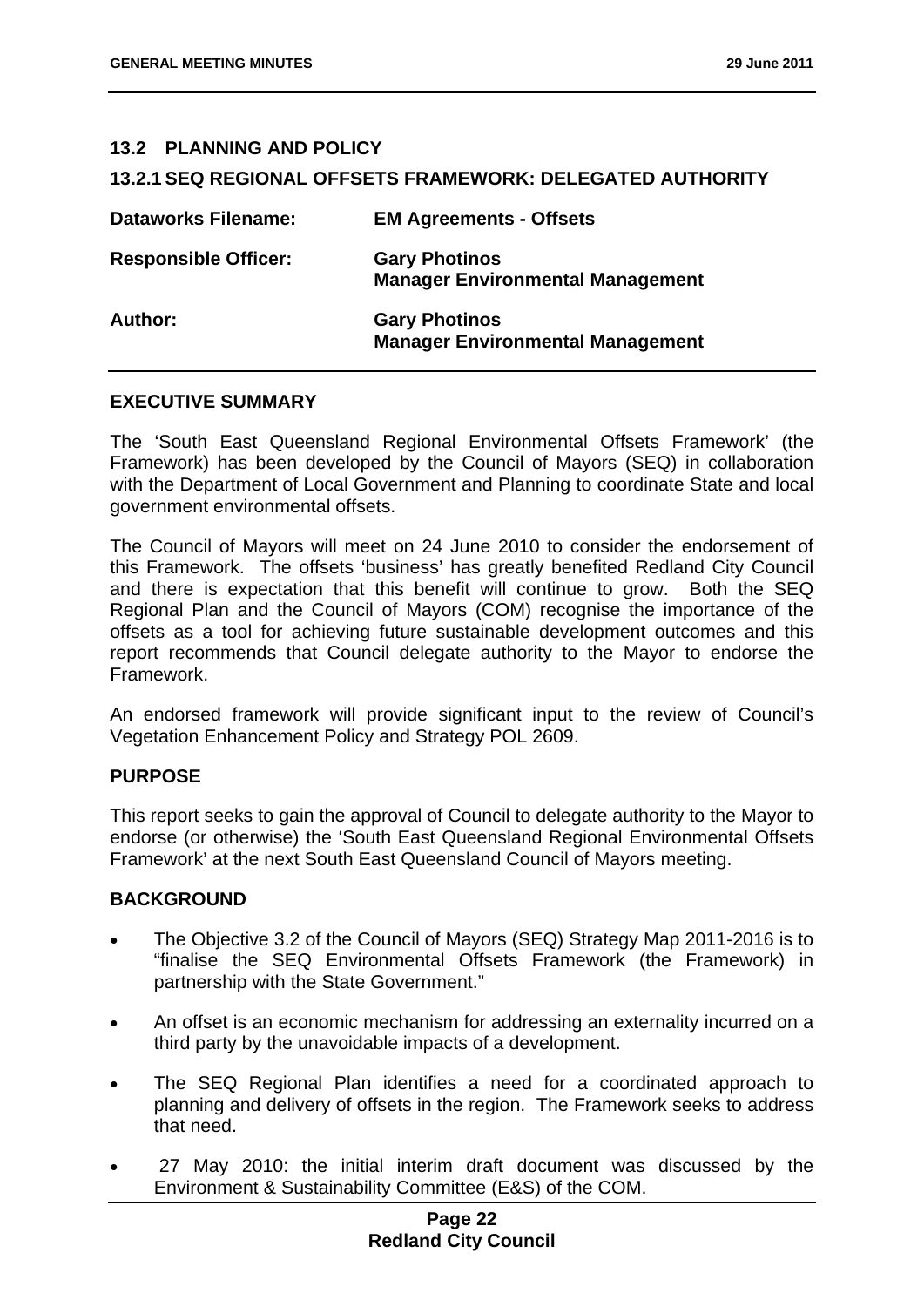- 22 July 2010: the E&S Committee endorsed the revised interim draft document.
- 9 September 2010: the Chief Executive Officers Committee for Natural Resource Management in SEQ (CEOs committee) reviewed the interim draft document.
- 17 March 2011: the CEOs Committee endorsed the process to develop a full version of the 'SEQ Regional Environmental Offsets Framework'.
- 3 March 2011: additional content was provided to the document through the SEQ Senior Officers Environmental Offsets Workshop.
- Following the release of the Draft State Biodiversity Offsets Policy, a consultation draft version of the SEQ Regional Environmental Offsets Framework was prepared for the CEOs committee meeting 19 May 2011.
- It is anticipated that the Council of Mayors will consider the endorsement of the Framework at the next scheduled meeting on 24 June 2011.

#### **ISSUES**

#### **OVERVIEW OF ENVIRONMENTAL OFFSETS**

National and international trends have demonstrated the value of offsets and how they have been, and continue to be, used as a legitimate planning and development tool in Queensland. Environmental offsets can be used to balance the impacts from development and protect broader environmental values.

Offsets have the potential to play a significant role in the resolution of conflicts between competing uses for natural resources. Offsets will be an important tool in achieving the environmental and natural resource targets in the SEQ Natural Resource Management Plan and the SEQ Regional Plan.

The potential application of different and conflicting offset programs across South East Queensland is considered a major threat to consistent, efficient and effective environmental outcomes. A consistent approach can be achieved through the implementation of the Framework.

#### **THE FRAMEWORK WILL PROVIDE REGIONAL CONSISTENCY**

The purpose of the Framework is to facilitate a regionally consistent and collaborative approach to the planning and delivery of environmental offsets in SEQ. It provides information to officers within local and State government who are responsible for offset policies.

Local governments can use the Framework when preparing and implementing offset policies and planning scheme provisions. As a consequence, it has the potential to provide Council with a degree of certainty that any future offset provisions that it may wish to develop are consistent with other local government approaches and integrate with existing policies and legislation. Council was informed at the Planning and Policy Committee 4<sup>th</sup> May 2011 that the review of the Vegetation Enhancement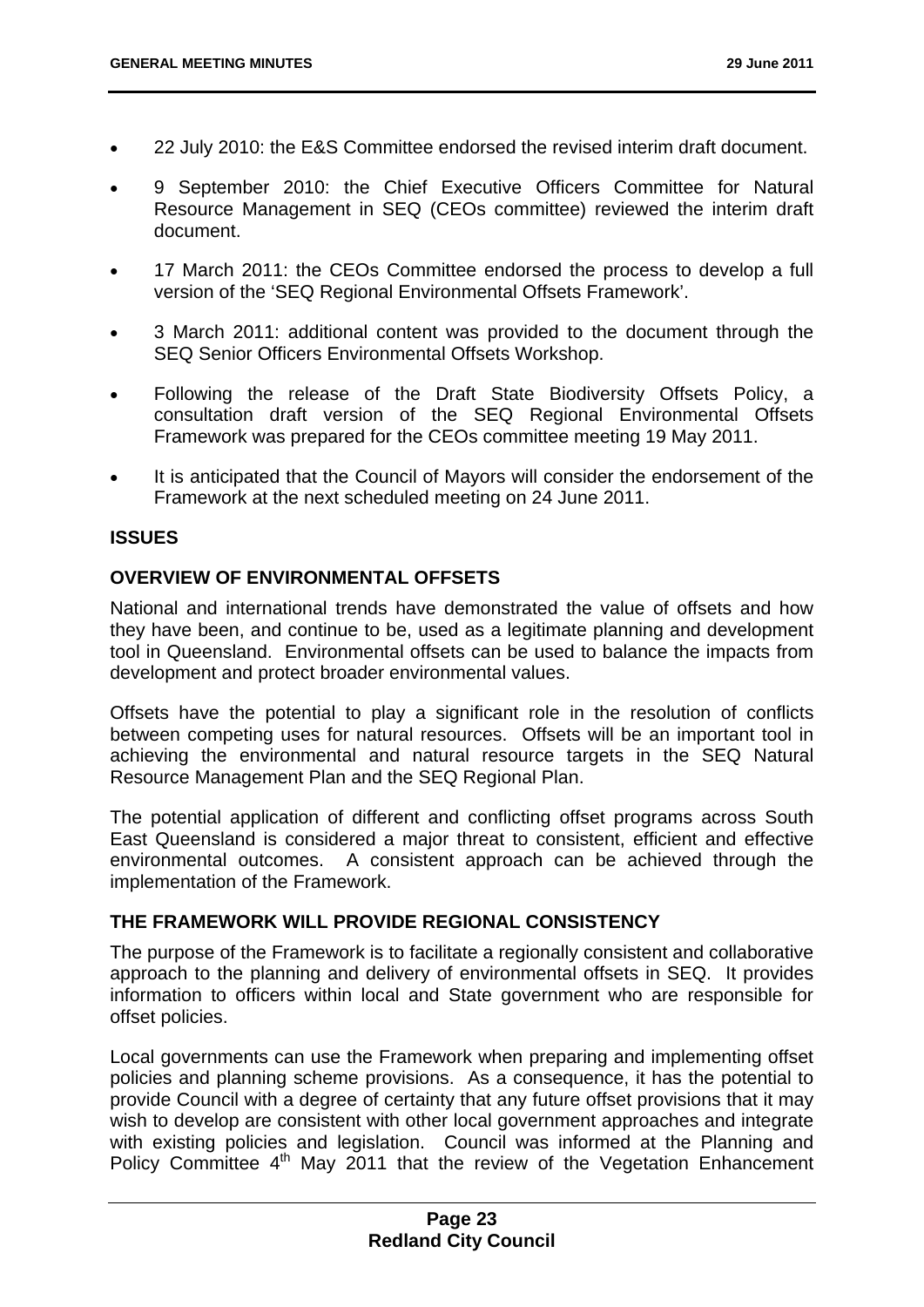Policy and Strategy POL 2609 will be considered once this body of work has been completed.

Redland City Council has been a strong advocate for the use of offsets and their application on a regional scale. Council has acted positively in developing effective working relationships with the leading offset brokers and establishing procedures to ensure the timely delivery of offsets for applicants. Presently, Council has established, or is processing, eight offsets worth approximately \$400,000-\$500,000. Although the offsets 'business' is in its infancy, this represents a considerable achievement. Furthermore, it indicates that Redland City is well placed to benefit from the future growth of offsets in the region as the city of choice for establishing offsets receiving sites.

The Framework will require careful review and consideration before a decision is made by the Council of Mayors to endorse or not endorse the document. The importance of offsets is recognised by the SEQ Regional Plan, the Council of Mayors and, of course, by Redland City Council who have benefited significantly to-date and recognise the potential for growing future opportunities. Consequently, it is beneficial for Council to delegate authority to the Mayor to endorse the 'South East Queensland Regional Environmental Offsets Framework'.

#### **OVERVIEW OF THE DRAFT FRAMEWORK**

Key features of the draft framework report include:

- Background information on environmental offsets and current offsets policy, planning and implementation in South East Queensland.
- Purpose, scope and environmental values covered by the framework, including regional principles.
- Elements for implementation focused on key areas of collaboration, offset triggers and strategic locations, policy and planning and delivery and ongoing management.

Actions have been identified to progress key initiatives under each element and these will assist with resolving current outstanding policy and implementation issues.

#### **RELATIONSHIP TO CORPORATE PLAN**

#### **1. Healthy natural environment**

A diverse and healthy natural environment, with an abundance of native flora and fauna and rich ecosystems will thrive through our awareness, commitment and action in caring for the environment.

1.1 Increase biodiversity by taking informed action to protect, enhance and manage our local ecosystems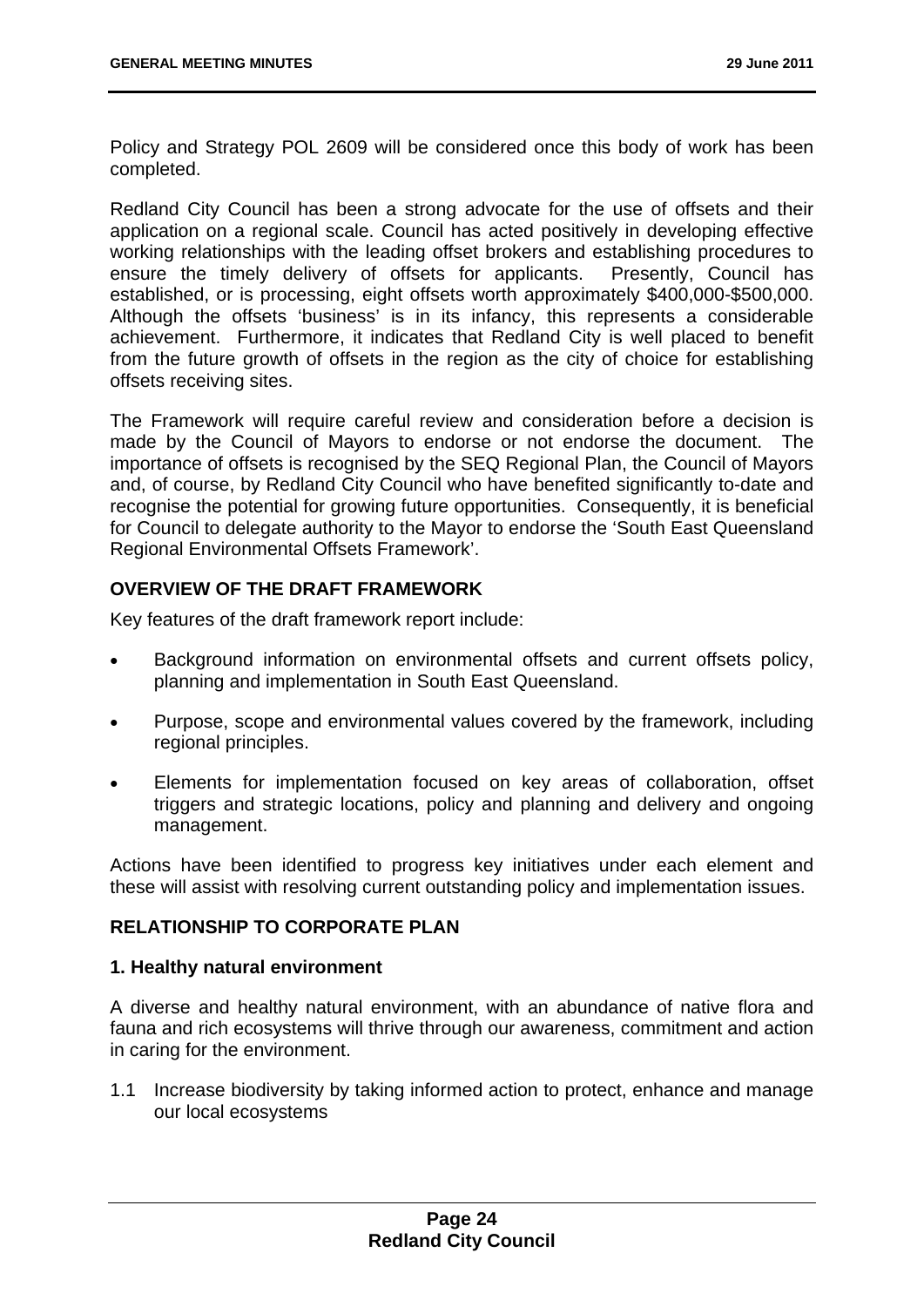- 1.2 Stop the decline in population of the koala and other species at risk through advocacy, protecting and restoring vital habitat and increasing community engagement and action
- 1.3 Protect our natural environment by restoring degraded landscapes, contaminated land and managing fire, pests and other hazards
- 1.5 Co-ordinate effective management of the conservation estate on all (private and public) lands in Redlands, through a combination of incentives and various tenure and management arrangements to restore, maintain and plant new habitat

#### **2. Green living**

Our green living choices will improve our quality of life and our children's lives, through our sustainable and energy efficient use of resources, transport and infrastructure, and our well informed responses to risks such as climate change.

2.1 Achieve sustainability through strong leadership and innovation, and by effective planning and managing our services, assets and resources.

#### **5. Wise planning and design**

We will carefully manage population pressures and use land sustainably while advocating and taking steps to determine limits of growth and carrying capacity on a local and national basis, recognising environmental sensitivities and the distinctive character, heritage and atmosphere of local communities. A well-planned network of urban, rural and bushland areas and responsive infrastructure and transport systems will support strong, healthy communities.

5.1 Prepare and put in place a new planning scheme for the Redlands that reflects the aspirations and expectations outlined in the Community Plan, state interests, recognised in the SEQ Regional Plan and the legal obligations of the Sustainable Planning Act.

#### **FINANCIAL IMPLICATIONS**

There are no negative financial implications impacting Council as a result of this report or from any offset activity in the future, as all costs, including administration, are passed on to the applicant. Indeed, the projected benefit to Council through work being undertaken on its land that it would otherwise pay for has been calculated as approximately \$400,000-\$545,000 over the next ten years. This figure does not include two recent applications to establish offsets that are presently being processed. The value to Council of each offset depends upon the amount of work to be undertaken. This increases with the type of work, the size of the offset and the length of time required to complete the work. As a consequence, the value of offsets to Council could increase dramatically as the offsets 'business' is established through a regional framework and if Council remains at the forefront of efficiently providing cost effective receiving sites in the City.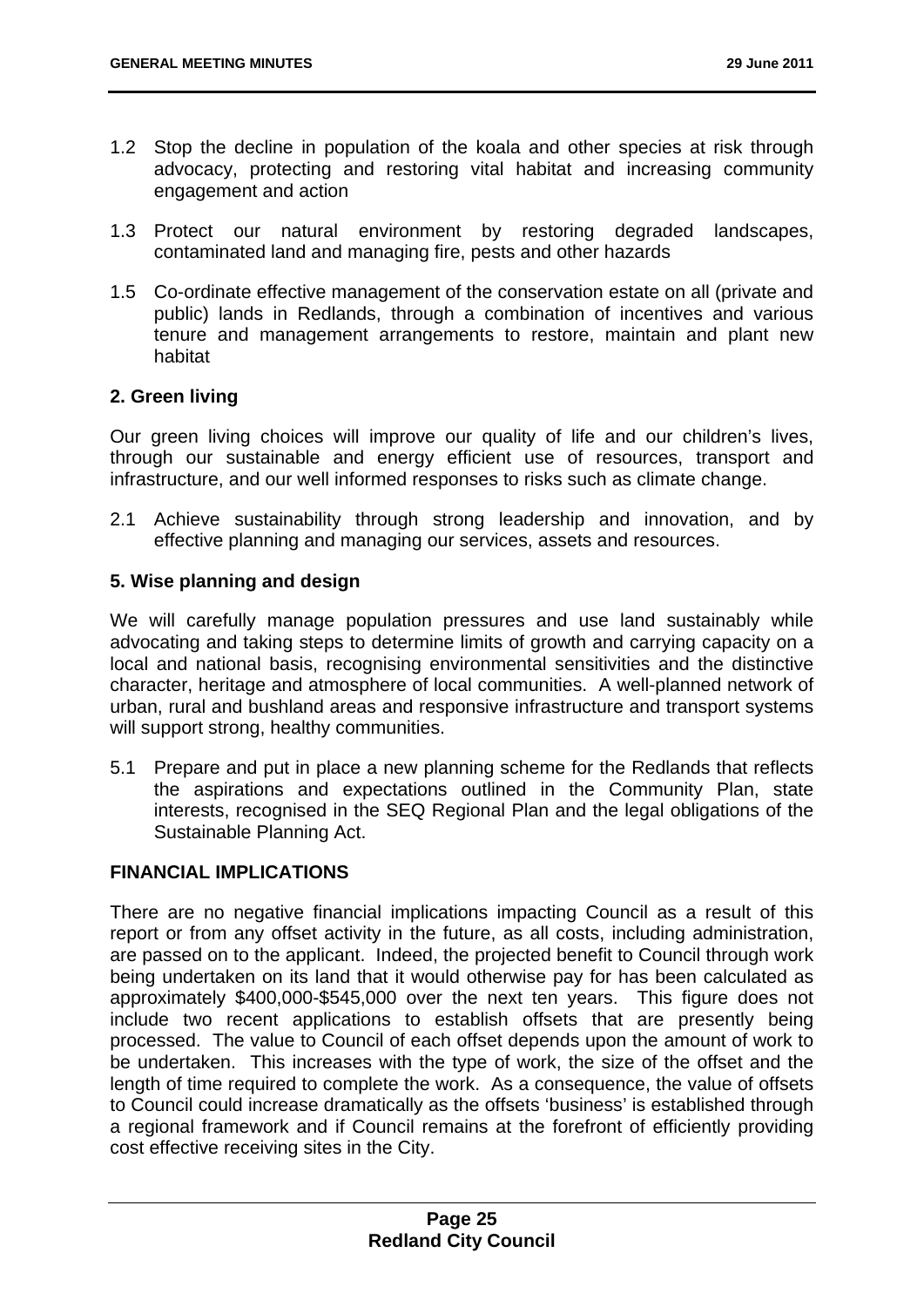#### **PLANNING SCHEME IMPLICATIONS**

The Land Use Planning Group was consulted and it is considered that the outcome of recommendations in this report will result in some future amendments to the Redlands Planning Scheme such as the development of a revised offsets policy.

#### **CONSULTATION**

As a regional document, consultation in the development the Framework has been wide and deep. It has included:

- The CEOs Committee for Natural Resource Management in SEQ were given an opportunity to provide feedback in May 2011;
- Councils within SEQ who have been provided with a copy of the Framework document discussed this at the Environment and Sustainability Committee on 26 May 2011. Further discussion will be held at the Council of Mayors (SEQ) on 24 June 2011;
- Ecofund, Urban Land Development Authority and the Office of the Coordinator General have been provided a copy of the Framework document by DERM;
- key stakeholders will discuss the Framework document to resolve outstanding issues;
- State and local government officers will be attending meetings during May and June to progress high priority actions; and
- A final version of the Framework will be tabled at the CEOs Committee meeting No.14 on 29 July 2011.

The Land Use Planning Group was consulted in the development of this report and are aware of any future implications.

#### **OPTIONS**

#### **PREFERRED**

That Council resolve to endorse the South East Queensland Regional Environmental Offsets Framework and delegate authority to the Mayor to support the Framework document at the scheduled Council of Mayors (SEQ) meeting on 24 June 2011.

#### **ALTERNATIVE**

That Council resolve to not endorse the South East Queensland Regional Environmental Offsets Framework and delegate authority to the Mayor to negotiate amendments to the Framework document as outlined and directed by Council.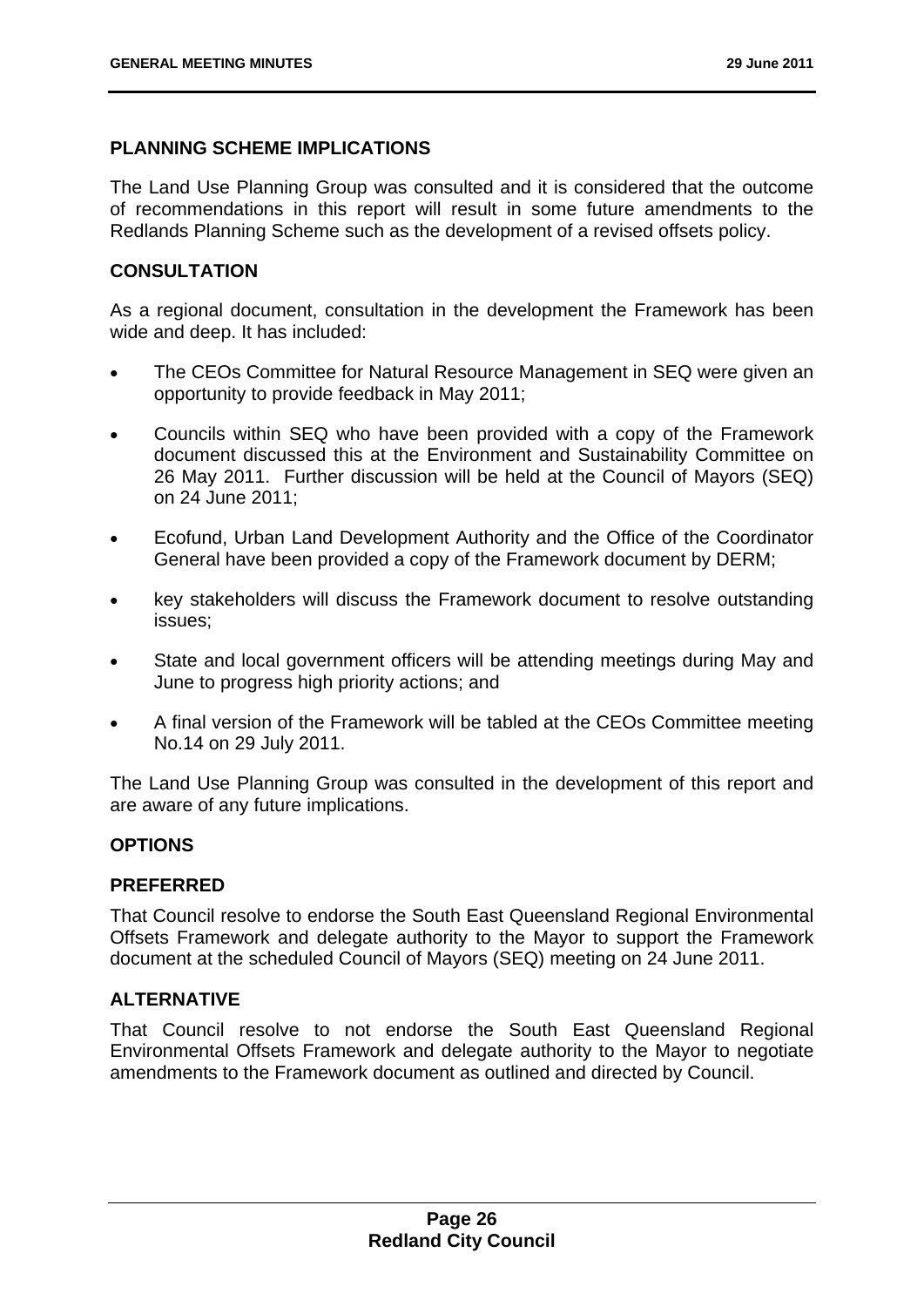#### **OFFICER'S/COMMITTEE RECOMMENDATION/ COUNCIL RESOLUTION**

| Moved by:    | Cr T Bowler         |
|--------------|---------------------|
| Seconded by: | <b>Cr M Elliott</b> |

**That Council resolve to endorse the South East Queensland Regional Environmental Offsets Framework and delegate authority to the Mayor, under s.257 (1)(a) of the** *Local Government Act 2009***, to support the Framework document at the scheduled Council of Mayors (SEQ) meeting on 24 June 2011.** 

**CARRIED** (en bloc)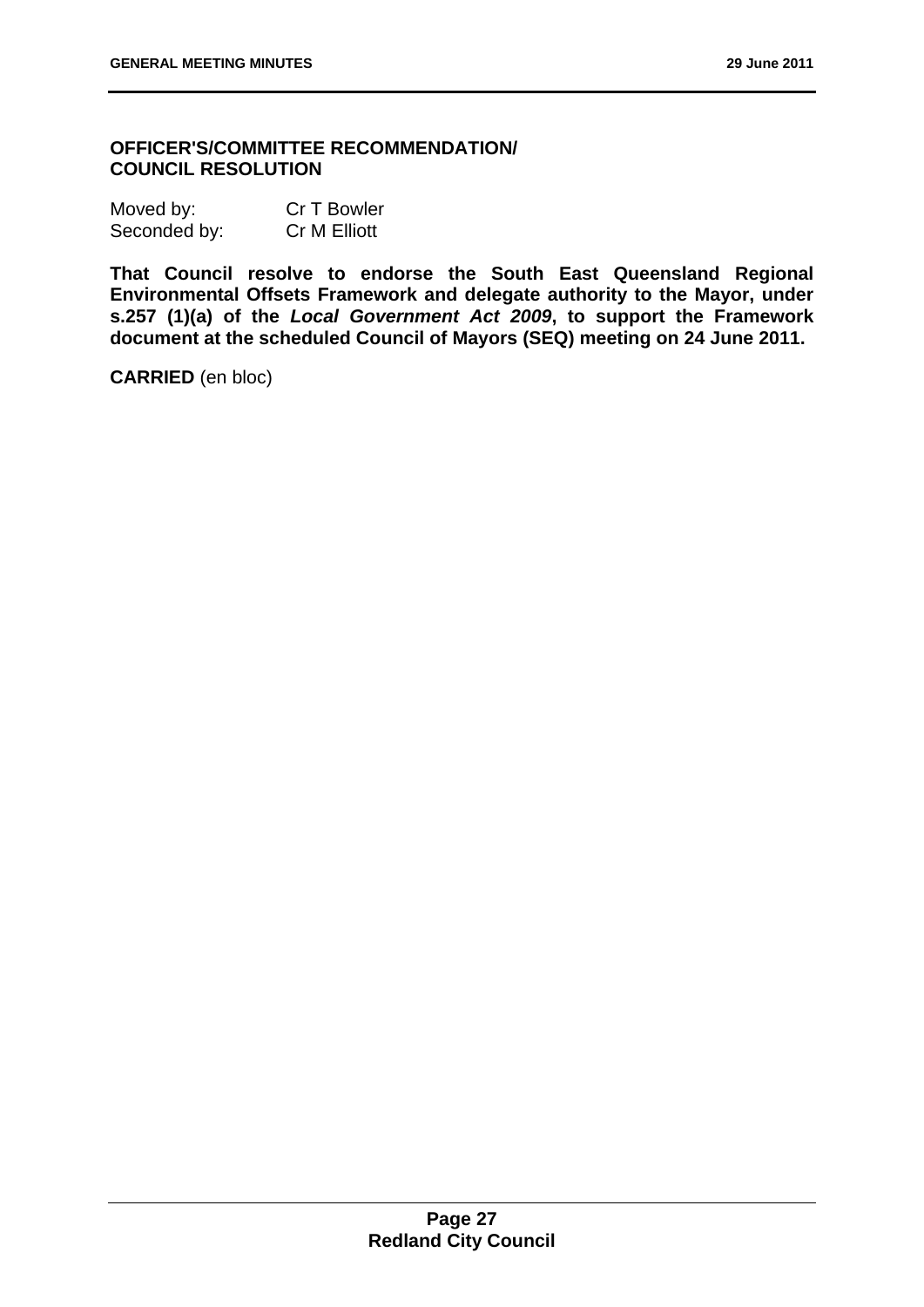#### **13.2.2 REDLAND'S SEVEN CS CONNECTION STRATEGY**

| <b>Dataworks Filename:</b>  | <b>P&amp;R Planning -Trails Connection Strategy</b>             |
|-----------------------------|-----------------------------------------------------------------|
| <b>Attachments:</b>         | <b>Seven Cs Connection Strategy</b>                             |
| <b>Responsible Officer:</b> | <b>Gary Photinos</b><br><b>Manager Environmental Management</b> |
| Authors:                    | <b>Scott Alston</b><br><b>Project Officer</b>                   |
|                             | Angela Wright<br><b>Principal Advisor Open Space Planning</b>   |

#### **EXECUTIVE SUMMARY**

The Seven Cs Connection Strategy Project aims to create a set of major green corridors and recreation pathways across Redland City. The Seven Cs project will create extensive wildlife linkages and corridors. It will harness the power of seven 'Cs' -communities, centres, cities, catchments, culture, conservation areas and citizens - to connect people, plants and animals across Council and public land and where possible and through agreement, through private lands. The Seven Cs Connection Strategy Project will increase recreational pathways and wildlife corridors, both high priorities for the residents of Redland City.

The Seven Cs Connection Strategy Project (the Project) has been identified as a Breakthrough Project in Council's Redlands 2030 Community Plan.

The first part of the Project involved mapping and describing the urban and rural trail and fauna corridor network. What is apparent is that significant (trunk) routes north, south and east west across the whole city are achievable. The network then is complimented by higher order collector routes. The system then integrates with the finer grain path and on road network as described in the Redland Cycling and Pedestrian Strategy. These networks are described in the full Seven Cs report which has been summarised and is attached to this report.

Mapping of the Seven Cs Connection Strategy network has been undertaken. The next part of the project is to identify how much of the Seven Cs Connections are in place now and prioritise the missing links. Much of this is already detailed in the full report. The full report needs to remain confidential due to privacy issues related to the mapping of the future network. The work of the Seven Cs Connection Strategy Project will then integrate with the Redland Pedestrian and Cycling Strategy, the Environmental Acquisitions Program, the review of the Open Space Plan, the Redland Planning Scheme and the capital works program for tracks and trails. Branding, marketing and promotion will also occur.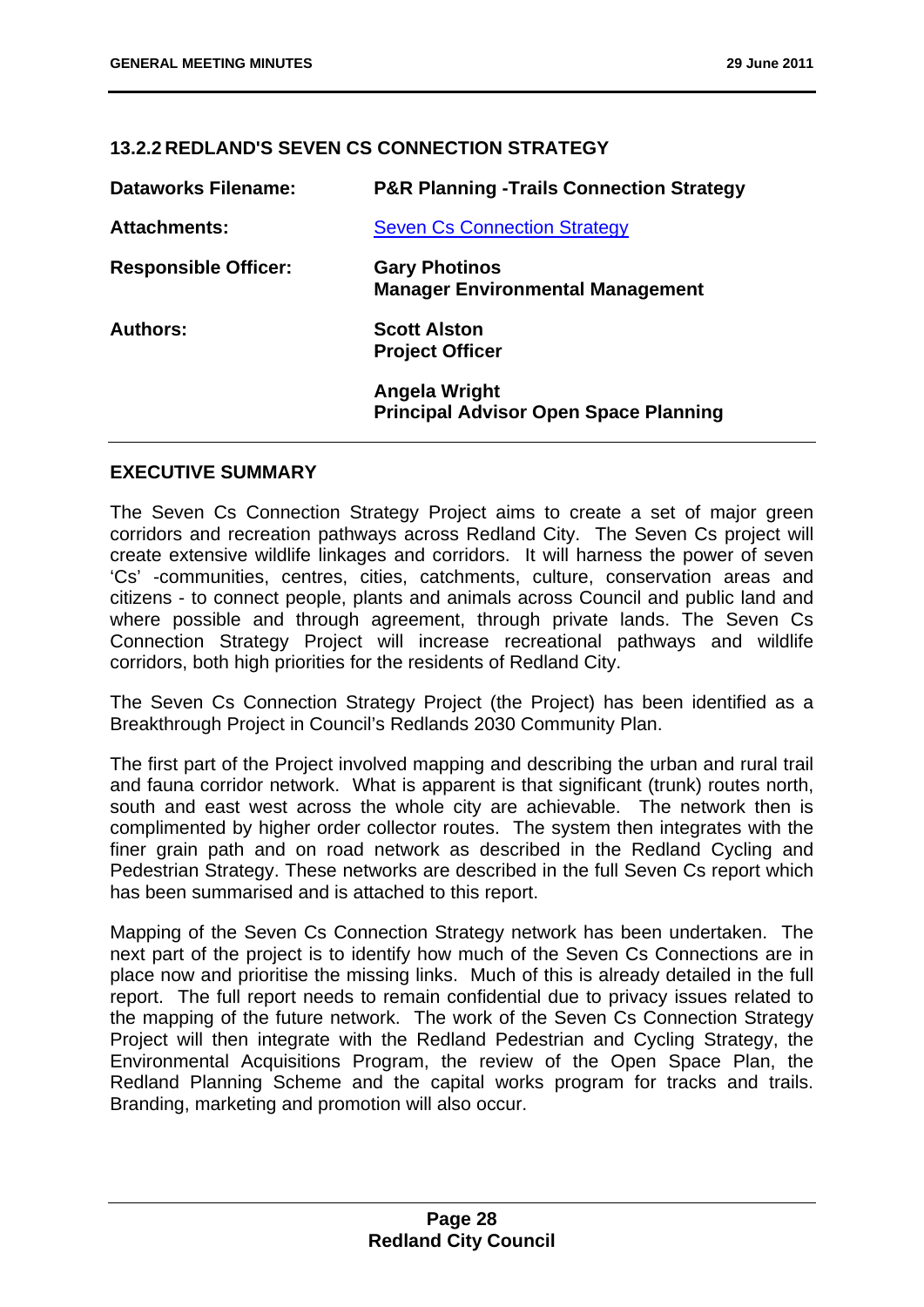#### **PURPOSE**

The purpose of this report is to:

- Inform Councillors of the intent and benefits of the Seven Cs Connection **Strategy**
- Ask that Council notes this Strategy and allows further planning to be undertaken

#### **BACKGROUND**

The genesis of the Seven Cs Strategy came when Council Officers were looking to add value to the purchase of significant parcels of conservation land in the south of the City. Officers began looking at linking these areas for the benefit of animals and plants. It soon became obvious that these links could extend throughout the City, and that they could also be used by people to move around. The project became more purposeful when it was included in Council's Redlands 2030 Community Plan.

During 2010 Council engaged Mike Halliburton and Associates to identify a series of broad and achievable connections that linked people with the places that they wanted to go. The final report was received in December 2010.

The Seven C's Connection Strategy builds on Council's footpath and bike path developments. Many of the existing paths are part of the Seven C's Connection Strategy though some may require upgrading if traffic levels are increased. The Seven Cs Connection Strategy will inform future planning for bike paths, bush tracks, and footpaths.

#### **ISSUES**

The Seven Cs Connection Strategy Project is firstly about recognising existing connections that occur in the landscape, including paths and trails that have been constructed or that the community use informally. Many of the path systems that make up the Seven Cs Connections are in place. The Project also set about to identifying the missing links between the path and trail systems within the city. The strategy outlines the missing trunk links between attractors (places that people want to go).

In many locations all that is needed is signage to direct people across areas and tell people that they are on a network and where they are going.

The current capital program delivers across the city multiple connections at a local and district level. The Seven Cs helps take that existing network and future program and looks at it from a regional perspective. The Program will help to ensure that places that people want to go right across the city are connected where possible both on and off road.

The Seven Cs Connection Strategy will also be used to influence the Redland Planning Scheme to ensure that as developments come in for approval that the connections are recognised and put in place by developers.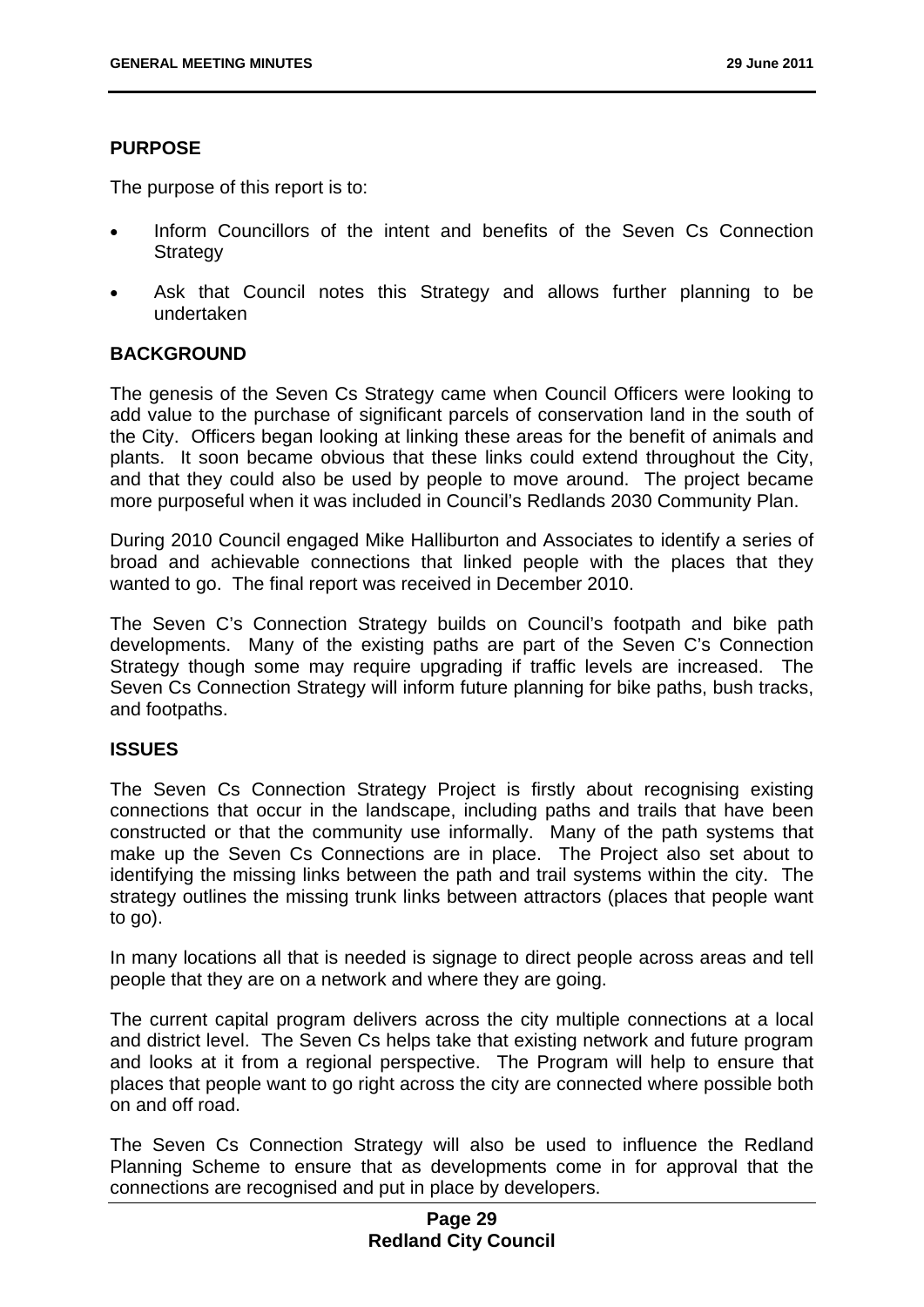To help promote the initiative in the community, the Environmental Management Group is proposing to coordinate publicity opportunities (e.g. press release and photographs) centred on an aspect of the Seven Cs in each Division. The promotion may be around:

- The completion or extension of a section of pathway, bridge or road crossing
- Inspecting plans for new sections that are budgeted to be completed soon
- Riding, or walking, a particularly scenic section of the Network

#### **RELATIONSHIP TO CORPORATE PLAN**

#### **5. Wise planning and design**

We will carefully manage population pressures and use land sustainably while advocating and taking steps to determine limits of growth and carrying capacity on a local and national basis, recognising environmental sensitivities and the distinctive character, heritage and atmosphere of local communities. A well-planned network of urban, rural and bushland areas and responsive infrastructure and transport systems will support strong, healthy communities.

5.13 Enhance the city's liveability and enable people to enjoy outdoor activities, social gatherings and community events through planning, providing and managing high quality parks and open spaces

#### **7. Strong and connected communities**

Our health, wellbeing and strong community spirit will be supported by a full range of services, programs, organisations and facilities, and our values of caring and respect will extend to people of all ages, cultures, abilities and needs

7.5 Increase the physical activity participation of residents and deliver programs and incentives that strengthen opportunities for sport and recreation

#### **1. Healthy natural environment**

A diverse and healthy natural environment, with an abundance of native flora and fauna and rich ecosystems will thrive through our awareness, commitment and action in caring for the environment.

- 1.1 Increase biodiversity by taking informed action to protect, enhance and manage our local ecosystems
- 1.4 Improve residents' understanding, respect and enjoyment of the local environment through stewardship and partnerships

#### **FINANCIAL IMPLICATIONS**

This recommendation does not require any change to the current year's budget as funds have already been allocated to the Trunk Cycleway Infrastructure program and the Paths and Trails program and the land acquisitions program identified through Open Space Planning and the Environmental Acquisitions program.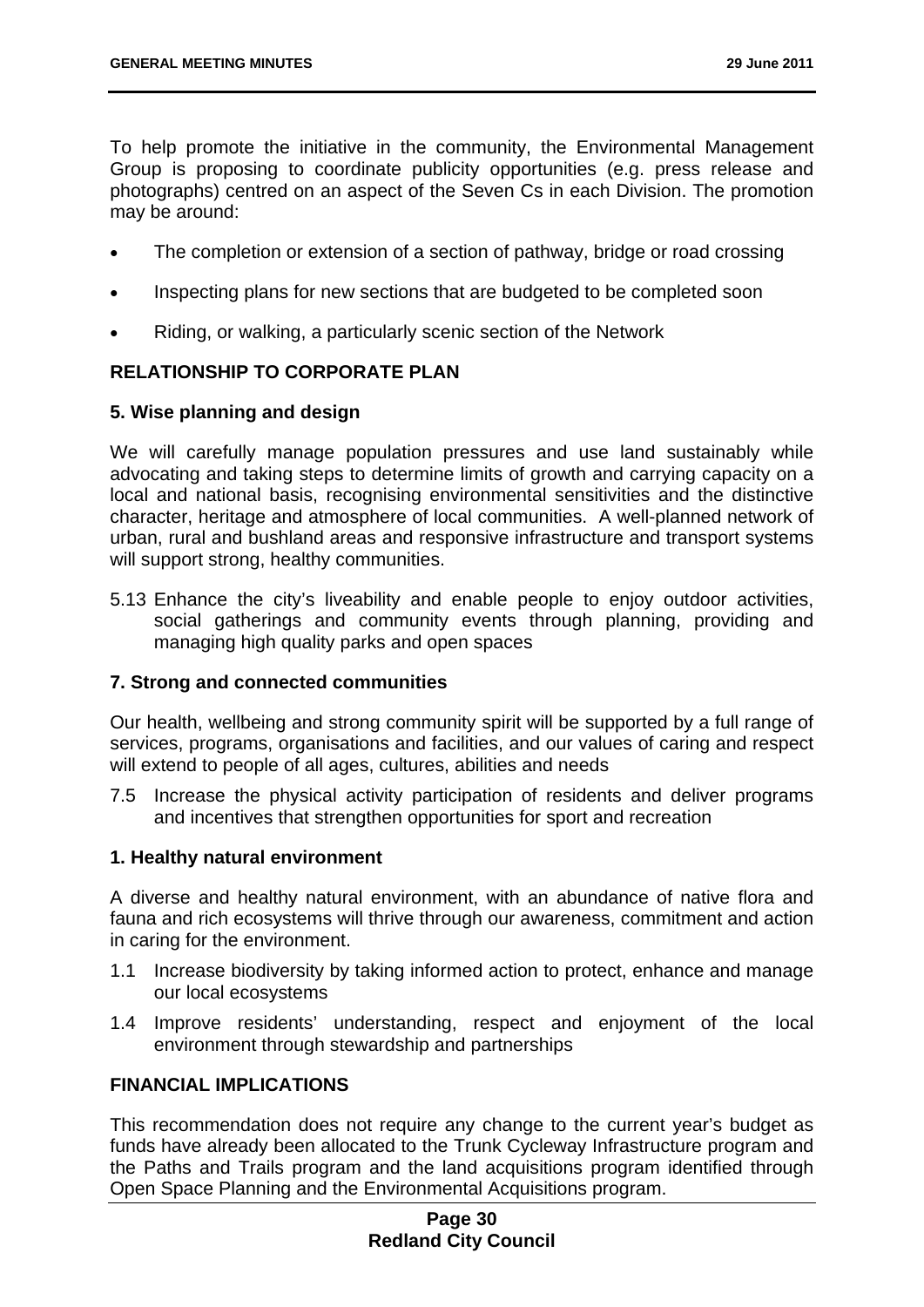At this time Council is only being asked to note the Seven Cs concept and broad design. If Council supports the project it will be subject to budget submissions through the normal process.

## **PLANNING SCHEME IMPLICATIONS**

The Land Use Planning Group was consulted and it is considered that the outcome of recommendations in this report will result in some future amendments to the Redlands Planning Scheme such as rezoning.

## **CONSULTATION**

To date, there has been consultation with:

- **Councillors**
- Redland City Council Staff
- Relevant staff from Logan and Brisbane City Councils, the Department of Environment and Resource Management and Department of Transport and Main Roads

Consultation undertaken as part of the Community Plan recognised that this project will provide significant impetus to achieving the goal to create extensive wildlife linkages and corridors. The community plan also recognised that this project will increase the recreational pathways and wildlife corridors, both high priorities for the people of the Redlands.

A presentation document will be developed for public information in the initial phase. Further community consultation will be required as the network is further defined, mapped and rolled out. Communication will also need to focus on promoting the network and encouraging the community to use it. Councillors will also have the opportunity to promote the network on a divisional basis.

#### **OPTIONS**

#### **PREFERRED**

That Council resolve to note the Seven Cs Connections Strategy for planning and budgeting purposes.

## **ALTERNATIVE**

That Council resolve to defer the noting of the strategy pending further research being undertaken to develop the Seven Cs Connections Strategy.

#### **OFFICER'S RECOMMENDATION**

| Moved by:    | Cr D Henry          |
|--------------|---------------------|
| Seconded by: | <b>Cr M Elliott</b> |

That Council resolve to note the Seven Cs Connections Strategy for planning and budgeting purposes.

On being put to the vote the motion was LOST.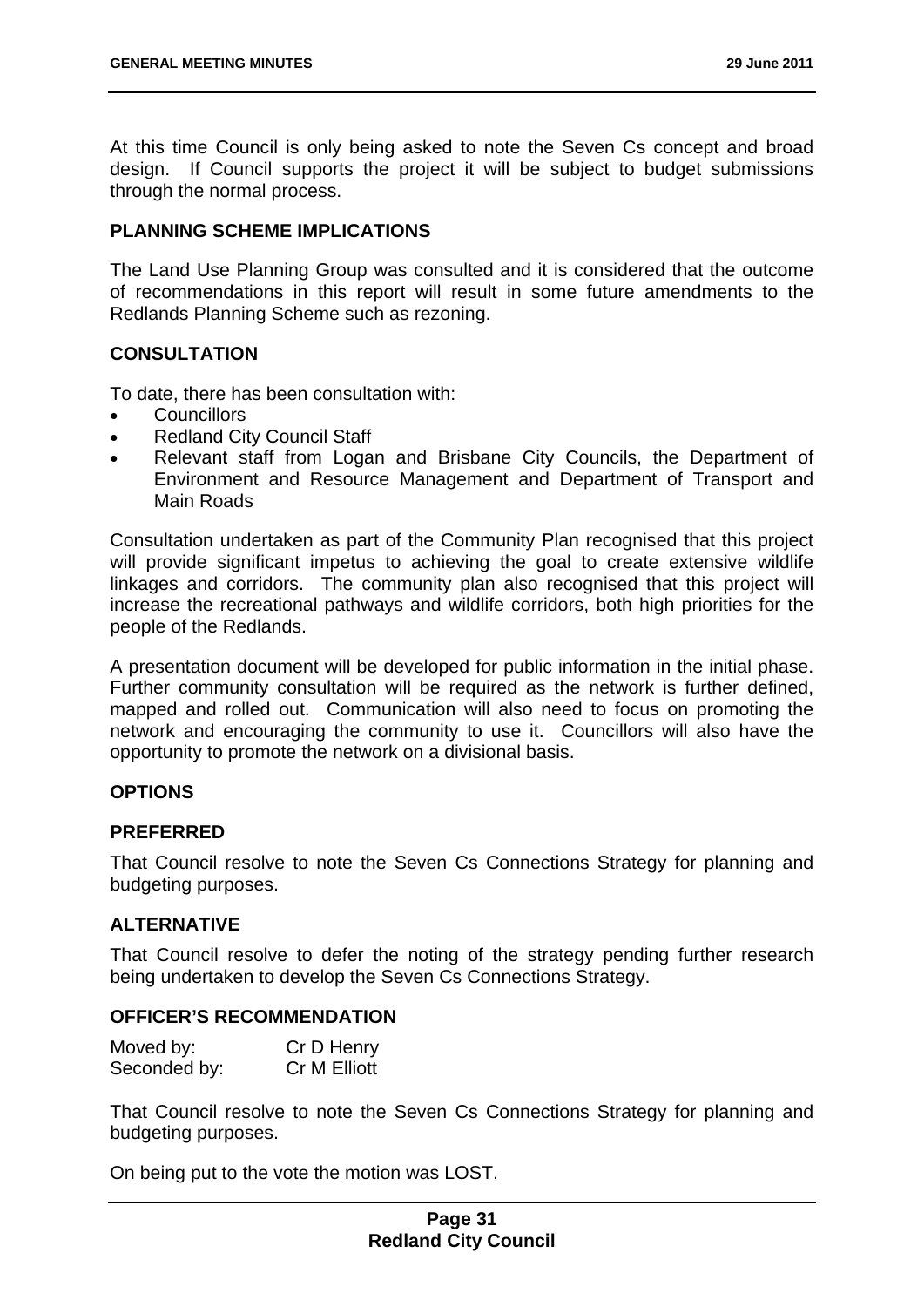DIVISION

FOR: Crs Henry, Elliott, Reimers and Bowler

AGAINST: Crs Boglary, Ogilvie, Townsend, Williams, Hobson, Murray and Burns

### **COMMITTEE RECOMMENDATION/ COUNCIL RESOLUTION**

Moved by: Cr T Bowler Seconded by: Cr M Elliott

**That Council resolve to:** 

- **1. Note the Seven Cs Connections Strategy for planning and budgeting purposes; and**
- **2. Favour CPTED principles, personal and residential amenity and security, as well as environmental security in all decisions relating to the Seven Cs Strategy.**

**CARRIED**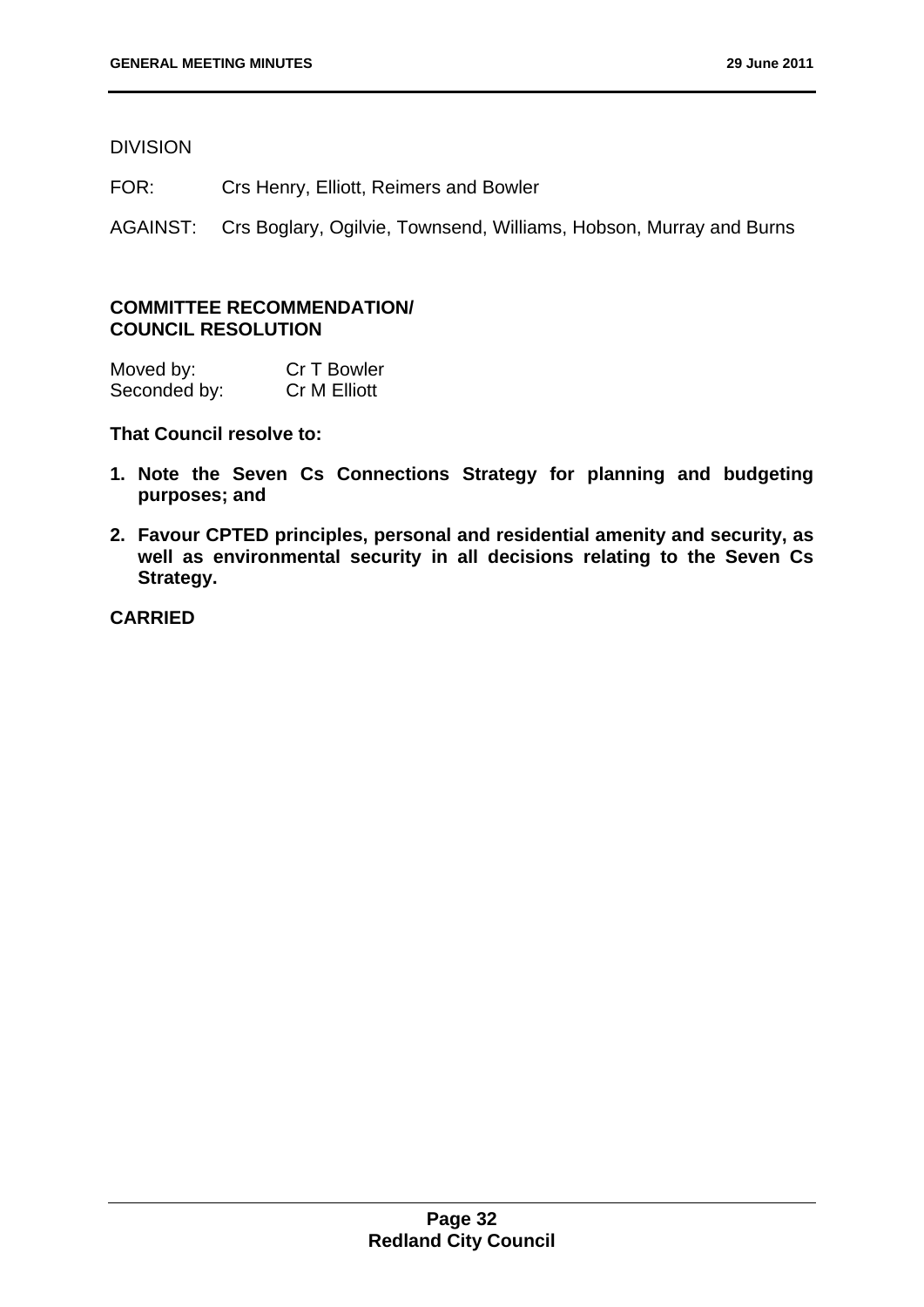### **13.2.3 CREATION OF URBAN KOALA NATURE REFUGE - ALEXANDRA HILLS (ACCEPTANCE OF TRUSTEE LAND FOR CONSERVATION PURPOSES AT MACMILLAN ROAD)**

| <b>Dataworks Filename:</b>  | <b>EM Planning Management- Environmental</b><br><b>Reserves</b>                                                                |
|-----------------------------|--------------------------------------------------------------------------------------------------------------------------------|
| <b>Attachments:</b>         | Map 1 Macmillan Rd<br><b>Map 2 Aerials of Site</b><br><b>Photos of Site</b><br><b>Future Layout of Land and Tenure of Land</b> |
| <b>Responsible Officer:</b> | <b>Gary Photinos</b><br><b>Manager Environmental Management</b>                                                                |
| <b>Author:</b>              | <b>Leo Newlands</b><br><b>Advisor Reserve Management</b>                                                                       |

## **EXECUTIVE SUMMARY**

The Department of Environment and Resource Management (DERM) has requested that Council consider acceptance of Lot 102 on C625 at 78-82 McMillan Road, Alexandra Hills as a Reserve for Environmental Purposes subject to a number of conditions.

The site consists of approximately 4.8 ha of Scribbly Gum habitat that is currently managed by Council as part of the adjoining Dawson Road Urban Habitat and is valuable as urban Koala Habitat. Opportunities now exist for the acceptance of Lot 102 as trustee, further consolidation of Council's conservation land and the creation of a koala Nature Refuge.

## **PURPOSE**

The purpose of this report is to:

- Seek Council approval to accept trusteeship of Unallocated State Land (USL)(Lot 102 on C625); and
- Surrender freehold land on Lots (1-17 on Lot RP1521, 28-32 on Lot RP1521 and Lot 104 on C625) and unnamed road reserve to the State to amalgamate and then further protect the land as a koala Nature Refuge (Map 1).

## **BACKGROUND**

2010- Conservation Land Management Strategy 2010 adopted by Council

October 2010- Council adopted report for the proposal of the Southern Russell Island Conservation Park calling for the transfer of ownership of Council lots to the State to be amalgamated and protected in the long term within a new conservation park estate.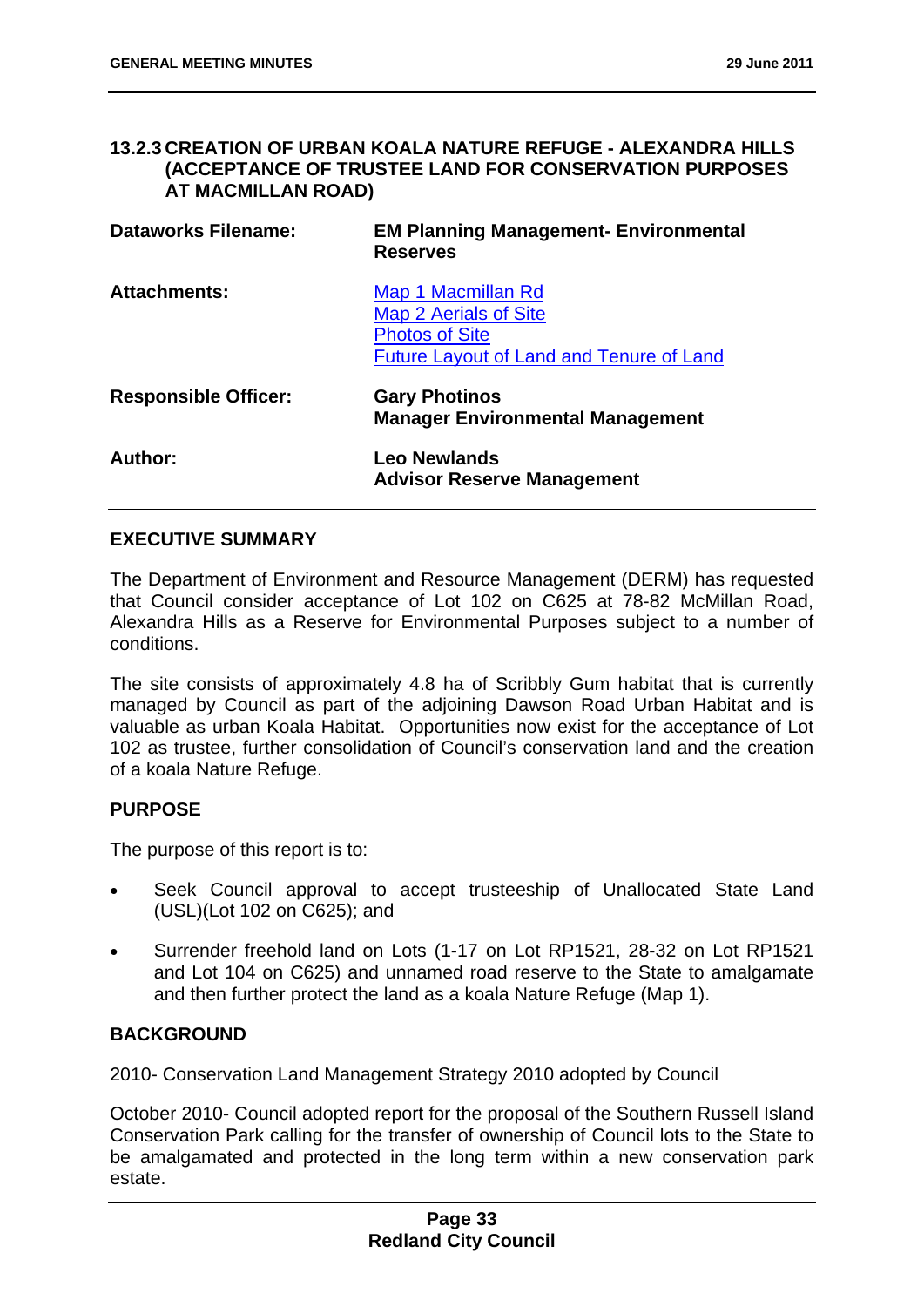March 2011- Letter received from the State regarding the Southern Russell Island Conservation Park Proposal indicating DERM …"is willing to support tenure transfers of Council freehold lots to conservation land where practical boundaries can be established and appoint the Council as trustee for the management of these areas". April 2011- Council received a letter from the Department of Environment and Resource Management seeking Council views on dedication of land (Lot 102 on C625 at 79-82 McMillan Road) for Environmental Purposes and whether Council

would accept trusteeship of the land for that purpose.

# **ISSUES**

#### **Site description**

The land being offered to Council (Lot 102) forms part of The Dawson Rd Urban Habitat which consists of a number of Council freehold lots, an unnamed and unformed road reserve and an adjacent area of Unallocated State Land (Table 1 and Map 1).

| Lot          | <b>State land</b> | <b>Council</b><br>land | Road reserve |
|--------------|-------------------|------------------------|--------------|
|              |                   |                        | 3787m2       |
| 102 C625     | 1.76ha            |                        |              |
| 1 RP1521     |                   | 541m2                  |              |
| 2 RP1521     |                   | 539m2                  |              |
| 3 RP1521     |                   | 534m2                  |              |
| 4 RP1521     |                   | 405m2                  |              |
| 5 RP1521     |                   | 405m2                  |              |
| 6 RP1521     |                   | 405m2                  |              |
| 7 RP1521     |                   | 405m2                  |              |
| 8 RP1521     |                   | 405m2                  |              |
| 9 RP1521     |                   | 405m2                  |              |
| 10 RP1521    |                   | 405m2                  |              |
| 11 RP1521    |                   | 405m2                  |              |
| 12 RP1521    |                   | 405m2                  |              |
| 13 RP1521    |                   | 405m2                  |              |
| 13 RP1521    |                   | 405m2                  |              |
| 14 RP1521    |                   | 405m2                  |              |
| 15 RP1521    |                   | 405m2                  |              |
| 16 RP1521    |                   | 405m2                  |              |
| 17 RP1521    |                   | 405m2                  |              |
| 28 RP1521    |                   | 405m2                  |              |
| 29 RP1521    |                   | 405m2                  |              |
| 30 RP1521    |                   | 526m2                  |              |
| 31 RP1521    |                   | 521m2                  |              |
| 32 RP1521    |                   | 519m2                  |              |
| 104 C625     |                   | $1.73$ ha              |              |
| Subtotal     | 1.76ha            | 2.73ha                 |              |
| <b>Total</b> | 4.49 ha           |                        |              |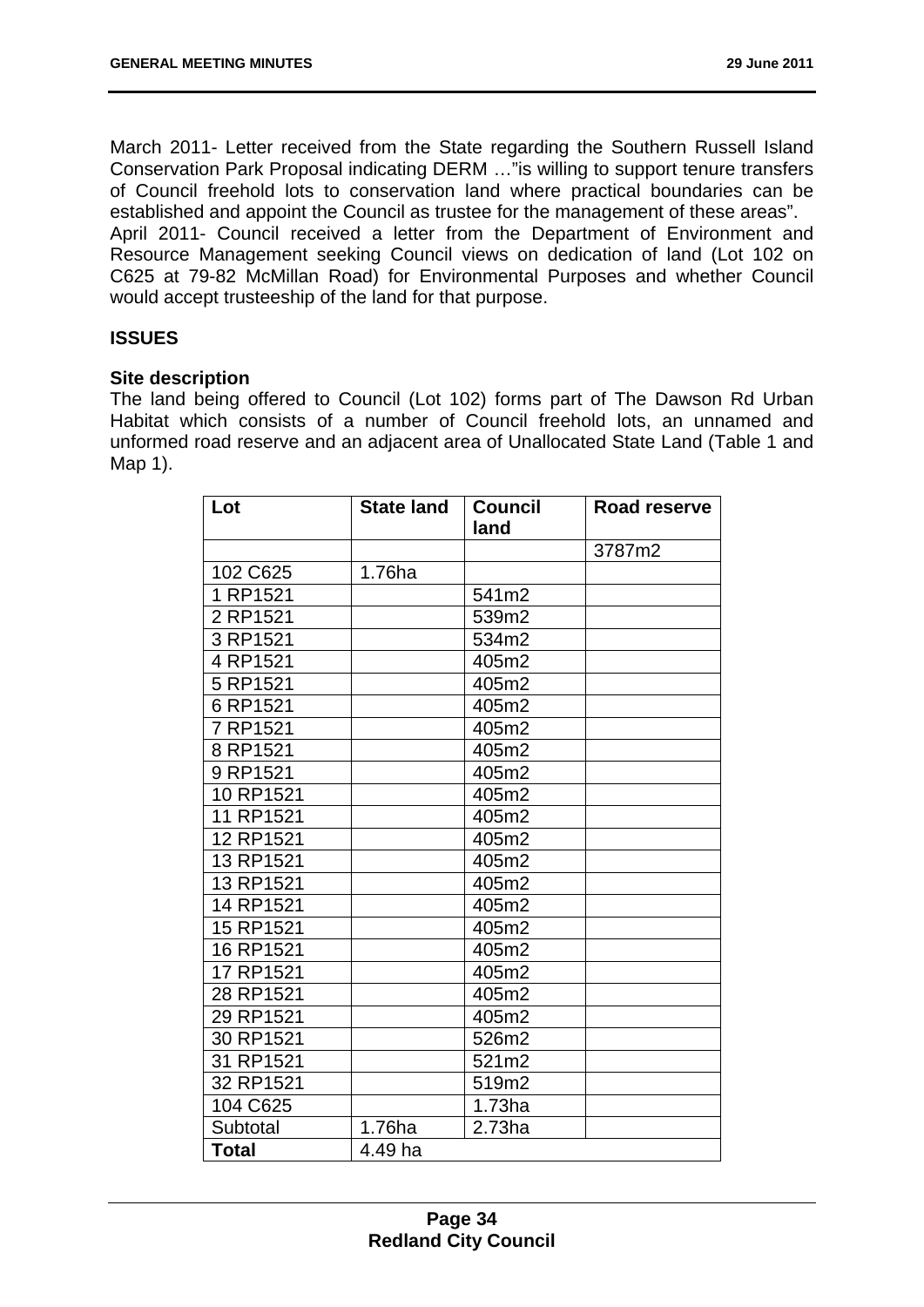Table 1. Lots associated with site

The State and Council land is well vegetated and in very good condition with approximately 4.8 ha of mature Scribbly Gum open forest (Map 2) that acts as a valuable refuge for koalas and other fauna at low relative maintenance cost of \$0.13 m2 which is equivalent to a large conservation area. This is due to the exceptional condition of the site, limited disturbance and intact Regional Ecosystems. The site is located within the urban matrix of housing making its existence important for movement and protection of native fauna. Inspection of the site on Thursday 19 May by Council Officers confirm that the site is heavily used by koalas and other fauna (Attachment 3) as evidenced by koala scratches, observed koala and tree hollows being actively used by birds.

# **Zoning**

The site has a number of zonings as follows:

- CN2 Nature based recreation
- State koala Policy Overlay
- Bushfire hazard overlay
- Landslide hazard overlay

## **Current management of State land (Lot 102 on C625) and Council land**

Council has been undertaking ongoing maintenance of both Council owned land (Dawson Road Urban Habitat) and adjacent State land (Lot 102) with no cost to the State. This has occurred through an error in understanding of the land tenure by both the State and Council. Council officers have recently identified that one portion of the land mapped as the Dawson Road Urban Habitat was in fact Unallocated State Land. Having brought this to the attention of the State, DERM have now sought to offer Council trusteeship of the land.

Council will seek a meeting with State officers to look at what weed and fire management is required prior to Council taking trusteeship. Opportunity now exists to consolidate the freehold parcels of land, road reserve and take trustee of the State land.

#### **Consolidation and the Conservation Land Management Strategy (CLMS) 2010**

Council's Conservation Land Management Strategy 2010 was endorsed by Council in 2010. One of the objectives of the strategy was to "consolidate conservation land" with actions as follows:

- "unused road reserves should be identified, closed and consolidated into existing reserves"; and
- "Individual allotments within parcels of reserve land should be consolidated via a 'realignment of lots' ".

In essence, although Council did not own the land, Council has been managing the land. Our policy supports consolidation of conservation land, thus it would be in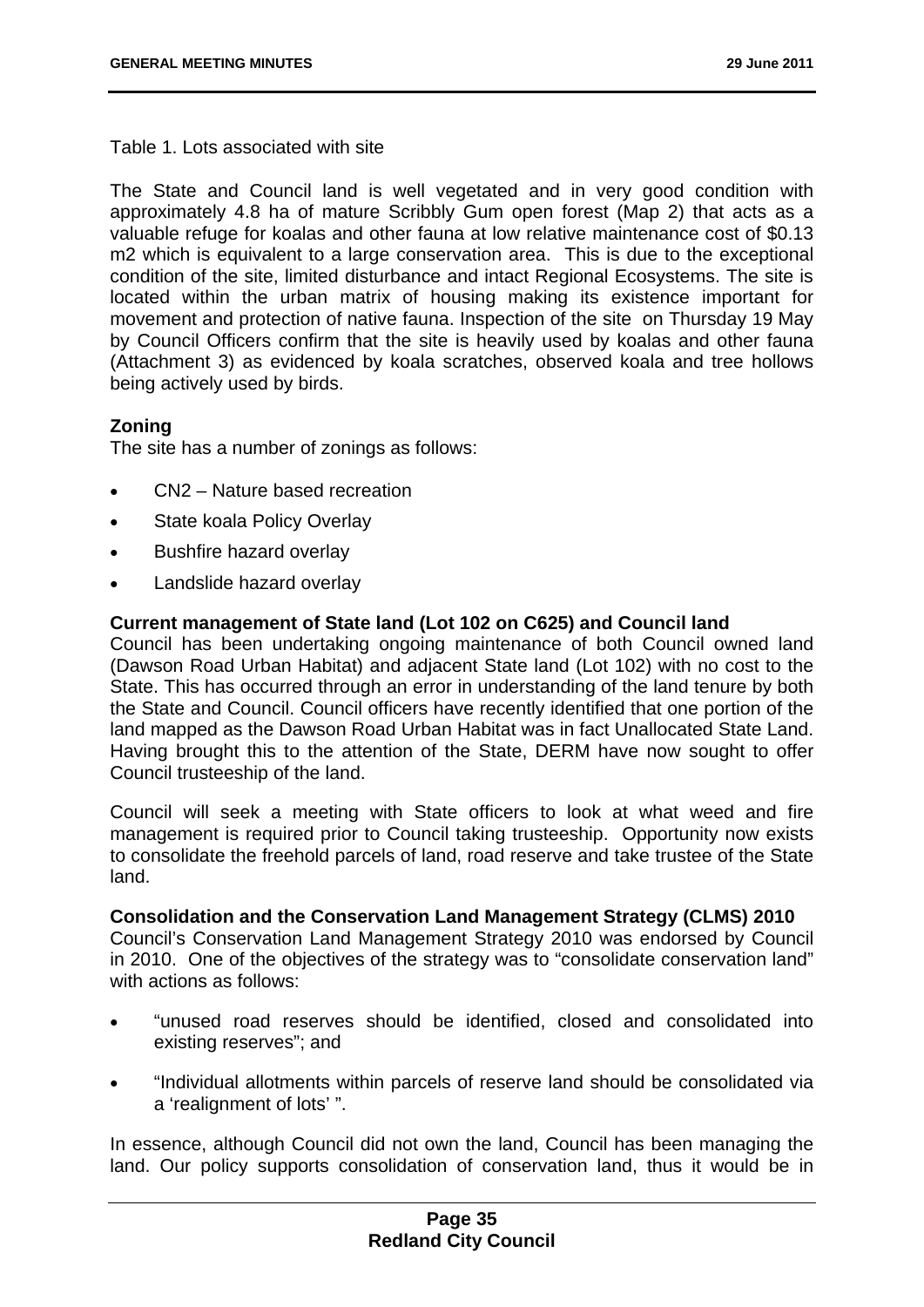Councils interest to take trustee of the State land. However, this position also provides further opportunities for consolidation of habitat.

### **Opportunities**

There are two opportunities (Options 1 & 2) available to Council regarding the State and Council land associated with Dawson Rd Urban Habitat.

Option 1 is to create 2 lots (as per Attachment 4). One would require transfer tenure of Council freehold lots 84-94 McMillan Rd (Dawson Rd Urban Habitat) and unnamed road reserve to the State to amalgamate into one lot. Council can then become trustee of the land for 'Environmental Purposes'. Council can also accept trustee of the State land (Lot 102) for 'Environmental Purposes'. Council can then request that a Koala Nature Refuge agreement be placed over both lots; or

Option 2 is to accept Trusteeship of Lot 102 on C625 (with its inherent conditions) and continue current management of the State and Council freehold land as part of the Dawson Road Urban Habitat.

## **Option 1:**

## **Acceptance of the State land (Lot 102) as trustee**

DERM has indicated that if granted, Council would be required to become trustee of the amalgamated lot for 'Environmental Purpose' and should as such request this of the Minister.

#### **Native Title Requirements Associated with the Land**

The State has indicated through correspondence that Native title rights and interests will continue to exist on Lot 102. This limits the department's capacity to dedicate the land for Environmental Purposes. Under the department's native title work procedures, there is an ability to still dedicate land for low impact future acts. The dedication of land for a low impact future act however does not diminish activities that can take place on that land.

The State have indicated that Lot 102 on plan C625, being the proposed Reserve for Environmental purposes, will be created as a low impact future act in accordance with Section 24LA of the *Commonwealth Native Title Act* 1993 (NTA)and the States Native Title Work procedures. As a result the construction or placing on the land, or in the waters, of any building, structure, or other thing that is a permanent fixture other than a fence or gate, will not be permitted.

Development permitted on a low impact future act reserve may incorporate nonpermanent improvements that are quickly removed including the following:

- 1. Structures such as picnic tables, barbeques, coastal trails, and bikeways that are considered, either in isolation or as part of a group of associated structures, to be expendable; or
- 2. Specifically designed portable or demountable structures such as Surf Lifesaving observation towers and equipment sheds, lookouts, shelter sheds, elevated decks and pergolas that are considered, either in isolation or as part of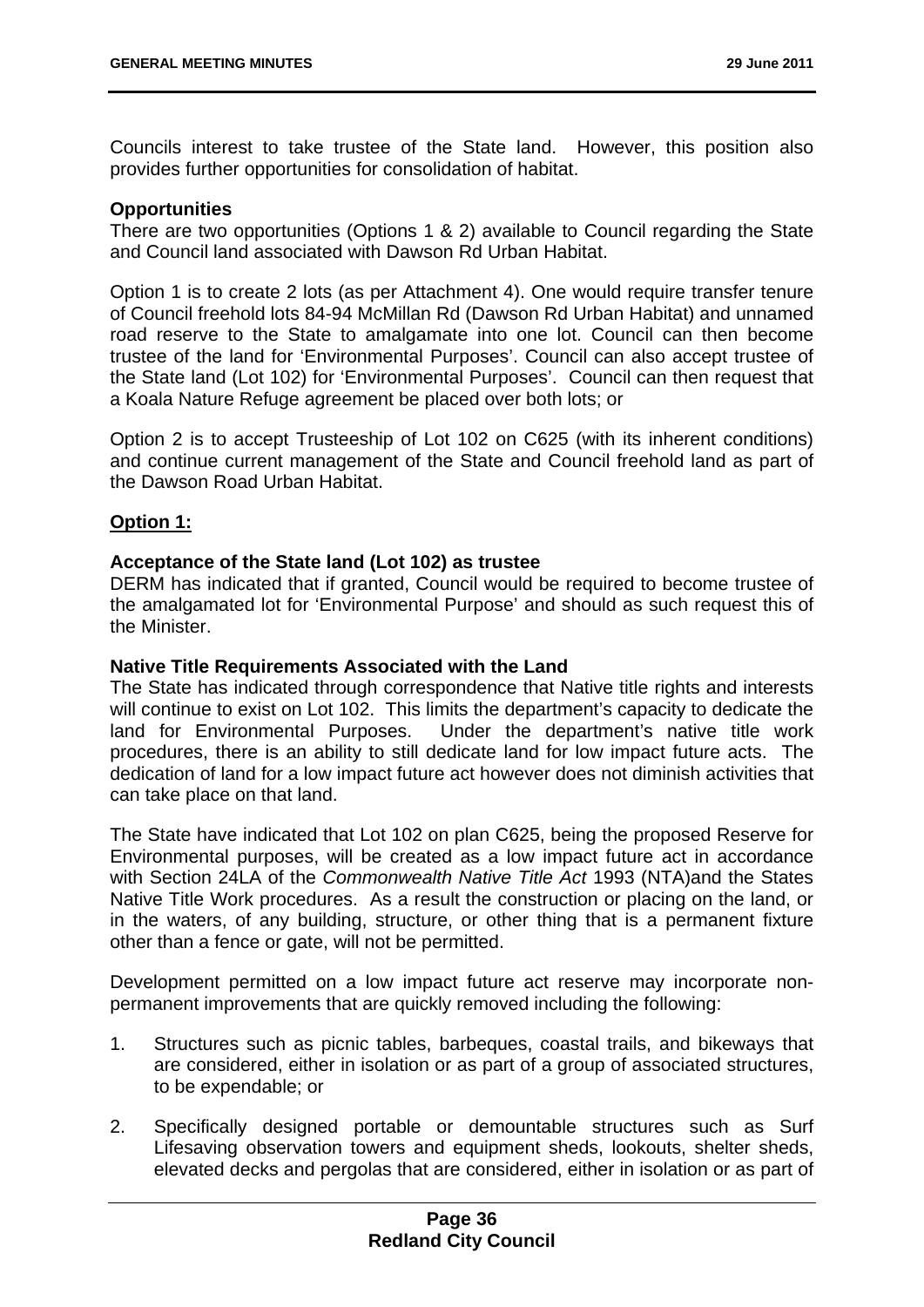a group of associated structures, to be non permanent development and capable of being easily and quickly removed.

In addition, the creation of a term lease or trustee lease over the reserve under the *Land Act 1994* will not be permitted.

In summary, Council's general conservation land management intents and current management practices for the land are not incompatible with the requirements of the State for the management of the land.

#### **Surrender of Council's Freehold Land**

#### **ROAD CLOSURES AND LAND AMALGAMATION**

The environmental reserve consists of 23 Council Freehold lots, one unnamed and unformed road reserve. The aim is to have these lots and road reserve amalgamated into one lot as distinct from the State Land (Lot102). In order to amalgamate lots effectively, a road closure is required.

There are general costs associated with undertaking road closures with survey work required, public notices, and fees required from the State Government. Making a proposal to the State Government to expand and consolidate the existing environmental reserve provides an opportunity to work with the State to reduce costs and achieve the desired Council outcome in the most cost effective manner similar. It would also be appropriate to undertake amalgamation of the lots and road reserve into a single large parcel. The outcomes of this report aim to replicate the Southern Russell Island Conservation Park proposal process.

## **DEDICATION OF COUNCIL FREEHOLD TO THE STATE**

The costs for amalgamation of the land in this instance will be offset in the process of surrendering Council freehold land in balance to Council gaining the road reserve as part of the proposed land for environmental purposes. It is expected that the State will accept costs associated with land survey, property amalgamations and fees and duties.

#### **Surrender of land under the Land Act 1994**

Under *Section 327 of the Land Act 1994* 'Absolute surrender of Freehold Land', a registered owner may surrender, absolutely, freehold land:

- 1. On terms agreed to between the Minister and the registered owner; and
- 2. With the Minister's written approval.

#### **Koala Nature Refuge**

A Koala Nature Refuge is a voluntary agreement between a landholder and the Queensland Government. It is a commitment to improve and preserve land that is suitable for rehabilitating to increase koala habitat.

Under this option, Council may place a Koala Nature Refuge over the two lots that would be created as part of this option. The Koala Nature Refuge adds an extra level of protection over the land and offers a significant gain to Council in its aim to enhance and protect koala habitat both at a city and regional level. Council Officers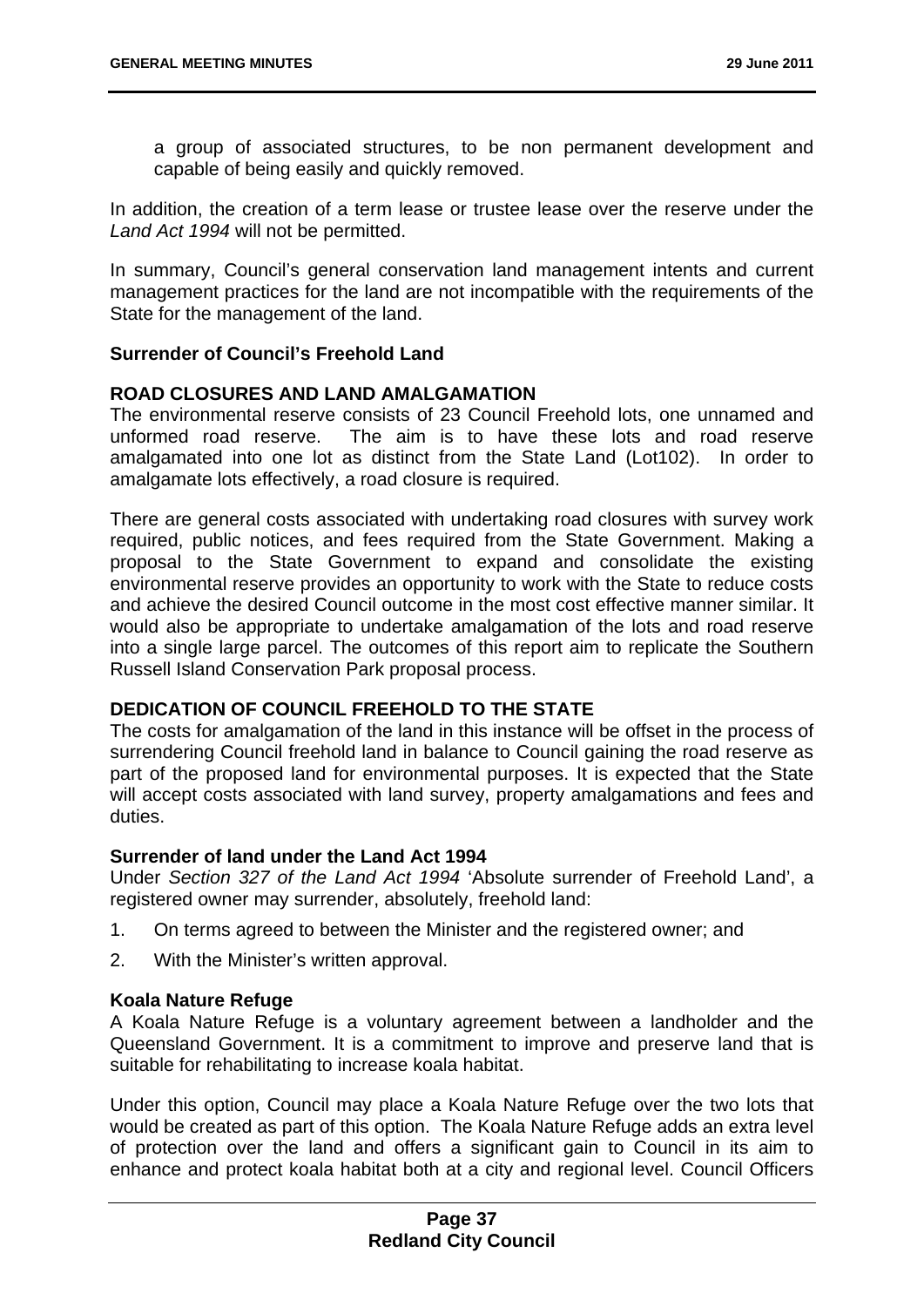have been informed from DERM that the site is mapped as 'High Value Bushland' and is "extremely worthy of a closer look" for a Koala Nature Refuge.

## **Option 2:**

This option is to accept trusteeship of Lot 102 on C625 (with its inherent conditions) and continue current management of the State and Council freehold land as part of the Dawson Road Urban Habitat. Council Freehold lots and road reserve could be amalgamated under this option.

#### **Costs for management of land**

Council has been undertaking ongoing maintenance of both Council managed land (Dawson Road Urban Habitat) and adjacent State land with no cost to the State. Costs associated with this property for maintaining fire breaks and weed management on the State land are approximately \$2500 per year which includes management of weeds and firebreaks. Maintenance costs for the whole site (including Council lots) would be approximately \$3500 per year (\$0.13 per m2).

## **Amalgamation of lots as per CLMS 2010**

As previously discussed, the CLMS 2010 advocates for the consolidation of conservation reserve and road reserves. It has been established through the Southern Russell Island Conservation Park proposal that there are required costs for land survey, property amalgamations and fees and duties to the State Government to complete the process of amalgamation. If Council seeks to retain ownership of Council freehold lots and undertake amalgamations, the costs would need to be met by Council.

An estimation of costs for amalgamation indicates approximately \$2000.00 to complete this action through 'Compiled Plan'. In addition, the road reserve may need to be purchased by Council and surveyed separately. Officer time for organising media releases, documentation etc would also be at cost to Council.

## **RELATIONSHIP TO CORPORATE PLAN**

#### **1. Healthy natural environment**

A diverse and healthy natural environment, with an abundance of native flora and fauna and rich ecosystems will thrive through our awareness, commitment and action in caring for the environment.

1.5 Co-ordinate effective management of the conservation estate on all (private and public) lands in Redlands, through a combination of incentives and various tenure and management arrangements to restore, maintain and plant new habitat

#### **FINANCIAL IMPLICATIONS**

This recommendation does not require any change to the current year's budget as funds have already been allocated to account numbers 30392 and 30370.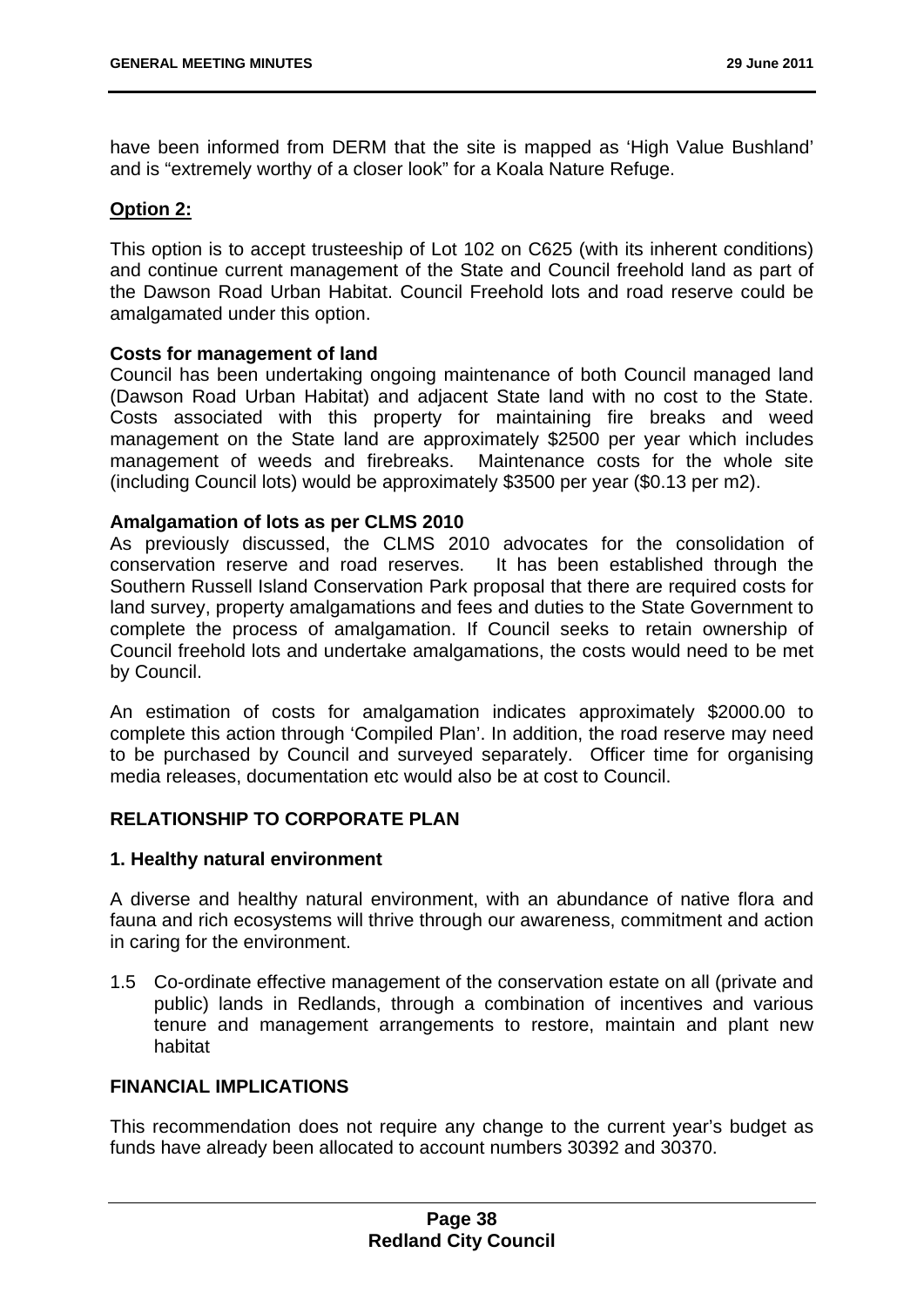### **Option 1- Consolidation of land**

Council seeks to avoid costs associated with amalgamation of lots and road reserve if agreed to by the State. Specifically, the surrender of Council freehold land to the State would be seen as fair compensation for inclusion of the road reserve into conservation land at no cost to Council. Overall annual costs for management of the reserve post trusteeship would be approximately \$0.13 per m2.

## **Option 2- Accept trusteeship of Lot 102 on C625 only and continue management of whole reserve**

Costs associated with this option are \$0.13 per m2 for management of weeds and fire breaks based on current management for Lot 102 and Council land.

In order to undertake amalgamation of freehold lots and road reserve as per CLMS, Council's costs would be approximately \$2000 plus GST for drafting fees, application and lodgement. In addition, the road reserve would need to be acquired by Council and Surveyed separately prior to road closure and amalgamation. Officer time for organising media releases, documentation etc would also be at cost to Council.

## **PLANNING SCHEME IMPLICATIONS**

The Land Use Planning Group was consulted and it is considered that the outcome of recommendations in this report will not result in future amendments to the Redlands Planning Scheme.

## **CONSULTATION**

Consultation has been undertaken with DERM NRW Officers, and DERM Nature Refuge Officers, Land Use Planning, Parks and Conservation and Survey Services to develop the content, rationale and recommendations of this report.

## **OPTIONS**

## **PREFERRED**

That Council resolve as follows:

- 1. To accept trusteeship of Lot 102 on C625 from the State for 'Environmental Purposes';
- 2. To surrender Council freehold land (Lots 1 to 17 on Lot RP1521, Lot 28-32 on Lot RP1521 and Lot 104 on C625) and unnamed road reserve to the State under Section 327 of the *Land Act 1994* as land for 'Environmental Purposes' subject to the following:
	- a) The State undertakes amalgamation of lots and road closure and Council becomes trustee of the land.
	- b) The State pays for amalgamation of lots and road closure and all associated costs.
- 3. That the State declare the Lots as a 'Koala Nature Refuge'; and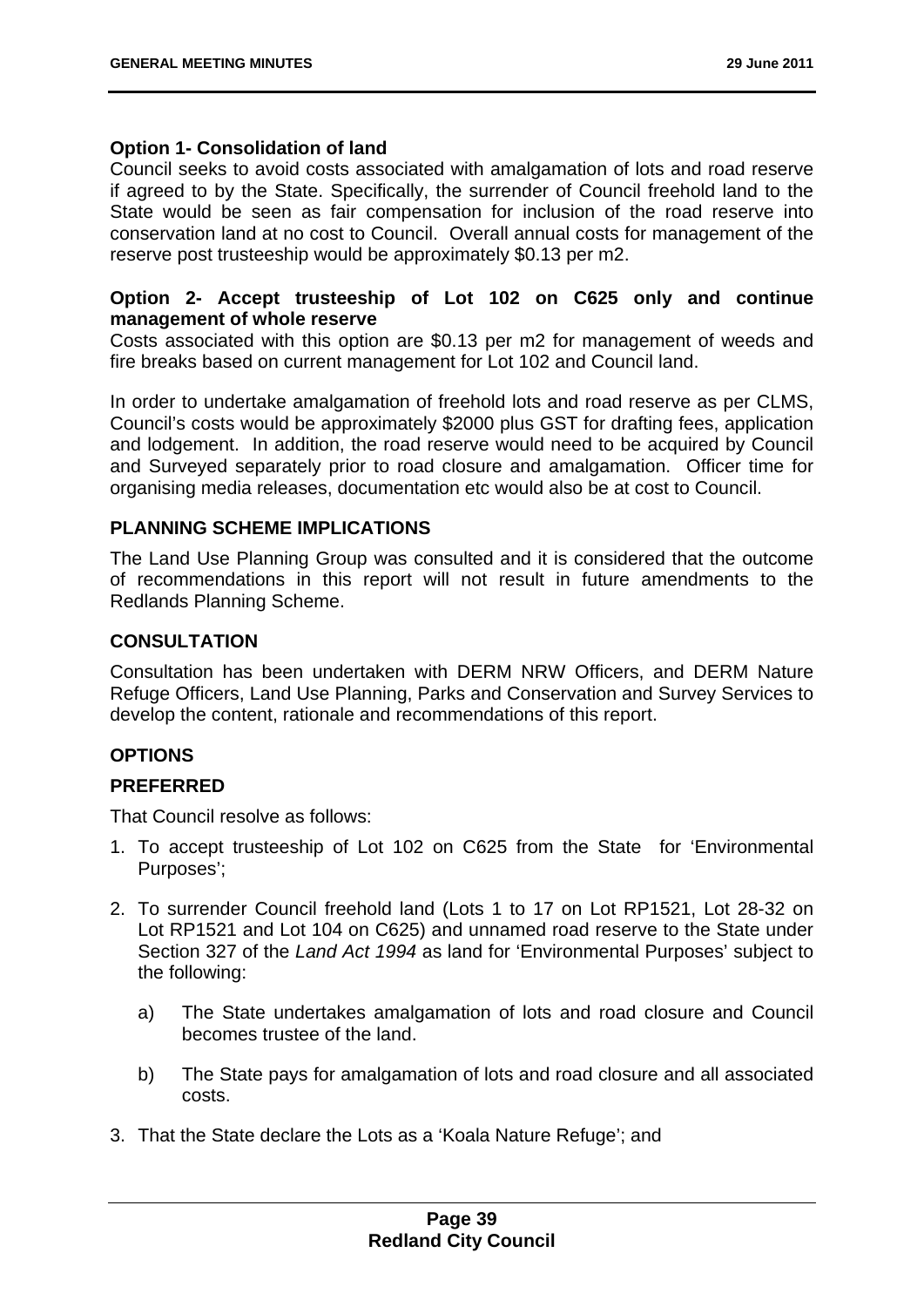4. That the Chief Executive Officer be delegated authority, under s.257 (1)(b) of the *Local Government Act 2009*, to negotiate the terms of the agreement and where applicable sign all documentation.

## **ALTERNATIVE**

That Council resolve to accept trusteeship of Lot 102 on C625 as per agreement and amalgamate freehold lots and road reserve at Council's cost.

## **OFFICER'S/COMMITTEE RECOMMENDATION/ COUNCIL RESOLUTION**

| Moved by:    | <b>Cr M Elliott</b> |
|--------------|---------------------|
| Seconded by: | <b>Cr K Reimers</b> |

**That Council resolve as follows:** 

- **1. To accept trusteeship of Lot 102 on C625 from the State for 'Environmental Purposes';**
- **2. To surrender Council freehold land (Lots 1 to 17 on Lot RP1521, Lot 28-32 on**

**Lot RP1521 and Lot 104 on C625) and unnamed road reserve to the State under Section 327 of the** *Land Act 1994* **as land for 'Environmental Purposes' subject to the following:** 

- **a) The State undertakes amalgamation of lots and road closure and Council becomes trustee of the land; and**
- **b) The State pays for amalgamation of lots and road closure and all associated costs;**
- **3. That the State declare the Lots as a 'Koala Nature Refuge'; and**
- **4. That the Chief Executive Officer be delegated authority, under s.257 (1)(b) of the** *Local Government Act 2009***, to negotiate the terms of the agreement and where applicable sign all documentation.**

**CARRIED**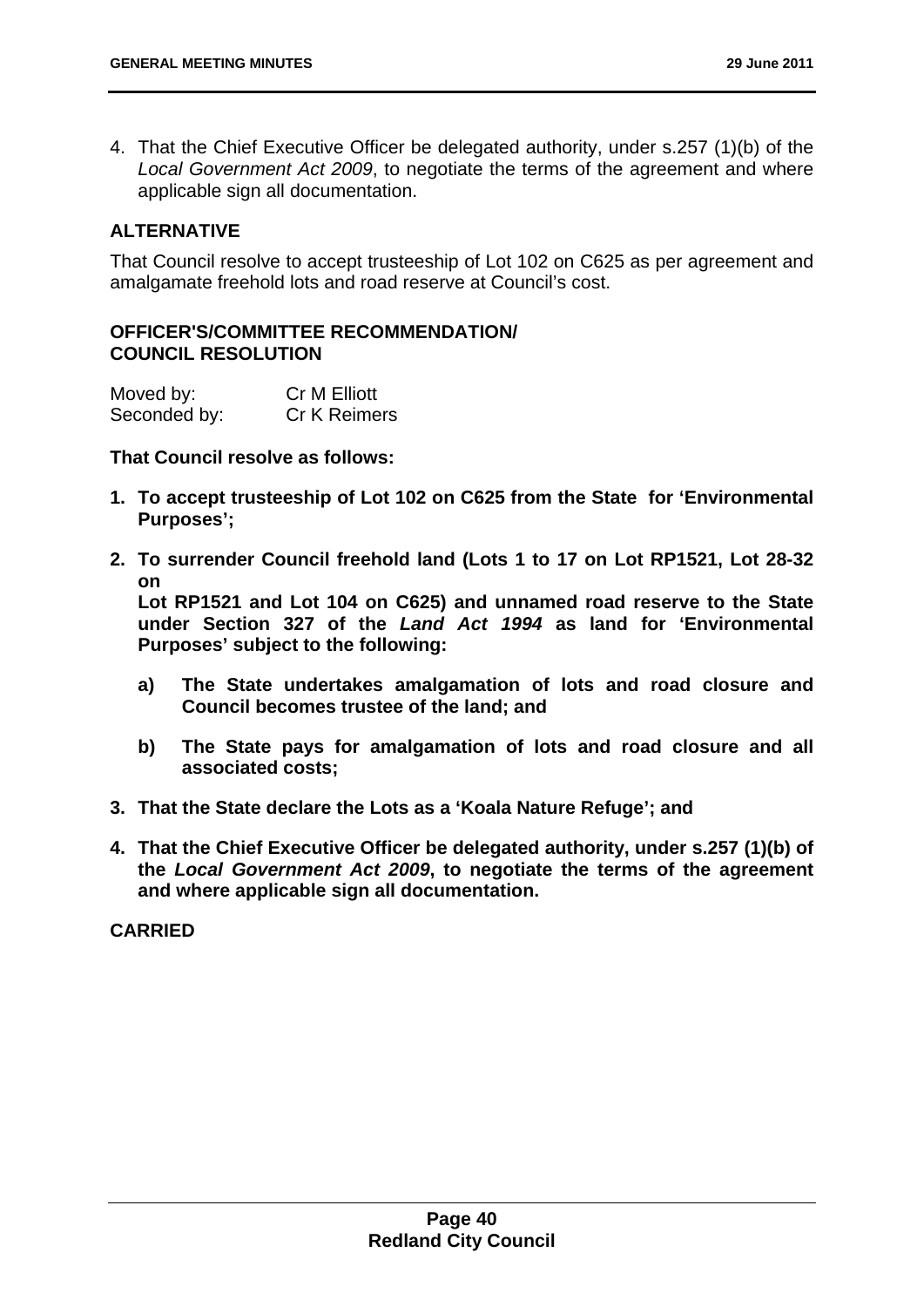#### **13.2.4 GEOTECHNICAL INVESTIGATION AT RABY BAY RESIDENTIAL CANAL ESTATE IN SOUTHERN MORETON BAY - DELEGATED AUTHORITY**

| <b>Dataworks Filename:</b>  | <b>RTT - Raby Bay Canals</b>                                         |
|-----------------------------|----------------------------------------------------------------------|
| <b>Responsible Officer:</b> | <b>Murray Erbs</b><br><b>Manager Infrastructure Planning</b>         |
| <b>Author:</b>              | <b>Rodney Powell</b><br><b>Senior Adviser Infrastructure Project</b> |

## **EXECUTIVE SUMMARY**

The 2010/2011 approved Operational Works Programs includes project 70833, Raby Bay Canal Planning, with an estimated value of \$900,000. This project will be delivered by a tender as a whole project.

To assist with expediting the contract award process and delivery of this project, it is requested that authority be delegated to the Chief Executive Officer to make, vary and discharge the contract for the Geotechnical Investigation at Raby Bay Residential Canal Estate in Southern Moreton Bay in the 2010/2011 financial year. The project budget is approved within the 2010/11 Operational Budget and the approved Annual Implementation Plan for City Canal Special Charge – Raby Bay Canal estate.

This report recommends that the Chief Executive Officer be delegated authority to accept the tender and make, vary and discharge the contract for the Geotechnical Investigation at Raby Bay Residential Canal Estate in Southern Moreton Bay in the 2010/2011 financial year.

This delegation will assist Council by reducing the timeframe for the tender process so that the awarding of the contract is not dependent on Council meeting dates and will expedite the process.

#### **PURPOSE**

The purpose of this report is to seek resolution from Council to delegate authority to the Chief Executive Officer to accept the tender and make, vary and discharge the contract for the Geotechnical Investigation at Raby Bay Residential Canal Estate in Southern Moreton Bay in the 2010/2011 financial year approved budget.

#### **BACKGROUND**

The 2010/2011 approved Operational Works Programs includes a project 70833 Raby Bay Canal Planning with a budget value of \$900,000.

Council requires a geotechnical investigation at Raby Bay residential canal estate at Cleveland. It involves testing and drilling of boreholes to provide good quality geotechnical test data to consultants, Kellogg Brown & Root [KBR] engaged by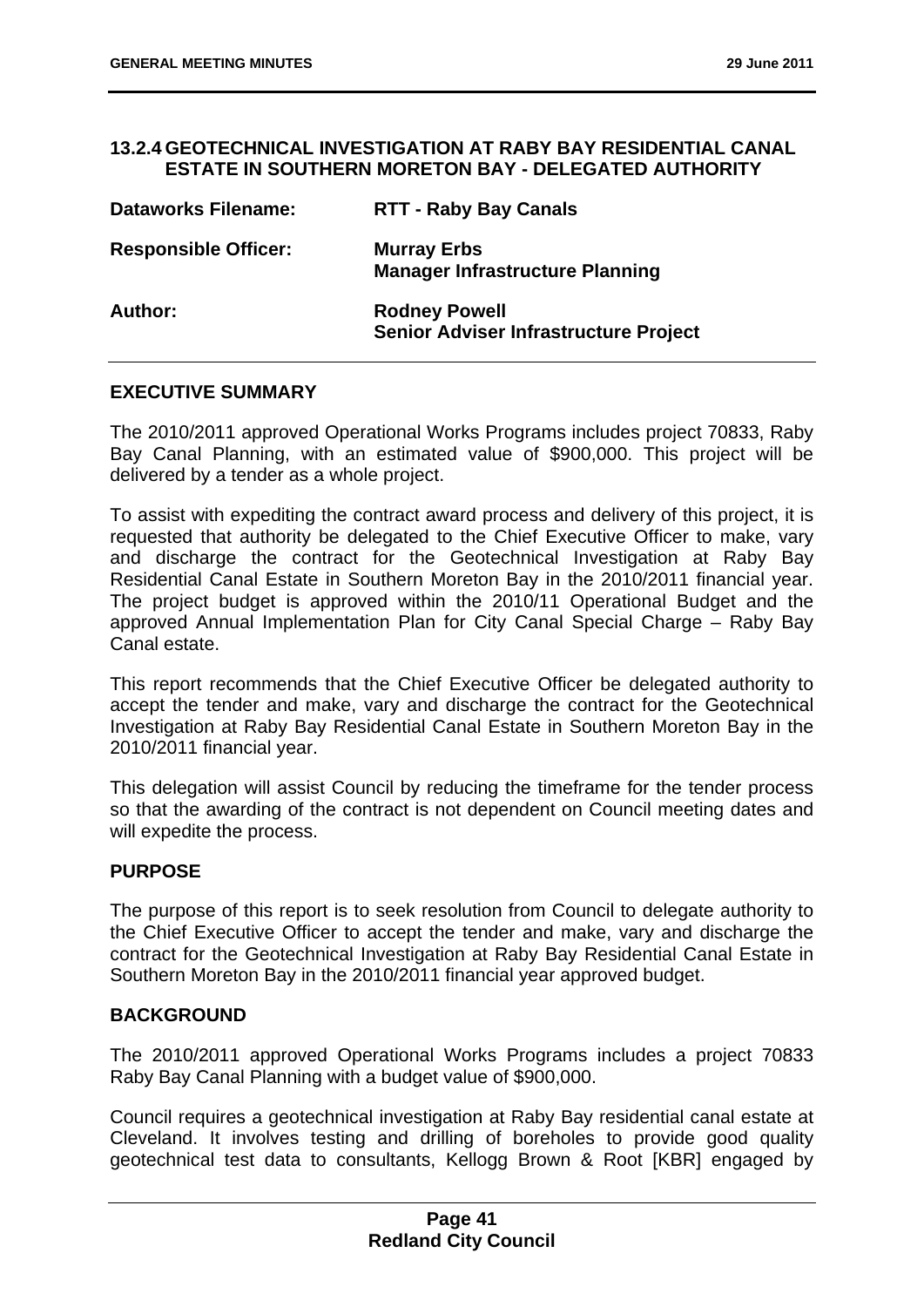Council to assist them to analyse zones of revetment instability that have occurred at the edge of canals.

### **ISSUES**

Results from this project will be used to determine the necessity for further testing requirements, remediation options, design and budget requirements for subsequent financial years.

It is critical that this work commences as soon as possible to enable any proposed resultant programs and works to commence.

## **RELATIONSHIP TO CORPORATE PLAN**

#### **5. Wise planning and design**

We will carefully manage population pressures and use land sustainably while advocating and taking steps to determine limits of growth and carrying capacity on a local and national basis, recognising environmental sensitivities and the distinctive character, heritage and atmosphere of local communities. A well-planned network of urban, rural and bushland areas and responsive infrastructure and transport systems will support strong, healthy communities.

5.10 Maintain the quality and liveability of residential areas and protect natural resources

#### **FINANCIAL IMPLICATIONS**

The budget for this project comes from the Raby Bay Canal Reserve.

#### **PLANNING SCHEME IMPLICATIONS**

The Land Use Planning Group was not consulted as there are no Planning Scheme Implications.

#### **CONSULTATION**

The Contracts Manager Corporate Services, Group Manager Infrastructure Planning, Manager Project Delivery, the Senior Advisor Financial Management Planning and Policy and General Manager Planning and Policy, have been consulted in the preparation of this report and are supportive of the recommendation.

#### **OPTIONS**

#### **PREFERRED**

That Council resolve to:

1. Delegate authority to the Chief Executive Officer, under s.257 (1)(b) of the *Local Government Act 2009*, to accept the tender and make, vary and discharge the contract for the Geotechnical Investigation at Raby Bay Residential Canal Estate in Southern Moreton Bay in the 2010/2011 financial year. Approved budget within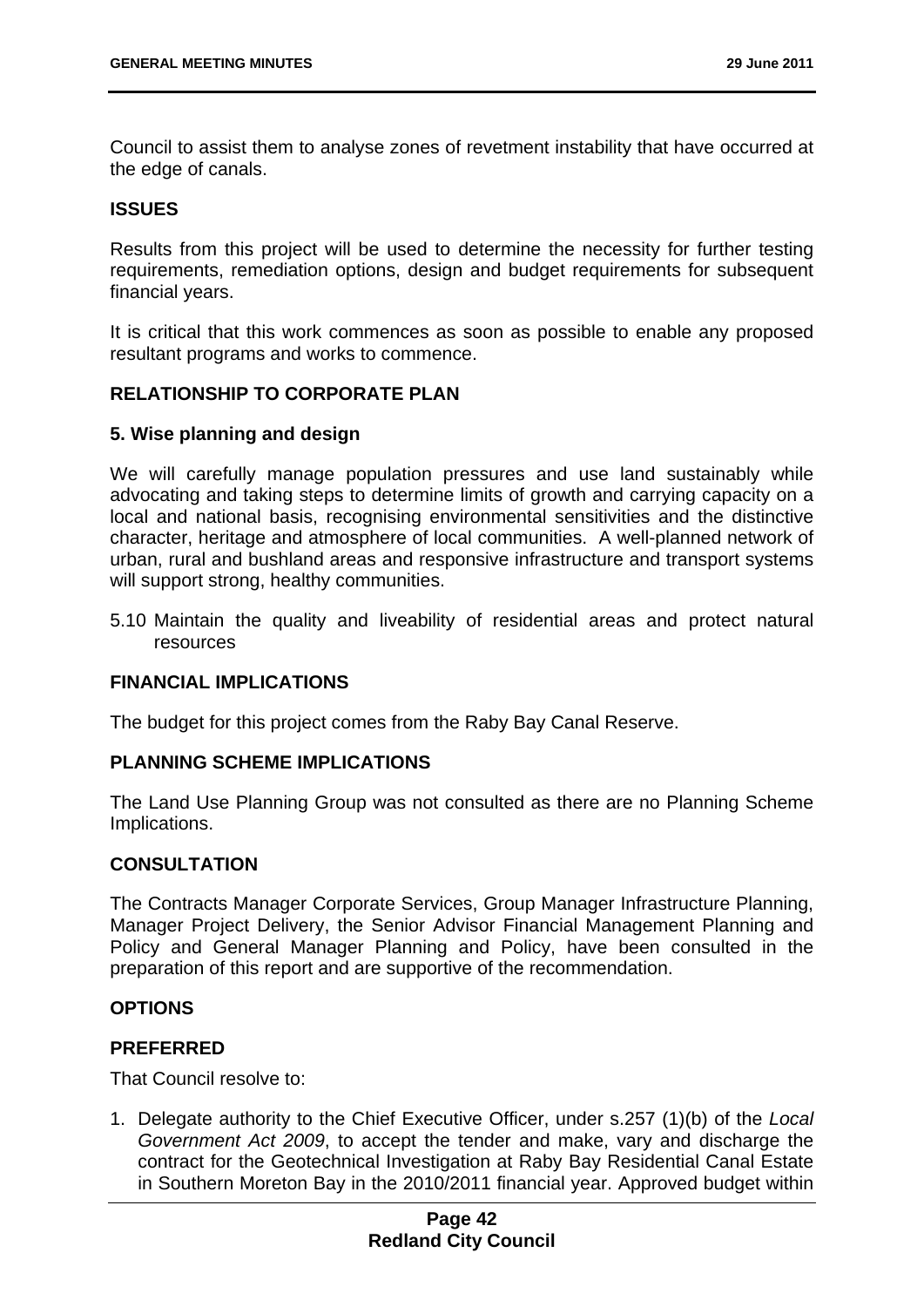the 2010/11 Operational Budget and the approved Annual Implementation Plan for City Canal Special Charge – Raby Bay Canal Estate.

- 2. Delegate authority, under s.257 (1)(b) of the *Local Government Act 2009*, to the Chief Executive Officer to sign and amend all relevant documentation;
- 3. Appoint the Chief Executive Officer as Principal's Representative for the contract; and
- 4. Authorise the Chief Executive Officer to delegate further the Principal's Representative role to an appropriate senior officer within Council.

## **ALTERNATIVE**

That Council resolve not to delegate this authority to the Chief Executive Officer which may result in delays with the awarding of the contract and subsequently other programs which are dependent on the outcome of this investigation and could lead to additional costs to Council.

#### **OFFICER'S/COMMITTEE RECOMMENDATION/ COUNCIL RESOLUTION**

| Moved by:    | Cr T Bowler         |
|--------------|---------------------|
| Seconded by: | <b>Cr M Elliott</b> |

#### **That Council resolve to:**

- **1. Delegate authority to the Chief Executive Officer, under s.257 (1)(b) of the**  *Local Government Act 2009***, to accept the tender and make, vary and discharge the contract for the Geotechnical Investigation at Raby Bay Residential Canal Estate in Southern Moreton Bay in the 2010/2011 financial year. Approved budget (\$900,000.00) within the 2010/11 Operational Budget and the approved Annual Implementation Plan for City Canal Special Charge – Raby Bay Canal Estate;**
- **2. Delegate authority, under s.257 (1)(b) of the** *Local Government Act 2009***, to the Chief Executive Officer to sign and amend all relevant documentation;**
- **3. Appoint the Chief Executive Officer as Principal's Representative for the contract; and**
- **4. Authorise the Chief Executive Officer to appoint an appropriate senior officer within Council to the position of Contract Superintendent.**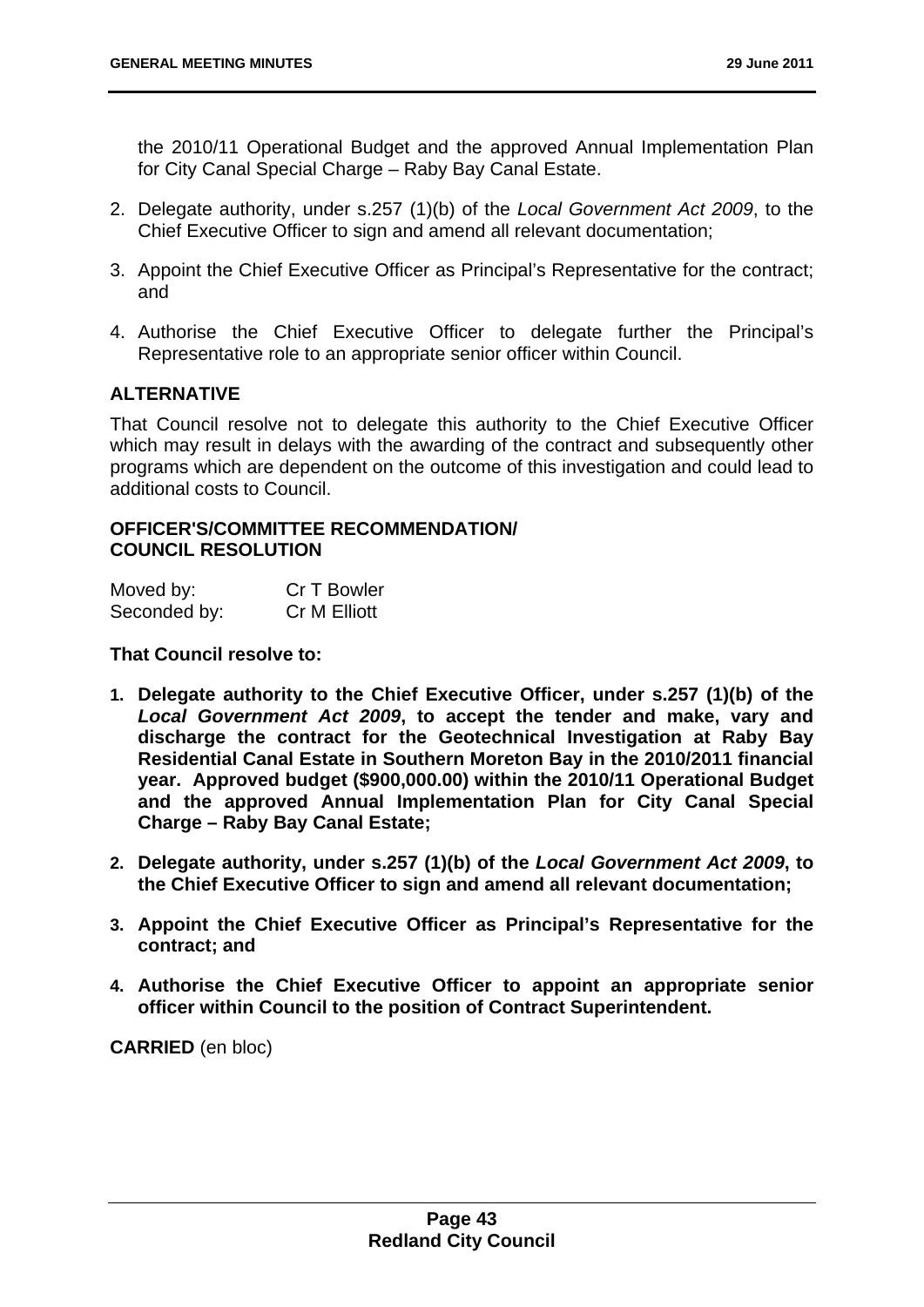# **13.2.5 DREDGING AT VICTORIA POINT JETTY**

| <b>Dataworks Filename:</b>  | RTT: Maintenance - Dredging - Victoria Point                         |
|-----------------------------|----------------------------------------------------------------------|
| <b>Attachments:</b>         | <b>Victoria Point Southern Boat Ramp</b><br><b>Funding Letter</b>    |
| <b>Responsible Officer:</b> | <b>Murray Erbs</b><br><b>Manager Infrastructure Planning</b>         |
| Author:                     | <b>Rodney Powell</b><br><b>Senior Adviser Infrastructure Project</b> |

### **EXECUTIVE SUMMARY**

The operations of ferry and barge services are being disrupted at Low Water Spring Tides by groundings of vessels in the channel between Victoria Point and Coochiemudlo Island. The ferry and barge operators and travelling public have complained about these disruptions particularly around school travel times. Redland City Council [RCC] does not have the responsibility for dredging this channel; it is under the jurisdiction of State Government Boating Infrastructure Branch. The Boating Infrastructure Branch only funds projects for recreational boating and the channel depth is currently within the specifications for recreational boating.

The State Government has now offered to fund this dredging (Attachment 2). The State offer is for a fixed amount of up to \$6M which includes dredging at Fison Channel Toondah Harbour. The offer is based upon estimates of dredging contractor costs which exceed the amount offered. The estimates do not include contingencies, supervision, overheads, planning, approvals, surveying and sediment costs. It is expected that the Council will make up any shortfall from Council funds or commercial operator contributions.

Other funding proposals also included in this State Government Offer are the subject of a second report "State Government Funding Proposal – Marine Transport Facilities".

#### **PURPOSE**

This report is in response to a Council resolution *"that a report be prepared on the dredging at Victoria Point jetty affecting the Coochiemudlo Island ferries as this is affecting more than passenger ferries, it has to do with school children having to get home at a certain time and meet the school's duty of care"*.

#### **BACKGROUND**

The site at Victoria Point is used by a passenger ferry service and a vehicular barge service. The passenger service lands at Victoria Point jetty which is state owned and managed by the State Government; the vehicular barge service lands on the Victoria Point barge ramp which is Council owned and managed. The barge service is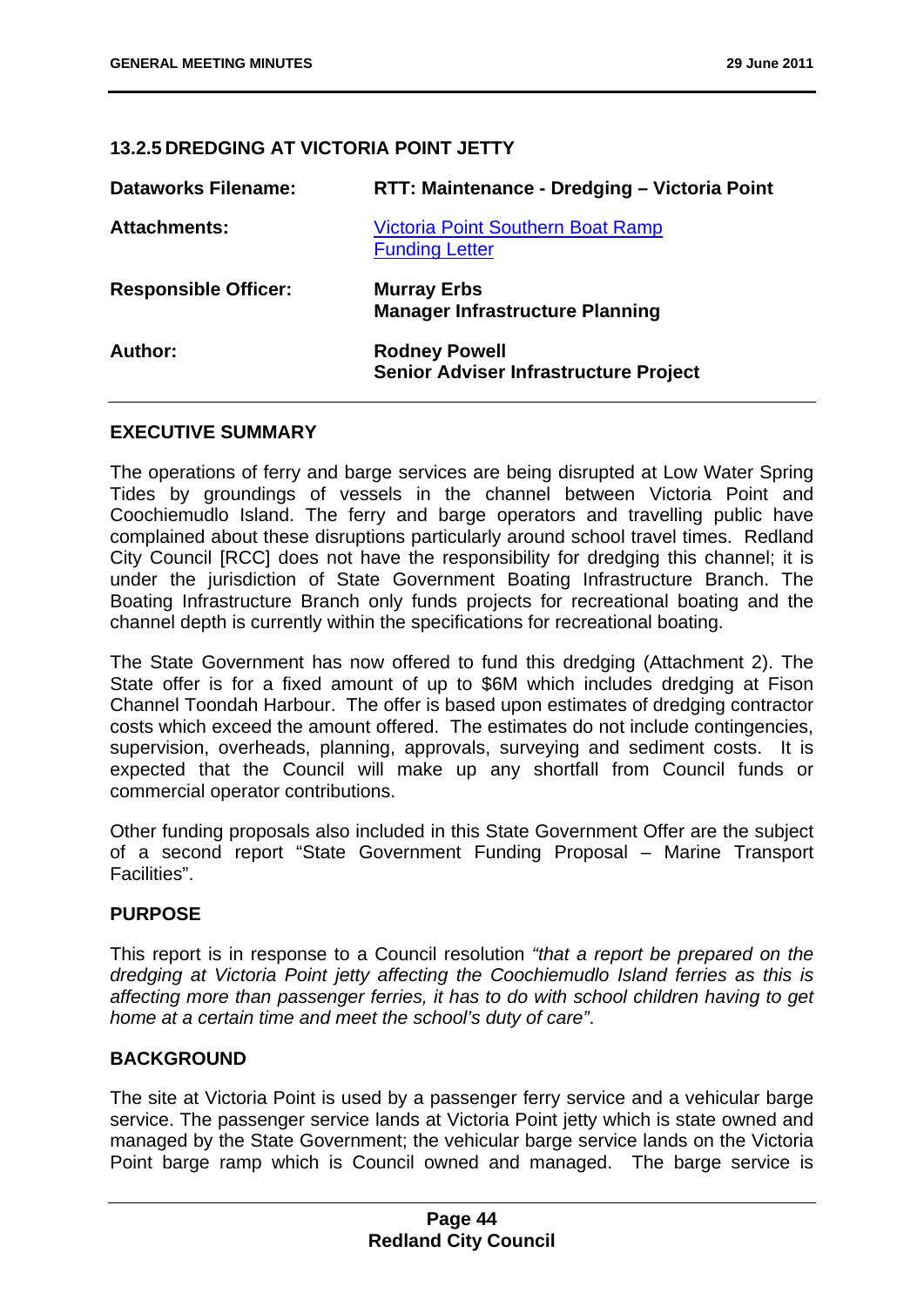charged a landing fee by RCC which covers maintenance of the ramp and berthing piles at the ramp. It does not include dredging.

Groundings of vessels during spring tides have been a persistent problem. Recently due to safety concerns the passenger ferry service does not operate for periods of up to 2 hours around the times of expected low spring tides.

In response to these concerns RCC has carried out a bathymetric survey of the site and requested that Boating Infrastructure Branch carry out dredging of the site. Dredging of this channel is under the jurisdiction of Department of Transport and Main Roads [TMR] Boating Infrastructure Division. This department has been approached several times by RCC to undertake dredging of this channel. The policy of this department is that an intervention depth of-0.5 L.A.T. (Lowest Astronomical Tide) would be required before they would undertake dredging.

The Minister for Main Roads , Fisheries and Maritime Infrastructure despite this policy has now made an offer to fund dredging at two sites in RCC, Fison Channel at Toondah Harbour and Victoria Point up to a value of \$6m.

| <b>Item</b>                                              | <b>Toondah</b> | <b>Victoria Point</b> |
|----------------------------------------------------------|----------------|-----------------------|
| Dredging <sup>1</sup>                                    | 5,120,000      | 1,130,000             |
| Internal charges and<br>overheads <sup>2</sup>           | 328,344        | 72,466                |
| Contingency                                              | 512,000        | 113,000               |
| <b>Estimated additional</b><br>dredged Area <sup>4</sup> |                | 319,950               |
| .                                                        | $5,960,344^5$  | $1,562,950^5$         |

1 estimates provided by TMR

2 indicative amount estimated from PDG 30448 project costs (delegated Authority report 2008 amortised as a percentage of total dredge costs and escalated 10% per year

3 standard PDG project contingency

4 indicative amount only would need detailed planning

5 Detailed planning has not taken place by RCC actual amounts may be higher.

## **ISSUES**

With the exception of the Redland Bay ferry terminal, RCC does not fund dredging for public access at this site or any other. The dredging of the channel to Redland Bay Ferry Terminal is funded from the Weinam Creek Reserve.

Total Funding amount available is \$1.13m estimated total costs are \$1.563m which leaves RCC an estimated **\$0.433m funding gap.** 

The offer made by the State Government includes Toondah Harbour Dredging. The offer may not allow separation of the two portions of the offer. **The funding gap in this case could be \$1.52m.** 

Ultimate project costs could be higher depending upon the final design requirements and the outcome of the tender, any cost overruns will be borne by RCC and/or the operators under the State's proposal.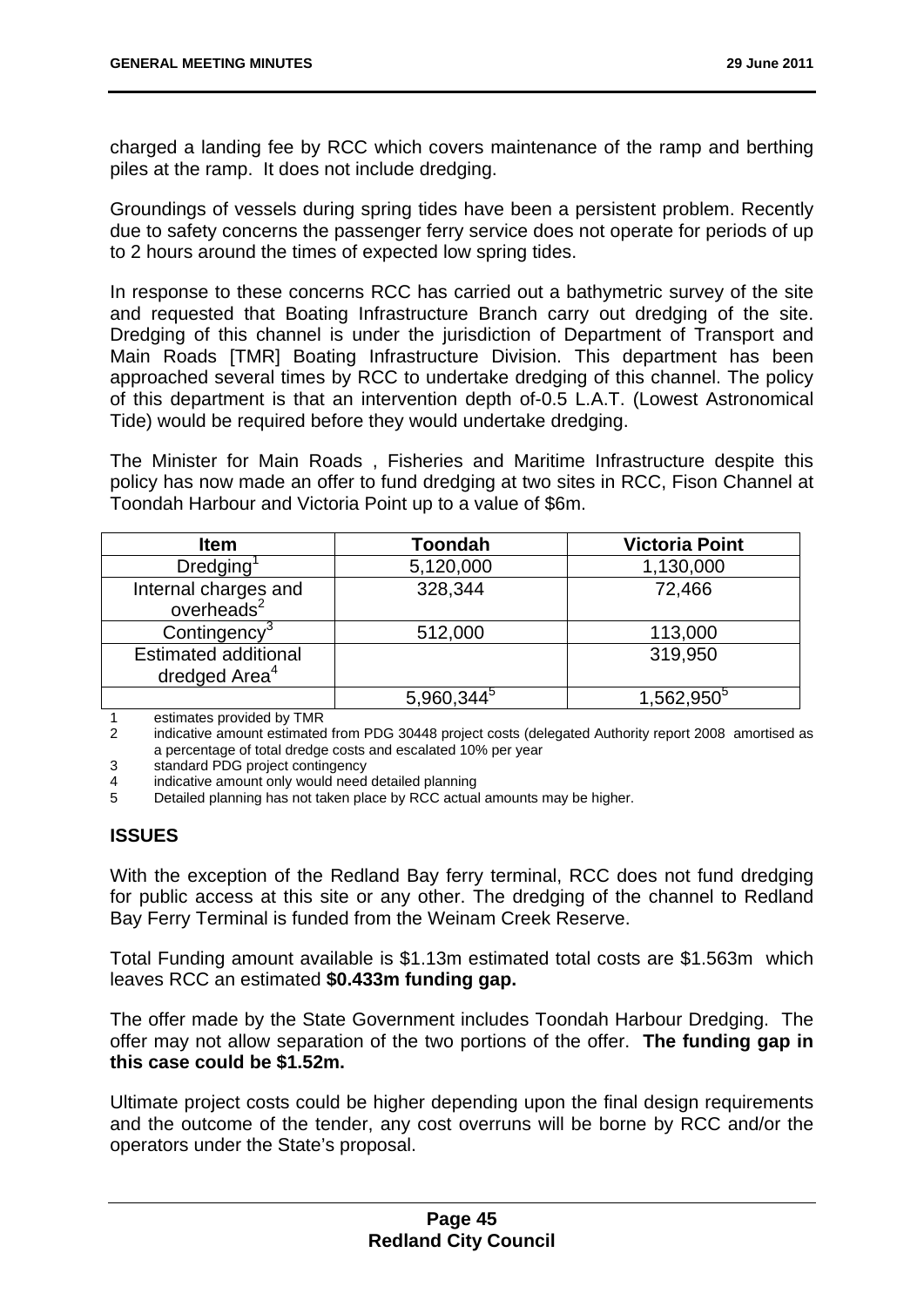The type and extent of the "hard" material is unknown and the nature and extent of this material will have a bearing on overall price.

Commercial operators at Victoria Point are small operations and it is unlikely that they could contribute the entire (or any) of the gap amount

TMR proposal does not include channel realignment and swing basin for barge this would incur extra costs.

The proposed State Government timetable could not be met by RCC. Discussions with PDG indicate that it could take up to 12 months preparatory work to carry out this dredge. This takes into account sediment studies, surveys, stakeholder negotiations, permits and any additional reports required by concurrence agencies.

By way of example it took 3 years to finalise planning and permits for the last dredge campaign at Toondah Harbour.

This will be a capital dredge requiring development approval and concurrence agency approvals. This may not be granted. Dredging operations in the Redlands are generally maintenance dredging where a development approval is already in place.

## **RELATIONSHIP TO CORPORATE PLAN**

### **5. Wise planning and design**

We will carefully manage population pressures and use land sustainably while advocating and taking steps to determine limits of growth and carrying capacity on a local and national basis, recognising environmental sensitivities and the distinctive character, heritage and atmosphere of local communities. A well-planned network of urban, rural and bushland areas and responsive infrastructure and transport systems will support strong, healthy communities.

5.8 Plan and advocate to connect the city's communities with improved public transport including a road, ferry, cycling and walking network that provides safe and efficient movement within the city and the region and supports physical activity; and promote efficient and environmentally responsible private transport

#### **FINANCIAL IMPLICATIONS**

Preliminary estimate of potential Council liability to dredge to depth required could be \$0.433m. It should be noted that this will require approval as a Capital Dredge and permission may be difficult to obtain.

There is no budget allocation in the Capital Plan for this work - it would require approval at the next budget review meeting.

The total financial liability may be \$1.52m taking into account combination with the Toondah Harbour offer.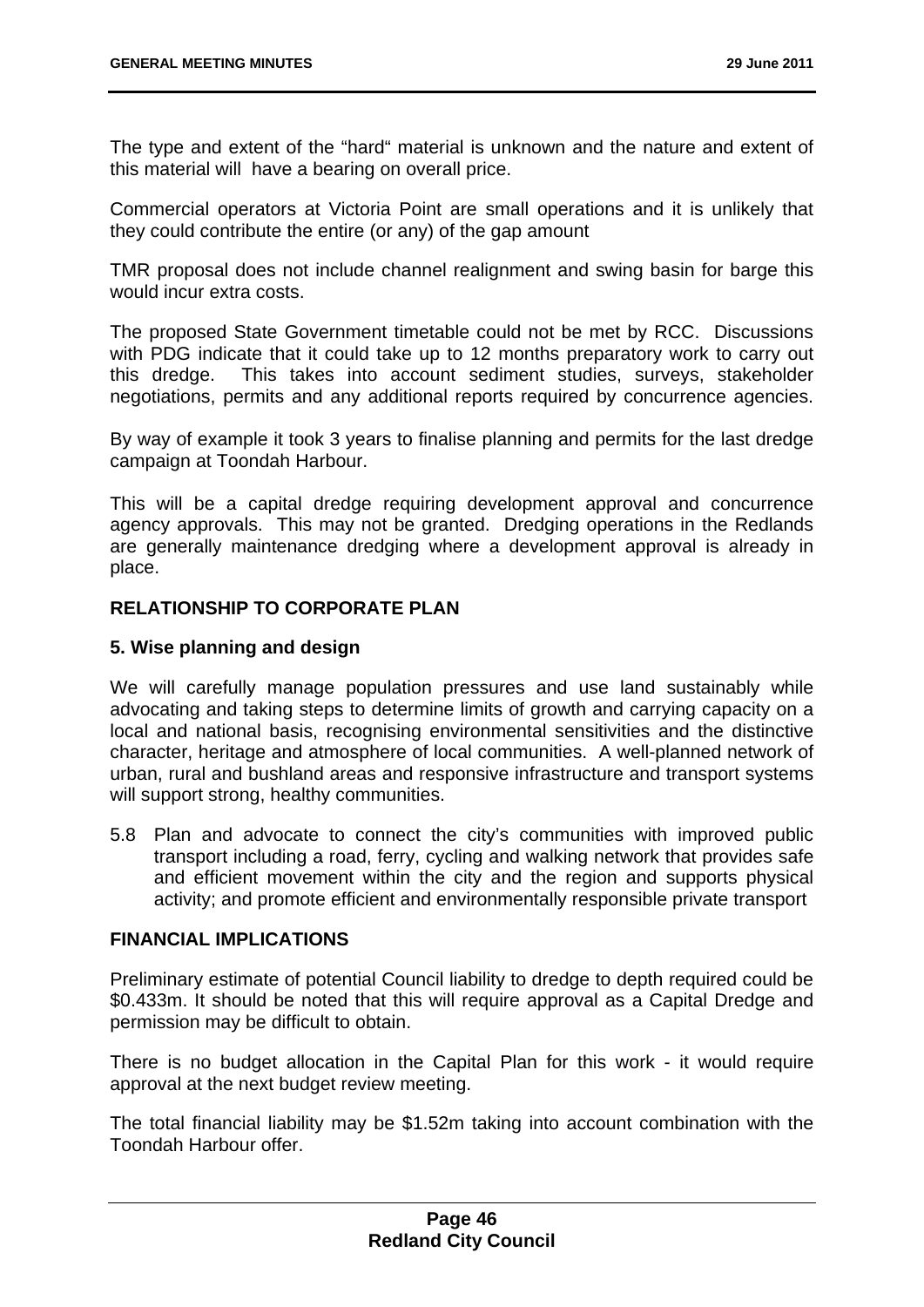## **PLANNING SCHEME IMPLICATIONS**

The Land Use Planning Group was consulted and it is considered that the outcome of recommendations in this report will not require any amendments to the Redlands Planning Scheme.

## **CONSULTATION**

The operators of the ferry and barge service have been consulted as well as representatives of the Boating Infrastructure Group in TMR.

## **OPTIONS**

#### **PREFERRED**

That Council resolve to negotiate with TMR for the full cost recovery of Victoria Point Dredging and that:

- 1. IPG enter into negotiations with Transport and Main Roads to negotiate more realistic time frames and resolve any financial issues, in particular the separability of the funding offer;
- 2. IPG consult stakeholders to develop a detailed dredge plan and reach agreement on funding contributions;
- 3. IPG arrange preliminary testing to determine the nature and extent of hard material; and
- 4. PDG develop a detailed design and estimate for the project for approval by the State for funding.

## **ALTERNATIVE**

That Council decline the State's offer due to operational and financial concerns.

#### **OFFICER'S RECOMMENDATION**

That Council resolve to negotiate with Transport and Main Roads for the full cost of delivery and funding of Victoria Point Dredging and that:

- 1. Infrastructure Planning Group enter into negotiations with Transport and Main Roads to negotiate more realistic time frames and resolve any financial issues, in particular the separability of the funding offer;
- 2. Infrastructure Planning Group consult stakeholders to develop a detailed dredge plan and reach agreement on funding contributions;
- 3. Infrastructure Planning Group arrange preliminary testing to determine the nature and extent of hard material; and
- 4. Project Delivery Group develop a detailed design and estimate for the project for approval by the State for funding.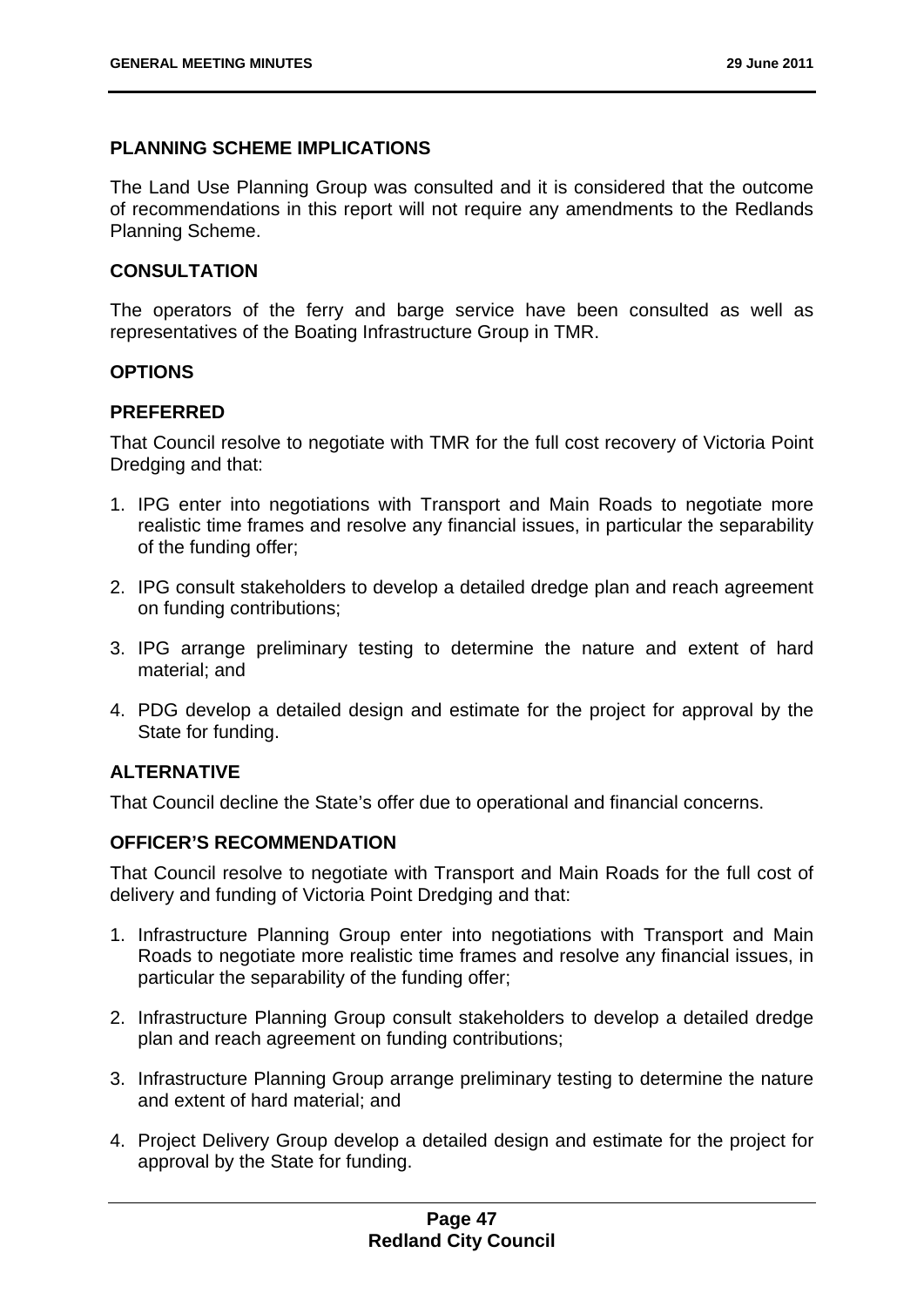#### **COMMITTEE RECOMMENDATION/ COUNCIL RESOLUTION**

| Moved by:    | Cr T Bowler         |
|--------------|---------------------|
| Seconded by: | <b>Cr M Elliott</b> |

**That Council resolve to negotiate with Transport and Main Roads and the Minister for the delivery and funding of Victoria Point and Toondah Harbour Dredging and that:** 

- **1. Infrastructure Planning Group enter into negotiations with Transport and Main Roads to negotiate more realistic time frames and resolve any financial issues, in particular the separability of the funding offer; and**
- **2. Infrastructure Planning Group consult stakeholders to develop a detailed dredge plan and reach agreement on funding contributions.**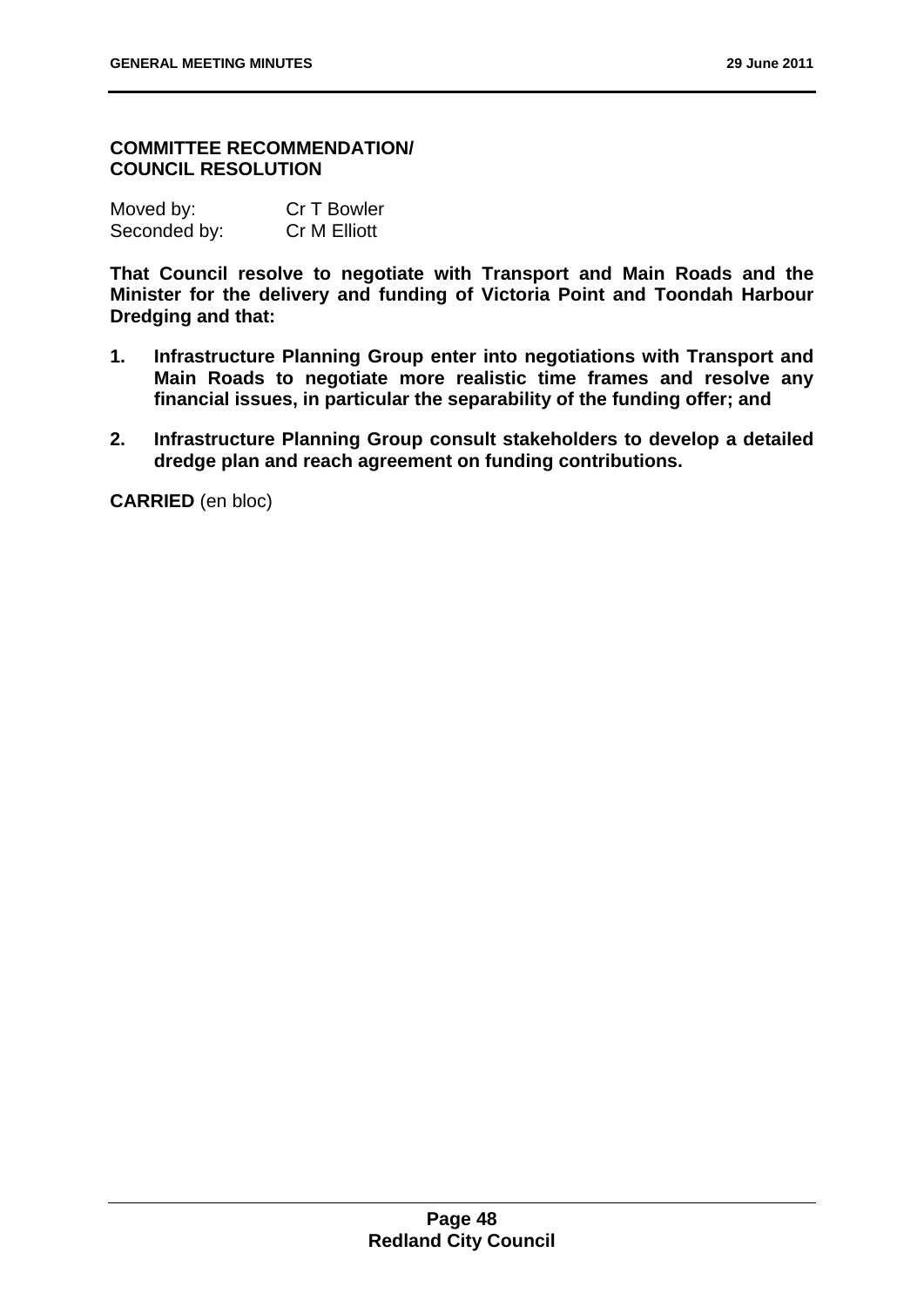## **13.2.6 STATE GOVERNMENT FUNDING PROPOSAL - MARINE TRANSPORT FACILITIES**

| <b>Dataworks Filename:</b>  | <b>RTT: Planning - Marine General</b>                                |
|-----------------------------|----------------------------------------------------------------------|
| <b>Attachments:</b>         | <b>DTMR Funding Letter</b><br><b>Terms and Conditions</b>            |
| <b>Responsible Officer:</b> | <b>Murray Erbs</b><br><b>Manager Infrastructure Planning</b>         |
| Author:                     | <b>Rodney Powell</b><br><b>Senior Adviser Infrastructure Project</b> |

#### **EXECUTIVE SUMMARY**

A letter from the Hon. Craig Wallace Minister for Main Roads has been received by Council. This letter makes a range of offers concerning the funding of various marine works in the city.

The offers have conditions attached which have financial and programming implications to Council, in addition the conditions which have been applied are contrary to previously stated Council views on these matters.

#### **PURPOSE**

For Council to determine a position on the proposals put forward in the Department of Transport and Main Roads letter of 27 April 2011 (attachment 1).

## **BACKGROUND**

#### **Victoria Point and Coochiemudlo Jetties**

**1. The State has offered to contribute \$1.75m to replacing Coochiemudlo Jetty payable over 2 years from 2011-12 which is half the estimated \$3.5M. In addition the Department will fully fund the Victoria Point Upgrade estimated at \$2.5M.** 

This is conditional upon RCC accepting ownership for the ferry terminals.

This offer does not reflect Council's position concerning the ownership and management arrangements of these facilities. Council has previously advised the Department that RCC is willing to contribute 50% towards the upgrade of Victoria Point Jetty, while the State would contribute 50% towards the upgrade of Coochiemudlo jetty. The ownership and management arrangement would remain the same i.e. State would continue to own and maintain Victoria Point Jetty and Council would own Coochiemudlo jetty with 100% structural maintenance contribution.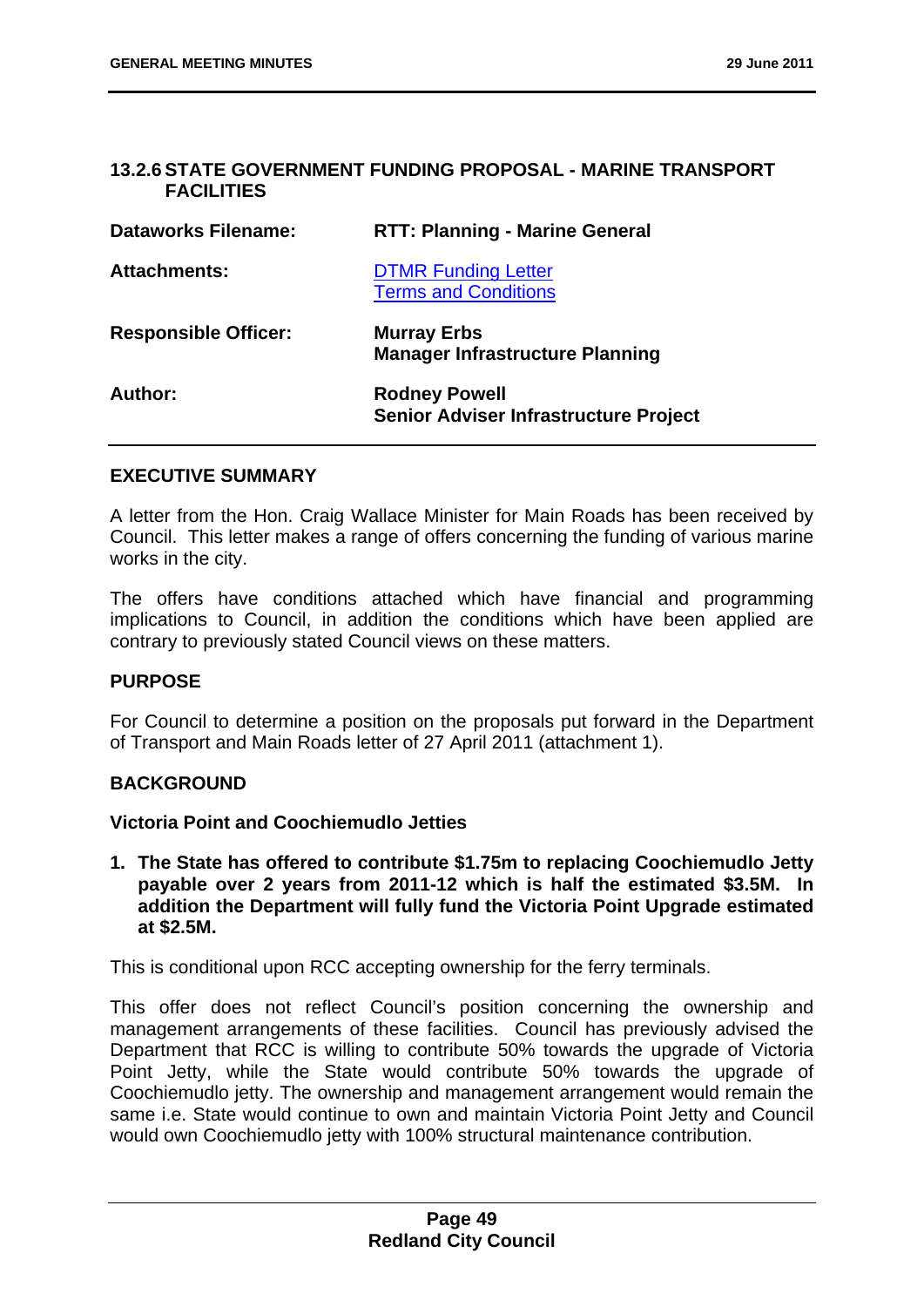*RCC accept the State's funding proposal but cannot offer planning or contractual management of these projects.* 

- **2. The department has proposed that Council collects ferry operator for One Mile Jetty fees and makes arrangements to pay those fees to the State as RCC's contribution to ongoing maintenance** 
	- The Department is aware that this offer is contrary to RCC position on the management arrangements for this site.

*RCC should consider this offer in good faith subject to agreement by the ferry operator to this change in arrangements.* 

## **3. The Department has offered \$6.0M to fund dredging at Toondah Harbour and Victoria Point. The Departments estimate for the work is \$6.25M.**

The offer depends on Council collecting any additional funds or committing Council funds or both to cover the possible shortfall.

The funds of \$0.5M will be made available in 10/11 for planning and \$5.5M in 11/12.

Council cannot commit to the suggested timetable. It will not be possible to commence any planning work in the 10/11 financial year as Council already has a well committed program of works.

Council has no responsibility for dredging of the State waters at Toondah Harbour. Therefore RCC is not prepared to contribute funds or participate in the planning or management of a dredging contract at that site.

The Victoria Point funding offer is the subject of another report –"Dredging at Victoria Point Jetty".

IPG has prepared an indicative cost estimate including the overhead costs and believes the total costs could be as high as \$7.5M leaving a funding gap of around \$1.6M.

*That Council reject the State's proposal for dredging at Toondah Harbour.* 

## **4. The department has offered 50% funding for dredging the entrance Channel to William Street Boat Ramp.**

Council requested to manage the project, obtain approvals, surveys and other overheads.

Notwithstanding the ownership issues at the existing ramp at William Street, it is our opinion that the cost of channel dredging should be 100% funded by the State Government using the funds collected from recreational boating registrations. The William Street facility is the largest boat ramp in the Cleveland area, and with the likely future closure of the Toondah Boat Ramp, should be a State responsibility. Council has \$139,580 in constrained reserves which should be used for this project.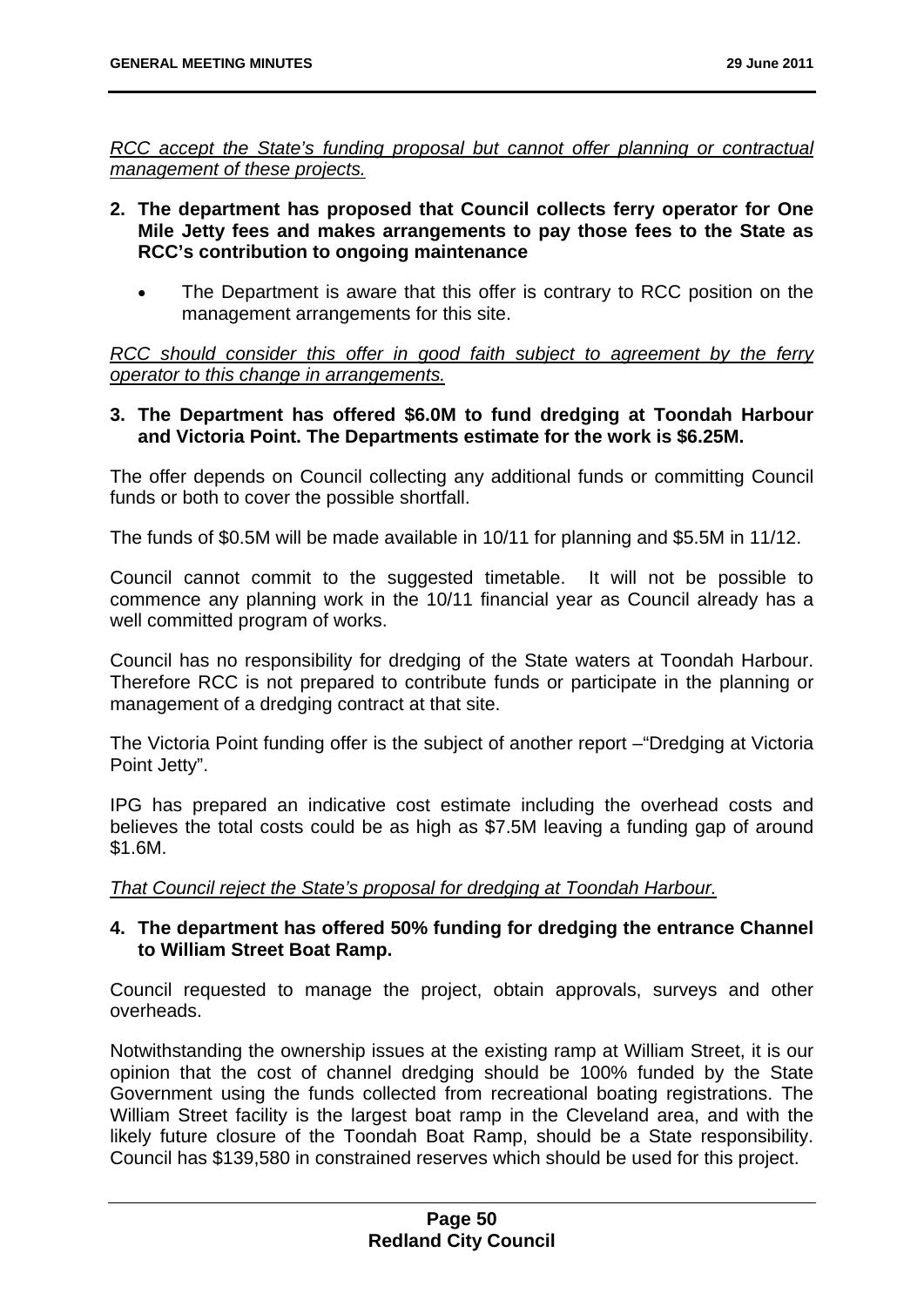Depending on the depth, the following cost estimates are provided.

| Depth (m)        | ィっ          | 1.5         | 1.8                               | 2.14  |
|------------------|-------------|-------------|-----------------------------------|-------|
| Volume $(m^{3})$ | 12900       | 20300       | 28900                             | 40700 |
|                  |             |             |                                   |       |
|                  | \$1,468,683 | \$1,926,891 | $\vert$ \$2,459,403   \$3,190,059 |       |

## **ISSUES**

- The timing of some aspects of this offer would require some works to be carried out this financial year which will not be possible.
- It would not be possible to accommodate this work in the current program. Discussions with PDG indicate that at least 12 months should be allowed for the detailed planning of the projects.
- The State claims that this is a one off offer and if Council does not accept it as it is, it may be withdrawn.

## **RELATIONSHIP TO CORPORATE PLAN**

#### **5.1 Wise planning and design**

We will carefully manage population pressures and use land sustainably while advocating and taking steps to determine limits of growth and carrying capacity on a local and national basis, recognising environmental sensitivities and the distinctive character, heritage and atmosphere of local communities. A well-planned network of urban, rural and bushland areas and responsive infrastructure and transport systems will support strong, healthy communities.

5.8 Plan and advocate to connect the city's communities with improved public transport including a road, ferry, cycling and walking network that provides safe and efficient movement within the city and the region and supports physical activity; and promote efficient and environmentally responsible private transport

#### **FINANCIAL IMPLICATIONS**

This recommendation requires a change to the 11/12 Financial Year's Budget.

#### **PLANNING SCHEME IMPLICATIONS**

The Land Use Planning Group was not consulted and it is considered that the outcome of recommendations in this report will not require any amendments to the Redlands Planning Scheme.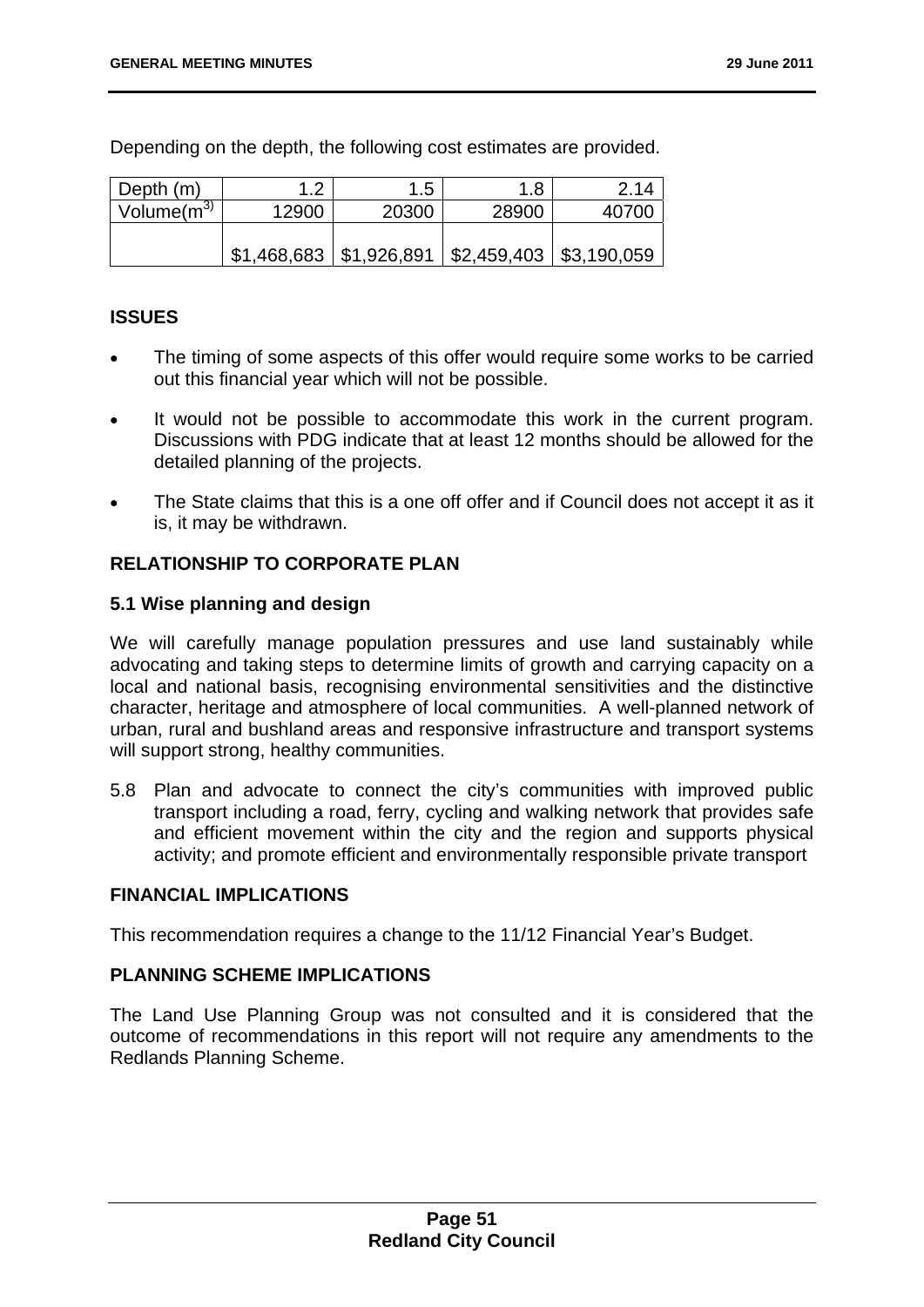## **OPTIONS**

## **PREFERRED**

That Council resolve as follows:

- 1. That for both Victoria Point and Coochiemudlo Island Ferry Terminals, Council accept ownership on the basis that TMR funds 100% of the capital cost at Victoria Point and 50% of the capital cost at Coochiemudlo Is Jetty and that TMR agrees to a 100% structure maintenance arrangement under the terms and conditions for the *Management and Control of a Public Marine Facility, 24 September 2008*;
- 2. That for the One Mile recreational/commercial pontoon, Council accepts the proposal to collect all ferry operator fees and pay those fees to the State as RCC's contribution to the ongoing maintenance of this facility as required by the terms and conditions for the *Management and Control of a Public Marine Facility, 24 September 2008*;
- 3. That for Toondah Harbour, Council does not accept responsibility for dredging planning and approval; and
- 4. That for William Street Ramp entrance channel, Council negotiate with TMR with a view to achieving full State funding.

## **OFFICER'S RECOMMENDATION**

That Council resolve as follows:

- 1. That for both Victoria Point and Coochiemudlo Island Ferry Terminals, Council accept ownership on the basis that Transport and Main Roads funds 100% of the capital cost at Victoria Point and 50% of the capital cost at Coochiemudlo Island Jetty and that Transport and Main Roads agrees to a 100% structure maintenance arrangement under the terms and conditions for the *Management and Control of a Public Marine Facility, 24 September 2008;*
- 2. That for the One Mile recreational/commercial pontoon, Council accepts the proposal to collect all ferry operator fees and pay those fees to the State as Council's contribution to the ongoing maintenance of this facility as required by the terms and conditions for the *Management and Control of a Public Marine Facility, 24 September 2008;*
- 3. That for Toondah Harbour, Council does not accept responsibility for dredging planning and approval; and
- 4. That for William Street ramp entrance channel, Council negotiate with Transport and Main Roads with a view to achieving full State funding.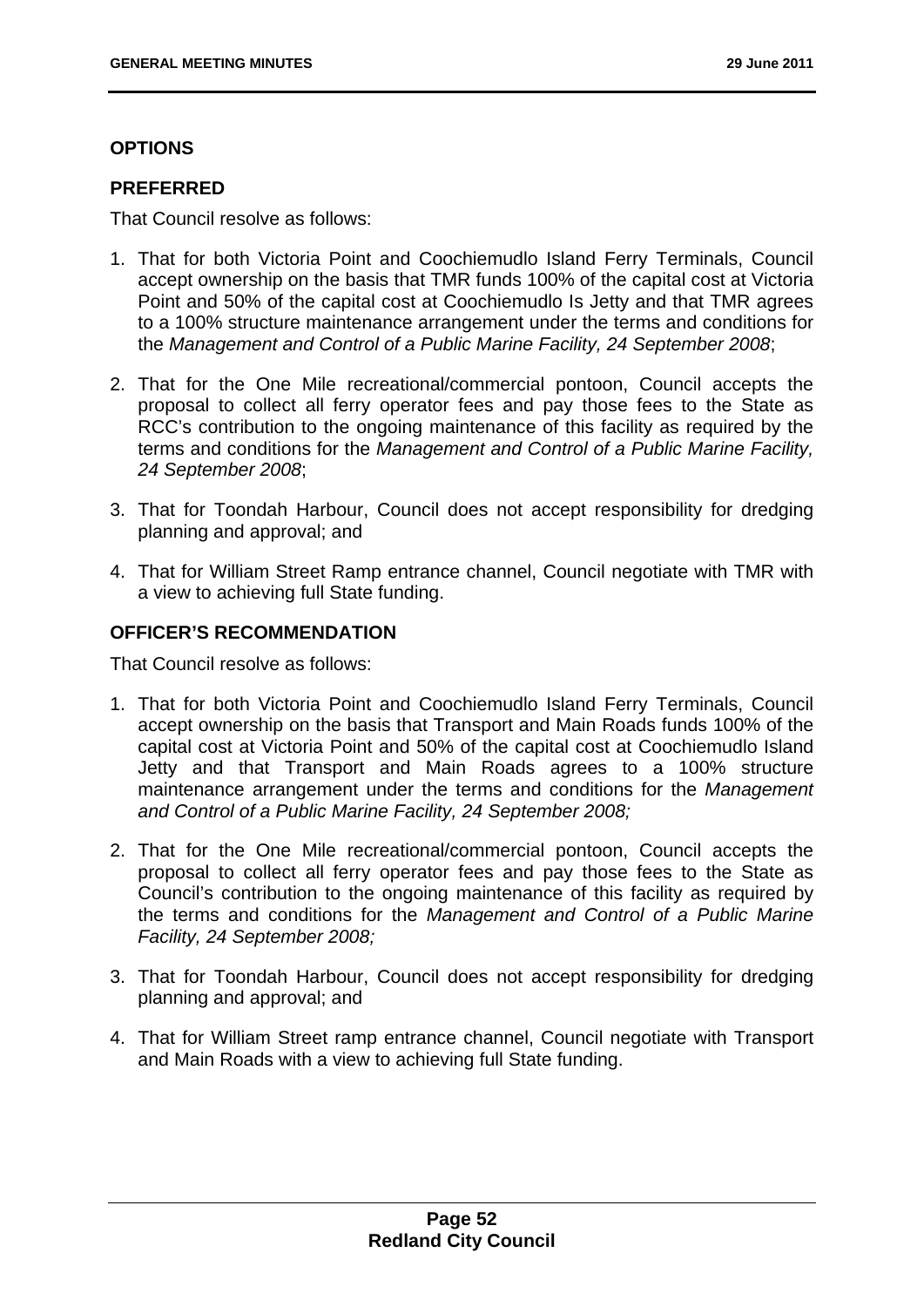#### **COMMITTEE RECOMMENDATION/ COUNCIL RESOLUTION**

| Moved by:    | Cr C Ogilvie |
|--------------|--------------|
| Seconded by: | Cr D Henry   |

**That Council resolve as follows:** 

- **1. That for both Victoria Point and Coochiemudlo Island Ferry Terminals, Council accept ownership on the basis that Transport and Main Roads funds 100% of the capital cost at Victoria Point and 50% of the capital cost at Coochiemudlo Island Jetty and that Transport and Main Roads agrees to a 100% structure maintenance arrangement under the terms and conditions for the** *Management and Control of a Public Marine Facility, 24 September 2008;*
- **2. That for the One Mile recreational/commercial pontoon, Council accepts the proposal to collect all ferry operator fees and pay those fees to the State as Council's contribution to the ongoing maintenance of this facility as required by the terms and conditions for the** *Management and Control of a Public Marine Facility, 24 September 2008;* **and**
- **3. That for William Street ramp entrance channel, Council negotiate with Transport and Main Roads with a view to achieving full State funding.**

**CARRIED**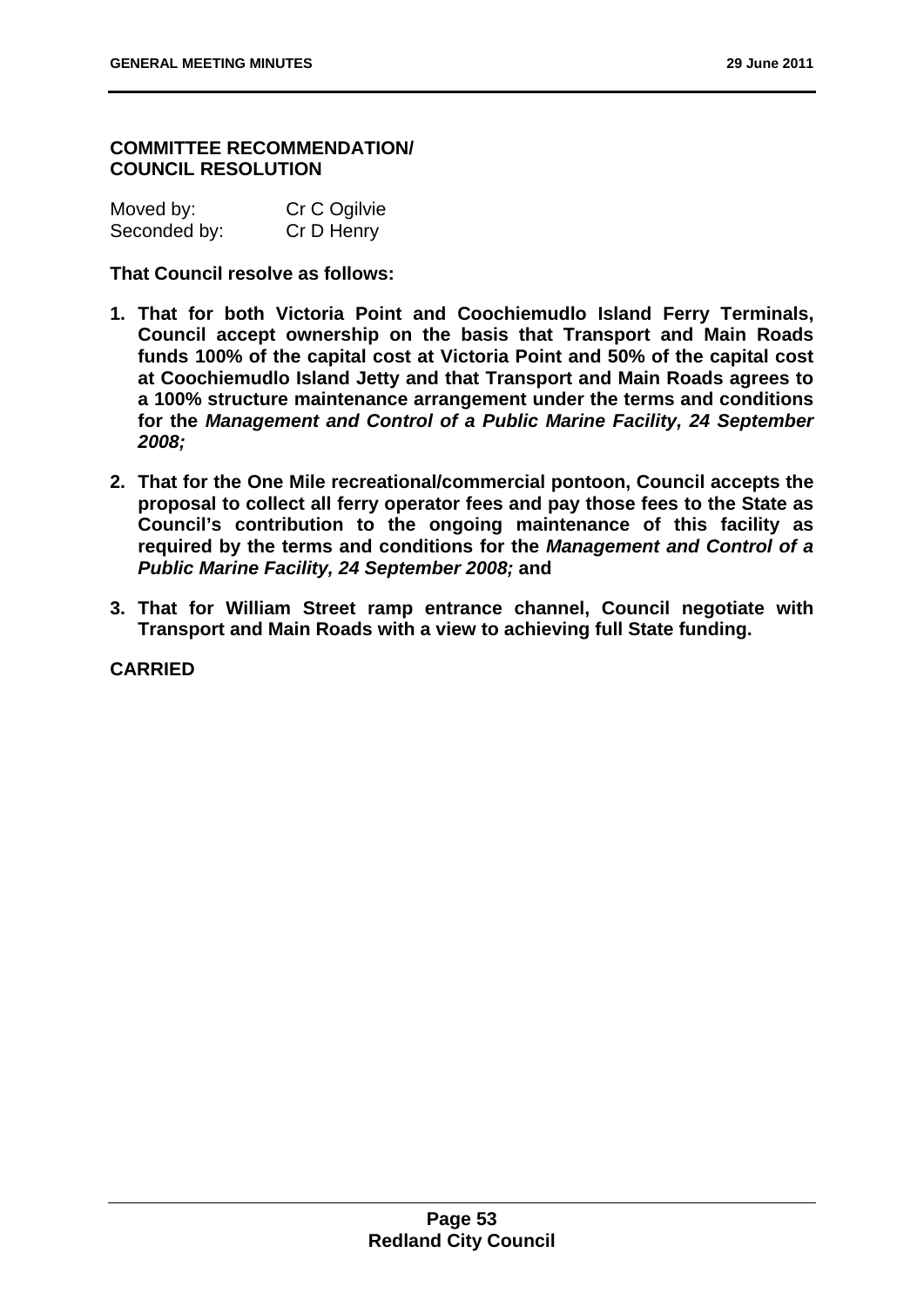## **13.2.7 COMMUNITY SAFETY STRATEGY REVIEW**

| <b>Dataworks Filename:</b>  | <b>CS Planning - Redlands Community Safety</b><br><b>Strategy</b>                      |
|-----------------------------|----------------------------------------------------------------------------------------|
| <b>Attachments:</b>         | <b>POL 3034 Community Safety Policy</b><br><b>Draft Community Safety Strategy 2011</b> |
| <b>Responsible Officer:</b> | Roberta Bonnin<br><b>Manager Community and Social Planning</b>                         |
| Author:                     | <b>Frank Pearce</b><br><b>Senior Adviser Community Development</b>                     |

#### **EXECUTIVE SUMMARY**

The current Community Safety Strategy was endorsed by Council in 2003 and the Community Safety Policy POL-3034 in 2006. Together they provide an integrated framework of Council objectives, policy and actions that aims to create an environment that enhances safety and perceptions of safety.

Based on an audit of the existing strategy, a literature review and input from community and stakeholders, the Community Safety Strategy 2003 has been redrafted and revised to respond to relevant contemporary safety issues and trends. Public consultation is now sought on the Draft Community Safety Strategy. The final Community Safety Strategy will be presented to Council for endorsement once the consultation period is completed.

The Community Safety Policy has also been reviewed as part of this process. The commitments and principles contained in the policy still reflect sound practice and no change is recommended to the policy.

#### **PURPOSE**

The purpose of this report is to endorse the release of the Draft Community Safety Strategy for public consultation.

#### **BACKGROUND**

The Community Safety Strategy endorsed by Council in 2003 has guided the planning, development and implementation of Community Safety initiatives in the Redlands. Redland City Council has subsequently established policy frameworks around issues such as:

- Graffiti Management and Prevention Policy (2007)
- Planning Scheme Policy 16 Safer by Design (2007)
- Sharps Management Policy (2007)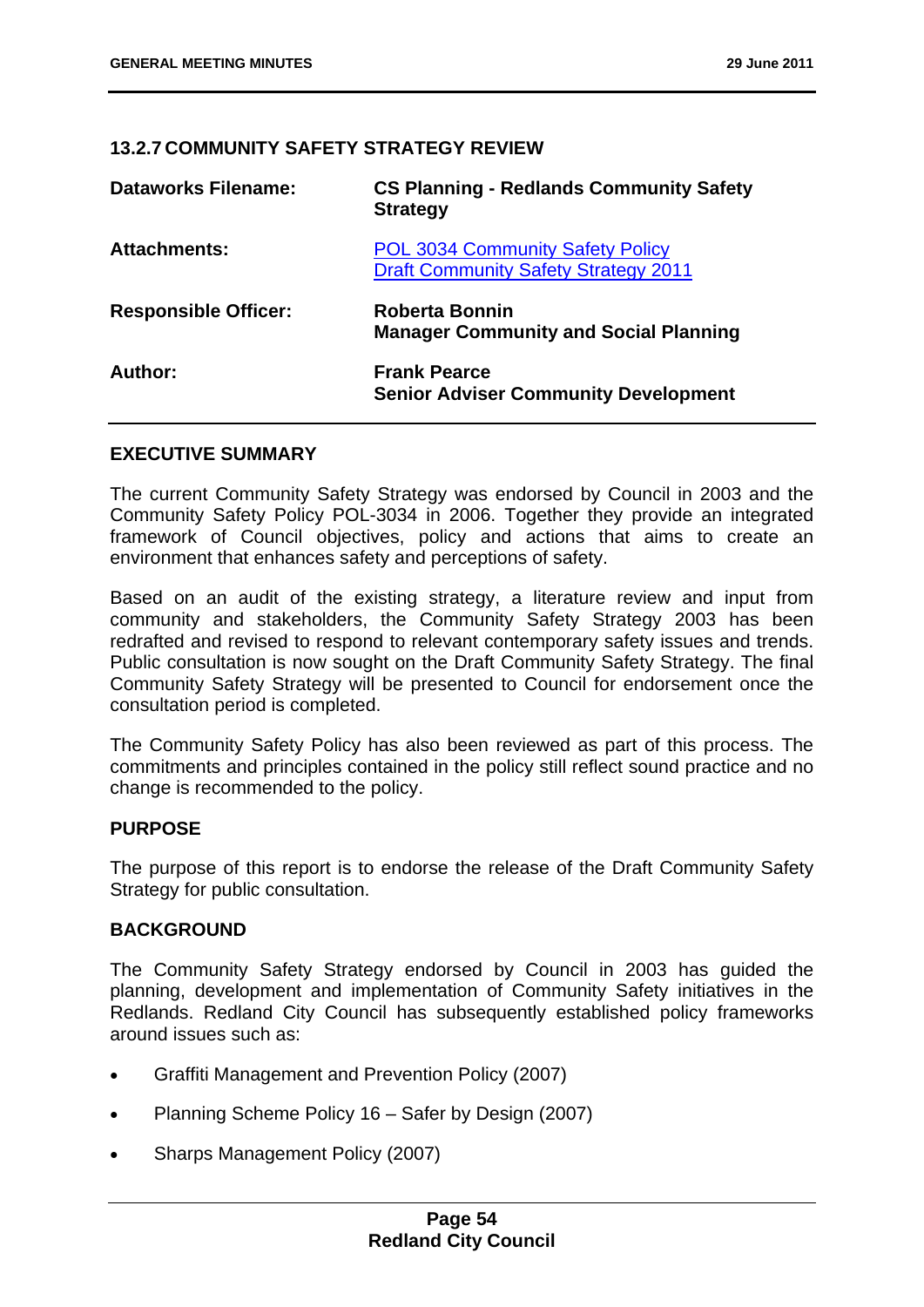- Strong Communities Policy (2009)
- Child and Youth Friendly Redlands Policy (2011)

Subsequent to the endorsement of the strategy in 2004 a Community Safety Officer was employed to support the local safety committee and lead a range of internal and external initiatives and partnerships. Council has implemented a range of Community Safety actions including:

- Community Safety programs targeting Seniors, Young People and 'Hot Spot' responses
- Graffiti prevention and education initiatives including the Painted Traffic Signal Box initiative and mural projects
- Crime Prevention Through Environmental Design (CPTED) training across **Council**
- Safety Improvement Program capital works to improve community safety
- Education campaigns including 'Lock it, Check it, Don't Regret it' vehicle theft campaign
- Young People and Public Space Guidelines
- Community Safety Forums
- Capalaba Youth Space

With emerging issues and developing practice on community safety, future guidance is needed to direct work and give a framework for future actions.

#### **ISSUES**

Community surveys indicate that Redlands residents regard their city as a relatively safe place. Available police data also suggests that the city has a low crime rate. There is still a strong expectation that a range community safety efforts are best addressed through local government actions. Local governments are able to effectively influence well-being and quality of life of community members through the decisions it makes in planning and service delivery. There are opportunities on a range of fronts for local government to contribute to a safe community.

#### **Community Safety Policy**

The Community Safety Policy outlines a series of principles which guide Council's response, including:

- 1 Strengthening the community's capacity to respond to safety issues;
- 2 Enhancing the safe design of public spaces;
- 3 Reducing victimisation and fear of crime; and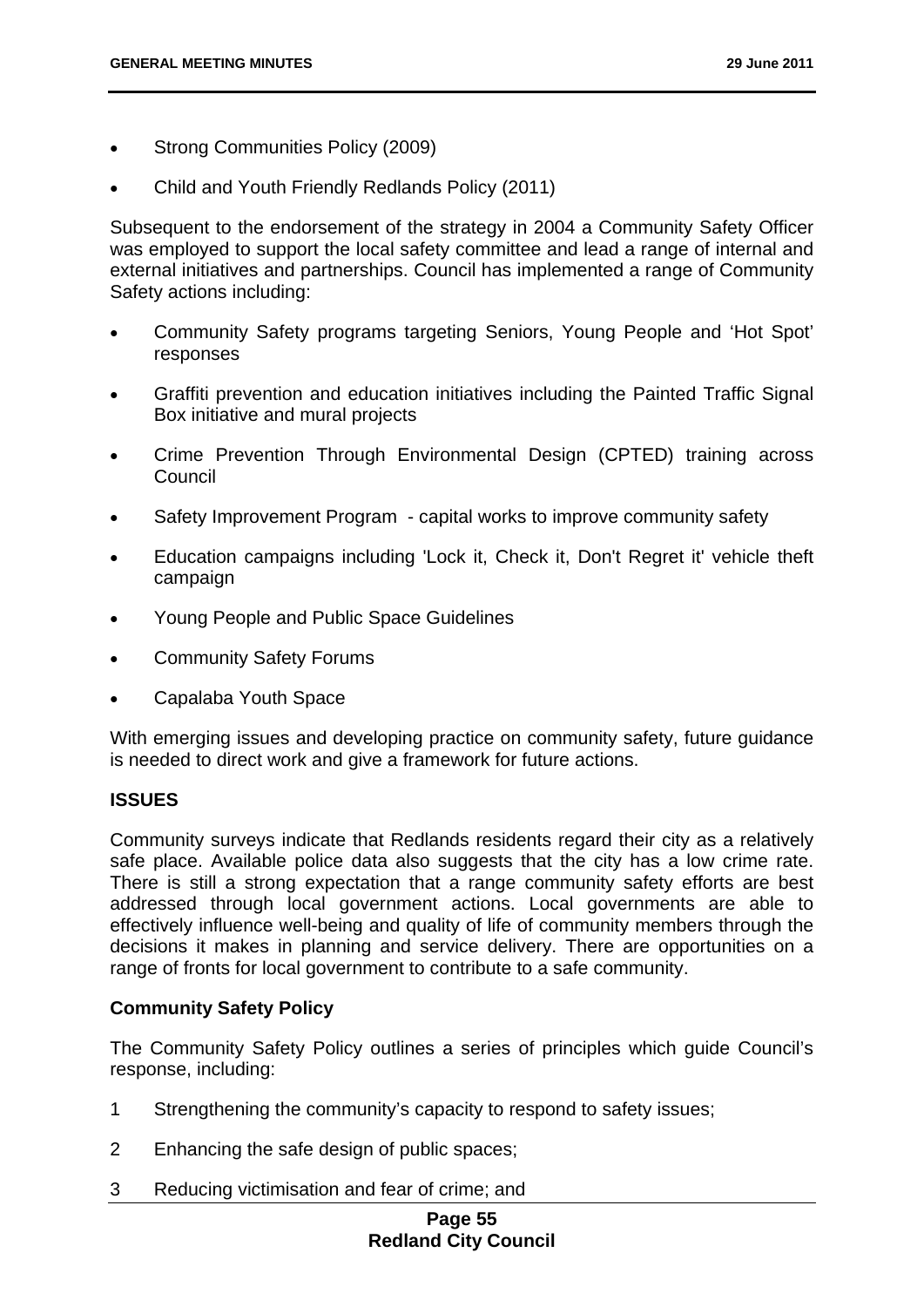4 Monitoring and evaluation.

These principles have been assessed to reflect sound contemporary practice and no change is recommended to the policy.

## **Community Safety Strategy**

The Community Safety Strategy 2003 is built around the same principles adopted in the Policy and expands on these with a range of actions to be delivered by both Council and other stakeholders. A complete audit of these actions is included in the attached review. Many of the activities identified in the strategy have been successfully delivered as specific initiatives of the Community Safety program or as part of Council's ongoing business responsibilities. A sample of those projects is listed in the background section of this report.

In addition to identifying the successful implementation of actions contained in the strategy, the review highlighted challenges with delivery of the strategy. The challenges included:

- Accessing current safety and crime data;
- Achieving cross-Council resourcing/ownership;
- Lack of mechanisms to sustain partnerships with key stakeholders; and
- Monitoring and evaluating the effectiveness of strategy.

#### **Revised Strategy**

For each of the outcome areas in the 2003 Strategy the revised strategy identifies Council policies and strategies that are delivering specific community safety outcomes. This has the benefit of strengthening the impetus for existing work without needlessly duplicating programs. In addition to this, to address the identified challenges and further refine and direct Community Safety programs to maximise results, a range of revised actions were included in the strategy including:

- Renewed focus for community safety education and information. Council has previously undertaken this work, but it needs to be reprioritised;
- An enhanced system of hotspot management to ensure strategic and proportionate responses from all identified partners;
- Improving monitoring and evaluation processes for all community safety initiatives, to ensure Council's work continues to produce the desired results;
- A defined process for data sharing with Queensland Police Service and other government agencies;
- Development of a Young People's Policy and Strategy to assist in addressing community safety concerns of Redlands young people; and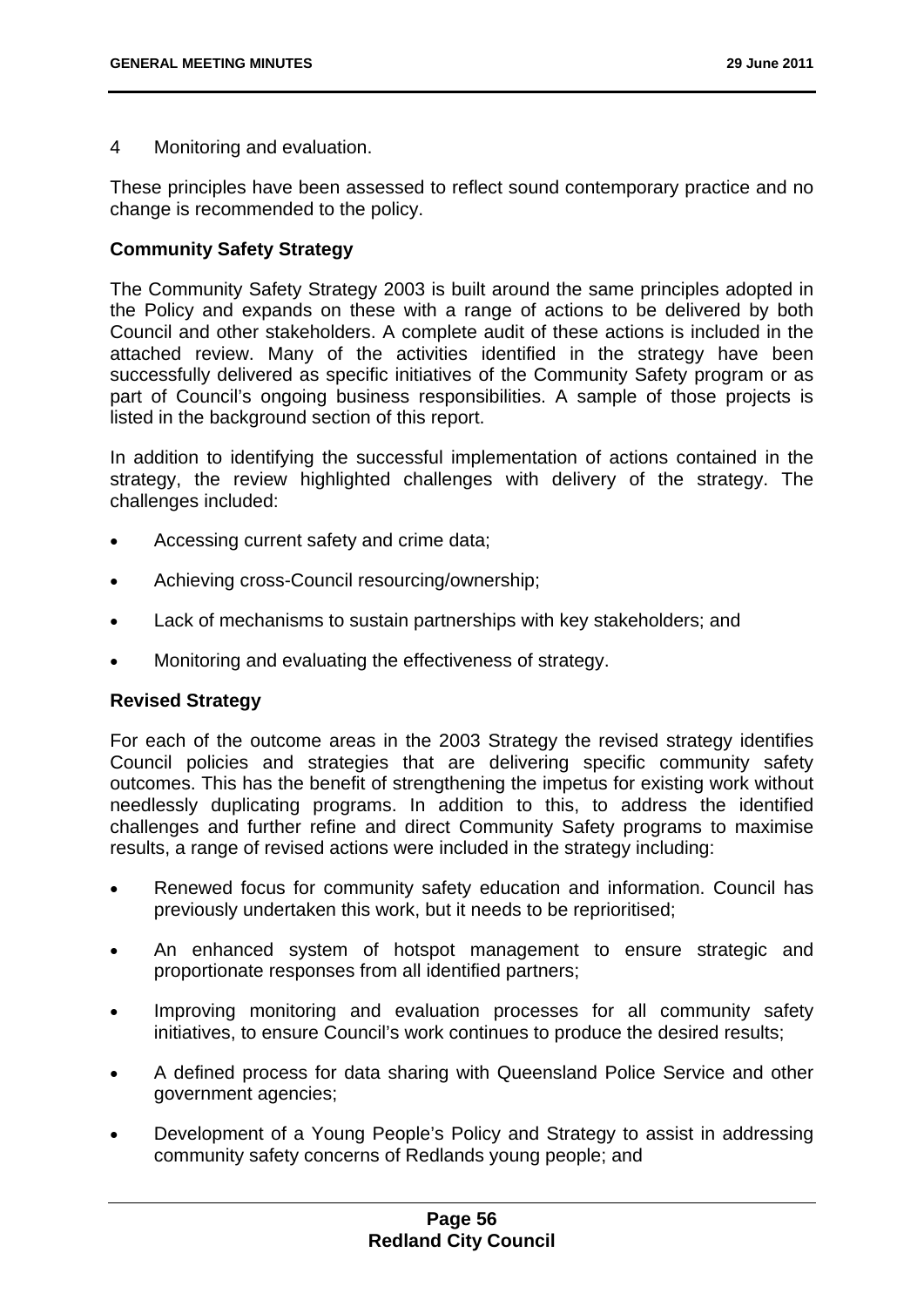Improved opportunities for CPTED to be applied to facilities and new developments including the facilitation of input to design from Queensland Police Service.

# **RELATIONSHIP TO CORPORATE PLAN**

## **7. Strong and connected communities**

Our health, wellbeing and strong community spirit will be supported by a full range of services, programs, organisations and facilities, and our values of caring and respect will extend to people of all ages, cultures, abilities and needs

7.3 Increase community safety, health and wellbeing by planning and delivering programs, services, partnerships, regulations and education

## **FINANCIAL IMPLICATIONS**

There are no financial implications impacting on Council as a result of this report. Community Safety is already resourced through Council's existing budget. While this strategy has indicated some fresh initiatives it is anticipated these will be covered through existing budget

## **CONSULTATION**

Various consultations have been undertaken as part of the review:

#### **Internal**

- Human Services Unit
- Facilities Services Unit
- Roads Drainage and Quarries Unit
- Parks and Conservation Unit
- Compliance Services Unit Local Laws Team
- Councillors and Executive Leadership Group

#### **External**

- Queensland Police Service (QPS)
- Not for profit organisations
- Redland City Council Community Satisfaction Survey 2010
- Redlands 2030 engagement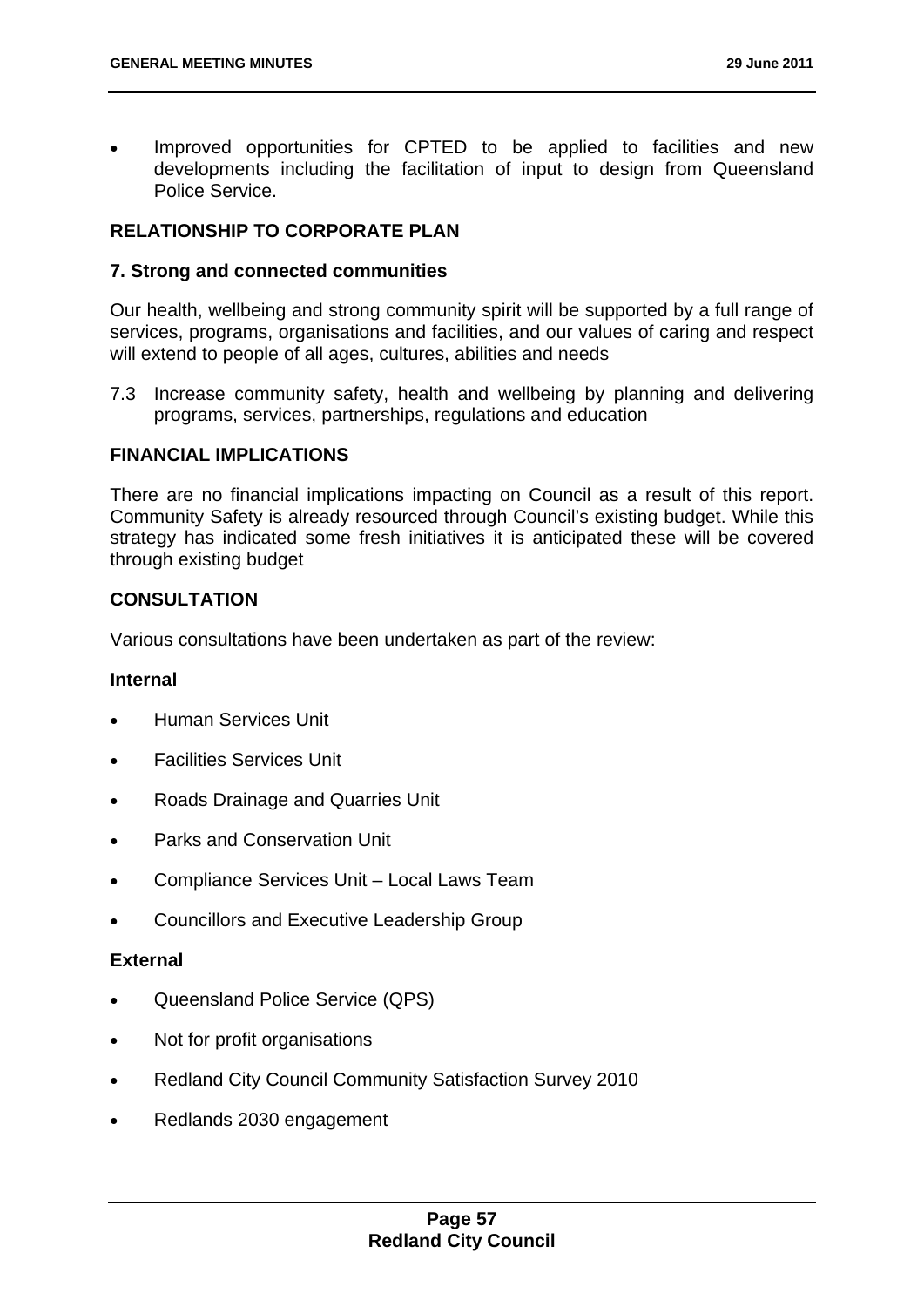# **OPTIONS**

### **PREFERRED**

That Council resolve to endorse the release of the Draft Community Safety Strategy for public consultation.

## **ALTERNATIVE**

That Council resolve to seek further information prior to the release of the Draft Community Safety Strategy for public consultation.

## **OFFICER'S/COMMITTEE RECOMMENDATION/ COUNCIL RESOLUTION**

| Moved by:    | Cr D Henry    |
|--------------|---------------|
| Seconded by: | Cr B Townsend |

**That Council resolve to endorse the release of the Draft Community Safety Strategy for public consultation.** 

## **CARRIED**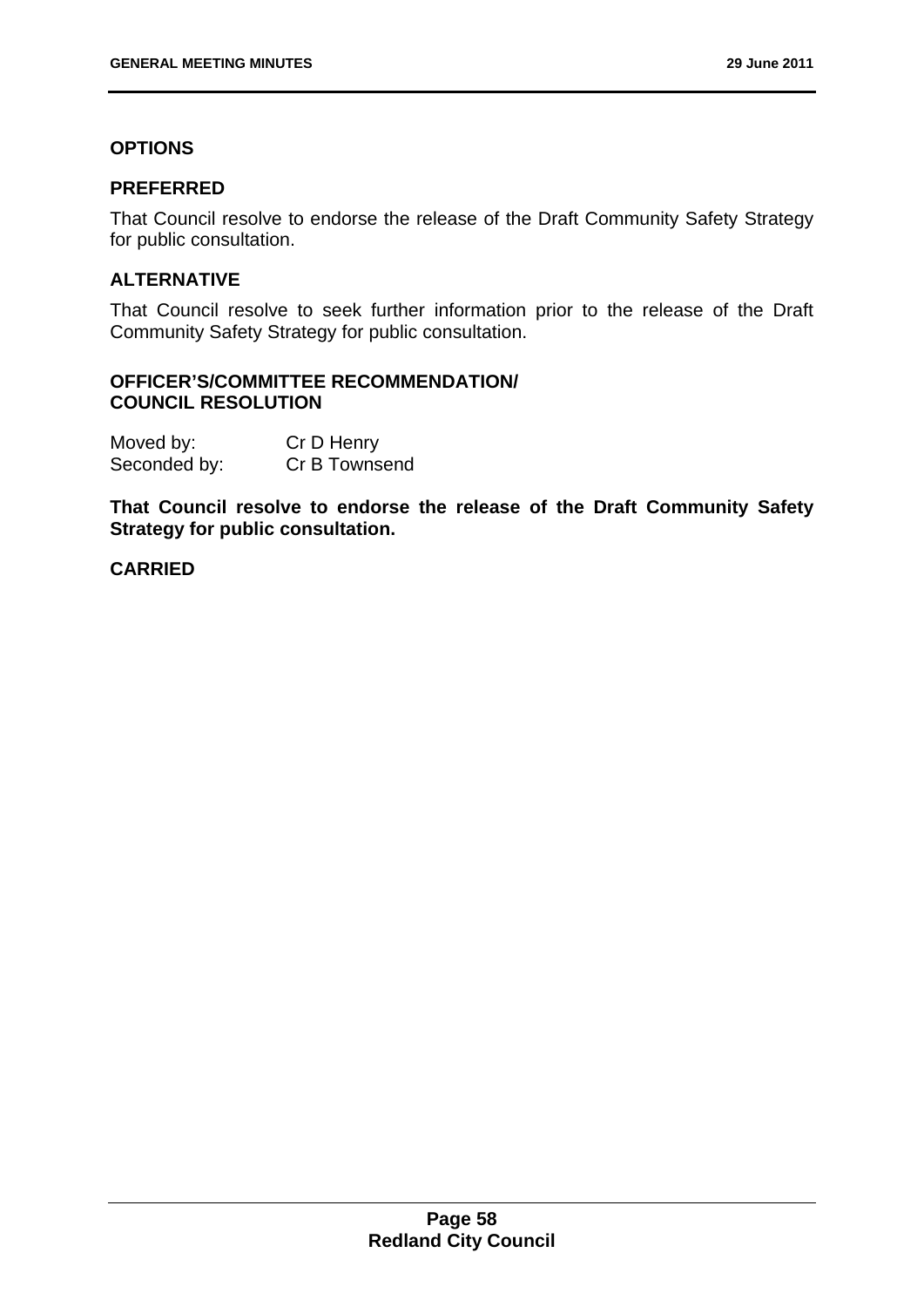#### **13.2.8 ECONOMIC DEVELOPMENT CONTRACTS**

| <b>Dataworks Filename:</b>  | <b>ED Programs - Trade Development</b><br><b>ED Programs - Business Grow</b><br><b>ED Programs - Visitor Information Centres</b> |
|-----------------------------|----------------------------------------------------------------------------------------------------------------------------------|
| <b>Responsible Officer:</b> | <b>Alan Burgess</b><br><b>Manager Economic Development</b>                                                                       |
| Author:                     | <b>Alan Burgess</b><br><b>Manager Economic Development</b>                                                                       |

#### **EXECUTIVE SUMMARY**

The Economic Development group manages several contracts which provide services to businesses. These include Business Grow, China Trade and Investment Officer and Visitor Information Centre. In light of the impending loss of revenue, the continuation of these programs needs to be considered.

The contract for the business grow program expires on 10 August 2011. In light of the current financial position it might be prudent to delay the implementation of a new contract. This would also allow time to consider alternative methods of delivering the service. The Business Grow program is also the feeder for the Trade and Investment Officer, providing the referrals and recommendations to companies which are capable of trading with China.

The Contract for the Trade and Investment Officer is due to conclude on 30 June 2011. On 30 March 2011, Council resolved to renew the contract for the Trade and Investment Officer, in Guangzhou, China, for a further 2 years. Not renewing the contract for the service will have an impact to some businesses using the program. Therefore, if the service is to be discontinued, an exit strategy should be implemented. A suitable timeframe for the exit strategy would require a six month continuation of the program, to December 2011. In order to discontinue the program will require that Council rescind its resolution of 30 March 2011.

The Visitor Information Centre contract includes a 3 year term with three additional one year options. The initial three year term is due to complete on 11 August 2011. Due to the uncertainties and lack of plausible alternatives it is considered essential that the first of the three additional years be approved.

## **PURPOSE**

The purpose of this report is to seek Council endorsement for the proposed futures of the Business Grow, China Trade and Investment Officer and Visitor Information Centre contracts.

## **BACKGROUND**

The Redland City Business Grow program is an initiative of the Redland City Council to assist and help grow sustainable local businesses.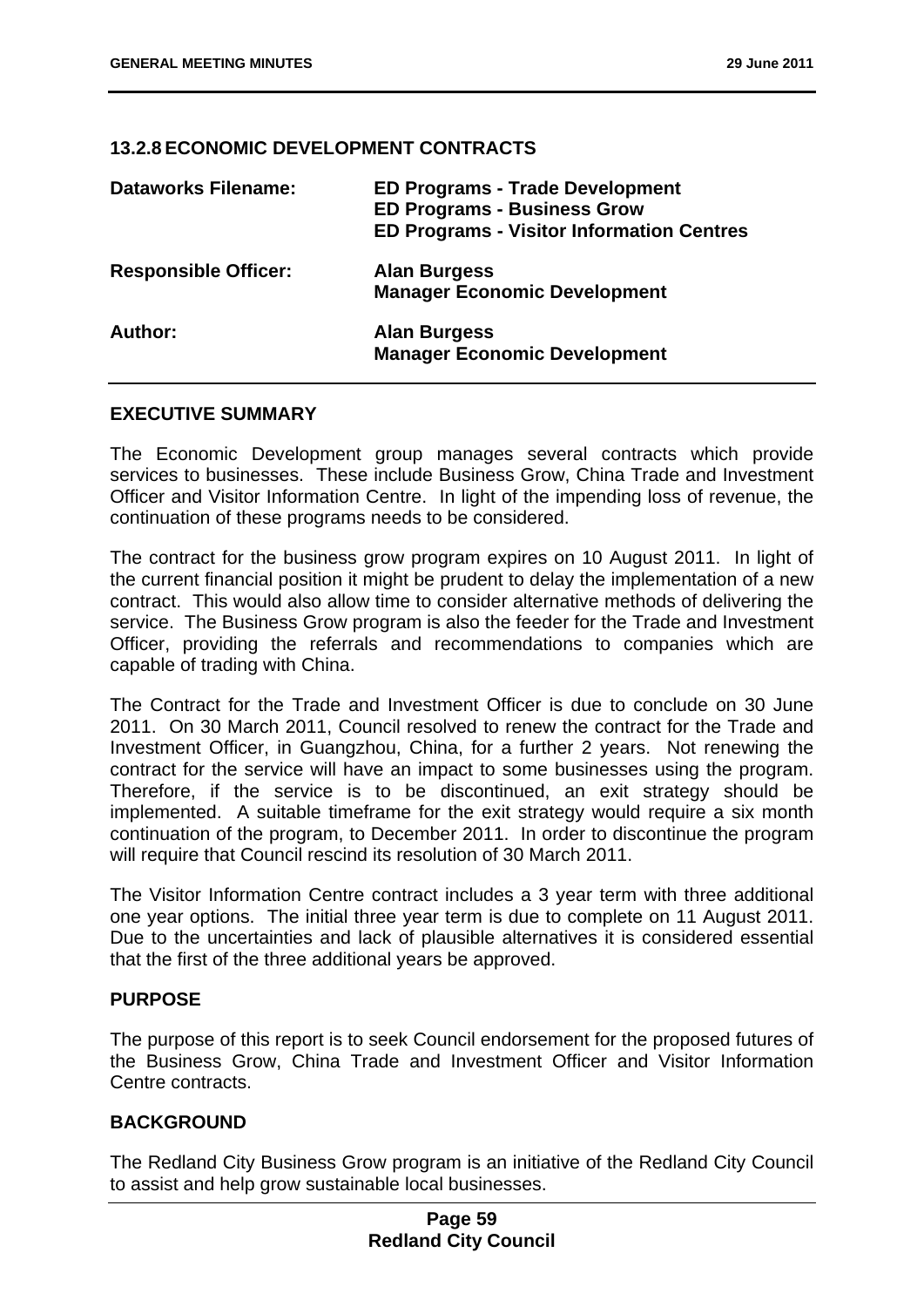Operating since 2001, the Business Grow program has a focus on quality business support, mentoring, and information. It also provides connection to other support services for local business from both State and Federal Government agencies.

Business Grow is about creating more jobs through the retention and expansion of local businesses. The long term objective is to provide opportunities to improve local business sustainability, reduce business failure rates, lift business performance and retain and expand employment opportunities. It aims to encourage the establishment and development of compatible and complementary businesses within the region and take advantage of the strong economic base and diversity of businesses that already exists in the Redlands.

Business Grow provides a confidential business advisory and mentoring service to small and medium size businesses. The program provides a business assessment service that can help identify any existing problems with general operations and business structures. It also acts as the primary referral agency to the China Trade and Investment Officer.

The Redland City Trade and Investment Officer (RCTIO) was established in October 2006, in Guangzhou China. Since 2009, the officer has been employed by Trade and Investment Queensland, under a two year project officer agreement. The officer is available for use by Redland business people wishing to pursue opportunities in China. The overall aim of the office is to generate employment and economic opportunities through trading with China.

The RCTIO operates in concert with the Redland City Business Grow program and the majority of referrals to the RCTIO come from Business Grow clients.

The Redland City Trade and Investment Officer:

- Provides opportunities to showcase the Redlands in China.
- Confirms Council's commitment to economic development and provides a range of opportunities to actively promote export and investment initiatives.
- Acts as a Redland's business advocate, and a Council representative, in southern China, Hong Kong and Macau.
- Facilitates commercial arrangements and provides advice on business conditions and practices in China.
- Provides support for local business people who are visiting Southern China to finalise business arrangements.
- Provides limited translation services at meetings and for basic documentation.
- Develops and maintains relationships with Chinese business and Government.
- Supports the ongoing development of the Sister City agreement with Qinhuangdao.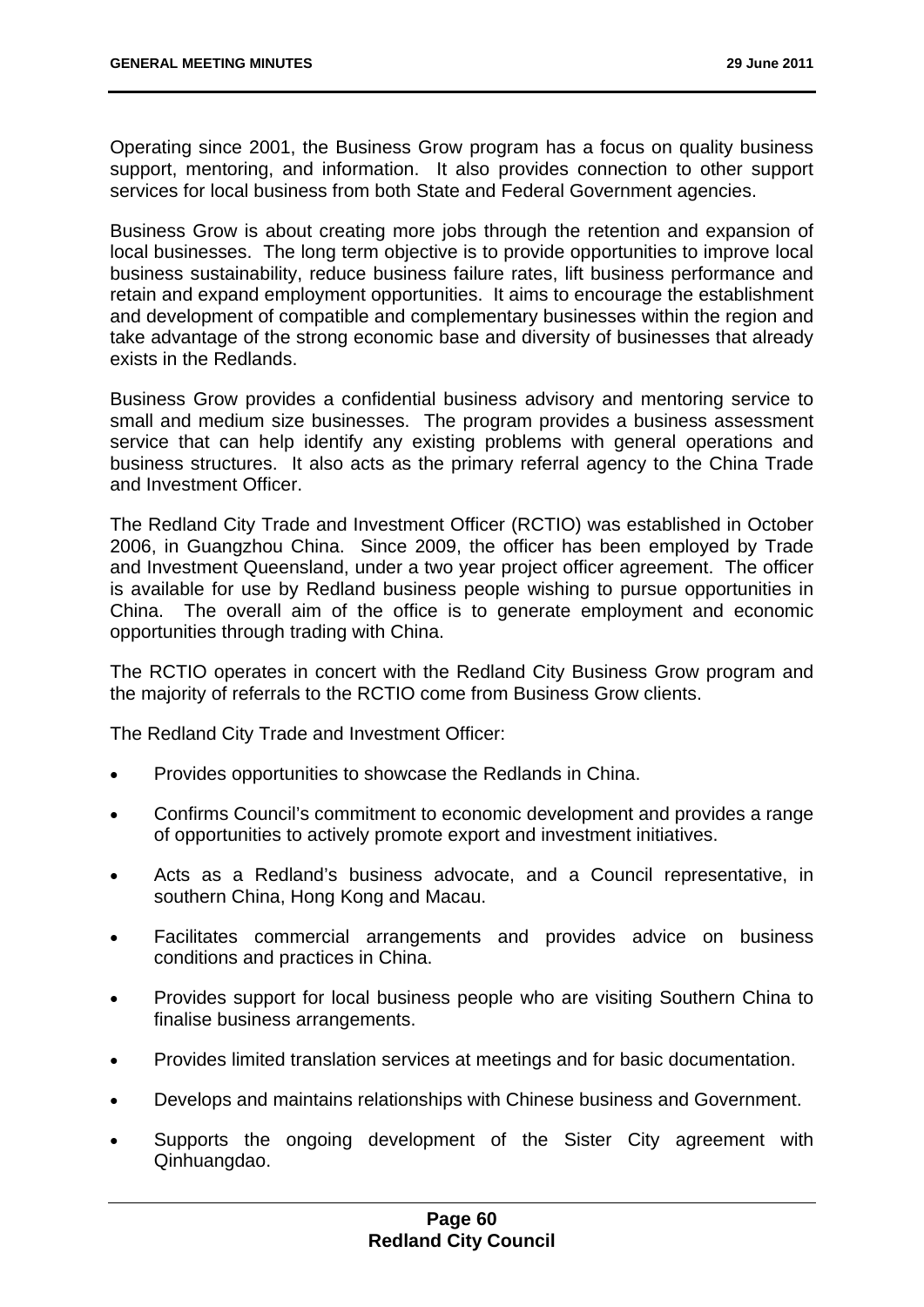China represents a significant and growing economic development opportunity for Redland City. The engagement in China has highlighted the range of commercial opportunities available in southern China and the importance of building relationships.

A contract for the delivery of visitor services on behalf of Redland City Council was awarded to Stradbroke Island Holidays (SIH) commencing 12 August 2008, following a comprehensive tender process. The contract was for an initial 3 year term, which is due to conclude on 12 August 2011, with options for three additional one year extensions.

# **ISSUES**

- Council is currently undergoing a major restructure and review of operations following a potential significant reduction in revenue.
- Economic Development is under review as part of this restructure and there is potential for there not to be a dedicated Manager Economic Development, this will result in alternative arrangements for the management of ED services.
- Business Grow, China Trade and Investment Officer and the Visitor Information Centre are all contracts which are due for renewal in the near future.
- The current Business Grow contract is due to expire on 10 August 2011 and the proposed budget for this program in 2011/12 is \$141,000. The advice and support provided to business by this service is generally short term, through business reviews, referrals and the development of action plans. Whilst the service would certainly be missed by businesses, the impact of a short break in this service would not be too significant. However, the Business Grow program is the feeder for the Trade and Investment Officer, so the longer term effects of discontinuing the program would be significant for the Trade and Investment Officer.
- It is therefore suggested that the current Business Grow contract be allowed to conclude and when Council has had a chance to reassess its financial position, consideration can be given to reinstating the program, or some other similar service.
- The contract for the Trade and Investment Officer is due to conclude on 30 June 2011. Annual budget for the Trade and Investment officer is \$65,000. This figure includes a component for the continuing development of Council's international relations in Korea and China.
- On 30 March 2011, Council resolved to renew the contract for the Trade and Investment Officer, for a further 2 years. The nature of business in China is that it requires a long time to develop trust and commitment, and the relationship must be continually reinforced. There are several businesses which are continually using the program to seek new suppliers or develop alternative markets. The impact to these businesses of discontinuing the program may be significant, therefore if the program is not to be continued an exit strategy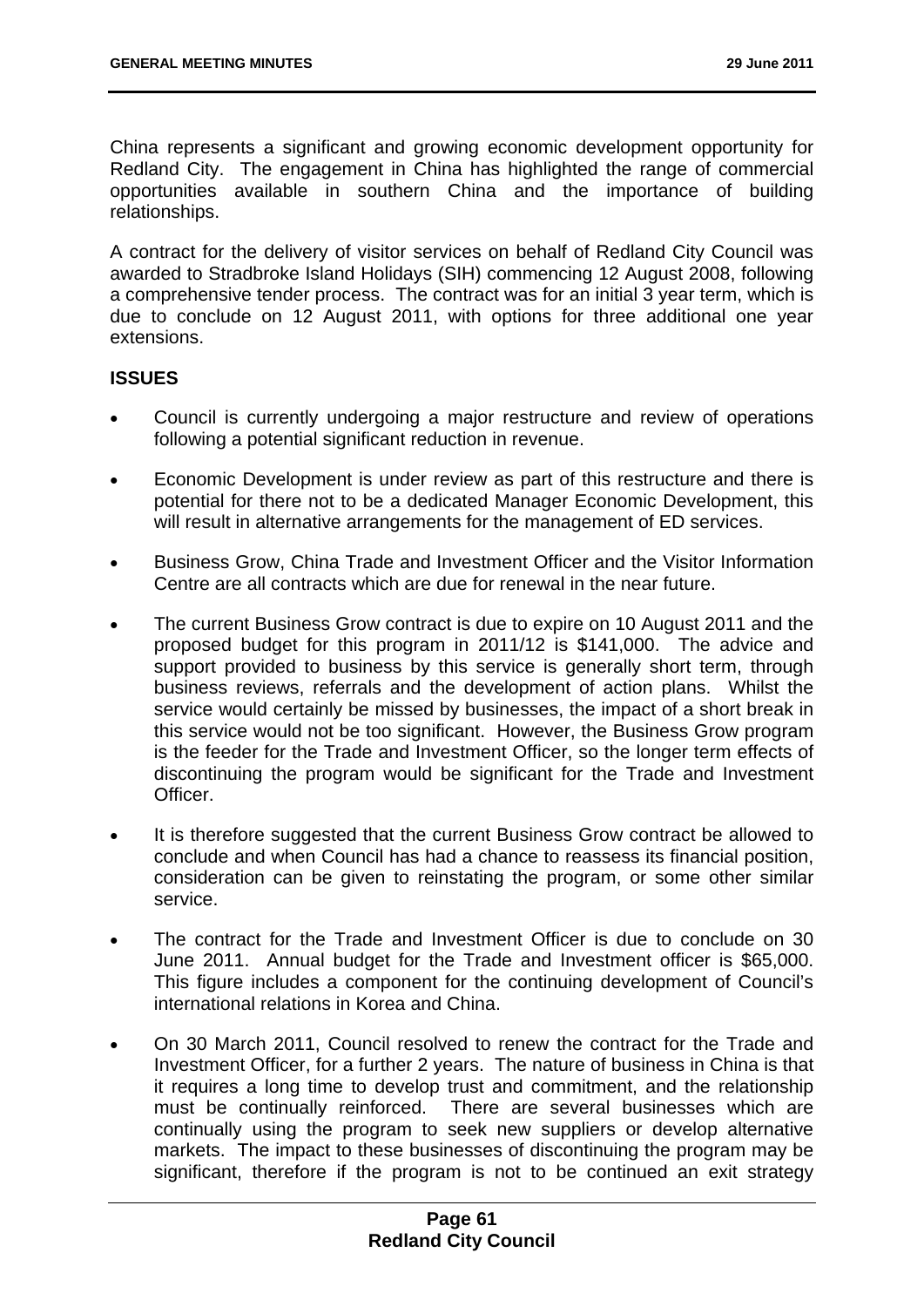should be considered. This would allow clients some time to develop alternative arrangements. If the program is not to be continued then Council will need to rescind its resolution of 30 March 2011 and as an exit strategy, consider a six month period for winding up of the program.

- A six month wind up period would also allow the current trade and investment officer, Julia Zhang, some time to find alternative employment.
- The Redland Visitor Information Centre contract includes a 3 year term with three additional one year options. Proposed budget for the Visitor information Centre for financial year 2011/12 is \$175,000. The initial three year term is due to complete on 11 August 2011. Due to the current uncertainties and lack of plausible alternatives it is considered prudent for the first of the three additional years to be approved.
- The additional year will allow time for alternative methods of providing visitor services to be considered.

# **RELATIONSHIP TO CORPORATE PLAN**

## **6. Supportive and vibrant economy**

Businesses will thrive and jobs will grow from opportunities generated by low impact industries, cultural and outdoor lifestyle activities, ecotourism and quality educational experiences.

- 6.1 Bolster the local economy and local employment by providing business support to local companies, promoting social enterprise and providing opportunities for creativity, diversity and entrepreneurial activity.
- 6.2 Market the distinctive image of the Redlands by encouraging low impact businesses that are knowledge-based and creative to establish in the city.
- 6.3 Promote significant redevelopment of Cleveland and Capalaba as principal regional activity centres delivering mixed-use centres that provide opportunities for economic investment and local employment.
- 6.4 Bring new business to the Redlands by promoting the city as a sustainable business locale, promoting Redland's advantages and advocating for the relocation of a major state government department.
- 6.6 Promote Redlands as a high quality tourism destination and encourage the development of sustainable nature-based, heritage and eco-tourism.

# **FINANCIAL IMPLICATIONS**

This recommendation does not require any change to the current year's budget as funds have already been allocated to account numbers;

- Business Grow 10600;
- Redland City Trade and Investment Officer 70825;
- Visitor Information Centre 70717.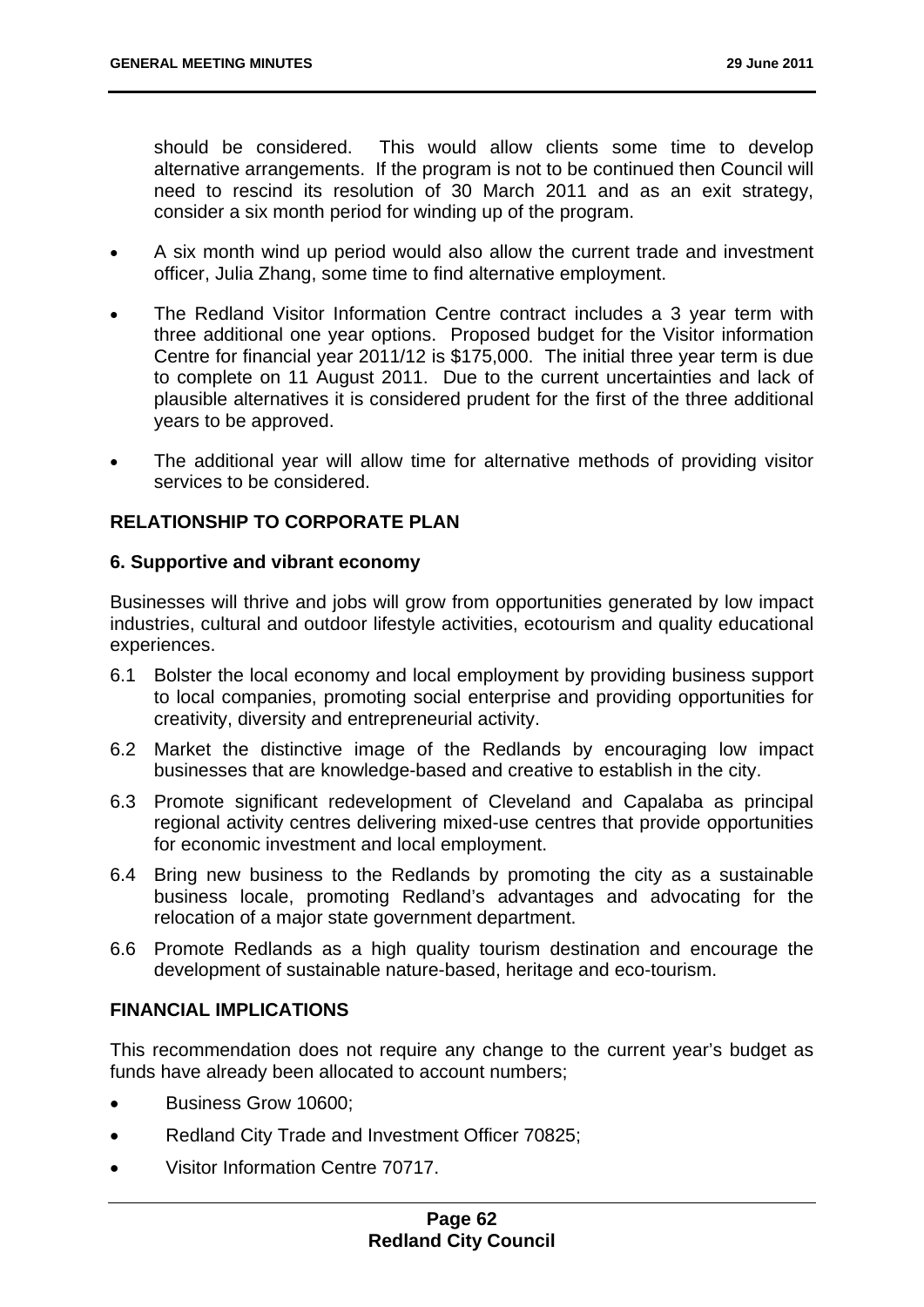Discontinuing these programs in Financial Year 2011/12 will result in a savings of:

- Business Grow \$117,000;
- Redland City Trade and Investment Officer \$55,000;
- Visitor Information Centre \$145,000.

## **CONSULTATION**

The Chief Executive Officer, General Manager Planning and Policy and Senior Advisor Tourism Development were all consulted in the development of this report.

#### **Options**

#### **PREFERRED**

Council resolve to:

- 1. Continue with the tender for the delivery of the Business Grow program;
- 2. Renew the contract for the Trade and Investment Officer, in accordance with the resolution of 30 March 2011; and
- 3. Award the first one year extension of the Visitor Information Centre contract.

## **ALTERNATIVE**

Council resolve to:

- 1. Delay the tendering for the new business grow contract until Council's financial position can be fully assessed;
- 2. Rescind Council's resolution of 30 March 2011, and instead resolve to only continue the Trade and Investment Officer program until 30 December 2011; and
- 3. Award the first one year extension of the Visitor information Centre contract.

## **OFFICER'S/COMMITTEE RECOMMENDATION/ COUNCIL RESOLUTION**

| Moved by:    | Cr T Bowler         |
|--------------|---------------------|
| Seconded by: | <b>Cr M Elliott</b> |

## **That Council resolve to:**

- **1. Continue with the tender for the delivery of the Business Grow program;**
- **2. Renew the contract for the Trade and Investment Officer, in accordance with the resolution of 30 March 2011; and**
- **3. Award the first one year extension of the Visitor Information Centre contract.**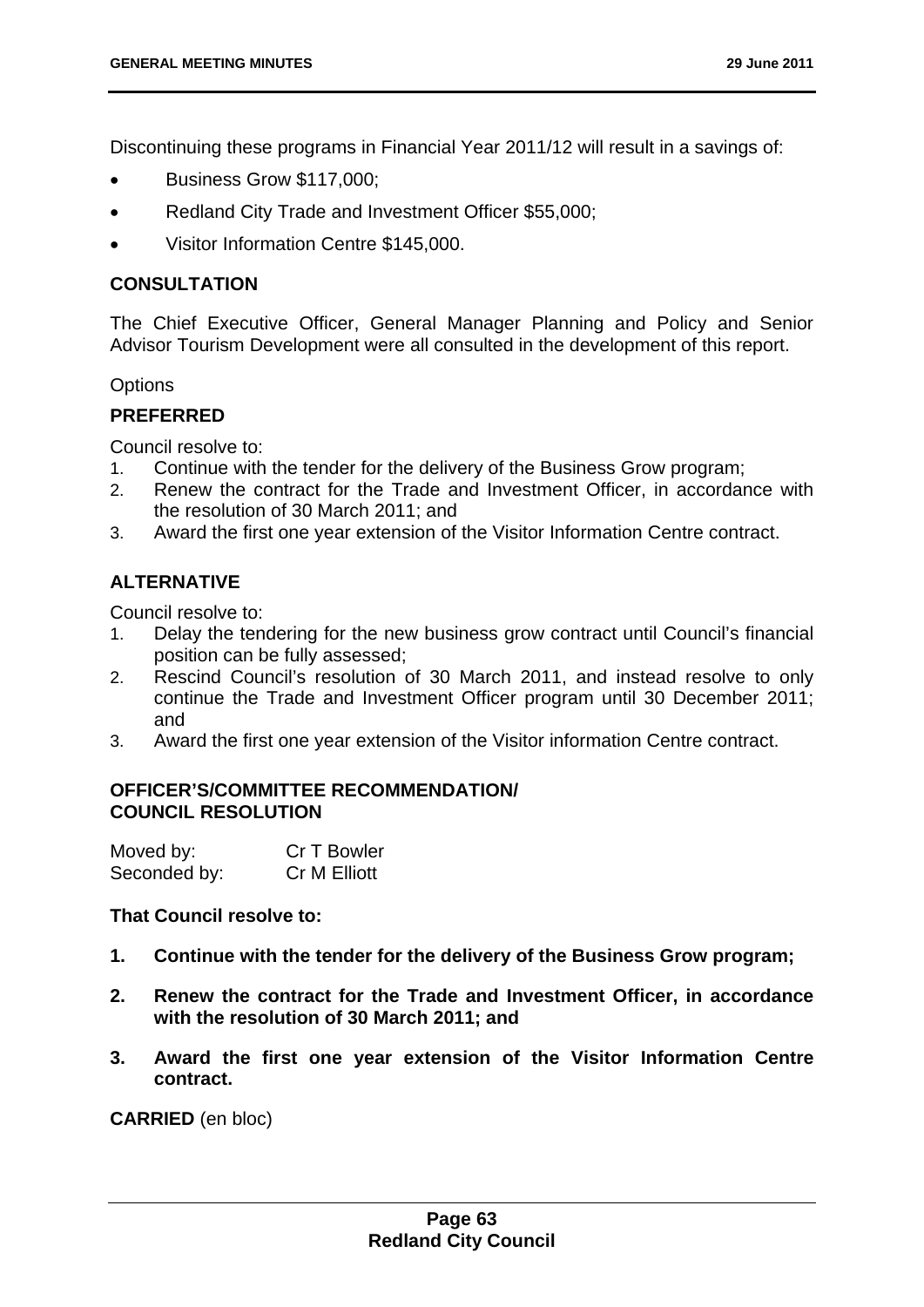## **13.3 CLOSED SESSION AT COMMITTEE**

The Committee meeting was closed to the public under section 72(1) of the *Local Government (Operations) Regulation 2010* to discuss the following items, and following deliberation on these matters, the Committee meeting was again opened to the public.

- 13.3.1 Vegetation Protection Order VPO 16, 17, 19 and 21; and
- 13.3.2 Joint State and Local Government Planning Projects and Governance Arrangements for North Stradbroke Island

## **13.3.1 VEGETATION PROTECTION ORDER VPO 16, 17, 19 AND 21**

| <b>Dataworks Filename:</b>  | <b>L&amp;E Local Law No 06 - Vegetation Protection</b>            |
|-----------------------------|-------------------------------------------------------------------|
| <b>Responsible Officer:</b> | <b>Daniel Carter</b><br><b>Senior Advisor Natural Environment</b> |
| Author:                     | <b>Candy Daunt</b><br><b>Advisor Habitat Protection</b>           |

# **EXECUTIVE SUMMARY**

A Confidential Report from the Senior Advisor Natural Environment dated 3 May 2011 was discussed in closed session at the Planning & Policy Committee, with the Committee Recommendation presented at today's General Meeting for consideration.

### **COMMITTEE RECOMMENDATION/ COUNCIL RESOLUTION**

| Moved by:    | Cr T Bowler         |
|--------------|---------------------|
| Seconded by: | <b>Cr M Elliott</b> |

- **1. To make an Interim Vegetation Protection Order under the provisions of Local Law 6 'Protection of Vegetation' on the identified Eucalyptus trees as described in application VPO 16, VPO 17, VPO 19 and VPO 21;**
- **2. To make an Interim Vegetation Protection Order under the provisions of Local Law 6 'Protection of Vegetation', on the identified significant trees on the south east property adjacent to VP17, subject to site inspection; and**
- **3. That damage to the vegetation is only permitted under Section 27 (J) 'if the damage is allowed under a permit issued by Council under the provisions of this Local Law'.**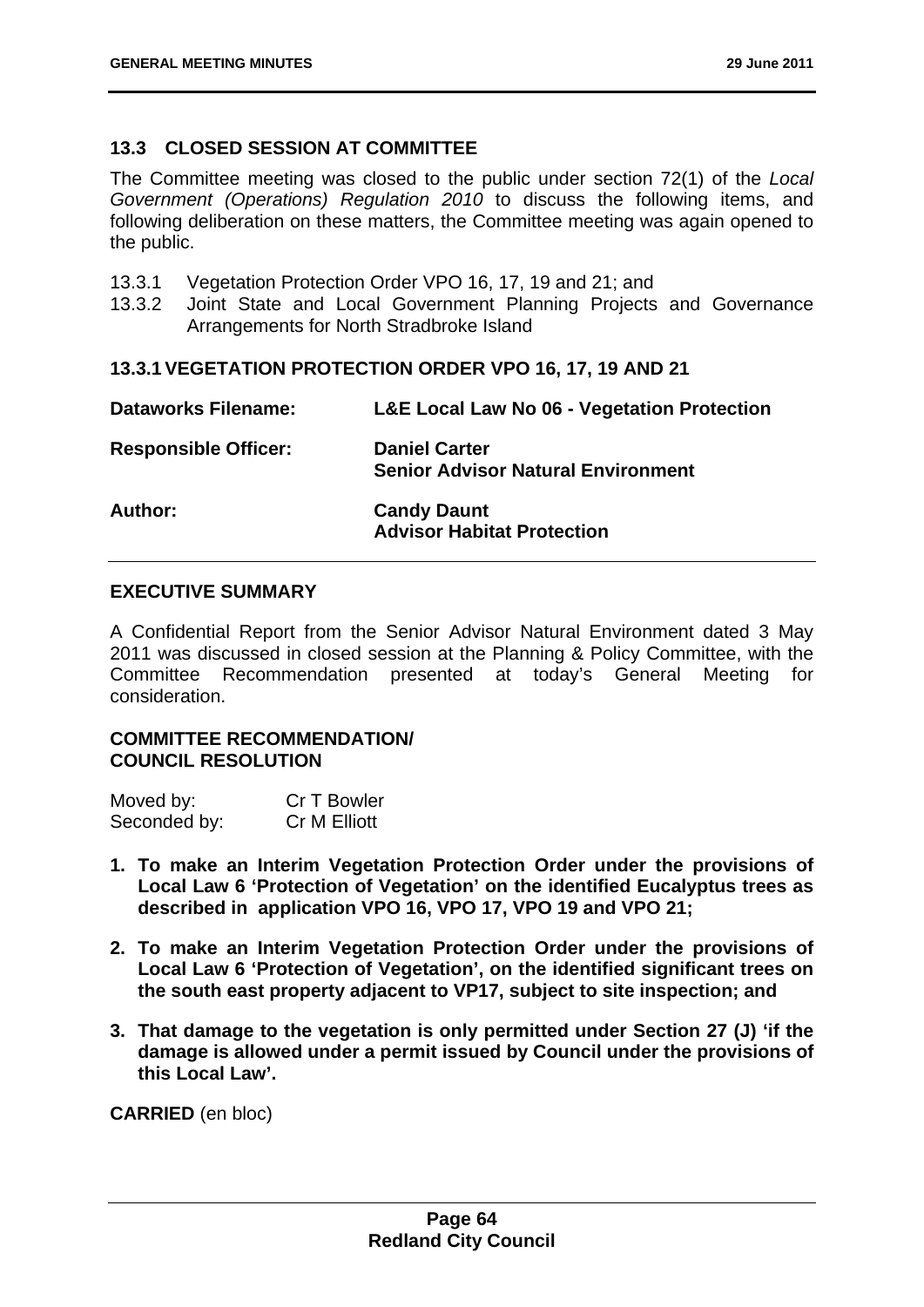#### **13.3.2 JOINT STATE AND LOCAL GOVERNMENT PLANNING PROJECTS AND GOVERNANCE ARRANGEMENTS FOR NORTH STRADBROKE ISLAND**

| <b>Dataworks Filename:</b>  | LUP - North Stradbroke Island (NSI)                                                           |
|-----------------------------|-----------------------------------------------------------------------------------------------|
| <b>Responsible Officer:</b> | <b>Wayne Dawson</b><br><b>Manager Land Use Planning</b>                                       |
| <b>Author:</b>              | <b>Stephen Hill</b><br><b>Principal Advisor Local Area &amp; Strategic</b><br><b>Planning</b> |

## **EXECUTIVE SUMMARY**

A Confidential Report from the Manager Land Use Planning dated 31 May 2011 was discussed in closed session at the Planning & Policy Committee, with the Committee Recommendation presented at today's General Meeting for consideration.

## **COMMITTEE RECOMMENDATION/ COUNCIL RESOLUTION**

| Moved by:    | Cr T Bowler         |
|--------------|---------------------|
| Seconded by: | <b>Cr M Elliott</b> |

**That Council resolve to:** 

- **1. Endorse the proposed joint governance, funding and project commitments for North Stradbroke Island as detailed in correspondence received by the Director General of the Department of Environment Resource and Management (DERM) dated 19th of May 2011; and**
- **2. Execute the Heads of Agreement between the relevant parties to manage land within the proposed native title land bank subject to a final legal review.**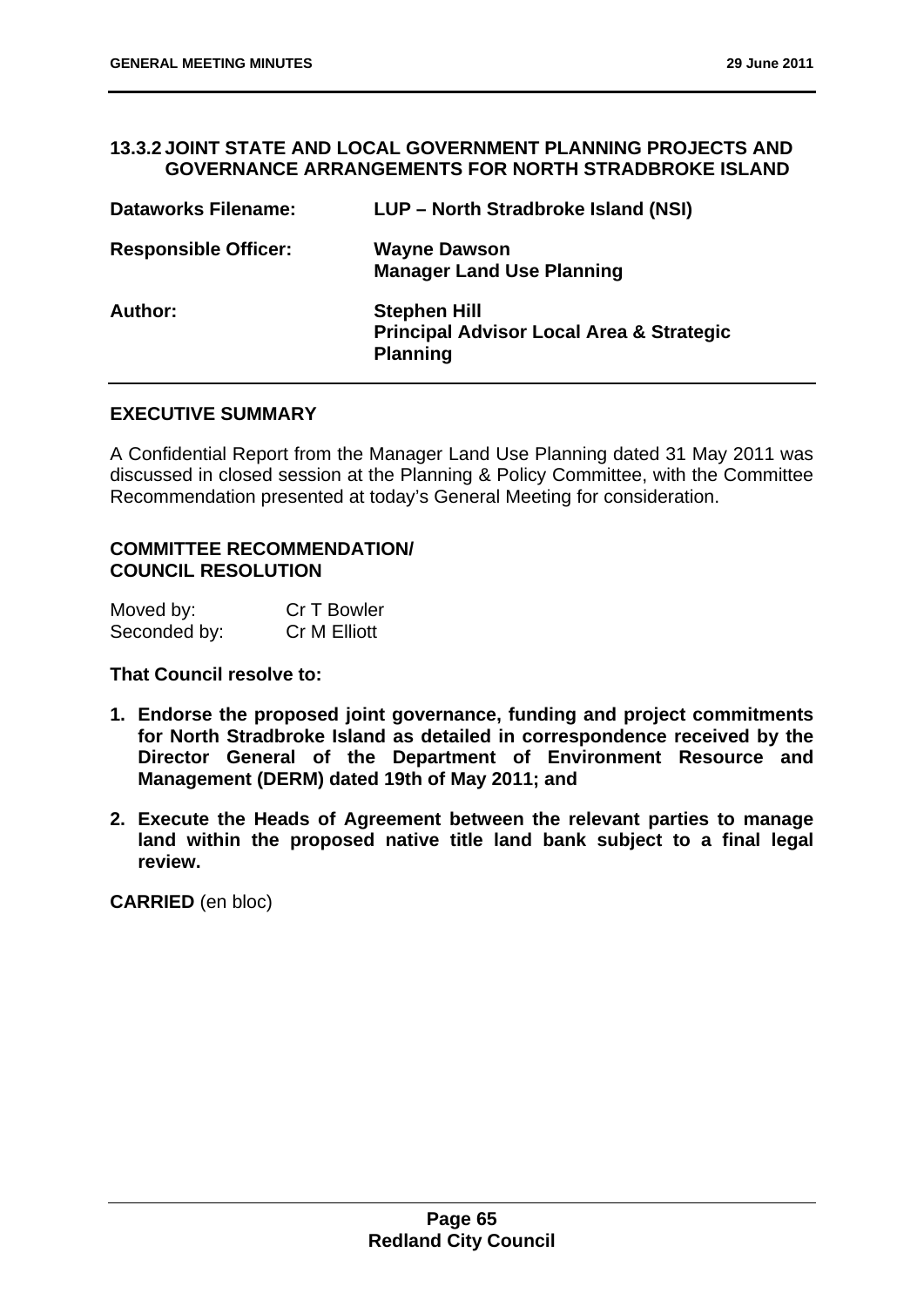### **14 CUSTOMER SERVICES COMMITTEE 22 JUNE 2011**

| Moved by:    | Cr W Boglary        |
|--------------|---------------------|
| Seconded by: | <b>Cr K Reimers</b> |

That the Customer Services Committee Minutes of 22 June 2011 be received.

## CARRIED

Customer Service Committee Minutes 22/6/2011

#### **14.1 CUSTOMER SERVICES**

**14.1.1 MONTHLY REPORT FOR CUSTOMER AND COMMUNITY SERVICES GROUP APRIL 2011** 

| <b>Dataworks Filename:</b>  | <b>GOV Reports to Committee - Customer &amp;</b><br><b>Community Services (CCS)</b> |
|-----------------------------|-------------------------------------------------------------------------------------|
| <b>Attachments:</b>         | <b>Customer &amp; Community Services Performance</b><br>Reporting - April 2011      |
| <b>Responsible Officer:</b> | <b>Greg Jensen</b><br><b>Manager Customer and Community Services</b>                |
| Author:                     | Jodi Marchant<br><b>Group Business Services Coordinator</b>                         |

#### **EXECUTIVE SUMMARY**

This report outlines the key monthly activities for the Customer & Community Services Group including:

- Human Services Unit:
- Cultural Services Unit;
- **•** Leisure and Recreation Unit;
- Customer Service Unit;
- Redland Performing Arts Centre.

#### **PURPOSE**

To provide information to the Council on current performance levels and significant issues affecting service delivery.

### **BACKGROUND**

The Customer & Community Services (C&CS) Group delivers a wide range of services at multiple locations throughout the City. The Group comprises five Units;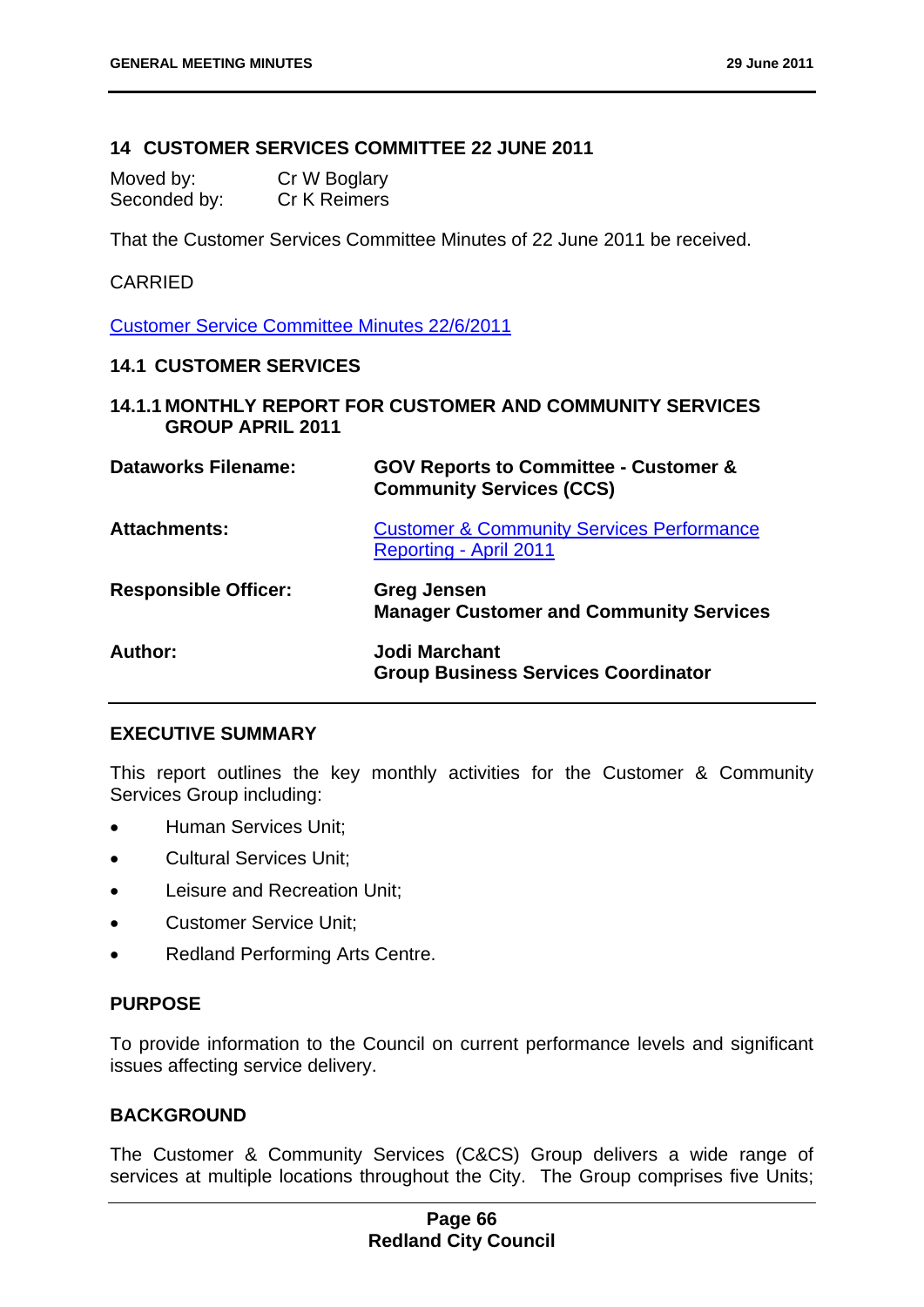these being Human Services, Cultural Services, Leisure and Recreation Services, Customer Service and Redland Performing Arts Centre.

While the group has its predominant focus on community services delivery, a number of the services are operational under the Code of Competitive Conduct (Type 3 Businesses) under the *Local Government Act*. These include the Redland Performing Arts Centre, Straddie Holiday Parks and School Age Care Services.

Each of the teams in the Group reports monthly against a set of performance indicators. Variations from performance expectations are highlighted in the attached annexure. Achievements are also reported on as well as significant future events. Program deliverables and key projects are reported in tables. Each Service Manager summarises the most significant of these each month within the report to the Customer Services Committee. The annexure is provided for Councillors for reference to more detailed reporting if required.

# **ISSUES**

# **Human Services Unit:**

*Refer attachment 1* 

- School Age Care;
- Respite;
- Home Assist Secure;
- Community Grants Program;
- Community Development.

# **Summary of Activities**

- Council's Respite Services and Home Assist Secure completed a successful Home and Community Care (HACC) review in April 2011. This was conducted by the Institute for Healthy Communities Australia. The report stated that the services are meeting the HACC National Service Standards at a high achievement level and are well governed and operationally managed. A comment included that the services have a positive approach to continually reviewing its practices and processes to ensure that it delivers quality service to its clients and staff.
- Off the Wall Live Street Art Battle" was held at Redlands Youth Plaza on 2 April with approximately 250-300 young people in attendance. This event was part of the youth week celebrations being held in the Redlands and also forms part of a suite of three projects focusing on working with young people and street art. Artist Oliver Walker was contracted to work with Council staff to deliver this activity. Ongoing support provided to The Cage Youth Foundation as managers of The Cage Youth Space.
- Community Development organised a Redland Mobility Scooter Education Day on Friday, 27 May 9am - 12.30pm at the Renaissance Retirement Living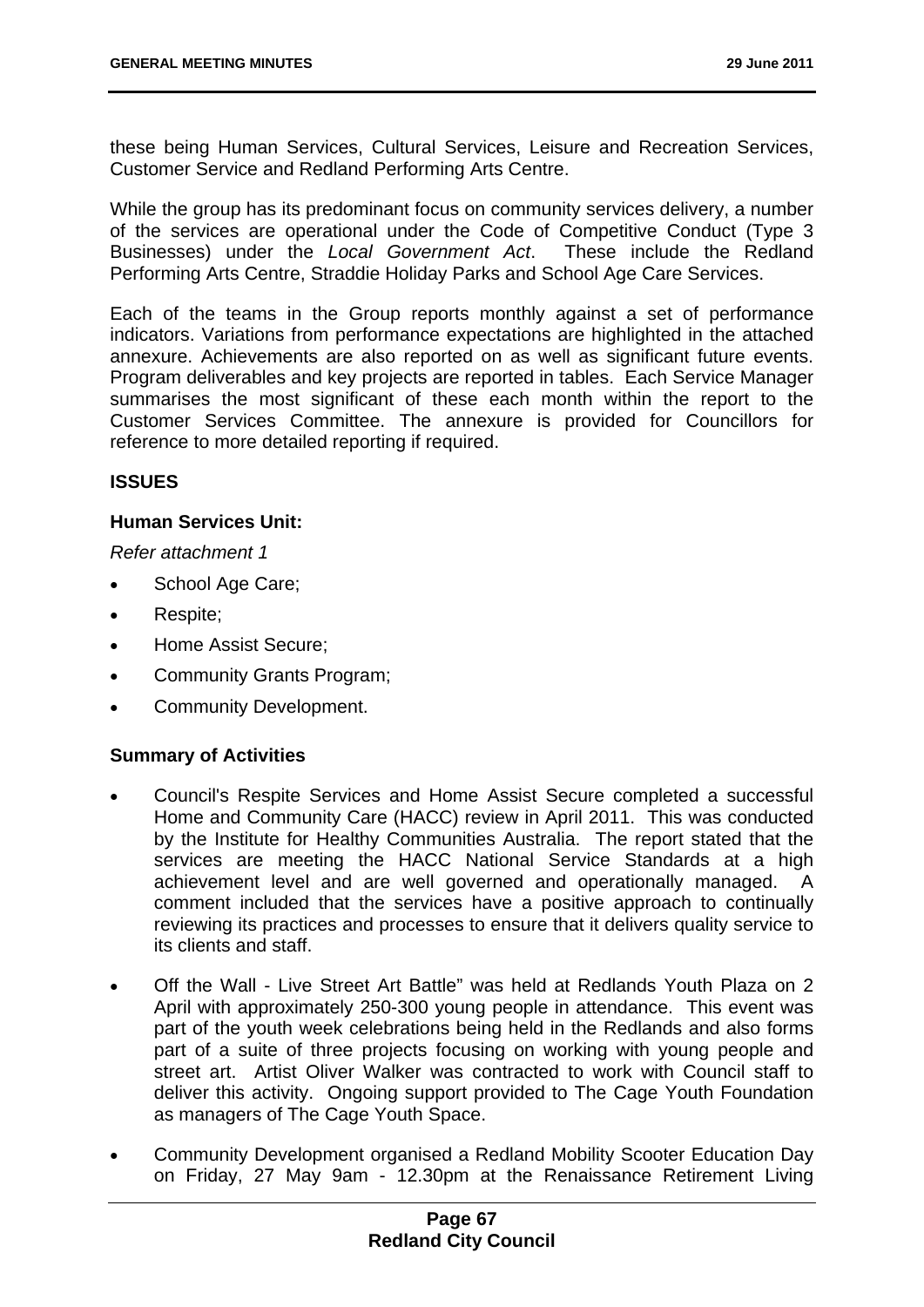Victoria Point. The event included displays and presentations by industry experts, a mobility scooter safety booklets and digital story. An obstacle course was also available for people to test their mobility scooter skills.

## **Cultural Services Unit:**

### *Refer attachment 2*

- Libraries
- Redland Art Gallery
- Museums

### **Summary of Activities**

*Libraries:* 

 Young People's Services - What's On Programs - were well attended with approximately 370 people in attendance. These events include Baby's Day Out, Daddy's Day Out, Rhyme Time and Storytime.

### *Art Gallery:*

 Exhibition opening of Two Directions - One Island. Painted works by Annie Jamieson and David Allan Seibert. Also opening of Days Like These: A short film about Russell Island. The opening was very successful with 130 people in attendance.

### *Museum:*

- Exhibition opening of smArtArt at the Redland Museum. There were approximately 150 people at the opening.
- Finalising the contracts between RCC and both Redland Museum and the North Stradbroke Island Historical Museum.

### **Leisure & Recreation Unit:**

*Refer attachment 3* 

- Major Venues (Showgrounds, Aquatic Centre and Russell Island Pool);
- Community Halls;
- Recreation (Lifeguard Services):
- Cemeteries;
- Camping Grounds (Straddie Holiday Parks).

### **Summary of Activities**

- The recreation team have been working closely with Sport and Recreation Queensland in the development of sport development workshops and a sports summit to commence in May.
- Continued development of networks with QLD Health for the provision of wellness programs on North Stradbroke Island and Southern Moreton Bay Islands and the possibility of future funding opportunities.

### **Page 68 Redland City Council**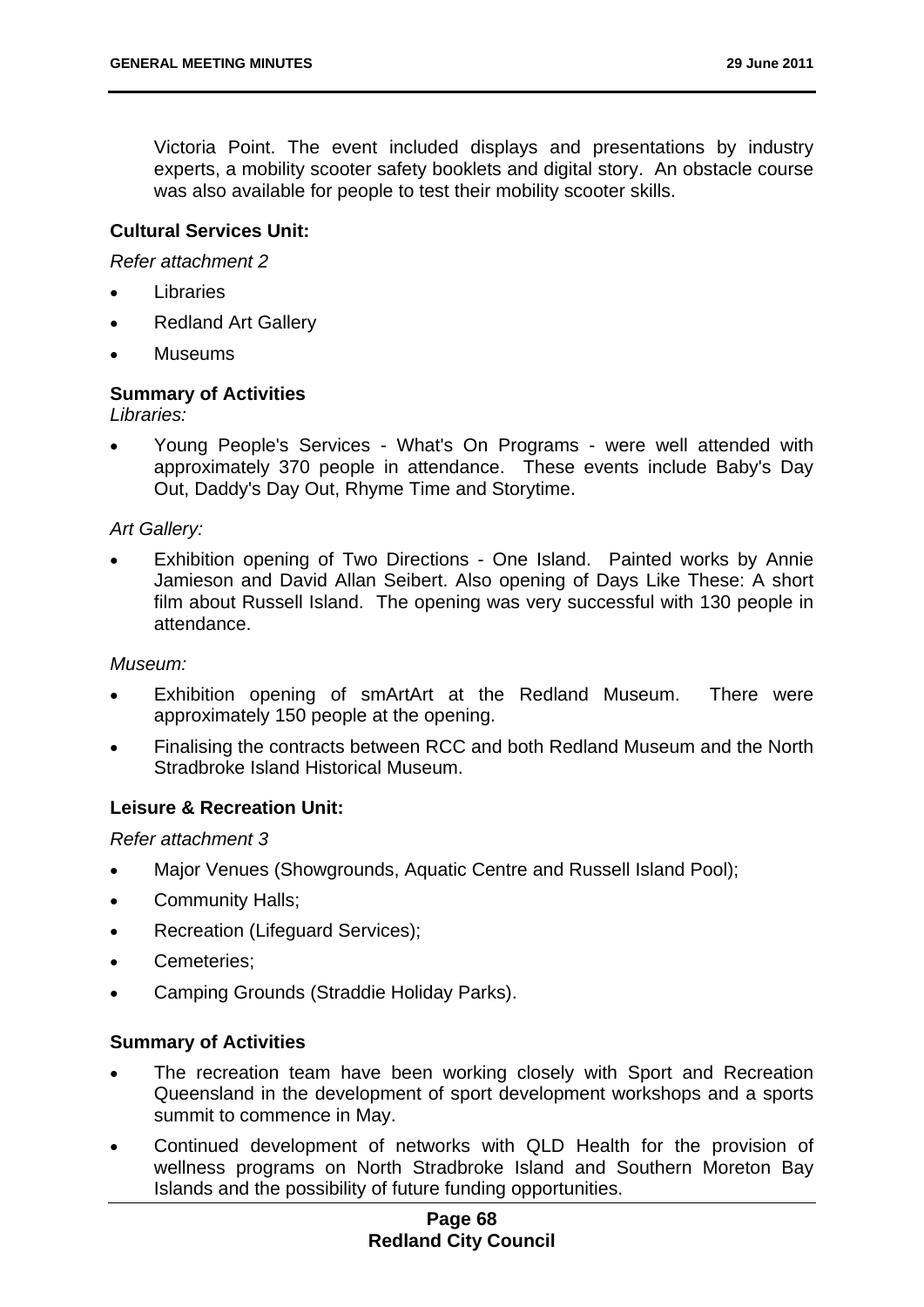- An initial meeting has been held with the Australian Sport Commission, Sporting Wheelies and Department of Communities in the delivery of a sports connect framework to bring together the disability sector and sport sector to be more inclusive in sport.
- Met with Surf Life Saving Queensland in regards to the provision of the new life guard contract for 2011-2014 to discuss issues that the lifeguards have been experiencing and to look at ways that Council can collaboratively work together on these issues.
- Cemetery staff have been working closely with PDG to scope the extension of the Redland Bay Cemetery project. Work is expected to commence in May 2011.

### **Customer Services Unit:**

*Refer attachment 4* 

### **Summary of Activities**

 Southern Moreton Bay Island protestors set up camp at the Cleveland Customer Service main entry doors protesting about the Weinam Creek parking issue. There have been no problems to report concerning this activity.

### **Redland Performing Arts Centre:**

*Refer attachment 5* 

### **Summary of Activities**

- RPAC presented Cosentino, the fourth production in the 2011 performance season on Wednesday 6 April in the RPAC concert hall. 'Distortions – starring master magician Cosentino delighted audiences with 417 patrons (83% of capacity) attending.
- In addition to the entrepreneured performance 'Distortions' there was 1 commercial hire; 4 community hires and 4 Council hires for the month. Details appear on page 28 of the attachment.

# **RELATIONSHIP TO CORPORATE PLAN**

### **7. Strong and connected communities**

Our health, wellbeing and strong community spirit will be supported by a full range of services, programs, organisations and facilities, and our values of caring and respect will extend to people of all ages, cultures, abilities and needs

7.1 Promote festivals, events and activities for people to come together, developing connections and networks to improve community spirit and enhance 'sense of place';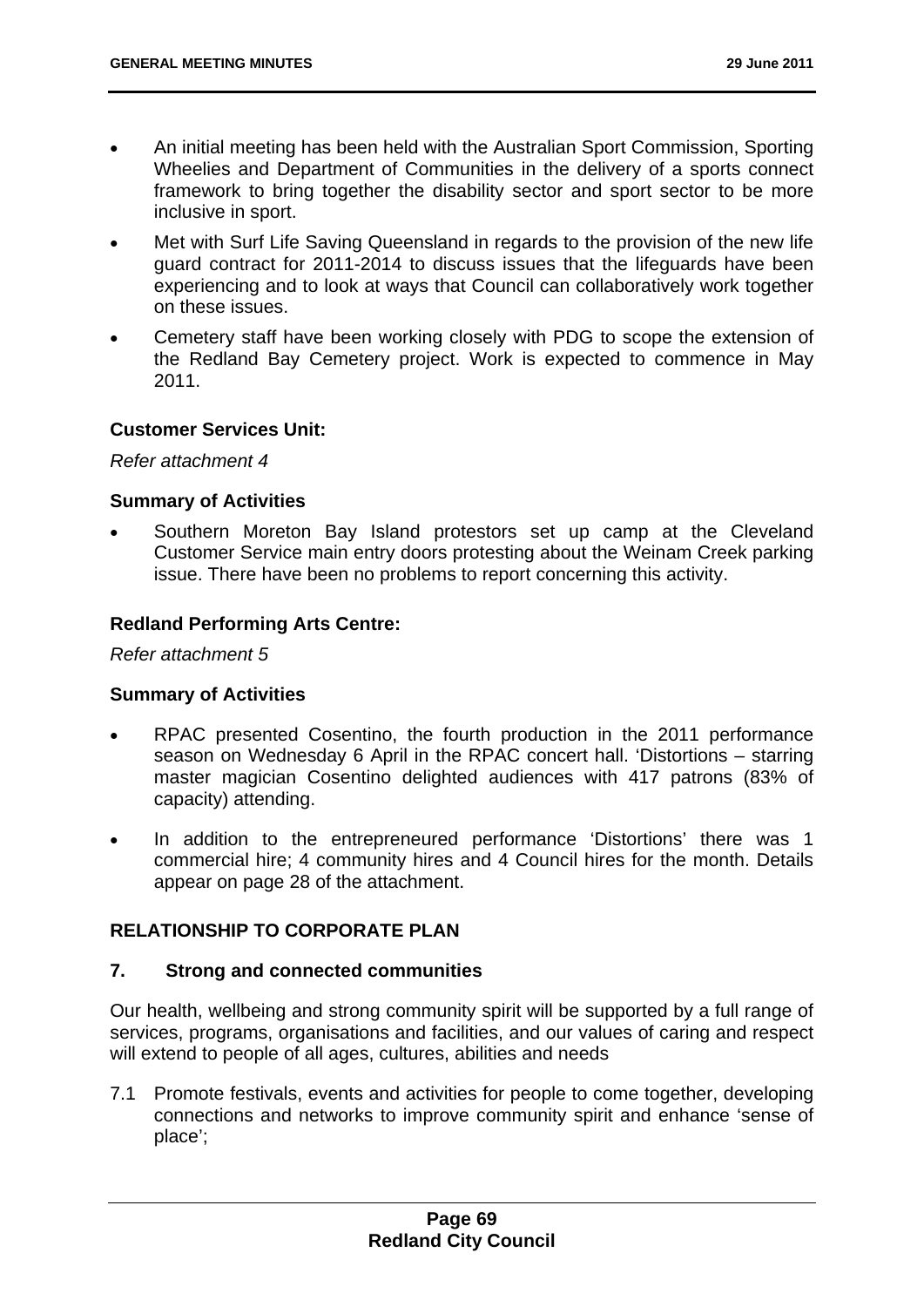- 7.2 Provide access to quality services, facilities and information that meet the needs of all age groups and communities, especially disadvantaged and vulnerable people
- 7.3 Increase community safety, health and wellbeing by planning and delivering programs, services, partnerships, regulations and education
- 7.4 Increase the participation of people from all age groups and backgrounds in local heritage, the arts and cultural expression
- 7.5 Increase the physical activity participation of residents and deliver programs and incentives that strengthen opportunities for sport and recreation
- 7.6 Provide practical programs, support and guidance to the community sector in its delivery of highly valued support services and community projects
- 7.7 Increase children and young people's active participation in community life and support their social, cultural and physical development
- 7.8 Support "Ageing Well in the Redlands", to enable active participation in all aspects of community life
- 7.9 Actively participate in multi-agency forums to support the health and wellbeing of Indigenous residents of the Redlands and work with Aboriginal and Torres Strait Island communities in the Redlands to develop initiatives that respond to their aspirations

### **9. An efficient and effective organisation**

Council is well respected and seen as an excellent organisation which manages resources in an efficient and effective way

9.1 Deliver excellent leadership throughout the organisation for the benefit of the community.

# **FINANCIAL IMPLICATIONS**

There are no financial implications impacting Council as a result of this report.

# **PLANNING SCHEME IMPLICATIONS**

The Land Use Planning Group was consulted and it is considered that the outcome of recommendations in this report will not require any amendments to the Redlands Planning Scheme.

# **CONSULTATION**

Consultation has occurred with all Customer & Community Service Managers and the General Manager Customer Services.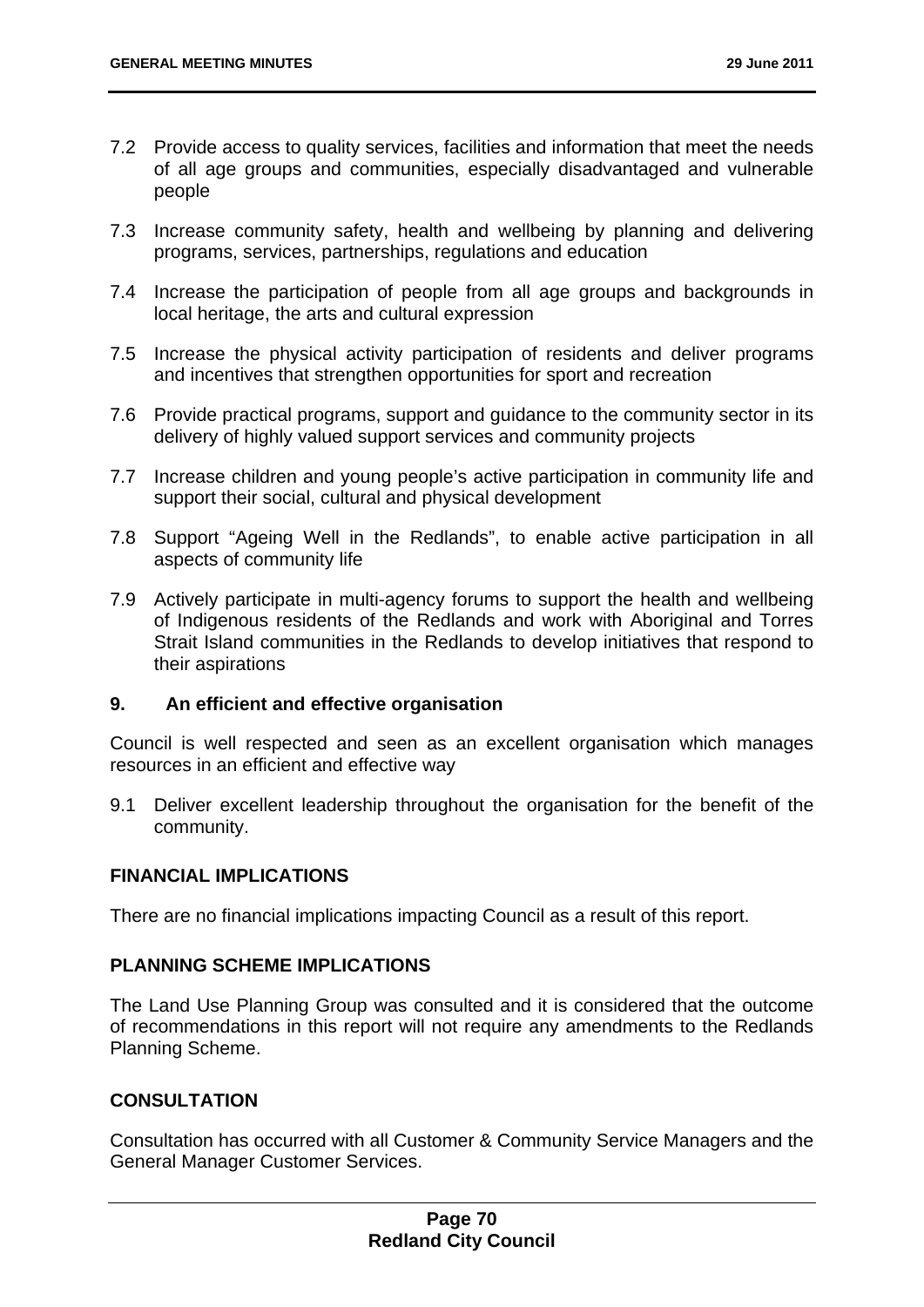# **OFFICER'S/COMMITTEE RECOMMENDATION/ COUNCIL RESOLUTION**

| Moved by:    | Cr W Boglary |
|--------------|--------------|
| Seconded by: | Cr K Reimers |

**That Council resolve to note the report and annexure.** 

**CARRIED** (en bloc)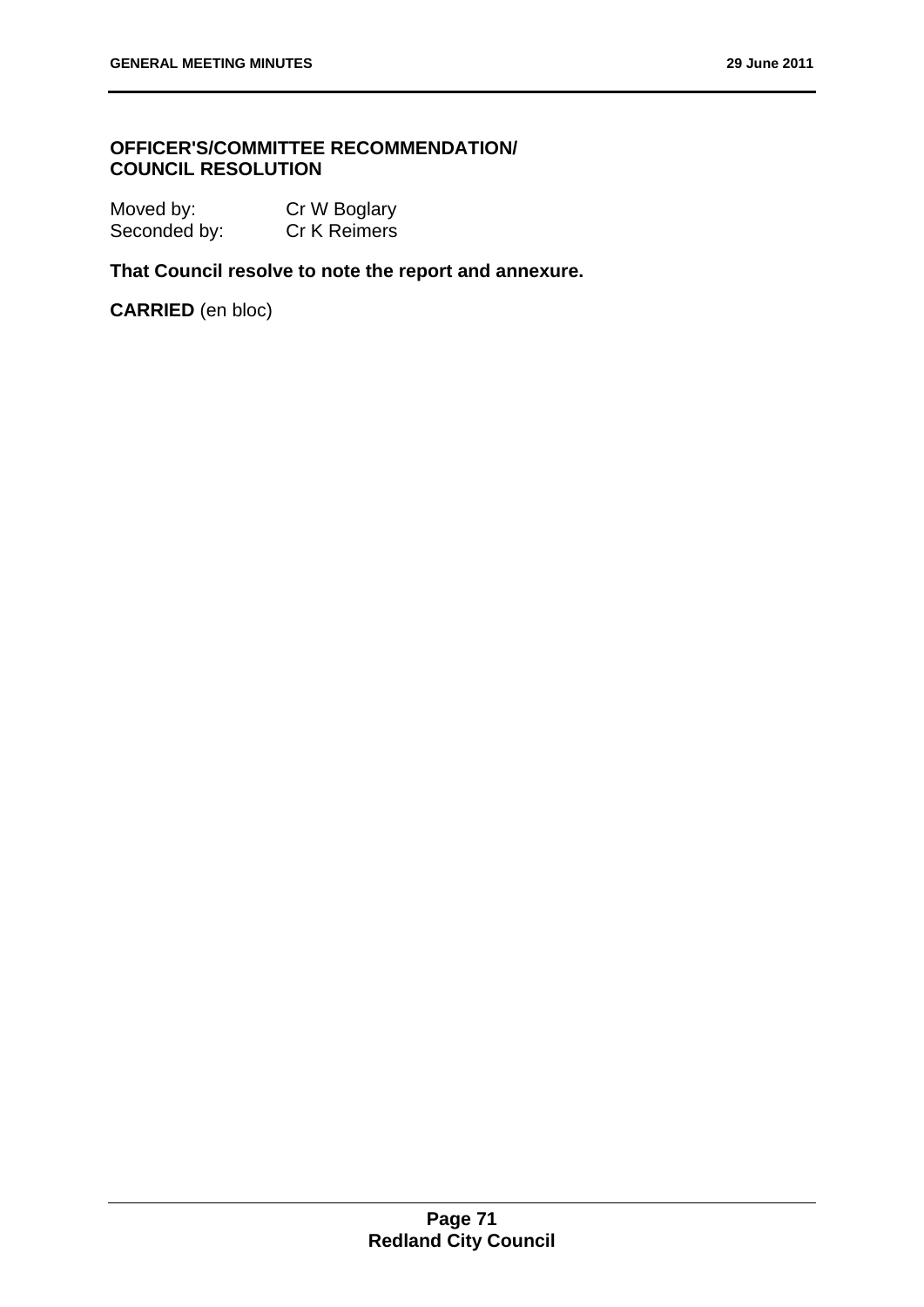# **14.1.2 MONTHLY REPORT FOR PROJECT DELIVERY GROUP**

| <b>Dataworks Filename:</b>  | <b>Gov Reports to Committee - Project Delivery</b><br>Group (PDG)                                                                                                |
|-----------------------------|------------------------------------------------------------------------------------------------------------------------------------------------------------------|
| <b>Attachments:</b>         | Attachment 1 for PDG Report - May 2011<br>Attachment 2a for PDG Report May 2011<br>Attachment 2b for PDG Report May 2011<br>Attachment 3 for PDG Report May 2011 |
| <b>Responsible Officer:</b> | <b>Brad Salton</b><br><b>Manager Project Delivery Group</b>                                                                                                      |
| Author:                     | <b>Delia Dowthwaite</b><br><b>Project Administrator</b>                                                                                                          |

### **EXECUTIVE SUMMARY**

The Project Delivery Group monthly report is presented to Council for noting.

### **PURPOSE**

The report provides a project status as at 3 June 2011 and an overall financial summary as at 31 May 2011 for projects undertaken by the Project Delivery Group.

### **BACKGROUND**

The Project Delivery Group (PDG) is responsible for the delivery of capital and major operational projects. This involves developing detailed designs and costing for each project, coordinating the quotation or tendering process and the project delivery and/or construction of the works program.

### **ISSUES**

There are number of projects that are being severely impacted by the wet weather and the resultant ground saturation. Given the cooler weather and overcast conditions, project sites are not drying out limiting construction activities. Construction and/or installation of park infrastructures are being delayed due to the ground being unable to carry the weight of construction vehicles.

Listed below are projects that reached practical completion between 30 April and 3 June 2011. Refer Attachment 1 for more detail.

- 42326 Redland Bay Hall veranda cover;
- 40291 Timothy & Mel Sts, Macleay Island drainage works;
- 40182 Sanctuary Dr, Mount Cotton bus turnaround;
- 40247 High St Russell Island concrete pedestrian refuge;
- 41773-4 Capalaba Regional Park Upgrade Stg 3b Playground;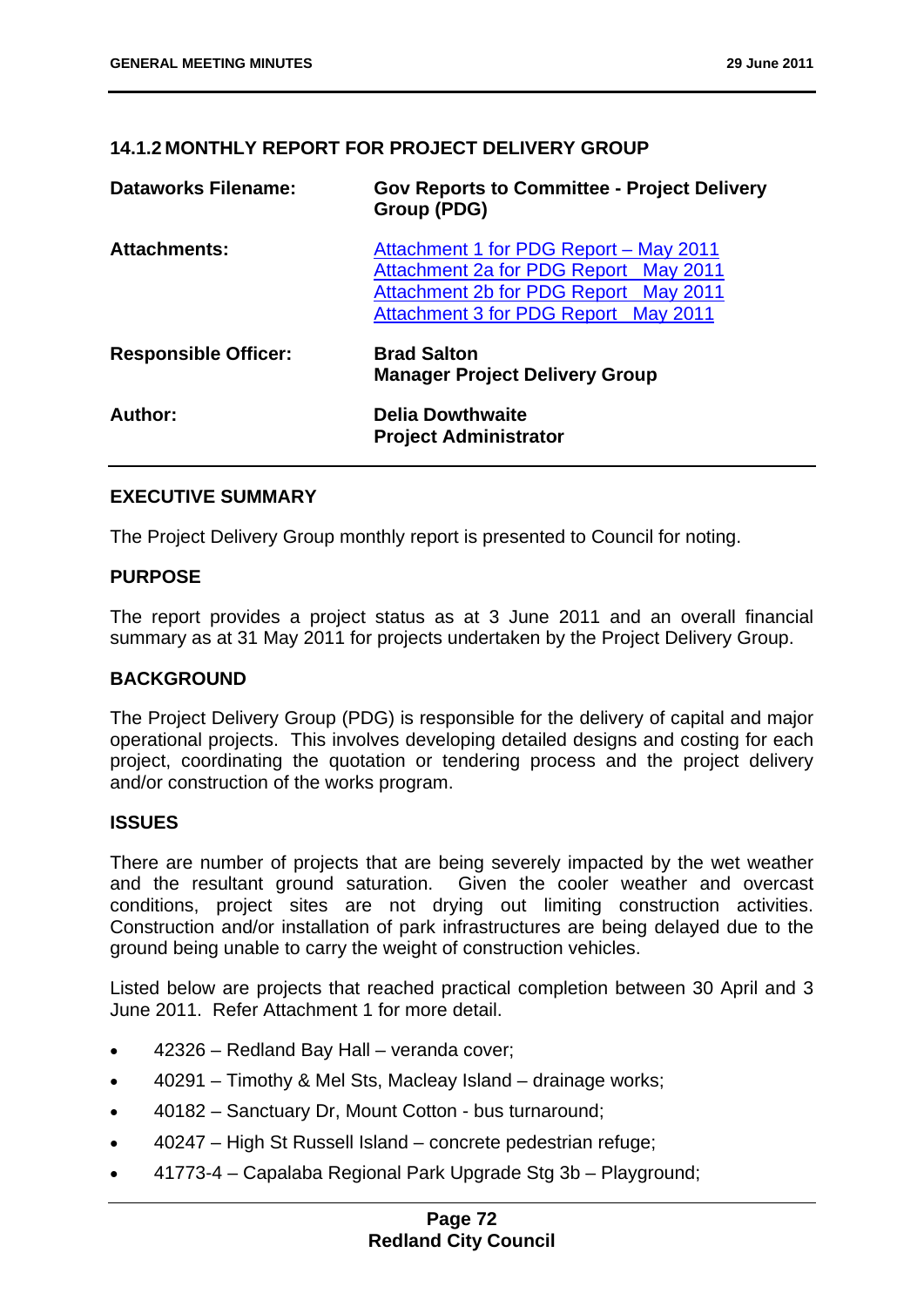- 41774-4 Victoria Point Reserve Stage 1 upgrade of facilities, lighting & pathways;
- 40190 Talburpin Esp Park, Redland Bay tap & concrete slab;
- 40194 Lachlan Street Park, Birkdale concrete pathway extension;
- 46243 Raby Bay Foreshore Park pathway extension;
- 40268 Victoria Pt Reserve Carpark;
- 46242 Capalaba State School access ramps & linemarking;
- 40051 Eastbourne Tce, Macleay Island.

# **RELATIONSHIP TO CORPORATE PLAN**

### **8. Inclusive and ethical governance**

Deep engagement, quality leadership at all levels, transparent and accountable democratic processes and a spirit of partnership between the community and Council will enrich residents' participation in local decision making to achieve the community's Redlands 2030 vision and goals

8.5 Be transparent and consistent in the way we manage the organisation, its risks and obligations and ensure we are delivering against our priorities.

#### **FINANCIAL IMPLICATIONS**

There are no financial implications impacting Council as a result of this report.

### **PLANNING SCHEME IMPLICATIONS**

The Land Use Planning Group was consulted and it is considered that the outcome of recommendations in this report will not require any amendments to the Redlands Planning Scheme.

### **CONSULTATION**

The Survey Services Manager, Design Services Manager; Project Management Services Manager and Construction Projects Services Manager have been consulted in the preparation of this report and are supportive of the recommendation.

# **OFFICER'S/COMMITTEE RECOMMENDATION/ COUNCIL RESOLUTION**

| Moved by:    | Cr W Boglary        |
|--------------|---------------------|
| Seconded by: | <b>Cr K Reimers</b> |

#### **That Council resolve to note the report.**

**CARRIED** (en bloc)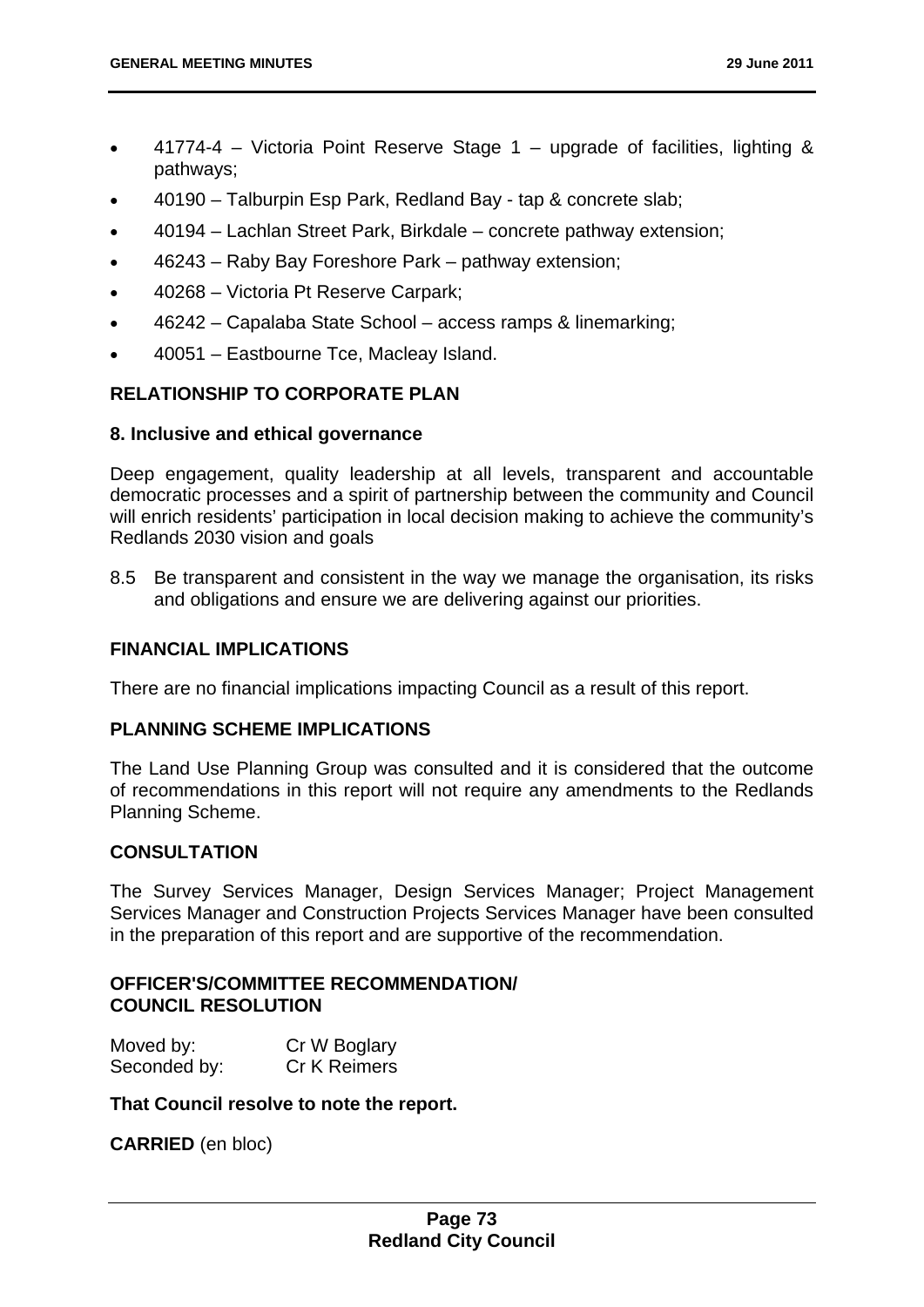# **14.1.3 MONTHLY REPORT FOR OPERATIONS AND MAINTENANCE GROUP**

| <b>Dataworks Filename:</b>  | <b>Gov Reports to Committee - Operations and</b><br><b>Maintenance (OPM)</b> |
|-----------------------------|------------------------------------------------------------------------------|
| <b>Attachments:</b>         | <b>Operations and Maintenance - April - 2011</b>                             |
| <b>Responsible Officer:</b> | <b>Lex Smith</b><br><b>Manager Operations and Maintenance</b>                |
| Author:                     | <b>Tracy Carrick</b><br><b>Group Administration Co-ordinator</b>             |

### **EXECUTIVE SUMMARY**

The core activities of the Operations and Maintenance Group are contained within this report and cover the period 1 April to 30 April 2011.

- The Roads and Drainage Maintenance Unit;
- Parks and Conservation Unit;
- Environmental Education Unit; and
- Waste Unit

have all contributed to this report.

The Waste Management Unit is a type 2 business unit and this report will provide Council with a monthly update and on a quarterly basis the unit will report its performance against the key performance Indicators in the business performance plan.

### **PURPOSE**

To provide information to Council on the activities undertaken by the Operations and Maintenance Group and on a quarterly basis report on the performance of the Waste Business Unit against key performance indicators.

### **BACKGROUND**

The Operations and Maintenance Group undertakes the day to day operational activities of environmental education and environmental extension programs, the maintenance and operation of Council's waste collection and disposal facilities, the maintenance of roads, drains, marine and quarry facilities and the maintenance of Council's parks reserves and assets. This range of activities is undertaken by Council's day labour and contractor workforce.

The group generally operates between the hours of 7am to 4.45 pm weekdays with an on call service for after hours, however the environmental education operates 6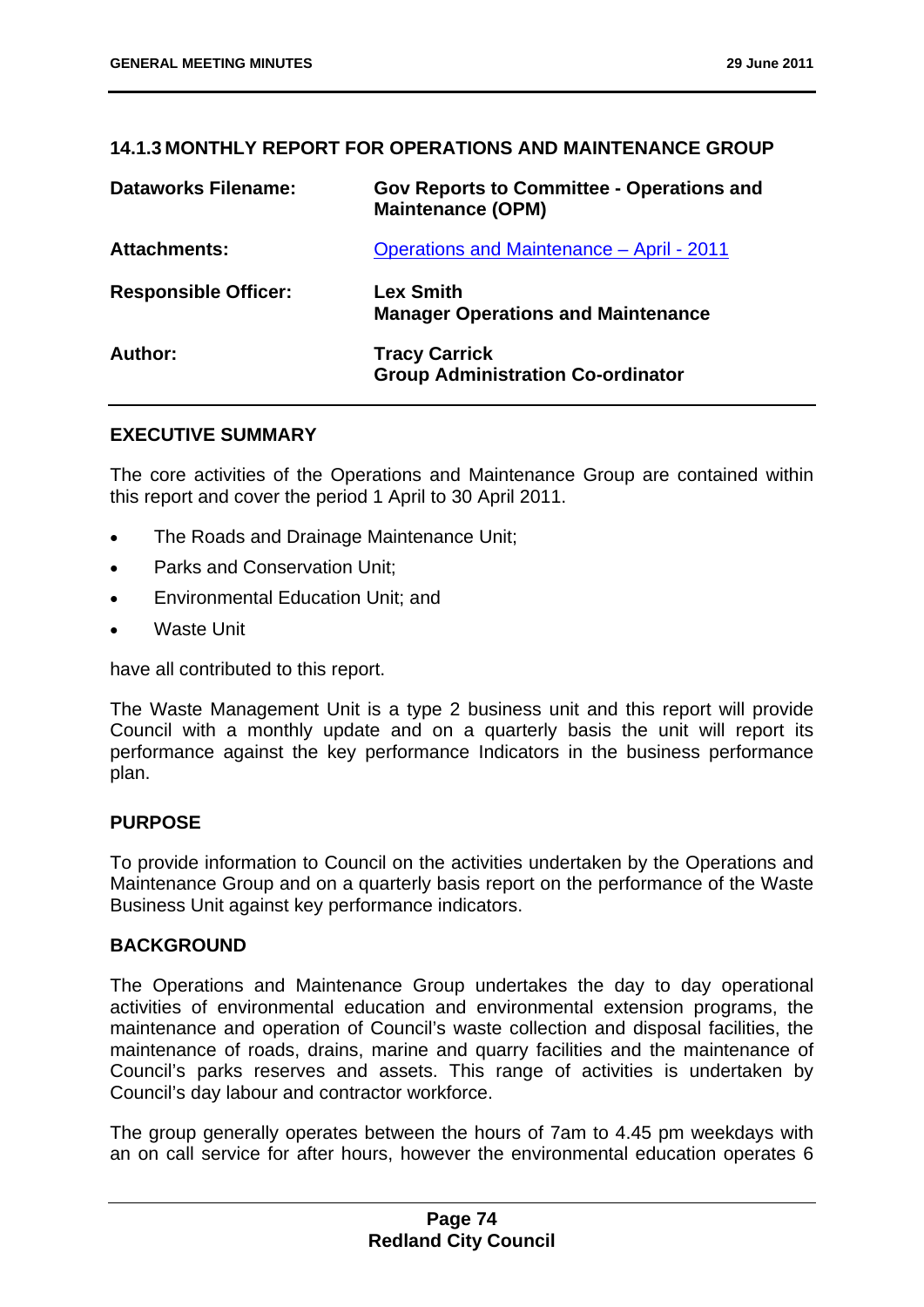days per week and many evenings, with the waste facilities operating 7 days per week.

### **ISSUES**

## **ROADS AND DRAINAGE UNIT – Unscheduled Activities and Significant Events**

## **Graffiti**

0 instances for a cost of \$0.00

### **Vandalism**

0 Instances of Vandalism

### **Illegally Dumped Refuse**

26.44 tonnes waste / cost to dispose =  $$3012.06$ 

### **Activities Status**

Nil comments – All Activities on target.

# **PARKS AND CONSERVATION UNIT– Unscheduled Activities and Significant Events**

### **Graffiti**

33 instances for a cost of \$4421.5

### **Vandalism**

1 instances of Vandalism

### **Illegally Dumped Refuse**

2.5 tonnes waste / cost to dispose =\$152.40

### **Activities Status**

Nil comments – All Activities on target.

### **ENVIRONMENTAL EDUCATION UNIT– Unscheduled Activities and Significant Events**

- IndigiScapes was represented at the Australian Tourism Exchange (ATE) in Sydney – this is Australia's premier tourism trade event and the largest international travel trade show of its kind in the southern hemisphere.
- Booked out workshops with local artist Louise Saunders *Watercolours nature art* (22 participants) and on *Native Bee Keeping* (35 participants).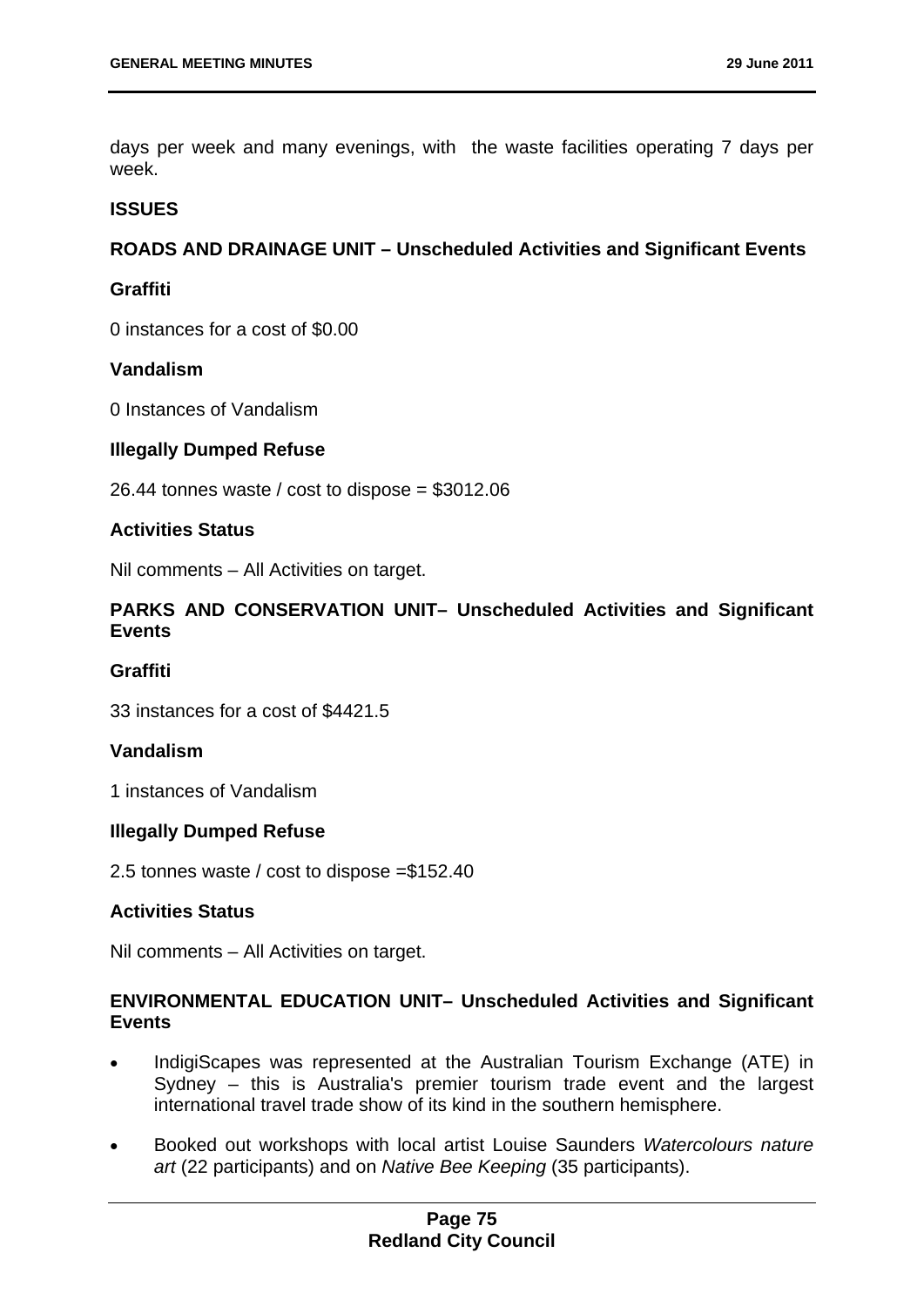- A workshop on 'Feral Futures' looking at emerging issues of feral plants and animals in the Redlands attracted 30 participants.
- Internal staff training on Eucalypt ID with 20 participants from many different parts of RCC.
- New Banksia wall display up at IndigiScapes.

### **Extension Programs**

- Community Planting at Lorikeet Drive, Capalaba with 16 participants and 330 plants put in the ground.
- Launch of the Redlands Bushcare Facebook page already more than 100 friends to the page. This will be a valuable tool into the future for promotion of Bushcare activities, especially across different groups.

### **WASTE UNIT**

**Complaints**  Nil complaints received

### **Site Reports**

**Birkdale Landfill and Transfer Station**  All operations have been continuing as normal.

### **Redland Bay Waste Transfer Station**

All operations have been continuing as normal.

### **Giles Rd Hardfill site**

All operations have been continuing as normal.

### **North Stradbroke Island Waste Transfer Stations**

All operations have been continuing as normal.

### **SMBIs and Coochiemudlo Island Waste Transfer Stations**

All operations have been continuing as normal.

### **Closed Landfill Operations**

All operations have been continuing as normal.

# **Waste Education Activities**

# **April 2011**

Highlights of the month

 Snapshot features: 'New opening hours at North Stradbroke Island Waste Transfer Station', 4 and 12 April;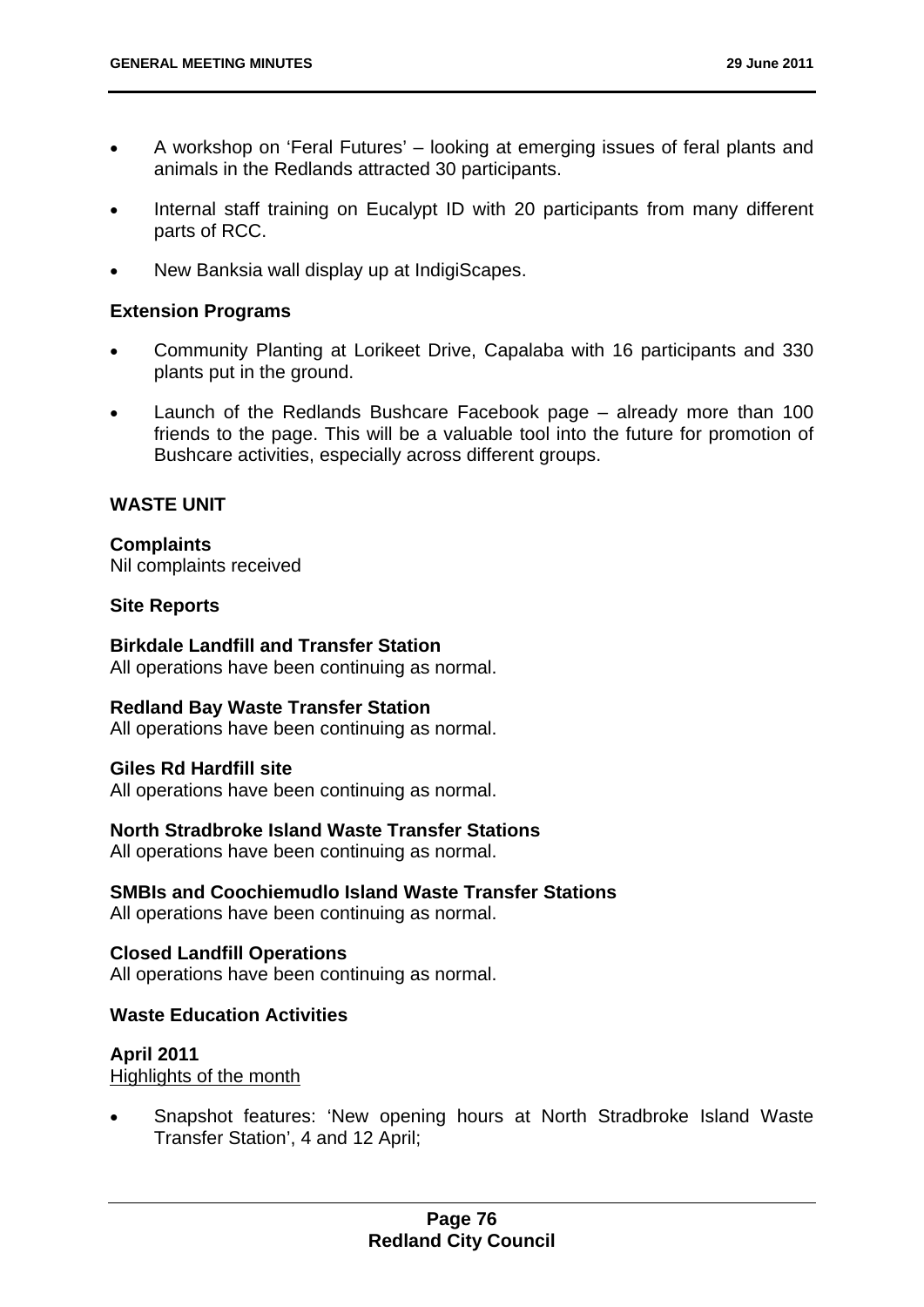- Bayside Bulletin feature article: 'Build a better Redlands with a rethink on rubbish'. Building a better Redlands'. Supplement to the Bayside Bulletin, April 5, 2011;
- Bayside Bulletin advertisement: 'What are you putting in your bin?' Supplement to the Bayside Bulletin, April 5, 2011;
- Bayside Bulletin, full page advertisement: 'Are you recycling right?' 8 April, 2011;
- A3 Poster: 'New opening hours at North Stradbroke Island Waste Transfer Station';
- A5 flyer: North Stradbroke Island Holiday Makers. 200 flyers were requested by real estate agencies to distribute to tourists about waste minimisation on the island;
- Two 'mega back' bus advertisements hit the streets this month, running constantly between various routes throughout Redland City Council and then in to Brisbane's Central Business District (CBD) as part of the new 'Rethink your rubbish' campaign;
- SE Qld Healthy Waterways recently developed some new anti-littering posters. Keep Australia Beautiful and Redland City Council have joined forces with SE Qld Healthy Waterways and have had their logos added to the posters to be distributed in the community and to schools in the Redlands;
- Redland City Council, along with Keep Australia Beautiful launched the new pilot program: Coochiemudlo Island, a Butt free Island. With the help from a grant from Packaging Stewardship Forum, five anti-littering street signs were made for Council. These signs then had butt (cigarette) bins attached to them and placed at various high traffic locations on the Island. The launch saw some great media coverage of the event, with Channel Nine reporting the success of the campaign on the news that night. Personal pocket ashtrays were given out to locals who came to the launch and will now be available for purchase on the island. Keep Australia Beautiful now have a bigger Island in their sights: Hamilton;
- 92 students, teachers and members of the community participated in waste minimisation lessons this month.

### Locations of visits

- National Seniors Victoria Point;
- Step Forward Children and Family Centre.

# **Activities Status**

Nil comments – All Activities on target.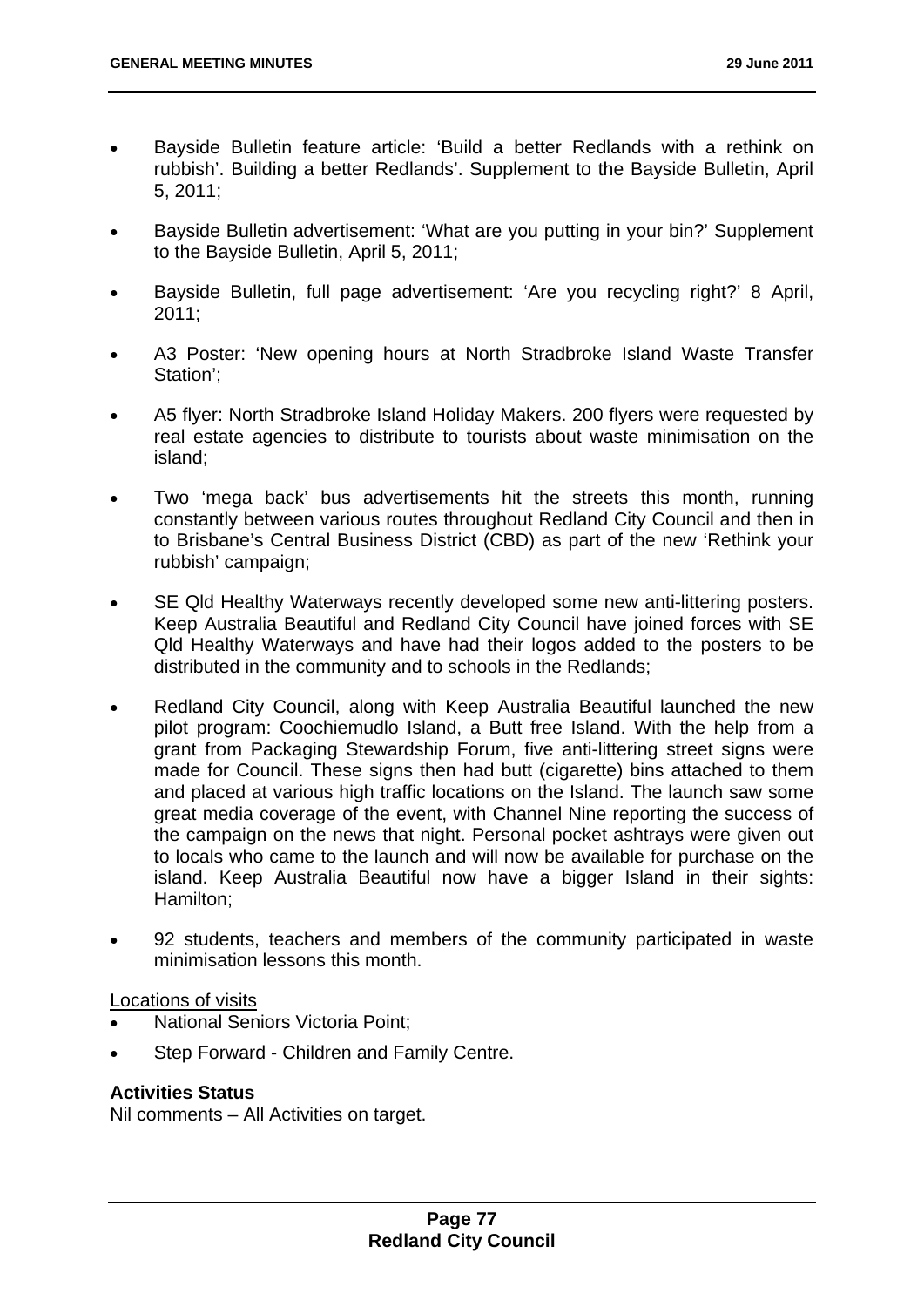# **RELATIONSHIP TO CORPORATE PLAN**

### **1. Healthy natural environment**

A diverse and healthy natural environment, with an abundance of native flora and fauna and rich ecosystems will thrive through our awareness, commitment and action in caring for the environment.

### **2. Green living**

Our green living choices will improve our quality of life and our children's lives, through our sustainable and energy efficient use of resources, transport and infrastructure, and our well informed responses to risks such as climate change.

### **3. Embracing the bay**

The benefits of the unique ecosystems, visual beauty, spiritual nourishment and coastal lifestyle provided by the islands, beaches, foreshores and water catchments of Moreton Bay will be valued, protected and celebrated.

### **FINANCIAL IMPLICATIONS**

There are no financial implications impacting Council as a result of this report.

### **PLANNING SCHEME IMPLICATIONS**

The Land Use Planning Group was consulted and it is considered that the outcome of recommendations in this report will not require any amendments to the Redlands Planning Scheme.

### **CONSULTATION**

This report was prepared in consultation with Unit Service Mangers and numerous staff within the Operations and Maintenance group.

### **OFFICER'S RECOMMENDATION**

That Council resolve to note the report.

# **COMMITTEE DISCUSSION**

Manager Operations & Maintenance advised Committee of the following corrections to figures quoted in the above report as follows:

### **ROADS AND DRAINAGE UNIT – Unscheduled Activities and Significant Events**

### **Graffiti**

*0 instances for a cost of \$0.00* – **should read** 13 instances for a cost of \$250.00

### **Vandalism**

0 instances of Vandalism – **should read** 16 instances of Vandalism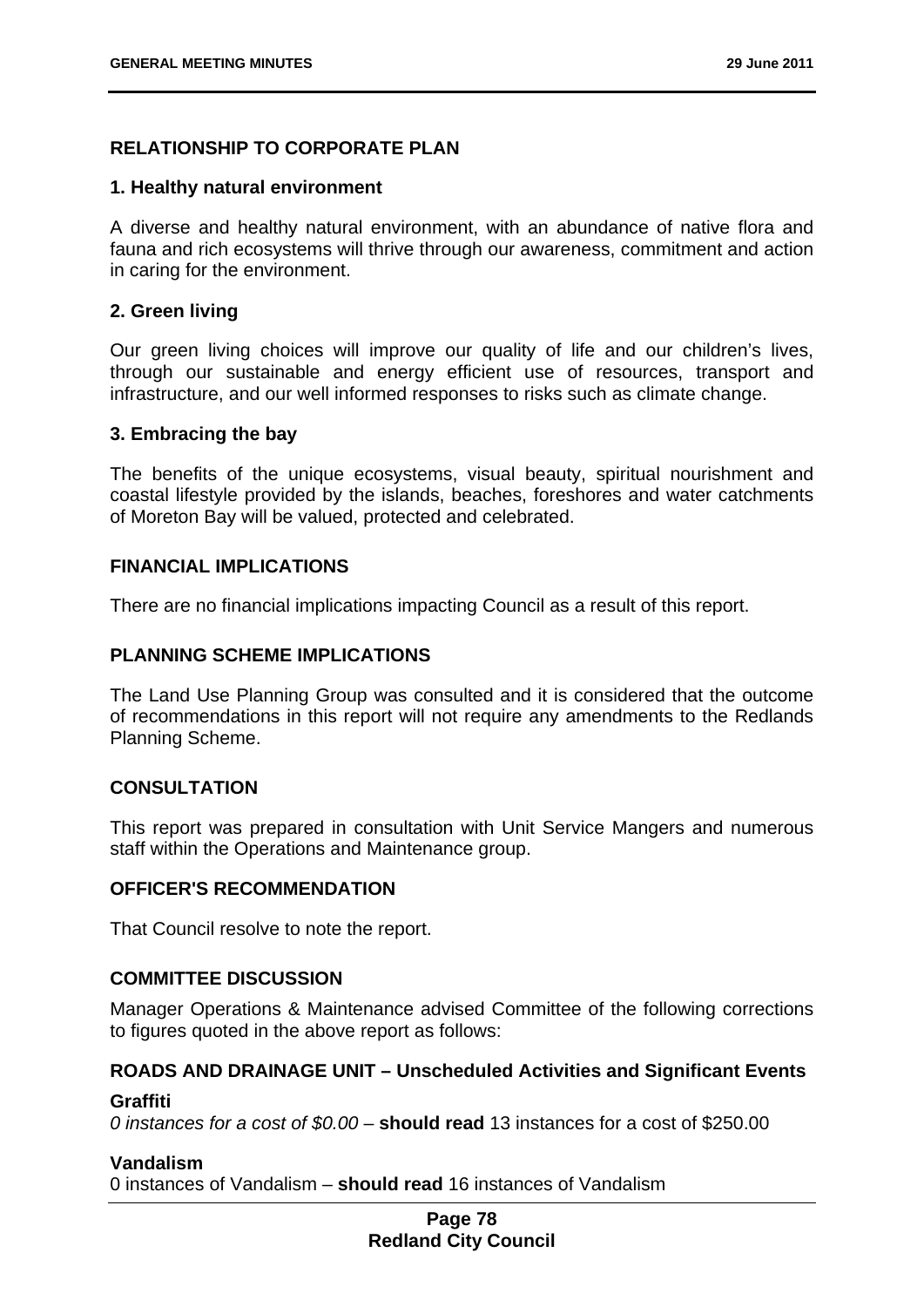# **WASTE UNIT**

## **Complaints**

Nil complaints received – **should read** 2 complaints received

### **COMMITTEE RECOMMENDATION/ COUNCIL RESOLUTION**

| Moved by:    | Cr W Boglary |
|--------------|--------------|
| Seconded by: | Cr K Reimers |

### **That Council resolve to note the report.**

**CARRIED** (en bloc)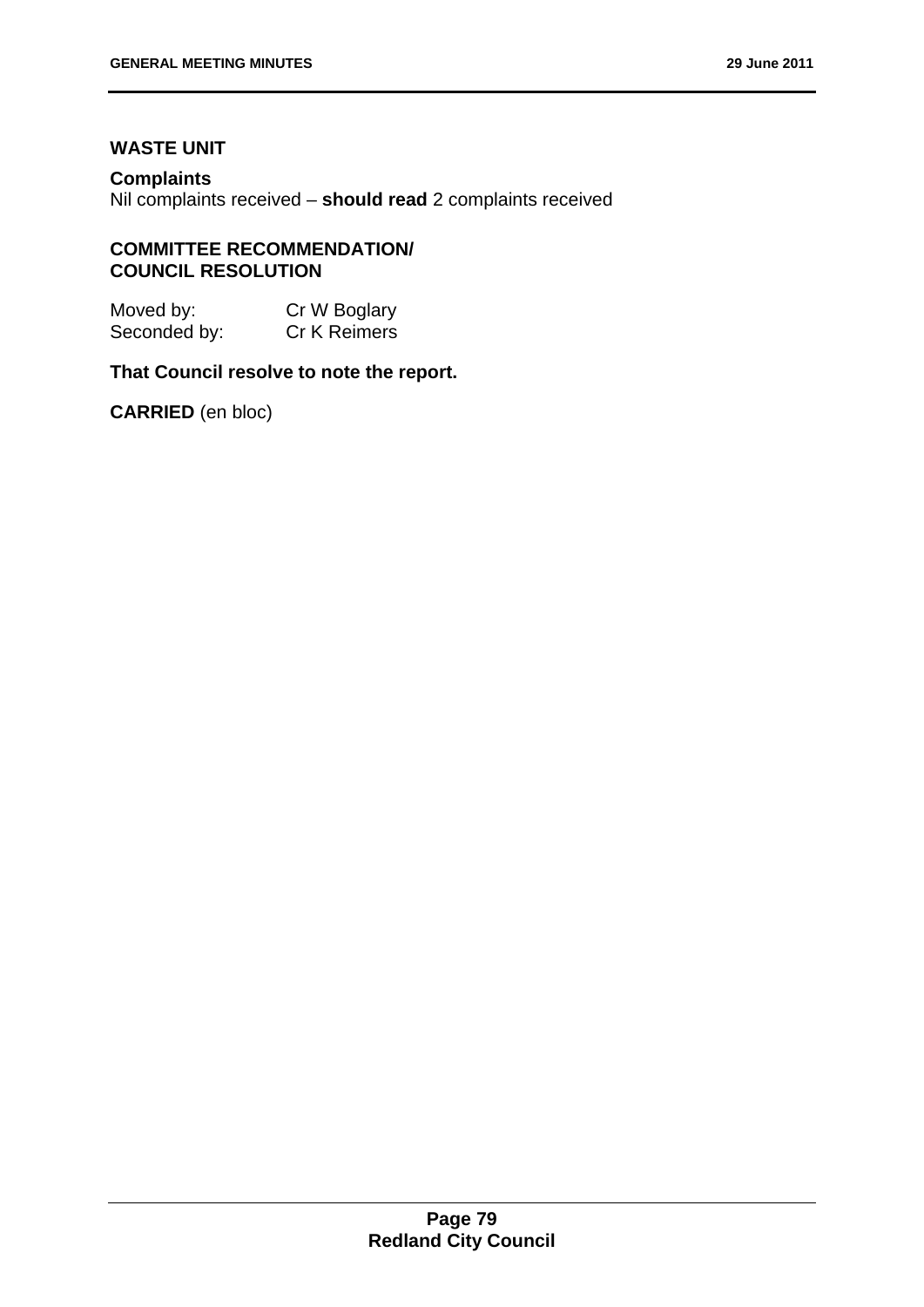#### **14.1.4 2011/12 PROJECTS OVER \$500,000 INCLUDING GST - DELEGATED AUTHORITY**

| <b>Dataworks Filename:</b>  | 40009; 41710; 40065; 40066; 46236                                        |
|-----------------------------|--------------------------------------------------------------------------|
| <b>Responsible Officer:</b> | <b>Brad Salton</b><br><b>Manager Project Delivery Group</b>              |
| <b>Author:</b>              | <b>Greg Finlay</b><br><b>Service Manager Project Management Services</b> |

### **EXECUTIVE SUMMARY**

The 2011/2012 approved Capital Works Program consists of a number of projects with an estimated tender component value over \$500,000 including GST. These projects will be tendered as whole projects.

To assist with expediting the contract award process and delivery of projects, the Project Delivery Group has been presenting reports to Council over the last few financial years requesting that authority be delegated to the Chief Executive Officer (CEO) to make, vary and discharge contracts for various tenders with a value over \$500,000 including GST.

In the 2010/2011 financial year a report advising of two (2) projects requiring tenders with an estimated value over \$500,000 including GST was presented to Council seeking that the CEO be delegated authority to accept the tenders and make, vary and discharge all contracts over \$500,000 including GST. The report was approved by Council and the delegated authority was granted.

In the 2011/2012 financial year the Project Delivery Group has identified five (5) projects that will require that tenders to be sought with an estimated value over \$500,000 including GST.

This report recommends that the Chief Executive Officer be delegated authority to accept the tenders and make, vary and discharge all contracts over \$500,000 including GST for the following listed projects within the 2011/2012 financial year approved budget.

| <b>Project Number</b> | <b>Project Name</b>                                              |
|-----------------------|------------------------------------------------------------------|
| 40009                 | Moreton Bay Cycleway - Raby Bay Esplanade (Masthead<br>to Wharf) |
| 41710                 | Moreton Bay Cycleway - Hilliard's Creek Crossing                 |
| 40065                 | Revetment Wall Repair - Seahaven Court, Cleveland                |
| 40066                 | Revetment Wall Repair - Seacrest Court, Cleveland                |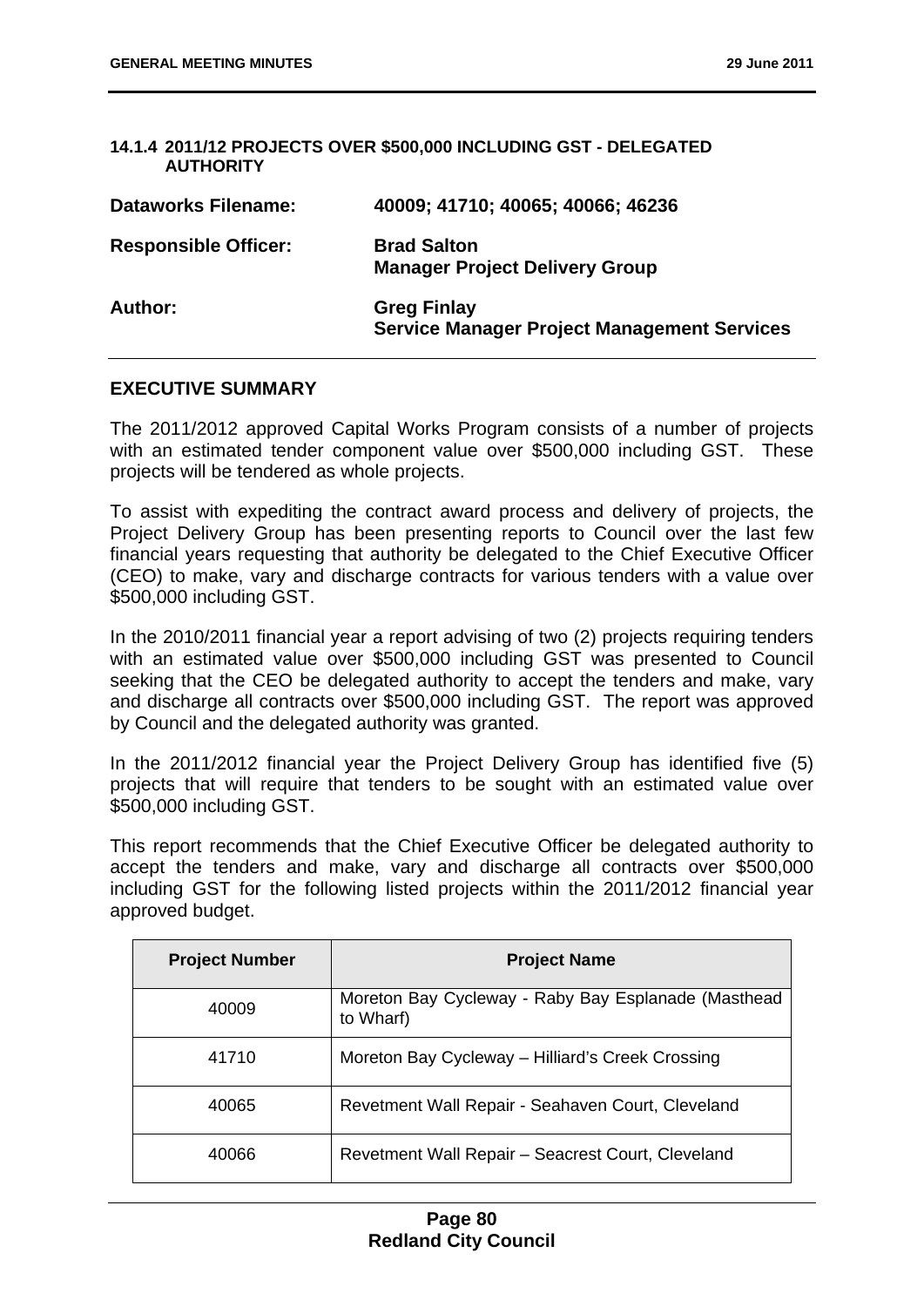| Revetment Wall Repair - Raby Bay Boulevard, Cleveland |
|-------------------------------------------------------|
|                                                       |

This delegation will assist Council by reducing the timeframe for the tender process so that the awarding of the contract is not dependent on Council meeting dates and will in turn expedite the process.

### **PURPOSE**

The purpose of this report is to seek resolution from Council to delegate authority to the Chief Executive Officer to accept the tenders and make, vary and discharge all contracts over \$500,000 including GST for the listed projects within the 2011/2012 financial year approved budget.

### **BACKGROUND**

The 2011/2012 approved Capital Works Program consists of a number of projects with an estimated tender component value over \$500,000 including GST. These projects will be tendered as whole projects.

At the General Meeting held 30 October 2002, Council delegated authority to the Chief Executive Officer (CEO) to make, vary and discharge contracts that do not exceed \$500,000 including GST where:

- i) the spending of funds to be incurred by making, varying or discharging the contract has been provided for in an approved budget for the financial year when the making, varying or discharging happens, or
- ii) the spending of funds to be incurred have been provided for in a budget pending the adoption by Council (section 522 of the *Local Government Act*).

Over the last few financial years the Project Delivery Group has been presenting reports to Council requesting that authority be delegated to the Chief Executive Officer to make, vary and discharge contracts for various tenders with a value over \$500,000 including GST. This process has been used to assist with expediting the contract award process and delivery of the project.

In the 2010/2011 financial year a report advising of two (2) projects requiring tenders with an estimated value over \$500,000 including GST was presented to Council seeking that the CEO be delegated authority to accept the tenders and make, vary and discharge all contracts over \$500,000 including GST. The report was approved by Council and the delegated authority was granted.

In the 2011/2012 financial year the Project Delivery Group has identified five (5) projects that will require that tenders to be sought with an estimated value over \$500,000 including GST.

### **ISSUES**

It is anticipated that in the 2011/2012 financial year, under the current process of seeking delegated authority for individual projects, that five (5) individual reports on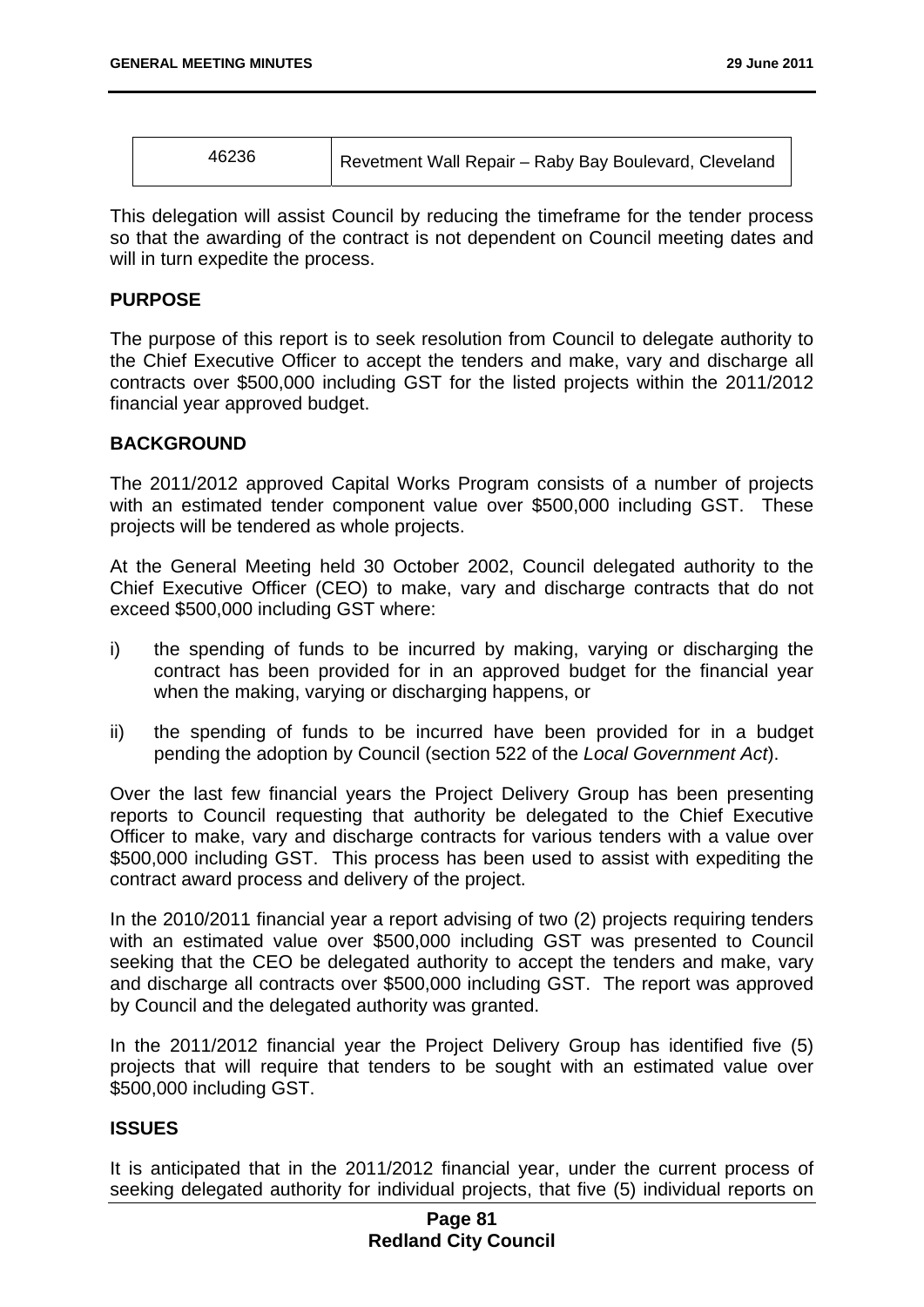projects with tenders with an estimated value over \$500,000 including GST would be presented to Council by the Project Delivery Group seeking Council resolution to delegate authority to the CEO to make, vary and discharge the individual contracts.

Council resolution is being sought to delegate authority to the CEO to make, vary and discharge the contracts associated with the five (5) projects listed in the table below. This one resolution will cover all of the contracts over \$500,000 including GST that are awarded for the projects listed.

| <b>Project</b><br><b>Number</b> | <b>Project Name and Description</b>                                                                                                                                                                             | <b>Estimated Value</b><br>of Tender<br>2011/2012 |
|---------------------------------|-----------------------------------------------------------------------------------------------------------------------------------------------------------------------------------------------------------------|--------------------------------------------------|
| 40009                           | Moreton Bay Cycleway - Raby Bay Esplanade<br>Cycleway construction from Masthead Drive to Wharf<br>Street, Cleveland (Raby Bay)                                                                                 | \$520,000                                        |
| 41710                           | Moreton Bay Cycleway - Hilliard's Creek Crossing<br>Construction of concrete footpath, timber boardwalk and<br>small single span bridge from Bilbury Street, Wellington<br>Point to Gloucester Street, Ormiston | \$2,247,500                                      |
| 40065                           | <b>Seahaven Court, Cleveland</b><br>Revetment wall repairs to two (2) properties located at<br>Seahaven Court, Cleveland (Raby Bay)                                                                             | \$1,888,451                                      |
| 40066                           | <b>Seacrest Court, Cleveland</b><br>Revetment wall repairs to one (1) property located at<br>Seacrest Court, Cleveland (Raby Bay)                                                                               | \$1,142,949                                      |
| 46236                           | <b>Raby Bay Boulevard, Cleveland</b><br>Revetment wall repairs to one (1) property located at Raby<br>Bay Boulevard, Cleveland (Raby Bay)                                                                       | \$1,000,000                                      |

This delegation will assist Council by reducing the timing for the tender process so that the awarding of the contract is not dependent on Council meeting dates and will in turn expedite the process.

All of the projects listed are to be managed by the Project Delivery Group in the 2011/2012 financial year and have been approved as part of the 2011/2012 budget approval process. The projects listed include major capital works only.

Should Council decide not to delegate authority to the Chief Executive Officer it may result in delays with the awarding of contracts and the construction of the projects which could lead to additional costs to Council.

# **RELATIONSHIP TO CORPORATE PLAN**

# **9. An efficient and effective organisation**

Council is well respected and seen as an excellent organisation which manages resources in an efficient and effective way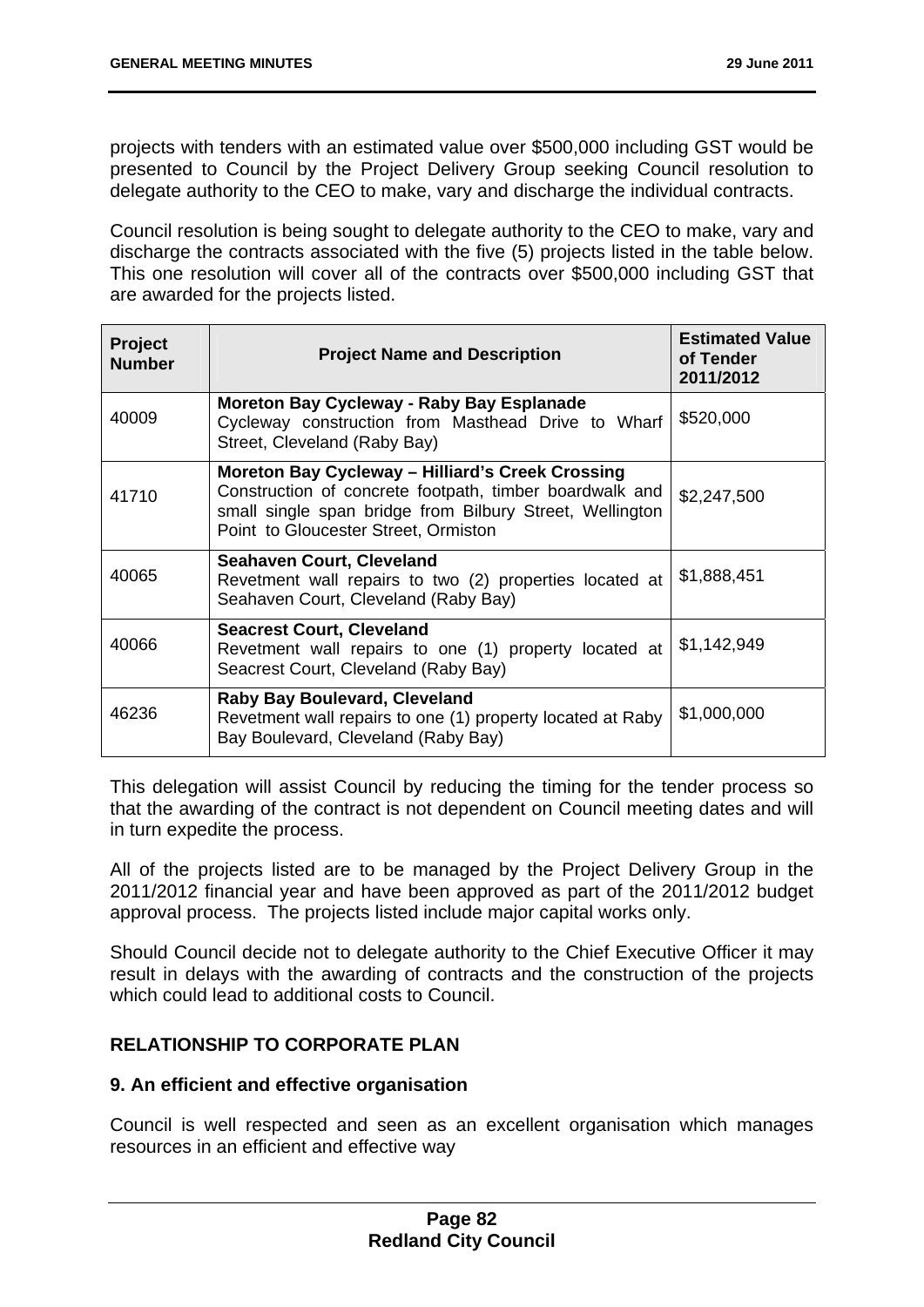9.7 Develop our procurement practices to increase value for money within an effective governance framework.

# **FINANCIAL IMPLICATIONS**

All the listed projects in this report are approved projects for the 2011/2012 financial year and have been approved as part of the budget approval process.

## **PLANNING SCHEME IMPLICATIONS**

It is considered that the outcome of recommendations in this report will not require any amendments to the Redlands Planning Scheme.

### **CONSULTATION**

The Senior Tenders and Contracts Officer, the Group Manager, Project Delivery Group and the General Manager, Customer Services have been consulted in the preparation of this report and are supportive of the recommendation.

### **OPTIONS**

### **PREFERRED**

That Council resolve to:

1 Delegate authority to the Chief Executive Officer under section 257 (1)(b) of the *Local Government Act 2009*, to accept the tenders and make, vary and discharge all contracts over \$500,000 including GST for the following listed projects within the 2011/2012 financial year approved budget;

| <b>Project Number</b> | <b>Project Name</b>                                              |
|-----------------------|------------------------------------------------------------------|
| 40009                 | Moreton Bay Cycleway - Raby Bay Esplanade (Masthead<br>to Wharf) |
| 41710                 | Moreton Bay Cycleway - Hilliard's Creek Crossing                 |
| 40065                 | Revetment Wall Repair - Seahaven Court, Cleveland                |
| 40066                 | Revetment Wall Repair - Seacrest Court, Cleveland                |
| 46236                 | Revetment Wall Repair - Raby Bay Boulevard, Cleveland            |

- 2 Delegate authority to the Chief Executive Officer to sign and amend all relevant documentation; and
- 3 Appoint the Chief Executive Officer as Principal's Representative for these contracts.

# **ALTERNATIVE**

That Council resolve to not delegate this authority to the Chief Executive Officer which may result in delays with the awarding of contracts and the construction of the projects which could lead to additional costs to Council.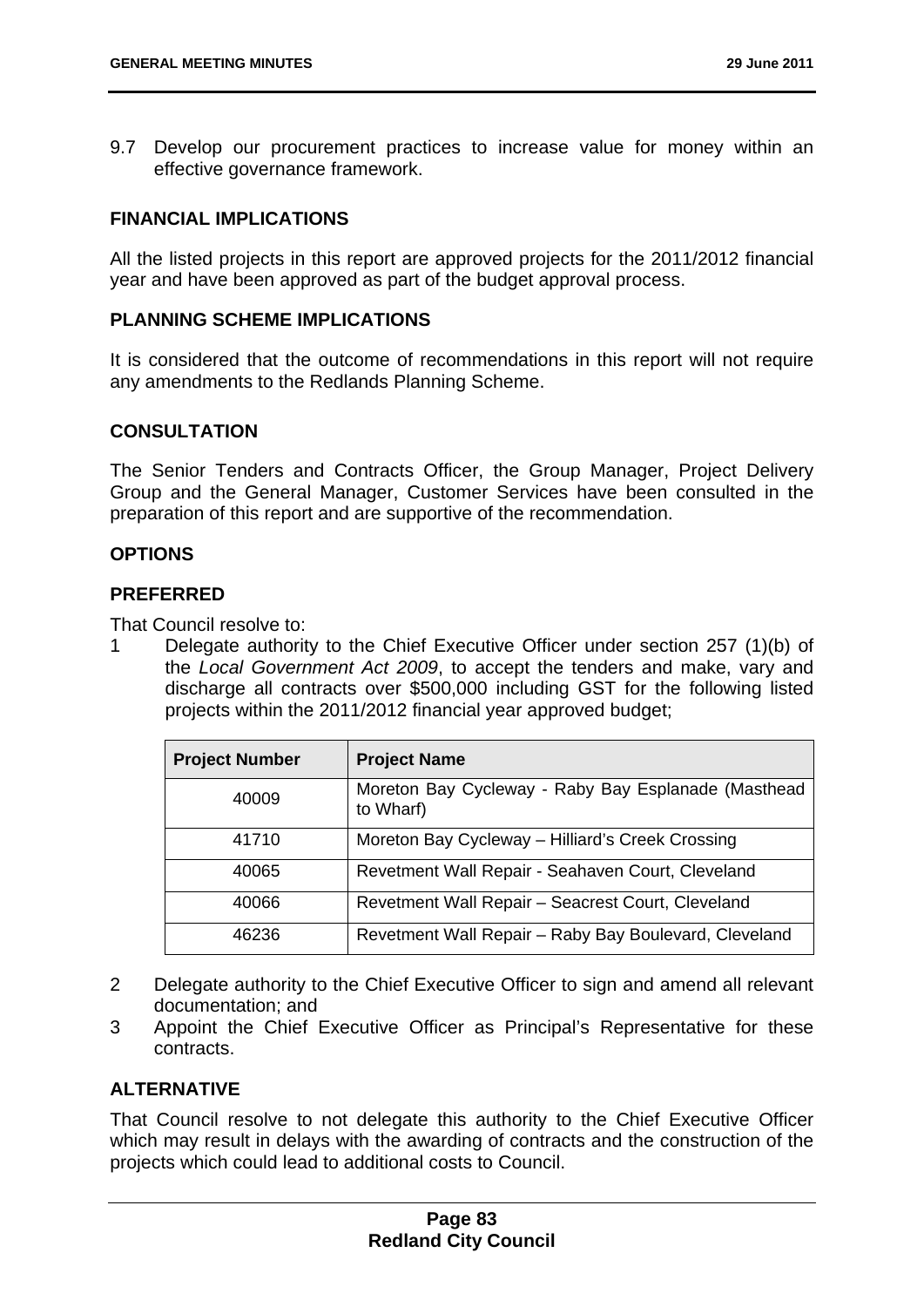### **OFFICER'S/COMMITTEE RECOMMENDATION/ COUNCIL RESOLUTION**

| Moved by:    | Cr W Boglary |
|--------------|--------------|
| Seconded by: | Cr K Reimers |

## **That Council resolve as follows:**

**1. To delegate authority to the Chief Executive Officer under section 257 (1)(b) of the** *Local Government Act 2009***, to accept the tenders and make, vary and discharge all contracts over \$500,000 including GST for the following listed projects within the 2011/2012 financial year approved budget;** 

| <b>Project Number</b> | <b>Project Name</b>                                                      |
|-----------------------|--------------------------------------------------------------------------|
| 40009                 | Moreton Bay Cycleway - Raby Bay Esplanade<br>(Masthead to Wharf)         |
| 41710                 | Moreton Bay Cycleway - Hilliard's Creek Crossing                         |
| 40065                 | Wall<br>Repair - Seahaven Court,<br><b>Revetment</b><br><b>Cleveland</b> |
| 40066                 | Wall<br>Revetment<br>Repair<br>- Seacrest<br>Court.<br><b>Cleveland</b>  |
| 46236                 | Revetment Wall Repair - Raby Bay Boulevard,<br><b>Cleveland</b>          |

- **2. To delegate authority to the Chief Executive Officer to sign and amend all relevant documentation; and**
- **3. To appoint the Chief Executive Officer as Principal's Representative for these contracts.**

**CARRIED** (en bloc)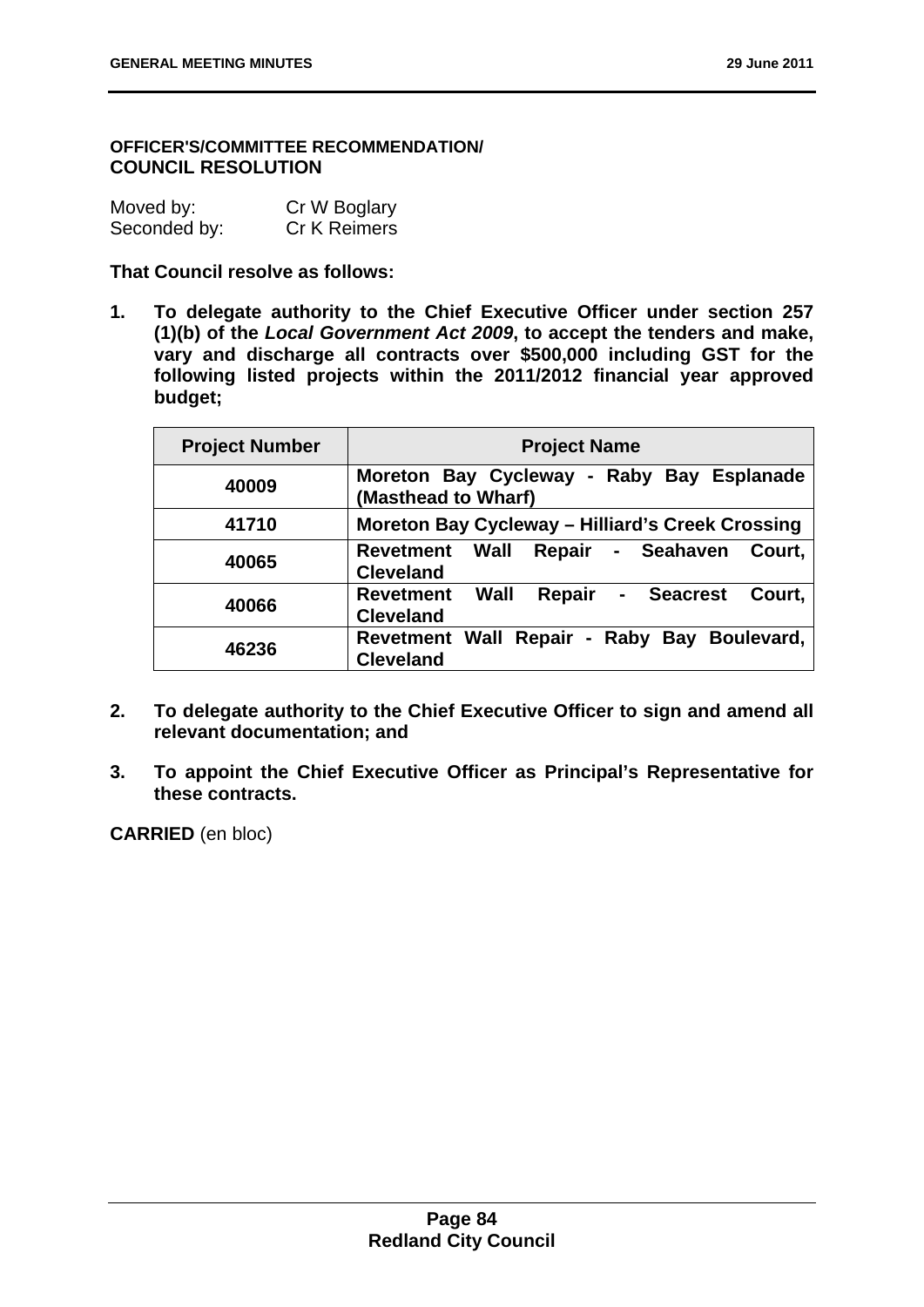Cr Ogilvie declared a material personal interest in the following item and left the Chamber at 5.05pm prior to discussion and decision on this matter.

Cr Reimers declared a conflict of interest in the following item stating that she is a member of the Museum and Council's representative on the Redland Museum Committee.

Cr Henry declared a conflict of interest in the following item stating that she is a member of the Redland Museum.

Cr Boglary declared a conflict of interest in the following item stating that she is a member of the Redland Museum.

The Mayor asked the remaining Councillors to decide whether Crs Reimers, Henry or Boglary had a conflict of interest, or could reasonably be taken to have a conflict of interest in the matter. The Councillors decided that Crs Reimers, Henry and Boglary did not have a conflict of interest and that they be allowed to remain in the Chamber.

Crs Reimers, Henry and Boglary remained in the Chamber voting in the affirmative.

### **14.1.5 NORTH STRADBROKE ISLAND HISTORICAL MUSEUM AND REDLAND MUSEUM FIVE-YEAR FUNDING AGREEMENTS**

| <b>Dataworks Filename:</b>  | <b>GOV Reports to Committee - Customer &amp;</b><br><b>Community Services (CCS)</b>                                   |
|-----------------------------|-----------------------------------------------------------------------------------------------------------------------|
| <b>Attachments:</b>         | <b>Request Letter from NSI Museum</b><br><b>NSI Museum Agreement 060611</b><br><b>Redland Museum Agreement 060611</b> |
| <b>Responsible Officer:</b> | <b>Greg Jensen</b><br><b>Manager Customer and Community Services</b>                                                  |
| Author:                     | Tracy Ryan<br><b>Local Historian</b>                                                                                  |

### **EXECUTIVE SUMMARY**

The 2008-09 Grants Review, carried out by the Community and Social Planning Group, identified the need to upgrade RCC's funding agreements with community organisations with detailed, consistent contractual arrangements that clearly identified services and appropriate levels of funding. As a result, the Cultural Services Manager undertook a review of Council's agreements with the North Stradbroke Island Historical Museum Association Inc (NSIHMA) and the Redland Museum Inc (RMI).

The agreements appear as attachments 1 and 2 and have been agreed by all parties subject to additional funding being provided to the North Stradbroke Island Historical Museum Association Inc to enable them to meet their obligations. This additional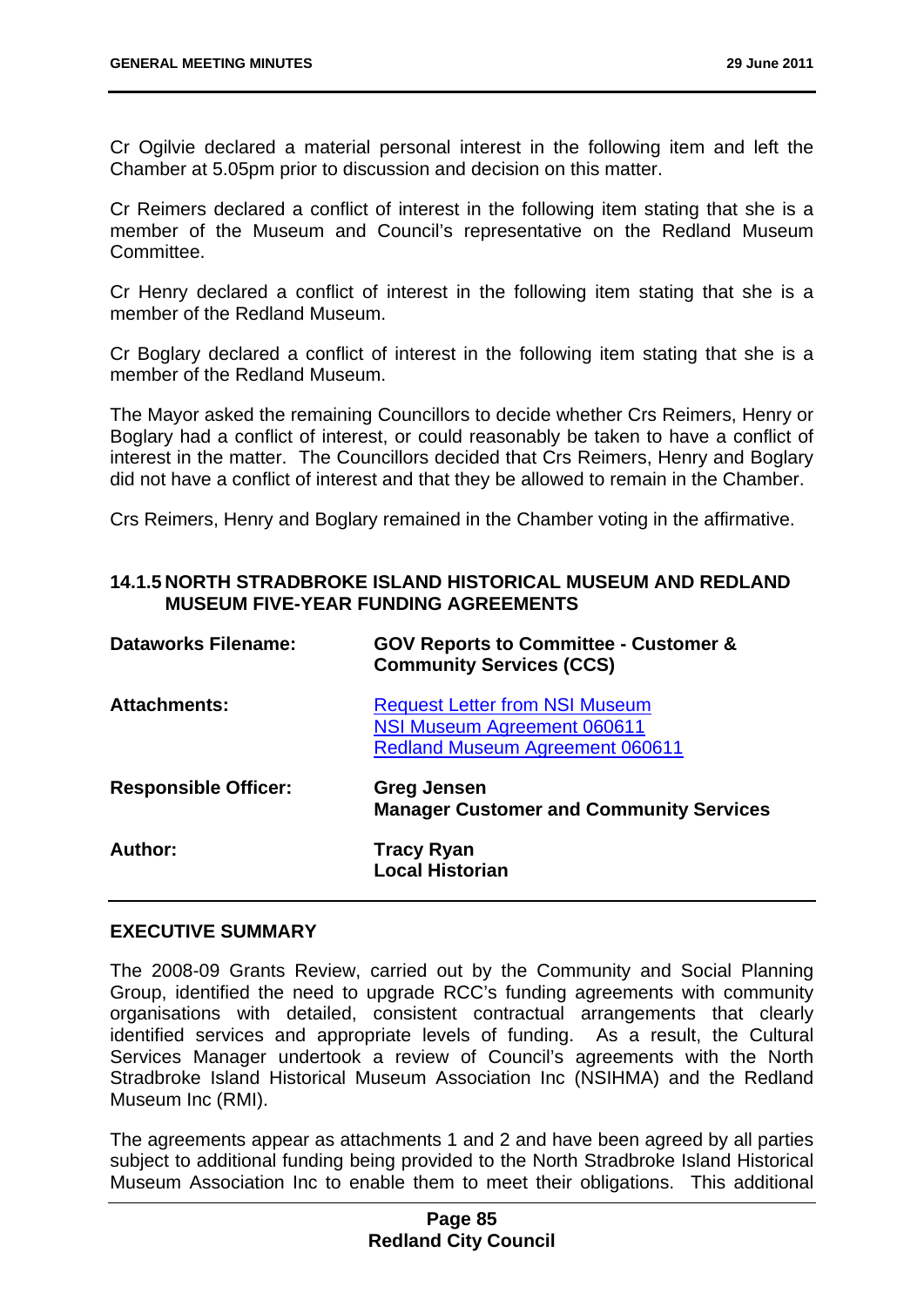funding has not been approved through the budget process so additional negotiation will need to occur prior to finalisation of the agreements.

The agreements reflect obligations of both parties, expectations in relation to service delivery and development and tie funding to the life of the agreement subject to a CPI escalation clause.

### **PURPOSE**

- 1. To request Council to accept the attached agreements and associated funding between Redland City Council and the NSIHMA and the RMI; and
- 2. To authorise the Chief Executive Officer to make, amend or discharge the agreements on behalf of Council.

### **BACKGROUND**

The Redland City Council has provided ongoing annual operating funding to the NSIHMA and the RMI for many years. In 2010/2011, the funding amounts were:

Redland Museum (Base annual funding)  $$179,010.00$ 

| North Stradbroke Island Historical Museum Association Inc (NSIHMA) |             |
|--------------------------------------------------------------------|-------------|
| (Base annual funding)                                              | \$18,395.00 |
| Plus Oodgeroo project funding of                                   | \$50,000.00 |

There is a discrepancy between the base funding levels of these two museums which has arisen over many years due to a variety of historical reasons, circumstances and approaches adopted by each museum and by Council. The major increase to Redland Museum was made about 10 years ago when Redland City Council agreed to fund paid staff in that museum. At that point the NSHIMA was not in a position to take on paid staff. At this stage there is a need to acknowledge that the NSIHMA has experienced considerable recognition and growth and that its base funding is not currently adequate or comparable with that of the Redland Museum.

The initial budget submission for NSIHMA detailed a request for an additional \$40,000 to meet increasing demands for services. This has not been supported through the budget process. There will be a need to renegotiate services detailed in the MoU. The following services will be affected:

- Opening hours;
- Staff and volunteer hours and training;
- Grant submissions and acquittals;
- Exhibitions and displays;
- Events and activities:
- Community involvement.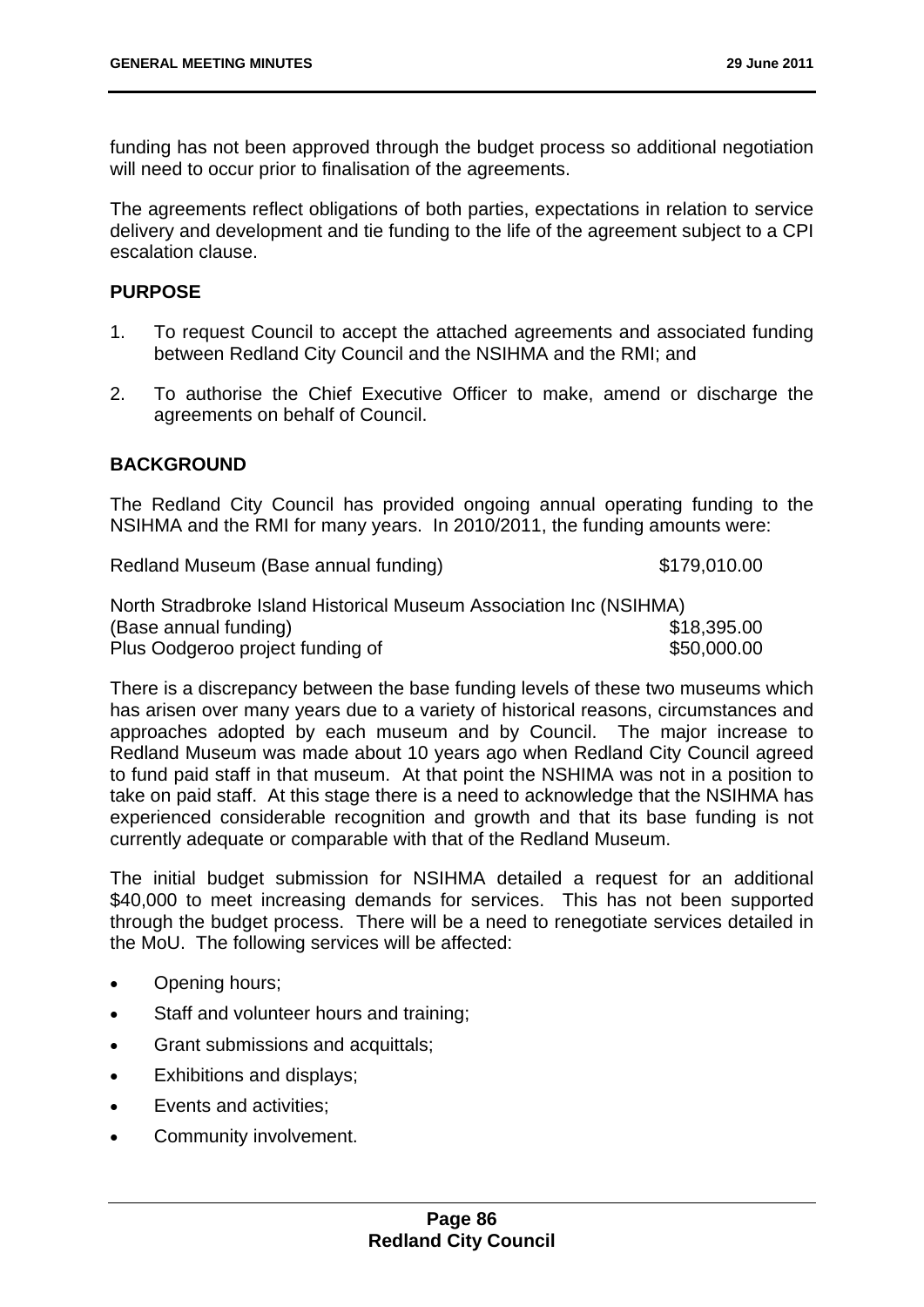The Museum's future planning has been based around seeking additional funding from Council. Without the funding it is anticipated that the Museum will have to reassess its ability to deliver its currently planned program. This will require an assessment of current staffing levels, opening hours and continuous improvement opportunities available to it.

Since at least 2002 both organisations have operated under Memoranda of Understanding (MoUs) outlining the requirements of both parties. The MoUs of the NSIHMA and the RMI lapsed in June 2006 (extended to June 2009) and June 2009 respectively. Following the Grants Review of 2008/09 the decision was made to upgrade these documents to better reflect Council's legal requirements, to identify key performance indicators (KPIs) that reflected current museum best practice, and to document appropriate funding levels for the next 5 years.

As a result, the Queensland Museum's Museum Development Officer (MDO) for south east Queensland, was engaged to work with Council and both Museums to review the agreements and specifically to identify KPIs that would direct future service delivery.

The resulting draft agreements were finalised by the Cultural Services Manager in consultation with the Group Manager Customer and Community, Local Historian, Senior Advisor Cultural Services, Manager Procurement Operations and Manager Legal Services.

# **ISSUES**

The agreements include the following substantial changes to the previous MoUs:

- The KPIs (NSIHMA p16-17; RMI p14-16) are more comprehensive and relevant to modern museum industry practice and in line with Redland City Council's Community and Social Planning requirements.
- On the advice of the Manager Procurement Operations, RCC no longer has a nominated councillor or delegated officer on the museum's boards. The museums will be run by their boards in line with these agreements and their own business plans. The Local Historian, who has attended museum management committee meetings as an ex officio board member, will continue to provide advice and be involved with the museums on specific projects but will no longer sit on the board.
- Negotiations over the agreement with the NSIHMA highlighted the need for an extra \$40,000 per annum in base funding from the 2011/2012 financial year. A business case written to support this funding submission in the budget process is attached. This request has not been supported through the budget process. The MoU will need to be re-negotiated to reduce expectations from Council.
- The agreements run for five years from 1 July 2011 to 30 June 2016.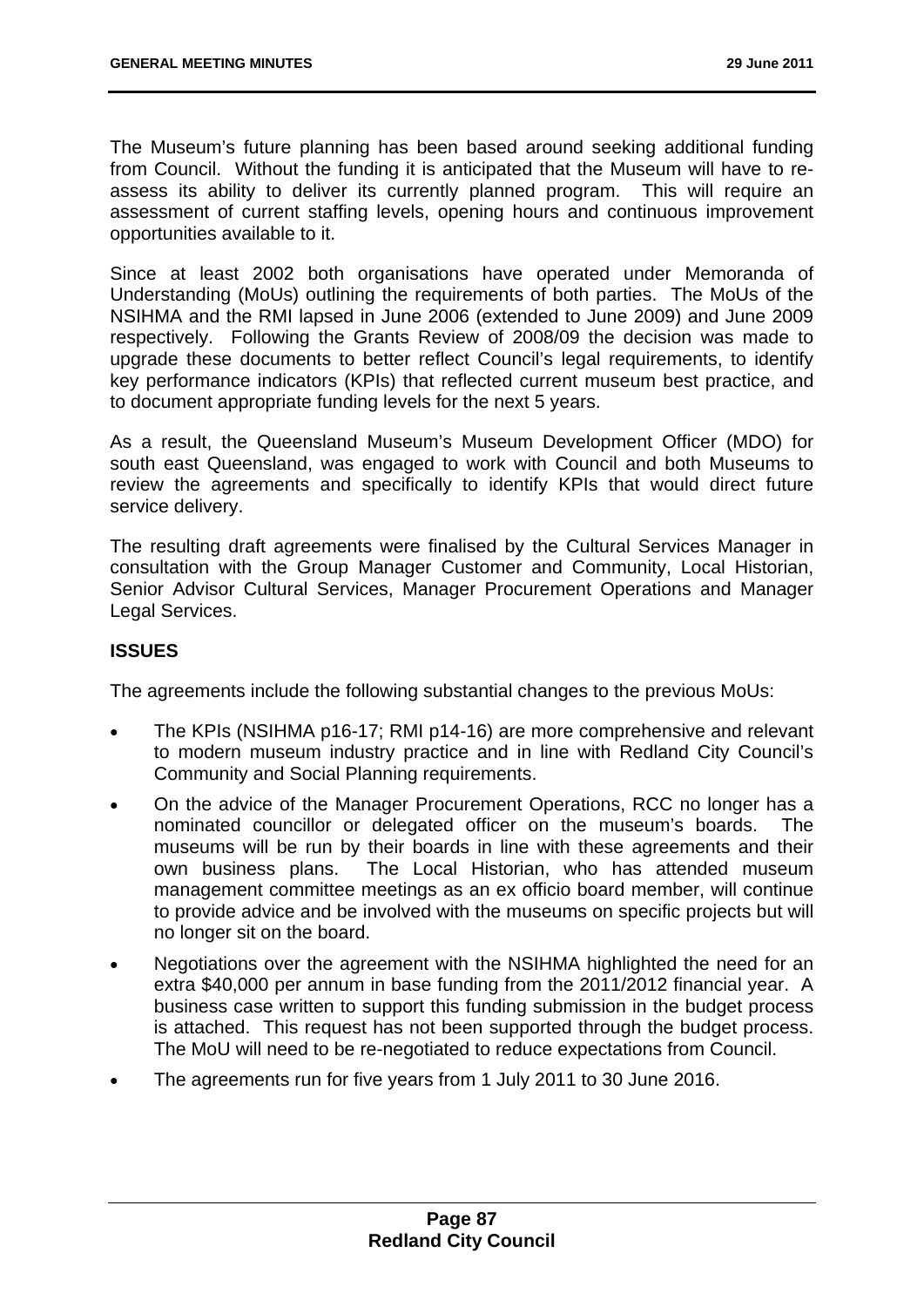# **RELATIONSHIP TO CORPORATE PLAN**

### **7. Strong and connected communities**

Our health, wellbeing and strong community spirit will be supported by a full range of services, programs, organisations and facilities, and our values of caring and respect will extend to people of all ages, cultures, abilities and needs

7.4 Increase the participation of people from all age groups and backgrounds in local heritage, the arts and cultural expression

### **6. Supportive and vibrant economy**

Businesses will thrive and jobs will grow from opportunities generated by low impact industries, cultural and outdoor lifestyle activities, ecotourism and quality educational experiences.

6.6 Promote Redlands as a high quality tourism destination and encourage the development of sustainable nature-based, heritage and eco-tourism

### **FINANCIAL IMPLICATIONS**

### *Redland Museum: (incl Russell Island funding)*

| 2011-2012 - | \$185,275.00 |
|-------------|--------------|
| 2012-2013 - | \$191,760.00 |
| 2013-2014 - | \$198,471.00 |
| 2014-2015 - | \$205,417.00 |
| 2015-2016 - | \$212,607.00 |
|             |              |

| <b>Total 5 year funding</b> | \$993,530.00 |
|-----------------------------|--------------|
|-----------------------------|--------------|

### *North Stradbroke Island Historical Museum*:

| \$19,705.00 |
|-------------|
| \$20,395.00 |
| \$21,109.00 |
| \$21,848.00 |
| \$22,613.00 |
|             |

### **Total 5 year funding \$105,670.00**

# **PLANNING SCHEME IMPLICATIONS**

The Land Use Planning Group was consulted and it is considered that the outcome of recommendations in this report will not require any amendments to the Redlands Planning Scheme.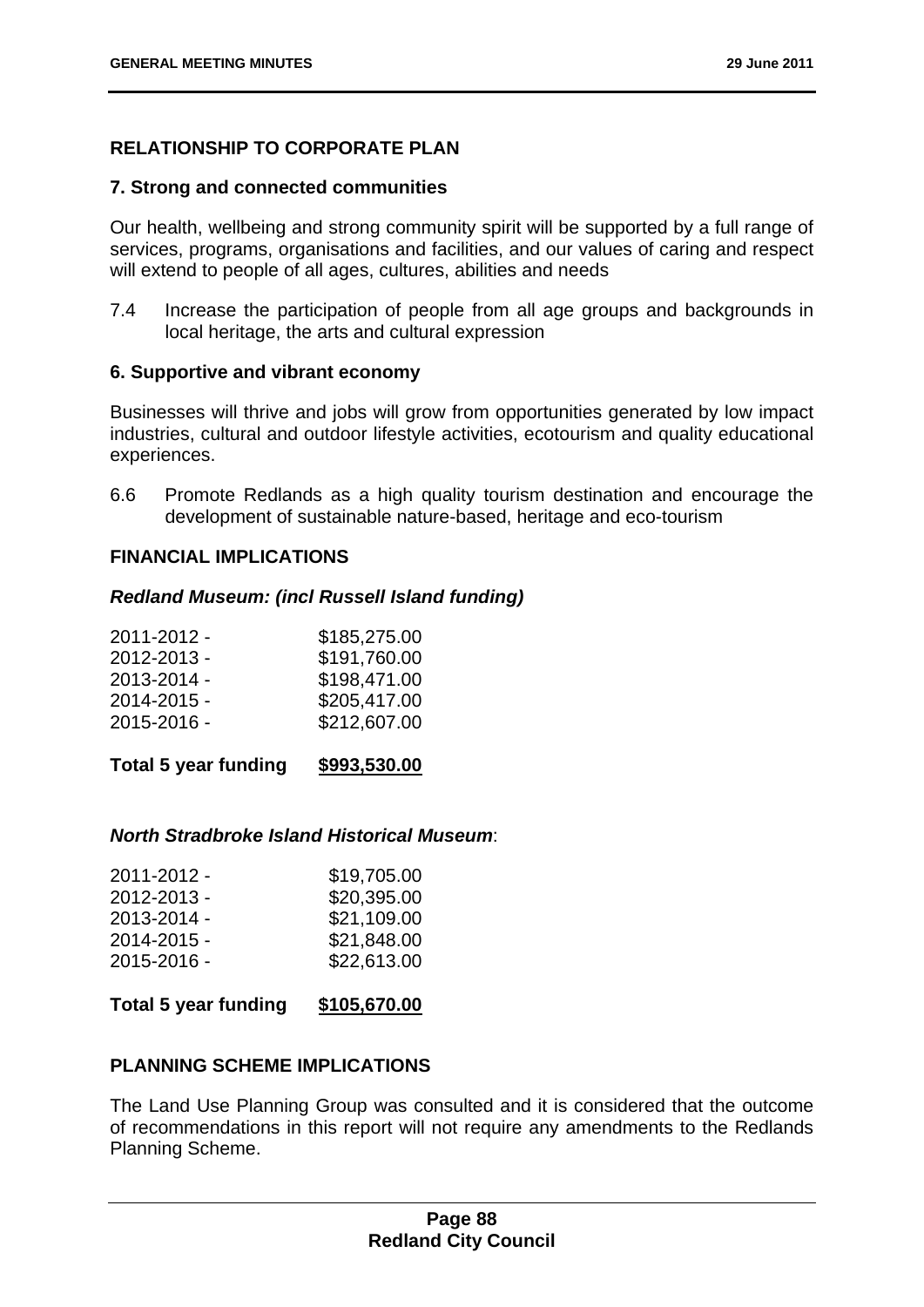### **CONSULTATION**

Consultation has occurred with the presidents of NSIHMA and RMI, General Manager Customer Services, Manager Customer & Community Service, Cultural Services Manager, Senior Advisor Cultural Services, Local Historian, Manager Procurement Operations, and Manager Legal Services.

## **OFFICER'S RECOMMENDATION**

That Council resolve:

- 1. That the Chief Executive Officer be authorised to make, vary and discharge the Memorandum of Understanding (MoU) between Redland City Council and the North Stradbroke Island Historical Museum Association Inc (NSIHMA) and the Redland Museum Inc (RMI); and
- 2. To delegate authority to the Chief Executive Officer under section 257 (1)(b) of the *Local Government Act 2009* to sign and amend all relevant documentation.

# **COMMITTEE RECOMMENDATION**

That Council resolve:

- 1. That the Chief Executive Officer be authorised to make, vary and discharge the Memorandum of Understanding (MoU) between Redland City Council and the North Stradbroke Island Historical Museum Association Inc (NSIHMA) and the Redland Museum Inc (RMI); and
- 2. That under Section 4 of the Memorandum of Understanding for both the Redland Museum Inc (RMI) and the North Stradbroke Island Historical Museum Association Inc (NSIHMA) to insert the following clause:

*"The Council may appoint a Councillor and/or officer to the management committee to act in an advisory capacity".* 

3. To delegate authority to the Chief Executive Officer under section 257 (1)(b) of the *Local Government Act 2009* to sign and amend all relevant documentation.

# **ADDENDUM 22 JUNE 2011**

Following discussion amongst the Committee members, a request was made for additional information about the financial position of the Redland Museum Inc and North Stradbroke Island Historical Museum Association to be provided in addition to their longer term business plans. These are provided for consideration in addition to the Information contained in the Committee report.

# **Additional Information**

Redland Museum Audited Annual Financial Report June 2010 Redland Museum 10 Year Business Plan 2009-2018 NSI Museum Audited Annual Accounts June 2010 NSI Historical Museum Inc Business Plan 2009-2014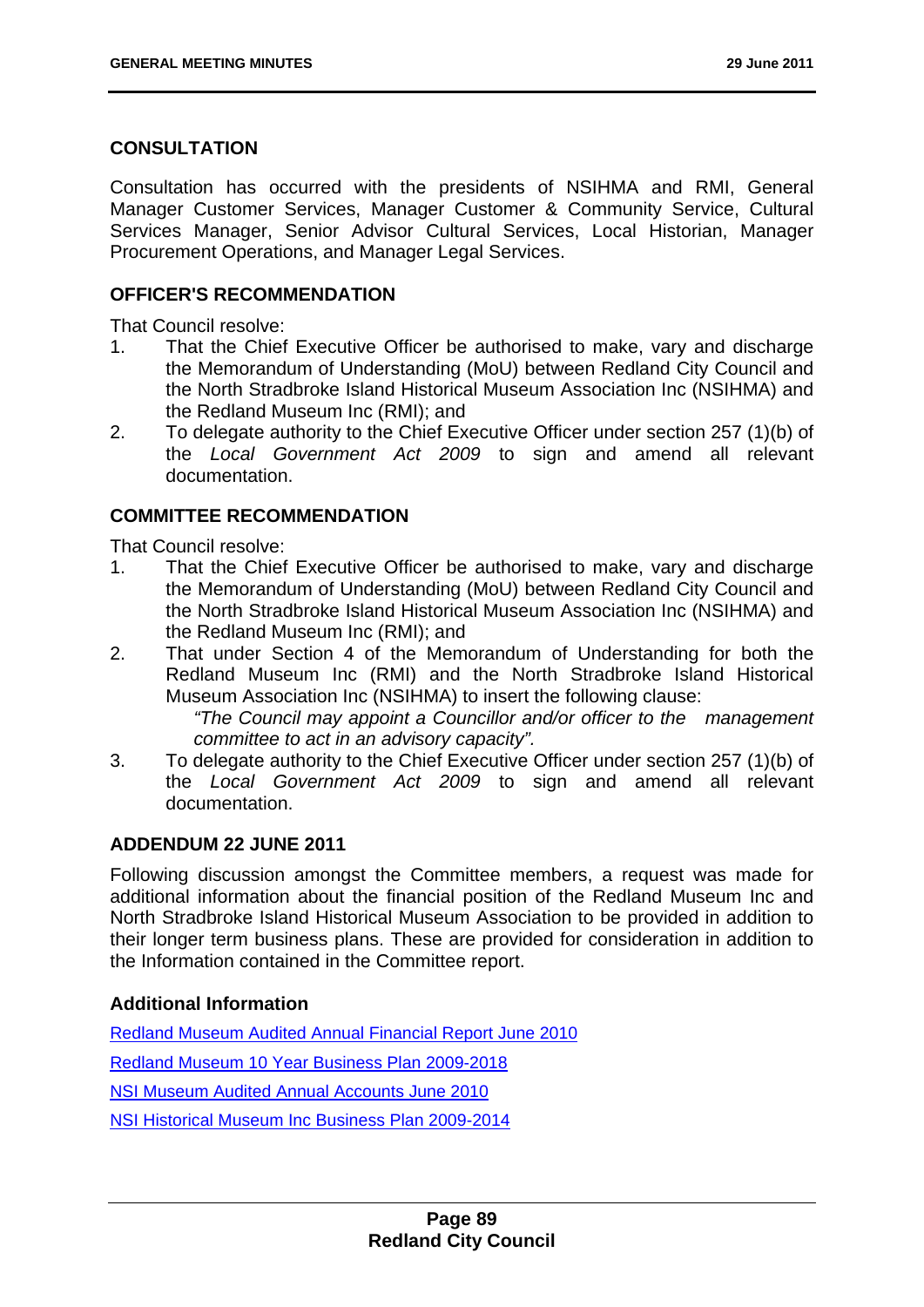### **COUNCIL RESOLUTION**

| Moved by:    | <b>Cr M Elliott</b> |
|--------------|---------------------|
| Seconded by: | Cr T Bowler         |

#### **That Council resolve:**

- **1. That the Chief Executive Officer be authorised to make, vary and discharge the Memorandum of Understanding (MoU) between Redland City Council and the North Stradbroke Island Historical Museum Association Inc (NSIHMA) and the Redland Museum Inc (RMI); and**
- **2. That under Section 4 of the Memorandum of Understanding for both the Redland Museum Inc (RMI) and the North Stradbroke Island Historical Museum Association Inc (NSIHMA) to insert the following clause:**

*"The Council may appoint a Councillor and/or officer to the management committee to act in an advisory capacity".* 

**3. To delegate authority to the Chief Executive Officer under section 257 (1)(b) of the** *Local Government Act 2009* **to sign and amend all relevant documentation.** 

### **AMENDMENT MOTION**

Moved by: Cr M Hobson Seconded by: Cr D Henry

That an additional point be added (as point 2.) to the resolution as follows:

2. That if additional funding becomes available within the 2011/12 financial year to support the NSIHMA submission as detailed in this report, the Chief Executive Officer be authorised to renegotiate the MoU in relation to service delivery;

Cr Elliott moved a point of order in that the proposed amendment motion was contrary to the Committee Recommendation.

After seeking advice from the CEO, the Mayor ruled that the motion was not contrary to the Committee Recommendation as it was consequential not contrary.

On being put to the vote the amendment motion was LOST.

DIVISION

FOR: Crs Reimers, Henry, Boglary and Hobson.

AGAINST: Crs Burns, Murray, Elliott, Bowler, Williams and Townsend.

Cr Ogilvie was not present when this motion was put.

Cr Elliott's motion was put to the vote and **CARRIED (unanimously)** 

Cr Ogilvie returned to the meeting at 5.37pm.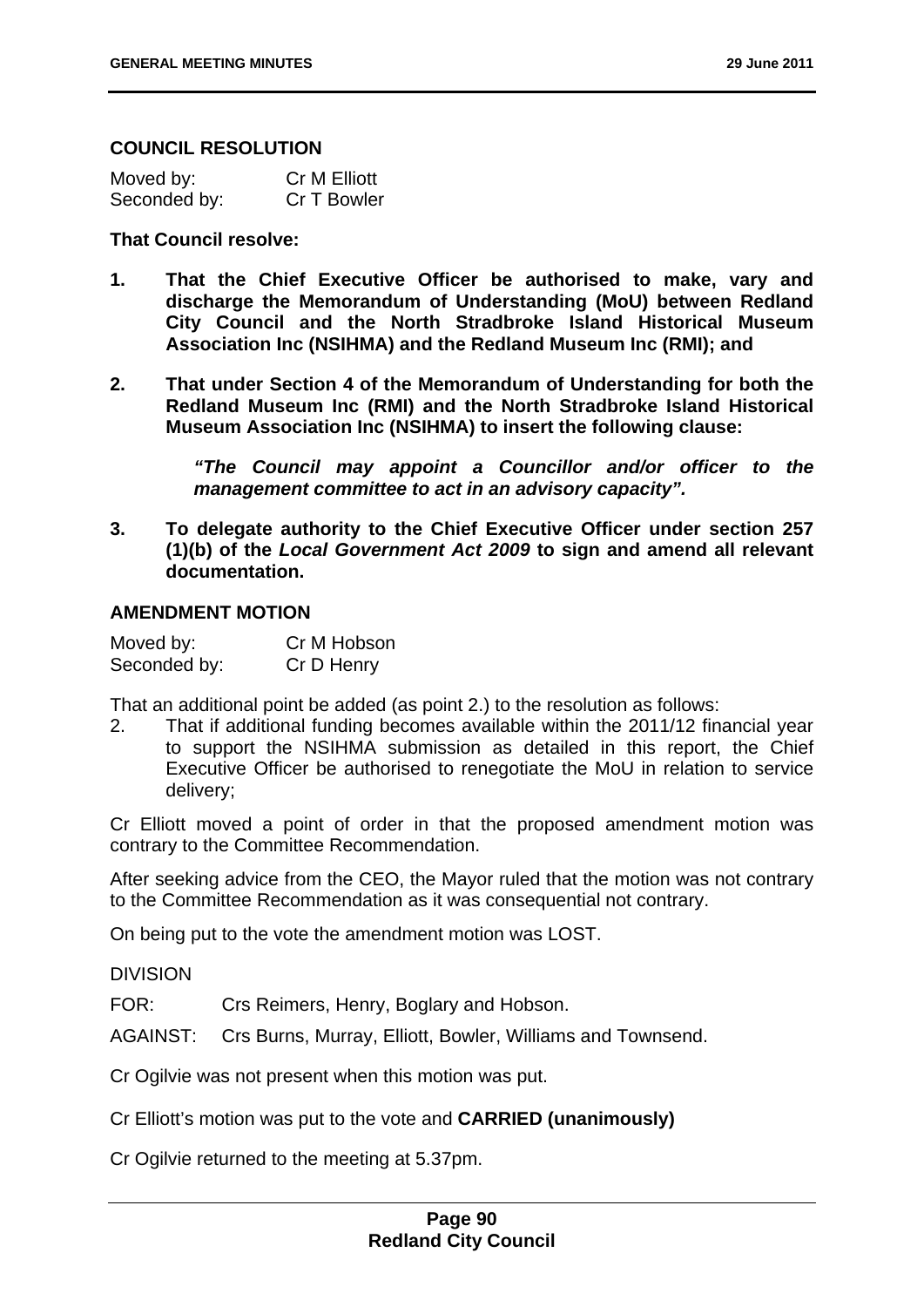### **14.2 CLOSED SESSION AT COMMITTEE**

The Committee meeting was closed to the public under section 72(1) of the *Local Government (Operations) Regulation 2010* to discuss the following item, and following deliberation on this matter, the Committee meeting was again opened to the public.

14.2.1 Sole Supplier Status – Maintenance Agreement for Wastewater Treatment Plant – Amity Point Holiday Park

### **14.2.1 SOLE SUPPLIER STATUS - MAINTENANCE AGREEMENT FOR WASTEWATER TREATMENT PLANT - AMITY POINT HOLIDAY PARK**

| <b>Dataworks Filename:</b>  | CP Caravan Parks & Camping Grounds - Amity<br><b>Point</b>    |
|-----------------------------|---------------------------------------------------------------|
| <b>Responsible Officer:</b> | Greg Jensen<br><b>Manager Customer and Community Services</b> |
| Author:                     | <b>Michael Tait</b><br><b>Project Manager</b>                 |

### **EXECUTIVE SUMMARY**

A confidential report from Manager Customer and Community Services dated 2 June 2011 was discussed in closed session at Committee, with the Committee Recommendation presented at today's General Meeting for consideration.

# **COMMITTEE RECOMMENDATION/ COUNCIL RESOLUTION**

| Moved by:    | Cr W Boglary |
|--------------|--------------|
| Seconded by: | Cr K Reimers |

# **That Council resolve as follows:**

- **1. That pursuant to Section 184(a) of the** *Local Government (Finance, Plans and Reporting) Regulation 2010***, it is satisfied that GBG Wastewater Management Pty Ltd is the only supplier reasonably available to fulfil the maintenance agreement for the KEWT System at the Amity Point Holiday Park;**
- **2. That the Chief Executive Officer be authorised to make, vary and discharge the maintenance agreement with GBG Wastewater Management Pty Ltd;**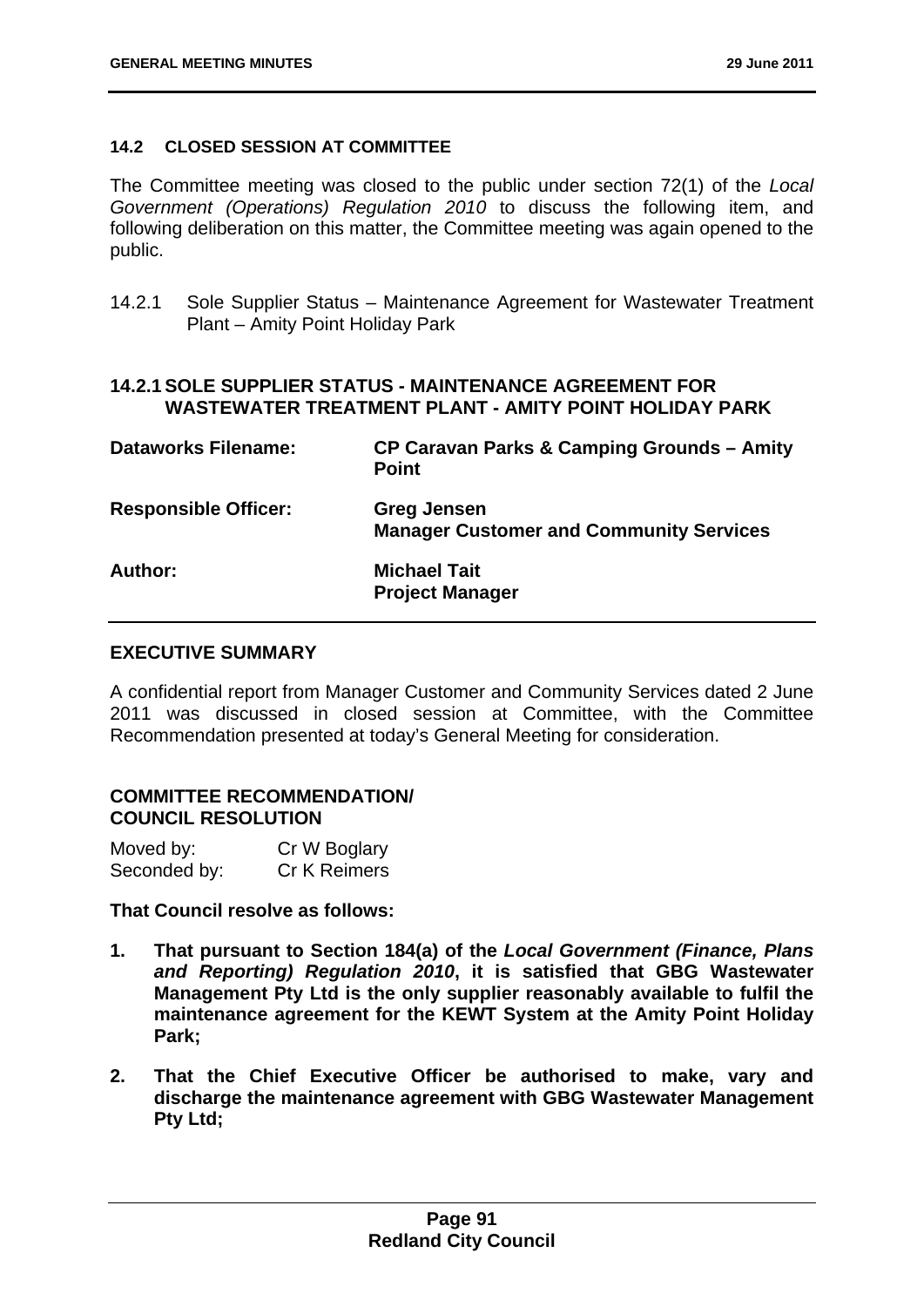- **3. To delegate authority to the Chief Executive Officer under section 257 (1)(b) of the** *Local Government Act 2009 t***o sign and amend all relevant documentation; and**
- **4. That this report and attachments remain confidential.**

**CARRIED** (en bloc)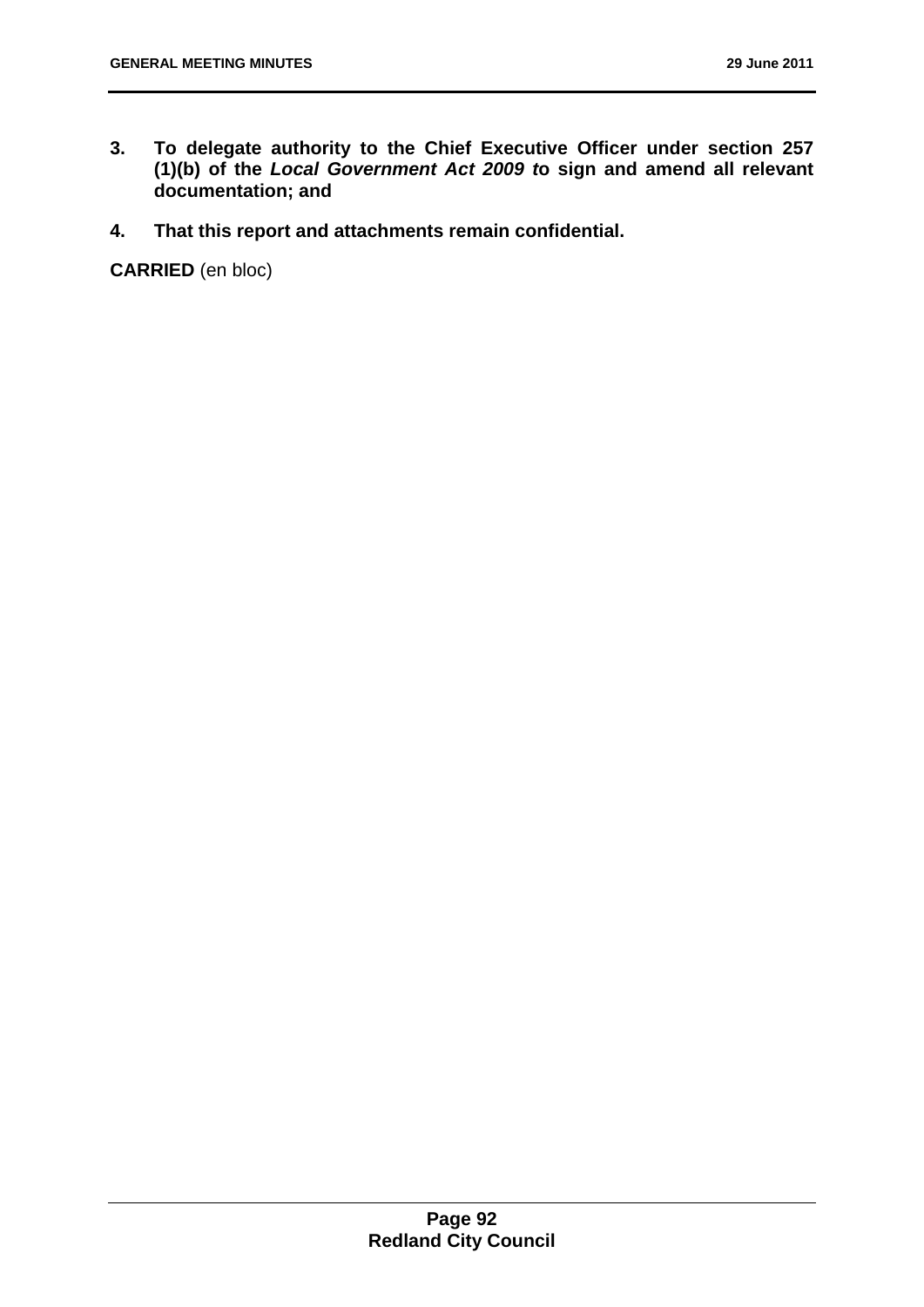### **15 CORPORATE SERVICES & GOVERNANCE COMMITTEE 22 JUNE 2011**

| Moved by:    | Cr C Ogilvie |
|--------------|--------------|
| Seconded by: | Cr T Bowler  |

That the Corporate Services & Governance Committee Minutes of 22 June 2011 be received.

### CARRIED

Corporate Services & Governance Committee Minutes 22/6/2011

### **15.1 OFFICE OF CEO**

Mr N Clarke, General Manager Governance and Planning declared a conflict of interest in the following item.

### **15.1.1 NOMINATION FOR LGMA QUEENSLAND PRESIDENT**

| <b>Dataworks Filename:</b>  | <b>HRM - Professional Associations</b>                  |
|-----------------------------|---------------------------------------------------------|
| <b>Responsible Officer:</b> | <b>Gary Stevenson</b><br><b>Chief Executive Officer</b> |
| Author:                     | <b>Gary Stevenson</b><br><b>Chief Executive Officer</b> |

### **EXECUTIVE SUMMARY**

Nick Clarke, General Manager Governance and Planning, has indicated a wish to stand for a second and final term as President of Local Government Managers Australia (Queensland). Council first supported his nomination for that role at its meeting of 25 August 2010. Mr Clarke's subsequent nomination was successful and his current term is due to expire on 8 September 2011.

If a second nomination is successful, he would continue in the role of President for a further twelve months.

There have been benefits to this Council and to local government broadly resulting from Mr Clarke's first term in this role and these are expected to continue should he be re-elected this year.

### **PURPOSE**

The purpose of this report is to seek Council's support for a request by Nick Clarke, General Manager Governance and Planning, to nominate for re-election for a second and final year as President, Local Government Managers Australia (Queensland).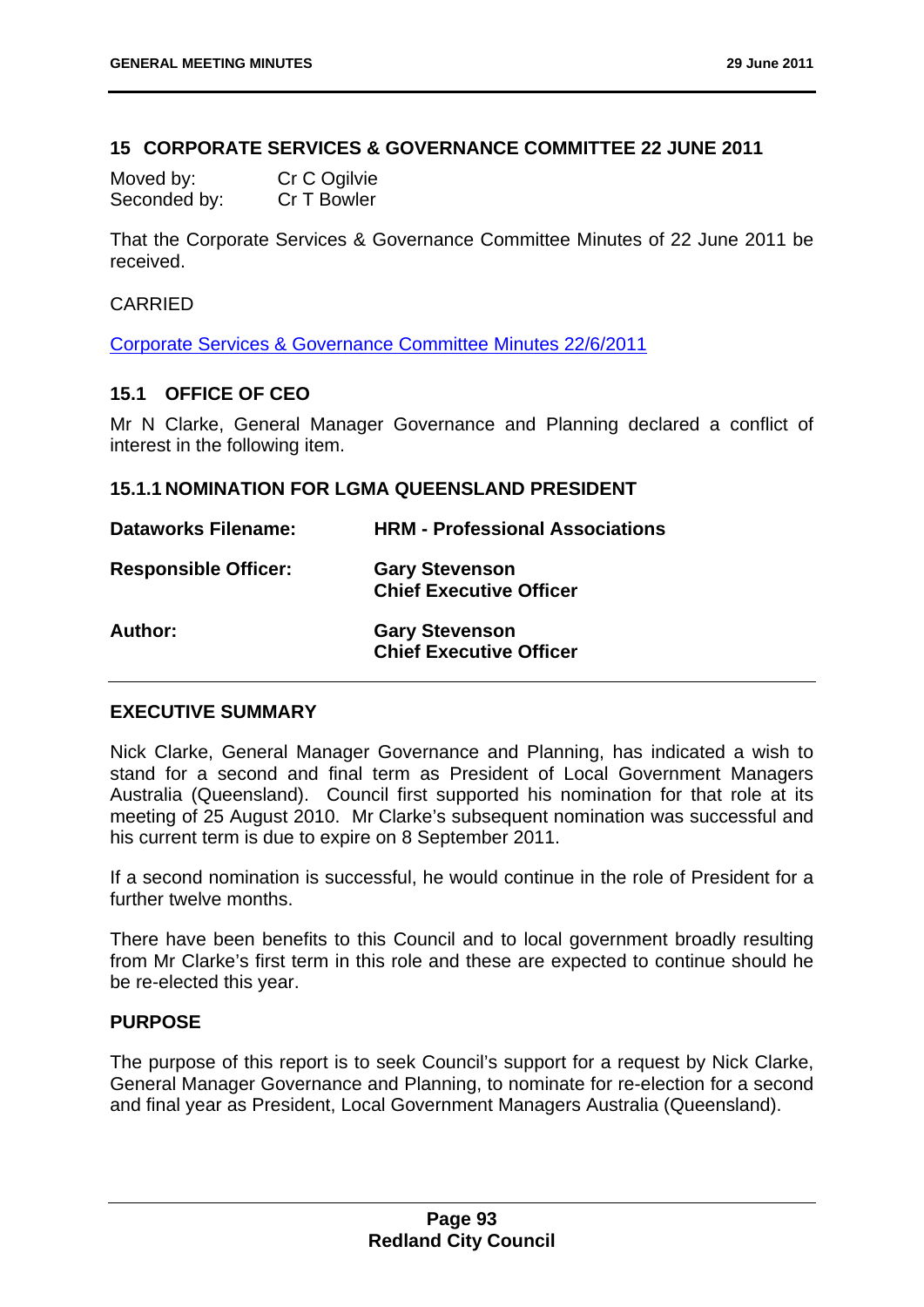### **BACKGROUND**

Local Government Managers Australia (LGMA) is an umbrella body representing the interests of its members and is dedicated to the advancement of the local government profession within each state and nationally. Its members include local governments and local government professionals from all sectors of the industry. Its role includes the provision of a range of training and professional development opportunities; lobbying on policy and legislation; and generally working in partnership with national and state local government associations to improve the position of local government.

LGMA is structured similarly to local government associations, with state boards and a national board. The LGMA's importance as a stakeholder in government is illustrated at national level through the National LGMA having had a representative on the Australian Council of Local Governments and regular access to the Federal Minister, and at a state level in Queensland through the regular meetings held with the Minister for Local Government and the Department of Local Government and Planning.

The Board of LGMA (Qld) comprises eight members drawn from across the state, elected by the membership. The State Division Board then nominates two of its Board members as representatives to the LGMA National Board.

Mr Clarke has been a director of LGMA (Qld) since 2005 and resigned his role as LGMA National director in December 2010, having served in that capacity since 2007.

Each year, nominations are called to fill LGMA (Qld) Board positions that fall vacant. The President's position, unlike other director roles, is called every year. The Rules of Association limit the number of consecutive years that a person may undertake the role of President to two. The role of President does not attract any remuneration. Reimbursement of legitimate expenses incurred in the role is provided by the LGMA (Qld).

It is Mr Clarke's intention, subject to the support of the CEO and Council, to nominate for re-election to the role of State President this year. Nominations are expected to be called in July with an election held in August. The successful nominee will take up the role of President at the Annual General Meeting held during the LGMA (Qld) State Conference in September this year.

Mr Clarke is keen to extend his tenure into a second year to provide continuity of leadership as the LGMA (Qld) completes a period of transition to increase its capacity to support its members and other local government professionals.

# **ISSUES**

If successful in retaining this role for another year, it will continue to require extra work for Mr Clarke and some additional time away from the office.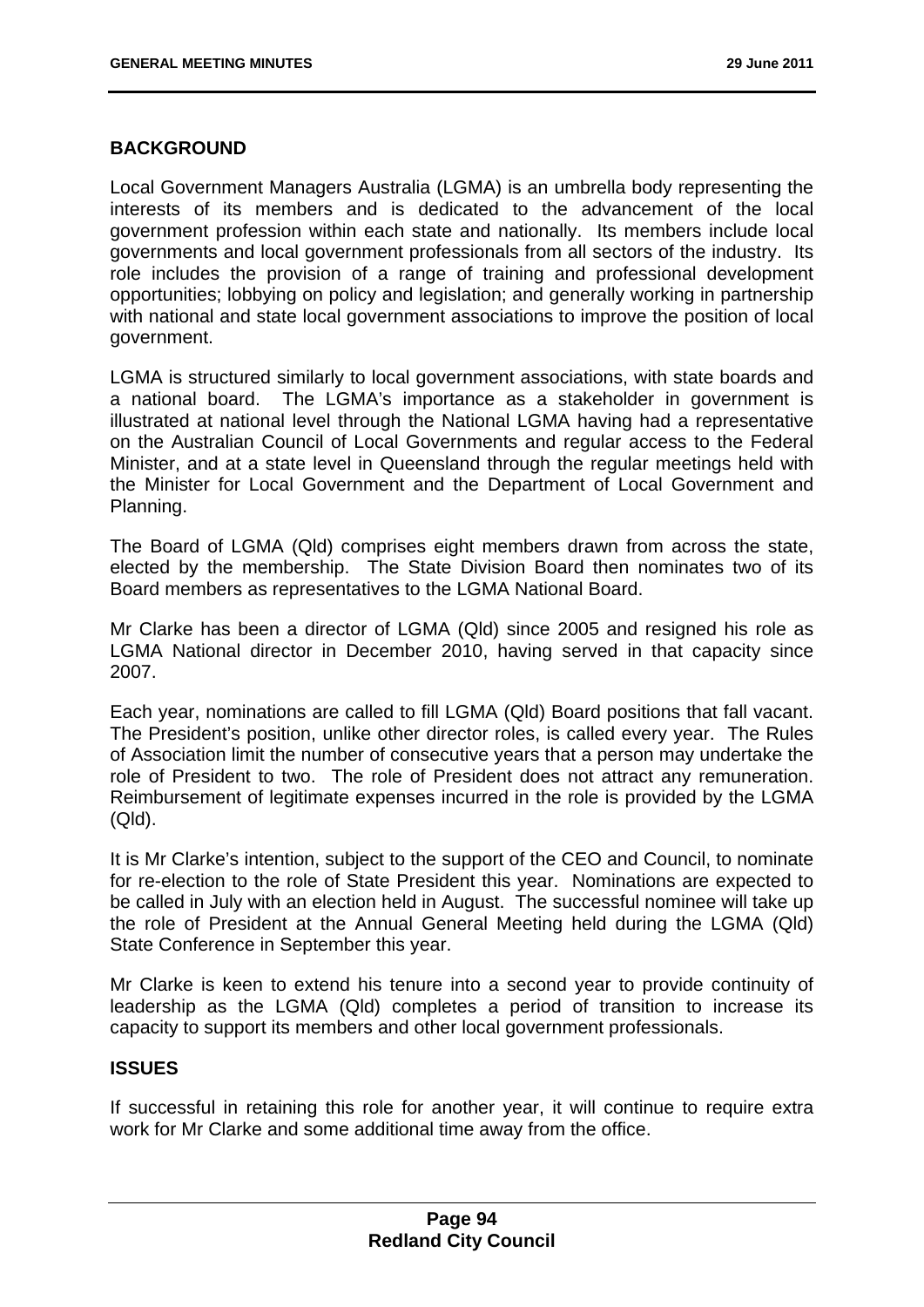With regard to workload, much of the extra administrative work relating to the President's role can be undertaken outside of normal office hours, without any adverse impact on his responsibilities to Council.

If his nomination is successful, Mr Clarke's responsibilities would be similar to those he has undertaken over the last ten months. These include: attendance at six Board meetings per year, mostly of half a day duration in Brisbane; quarterly meetings with the Minister for Local Government and the Director-General, Department of Local Government and Planning (DLGP); and occasional meetings with the DLGP and other stakeholders on issue-specific topics.

As a member of LGMA, Mr Clarke usually attends a small number of LGMA events during the year with costs met by Council. These include the National Congress, State Conference and local networking events. Mr Clarke would expect to continue to attend such events during the year.

If Mr Clarke continues as State President, he is likely to attend three regional branch events (usually of two days duration each). The costs for attending the regional events would be met by the LGMA (Qld).

During his time out of the office, Mr Clarke will be contactable through Council's phone and computer technology. He will check and respond to emails regularly while away from the office and will plan his work commitments around absences from the office to avoid adverse impacts of his responsibilities to Council, which take precedence.

A Deputy President will be appointed by the Board after the election and this person and other Board members can assist the President as needs arise. There is no expectation for the need for overseas travel in the role of State President.

# **RELATIONSHIP TO CORPORATE PLAN**

### **8. Inclusive and ethical governance**

Deep engagement, quality leadership at all levels, transparent and accountable democratic processes and a spirit of partnership between the community and Council will enrich residents' participation in local decision making to achieve the community's Redlands 2030 vision and goals.

8.3 Establish and maintain effective partnerships with local, regional and national organisations and governments to deliver the visions and goals of the community.

### **FINANCIAL IMPLICATIONS**

There are no financial implications impacting Council as a result of this report.

### **PLANNING SCHEME IMPLICATIONS**

There are no planning scheme implications.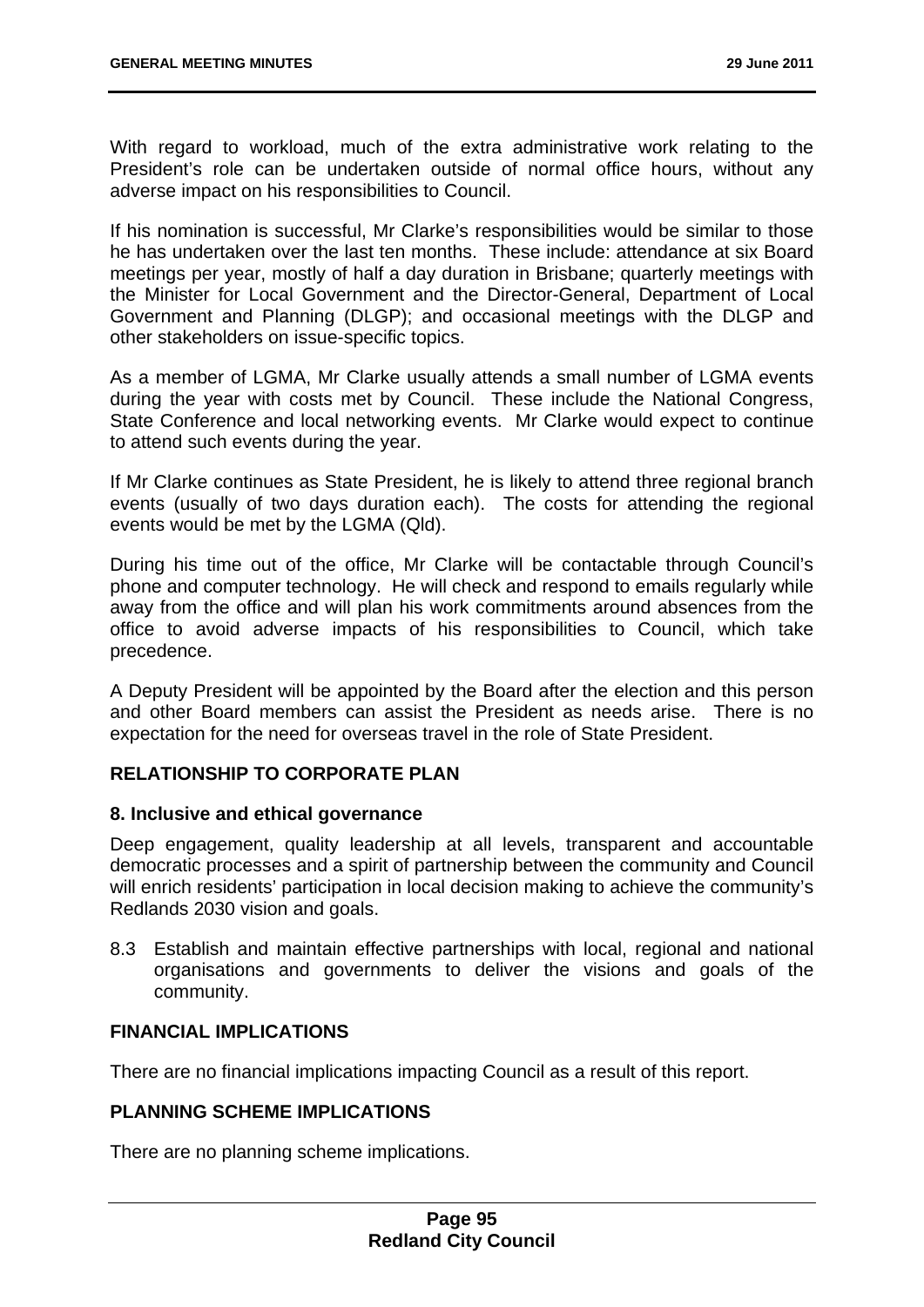# **CONSULTATION**

Consultation has occurred with Mayor Melva Hobson.

### **OPTIONS**

### **PREFERRED**

That Council supports a nomination by Nick Clarke, General Manager Governance and Planning, for re-election to the role of President of the Local Government Managers Australia (Queensland) for the year commencing September 2011.

# **ALTERNATIVE**

That Council does not support the nomination.

### **OFFICER'S/COMMITTEE RECOMMENDATION/ COUNCIL RESOLUTION**

| Moved by:    | Cr M Elliott        |
|--------------|---------------------|
| Seconded by: | <b>Cr K Reimers</b> |

**That Council resolve to support a nomination by Nick Clarke, General Manager Governance and Planning, for re-election to the role of President of the Local Government Managers Australia (Queensland) for the year commencing September 2011.** 

# **CARRIED**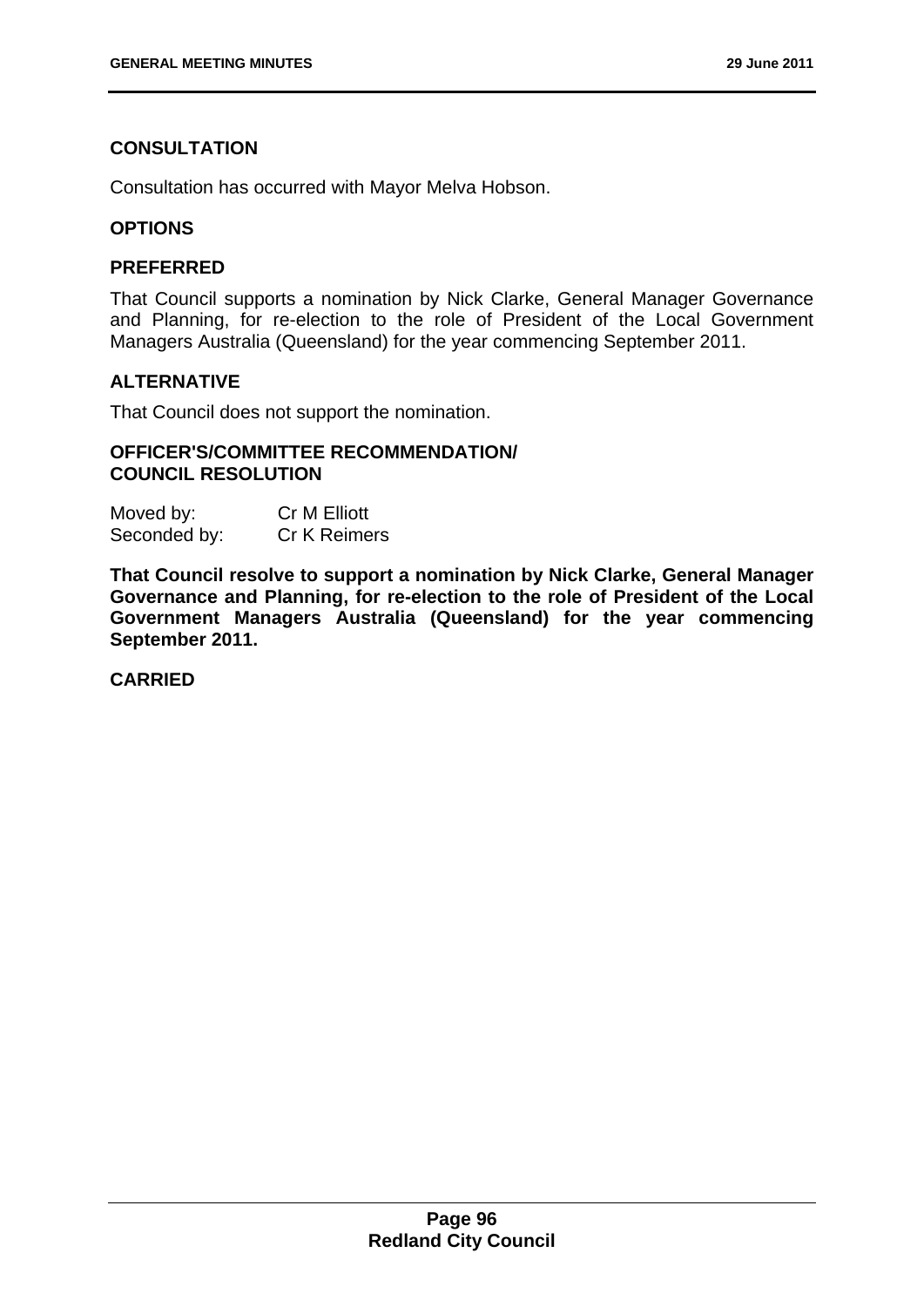### **15.2 CORPORATE SERVICES**

#### **15.2.1 MONTHLY FINANCIAL REPORTS - MAY 2011**

| <b>Dataworks Filename:</b>  | <b>FM - Monthly Financial Reports to Committee</b>                 |
|-----------------------------|--------------------------------------------------------------------|
| <b>Attachments:</b>         | <b>RCC Monthly Report May 2011</b>                                 |
| <b>Responsible Officer:</b> | <b>Martin Drydale</b><br><b>General Manager Corporate Services</b> |
| Author:                     | <b>Kevin Lamb</b><br><b>Financial Reporting Services Manager</b>   |

#### **EXECUTIVE SUMMARY**

Section 152(2) of the *Local Government (Finance Plans & Reporting) Regulation 2010* requires the Chief Executive Officer to present the financial report to a monthly meeting.

It should be noted that the property plant and equipment transferred to Allconnex remains in Council's balance sheet at 31/5/2011. Accounting treatment/entries will be posted to transfer these balances out when Council's interest in Allconnex is finalised and once confirmation of accounting treatment has been provided to RCC by the external auditors.

The financial statements for May 2011 demonstrate that Council exceeded targets set in the 2010-2011 budget for five of the seven Financial Stability Key Financial Performance Indicators. These are:

- ability to pay our bills current ratio;
- ability to repay our debt debt servicing ratio;
- cash balance;
- cash balances cash capacity in months; and
- long term financial stability debt to assets ratio

The following Financial Stability Ratio Key Financial Performance Indicator is outside of Council's target range:

- level of dependence on general rate revenue; and
- operating performance

With respect to the five measures of sustainability adopted as part of the 2010-2011 budget, Council is currently meeting three of the five targets. These are:

operating surplus ratio;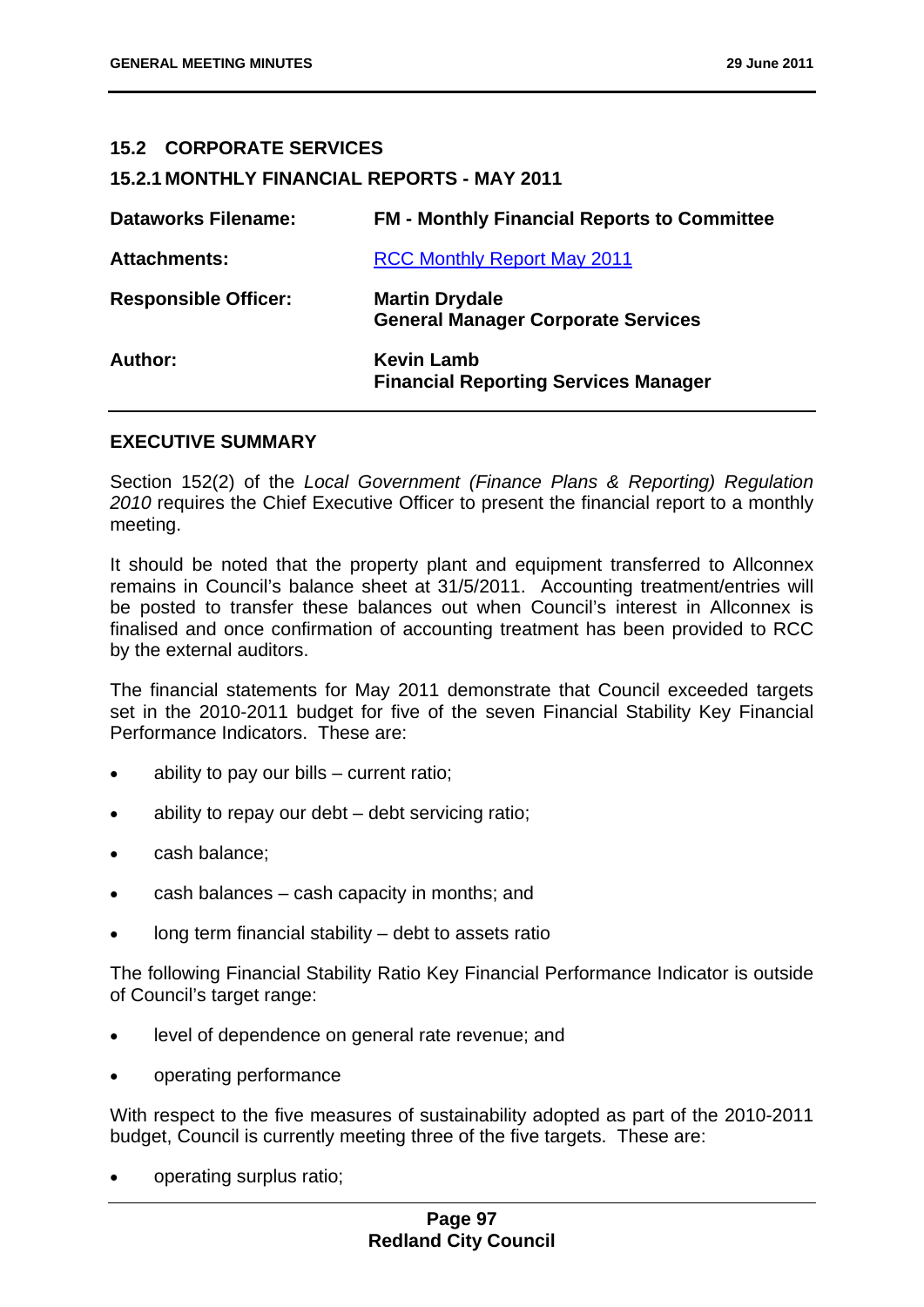- net financial liabilities ratio;
- interest cover ratio; and
- asset consumption ratio

Council's system is currently being structured to measure its' asset sustainability ratio.

### **PURPOSE**

The purpose is to present the May 2011 financial report to Council and explain the content and analysis of the report. Section 152(2) of the *Local Government (Finance, Plans & Reporting) Regulation 2010* requires the Chief Executive Officer of a local government to present statements of its accounts to the local government.

### **BACKGROUND**

The Corporate Plan contains a strategic priority to support the organisation's capacity to deliver services to the community by building a skilled, motivated and continually learning workforce, ensuring assets and finances are well managed, corporate knowledge is captured and used to best advantage, and that services are marketed and communicated effectively.

### **ISSUES**

Refer to the attached Monthly Financial Performance Report.

# **RELATIONSHIP TO CORPORATE PLAN**

### **8. Inclusive and ethical governance**

Deep engagement, quality leadership at all levels, transparent and accountable democratic processes and a spirit of partnership between the community and Council will enrich residents' participation in local decision making to achieve the community's Redlands 2030 vision and goals

- 8.7 Ensure Council resource allocation is sustainable and delivers on Council and community priorities.
- 8.8 Provide clear information to citizens about how rates, fees and charges are set and how Council intends to finance the delivery of the Community Plan and Corporate Plan.

### **FINANCIAL IMPLICATIONS**

Refer to the attached Monthly Financial Performance Report.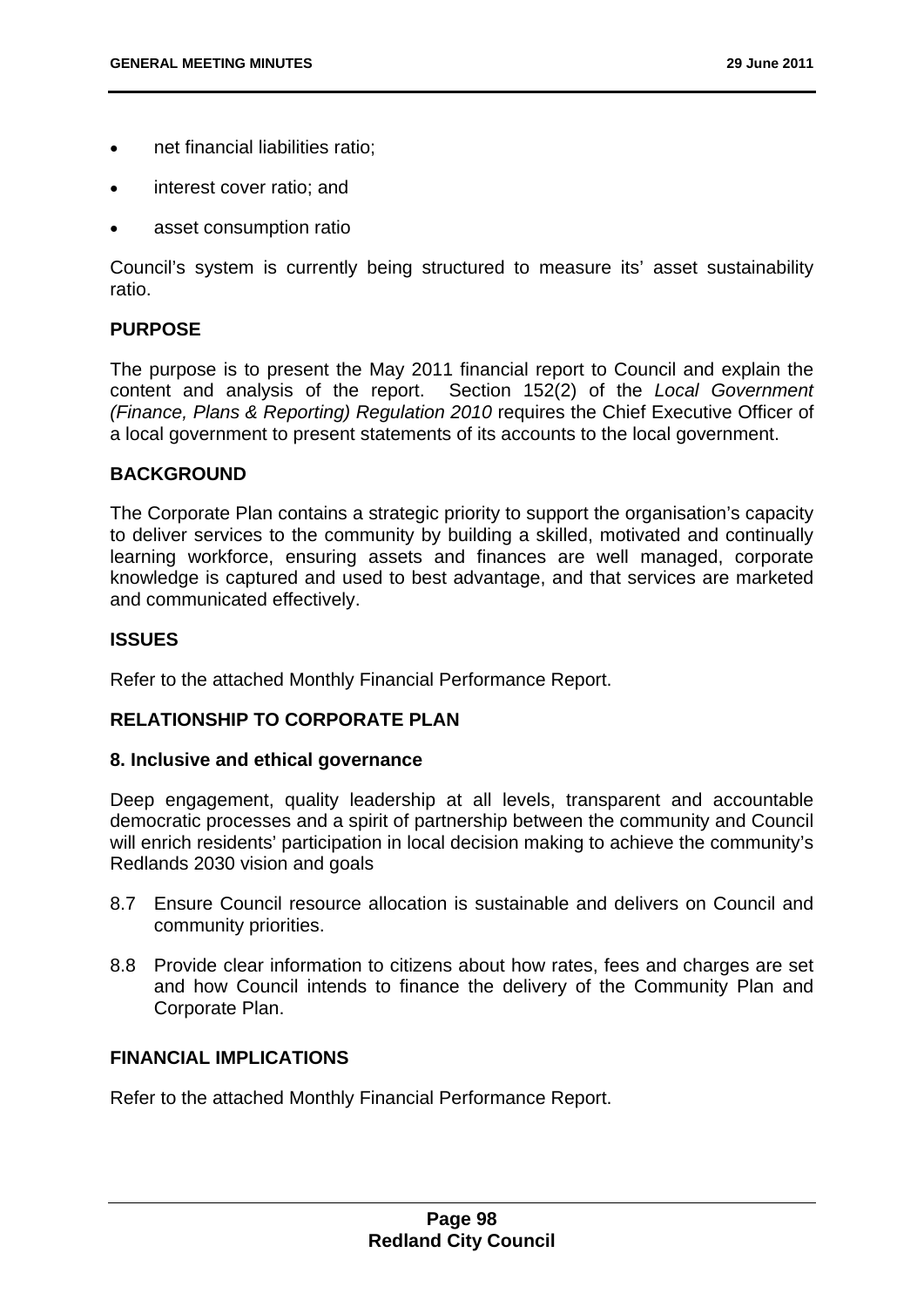# **PLANNING SCHEME IMPLICATIONS**

The Land Use Planning Group was consulted and it is considered that the outcome of recommendations in this report will not require any amendments to the Redlands Planning Scheme.

### **CONSULTATION**

Consultation has taken place amongst the Executive Leadership Group.

# **OPTIONS**

### **PREFERRED**

That Council resolve to note the End of Month Financial Reports for May 2011 and explanations as presented in the Monthly Financial Performance Report.

### **ALTERNATIVE**

That Council requests additional information.

### **OFFICER'S/COMMITTEE RECOMMENDATION/ COUNCIL RESOLUTION**

| Moved by:    | Cr C Ogilvie |
|--------------|--------------|
| Seconded by: | Cr W Boglary |

**That Council resolve to note the End of Month Financial Reports for May 2011 and explanations as presented in the attached Monthly Financial Performance Report.** 

**CARRIED** (en bloc)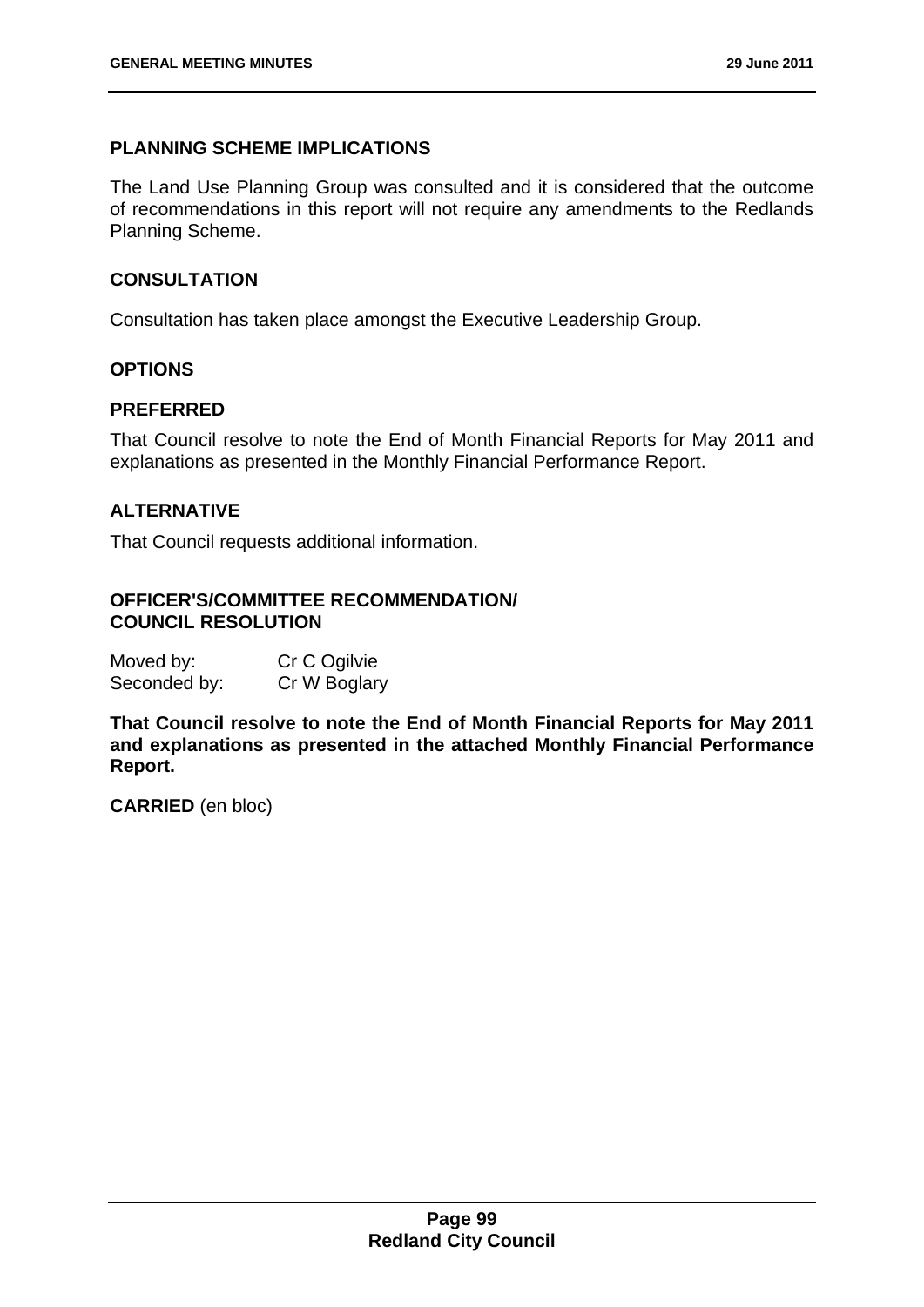### **15.3 GOVERNANCE & PLANNING**

### **15.3.1 AMENDMENT TO EXPENSES REIMBURSEMENT AND PROVISION OF FACILITIES FOR COUNCILLORS POLICY - POL-3076**

| <b>Dataworks Filename:</b>  | <b>GOV Councillors - Expenses Reimbursement</b><br><b>Policy</b>        |
|-----------------------------|-------------------------------------------------------------------------|
| <b>Attachments:</b>         | POL-3076 Amended Page                                                   |
| <b>Responsible Officer:</b> | <b>Nick Clarke</b><br><b>General Manager Governance &amp; Planning</b>  |
| Author:                     | <b>Thorbjorg Dunn</b><br><b>Executive Officer - Office of the Mayor</b> |

### **EXECUTIVE SUMMARY**

Council, under s.45 of the *Local Government (Operations) Regulation 2010* must adopt, by resolution, an expenses reimbursement policy or an amendment of the expenses reimbursement policy.

In order to provide councillors with additional internet access to include social media sites, it is proposed that the *Expenses Reimbursement and Provision of Facilities Policy*, (POL-3076) be amended.

# **PURPOSE**

The purpose of this report is to propose an amendment to the Expenses Reimbursement and Provision of Facilities for Councillors Policy (ERP), POL-3076, section 2.1.4 to include access to social media sites.

### **BACKGROUND**

Section 2.1.4 of Council's existing ERP – *Land Line (Councillor offices)* – provides councillors with a desktop or laptop computer for Council business use. A councillor's role extends to work outside of Council offices, including after hours, and for this to occur, councillors are provided with internet access. The community is using social networking sites increasingly to communicate. To enable councillors to interact with the community and business using social networking sites, it is proposed that councillors' internet access is extended to provide access to these facilities.

Due to the provision of this additional resource, which has been available to a limited number of staff for operational purposes, it is prudent to amend the ERP. Councillors will be bound by all relevant legislation. Council policies and guidelines in relation to privacy and confidentiality issues, in the same way as for current entitlements.

# **ISSUES**

It is proposed that section 2.1.4 *Land Line (Councillor offices)* be amended to read as follows: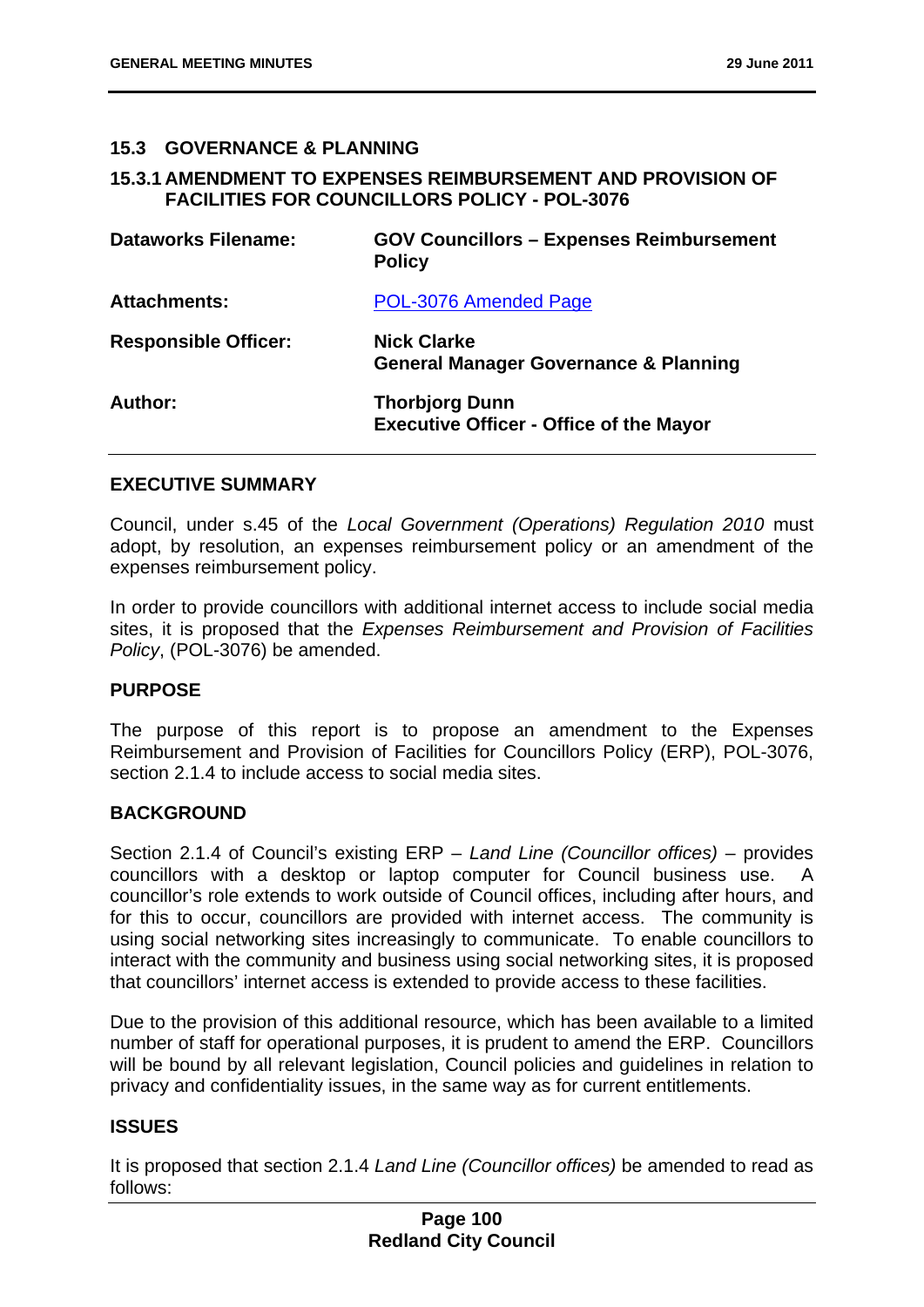### 2.1.4 Land Line and Internet Access

Councillors are provided with:

- a. a landline telephone within Council offices;
- b. internet access for business use within, or outside of Council offices on Council provided equipment, including supported social media sites (in accordance with relevant legislation, policies, guidelines and procedures).

# **RELATIONSHIP TO CORPORATE PLAN**

### **9. An efficient and effective organisation**

Council is well respected and seen as an excellent organisation which manages resources in an efficient and effective way

9.10 Use information management, mapping and communication technology to meet Council and community expectations.

### **FINANCIAL IMPLICATIONS**

This recommendation does not require a change to the current year's budget.

# **CONSULTATION**

Consultation was undertaken with officers from Council's Information Management and Marketing & Communications and General Manager Governance & Planning. The result of this consultation was that this will be administered in accordance with relevant legislation and policies and will not greatly affect current practices. Any associated risks have been taken into account and should not require any alteration to existing policies and guidelines.

# **OPTIONS**

# **PREFERRED**

That Council resolve as follows:

That section 2.1.4 *Land Line (Councillor offices)* of the Expenses Reimbursement and Provision of Facilities for Councillors Policy (POL-3076) be amended to read as follows:

### 2.1.4 Land Line and Internet Access

Councillors are provided with:

- a. a landline telephone within Council offices;
- b. internet access for business use within, or outside of Council offices on Council provided equipment, including supported social media sites (in accordance with relevant legislation, policies, guidelines and procedures).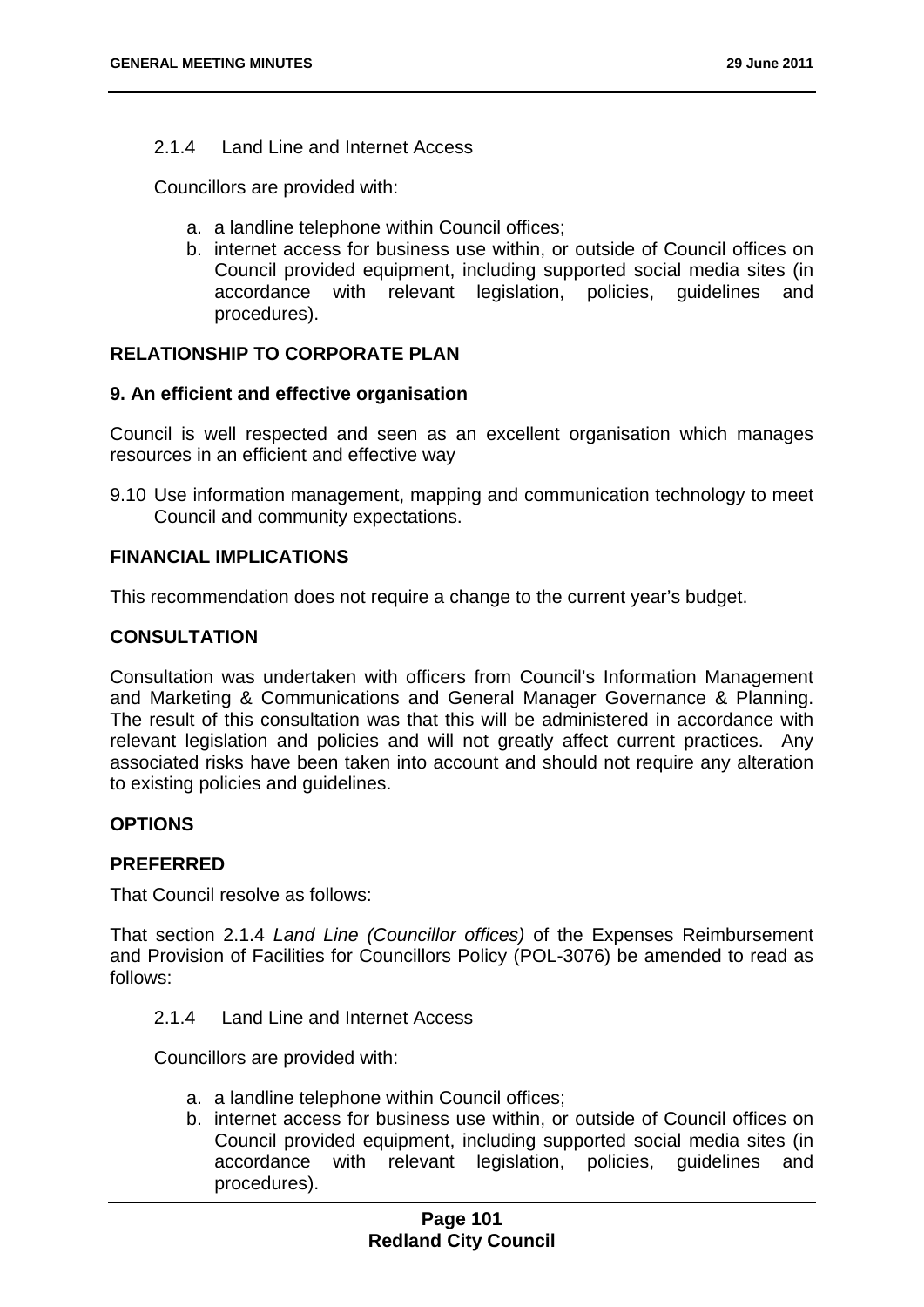### **ALTERNATIVE**

That Council resolve to not amend Policy, POL-3076 and not provide additional social network access.

### **OFFICER'S/COMMITTEE RECOMMENDATION/ COUNCIL RESOLUTION**

| Moved by:    | Cr C Ogilvie |
|--------------|--------------|
| Seconded by: | Cr W Boglary |

**That Council resolves as follows:** 

**That section 2.1.4 Land Line (Councillor offices) of the Expenses Reimbursement and Provision of Facilities for Councillors Policy (POL-3076) be amended to read as follows:** 

**2.1.4 Land Line and Internet Access** 

**Councillors are provided with:** 

- **a. landline telephone within Council offices;**
- **b. internet access for business use within, or outside of Council offices on Council provided equipment, including supported social media sites (in accordance with relevant legislation, policies, guidelines and procedures).**

**CARRIED** (en bloc)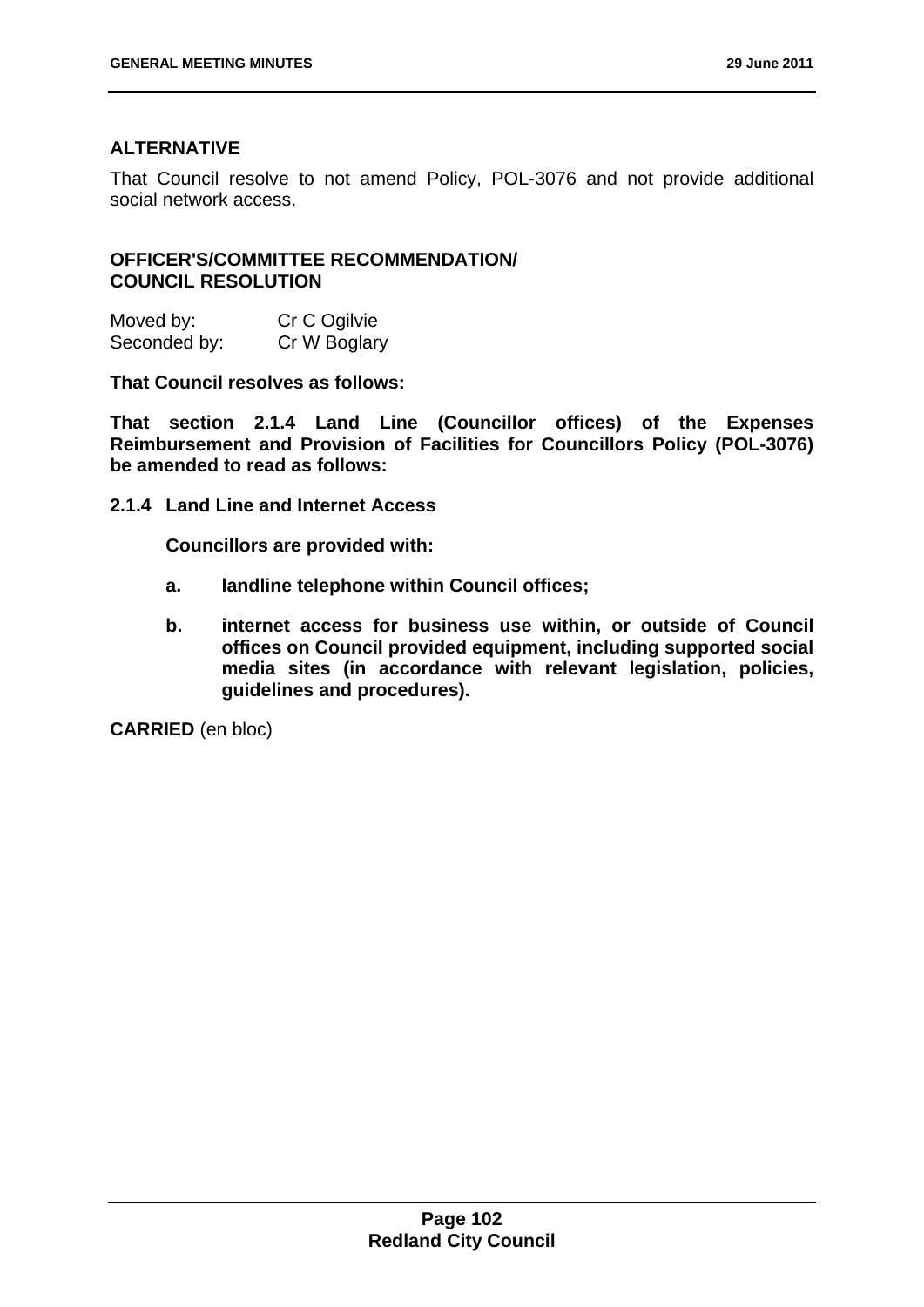The Chief Executive Officer and Crs Burns, Reimers, Murray, Elliott, Bowler, Williams, Townsend, Henry, Boglary, Hobson and Ogilvie declared a conflict of interest in the following item, as they were subjects of the complaint.

The Chief Executive Officer and all councillors remained in the chamber for discussion and decision as those who declared a conflict of interest formed more than half of the members present at that time.

### **15.3.2 32/10 INVESTIGATION REPORT UNDER SECTION 501E LOCAL GOVERNMENT ACT 1993**

| <b>Dataworks Filename:</b>  | <b>GOV - Local Government Act s501E Reports</b>                          |
|-----------------------------|--------------------------------------------------------------------------|
| <b>Attachments:</b>         | Letter from Minister to Mayor<br><b>LKA Group - Investigation Report</b> |
| <b>Responsible Officer:</b> | <b>Nick Clarke</b><br><b>General Manager Governance</b>                  |
| Author:                     | <b>Nick Clarke</b><br><b>General Manager Governance</b>                  |

### **EXECUTIVE SUMMARY**

On 30 March 2010, Council received the first of 425 written complaints regarding the Redland Bay Centre and Foreshore Master Plan. The complaints were made about all councillors and the Chief Executive Officer (CEO) in relation to decisions made by Council and the impacts that those decisions were alleged to have had on the complainants.

The complaints were referred to the LKA Group to conduct an independent investigation, generally in accordance with Council's General Complaints Process and the requirements of the *Local Government Act 1993*. Given the high number of complaints received, the investigators were required to adapt standard processes to ensure that all stakeholders had the opportunity to contribute to the investigation.

The LKA Group completed its report (attached) which included its findings and recommendations, based on six allegations that it drew from the written complaints received. The investigator concluded that none of the six allegations could be substantiated, although it did find that Council should have excluded the parking issues at Weinam Creek from the Master Plan. The report also provided three additional recommendations.

Council decided at its meeting of 30 March 2011 to refer the investigator's report to the Deputy Premier and Attorney General, Minister for Local Government and Special Minister of State, the Honourable Paul Lucas MP, for determination of acceptance of the investigator's findings and recommendations.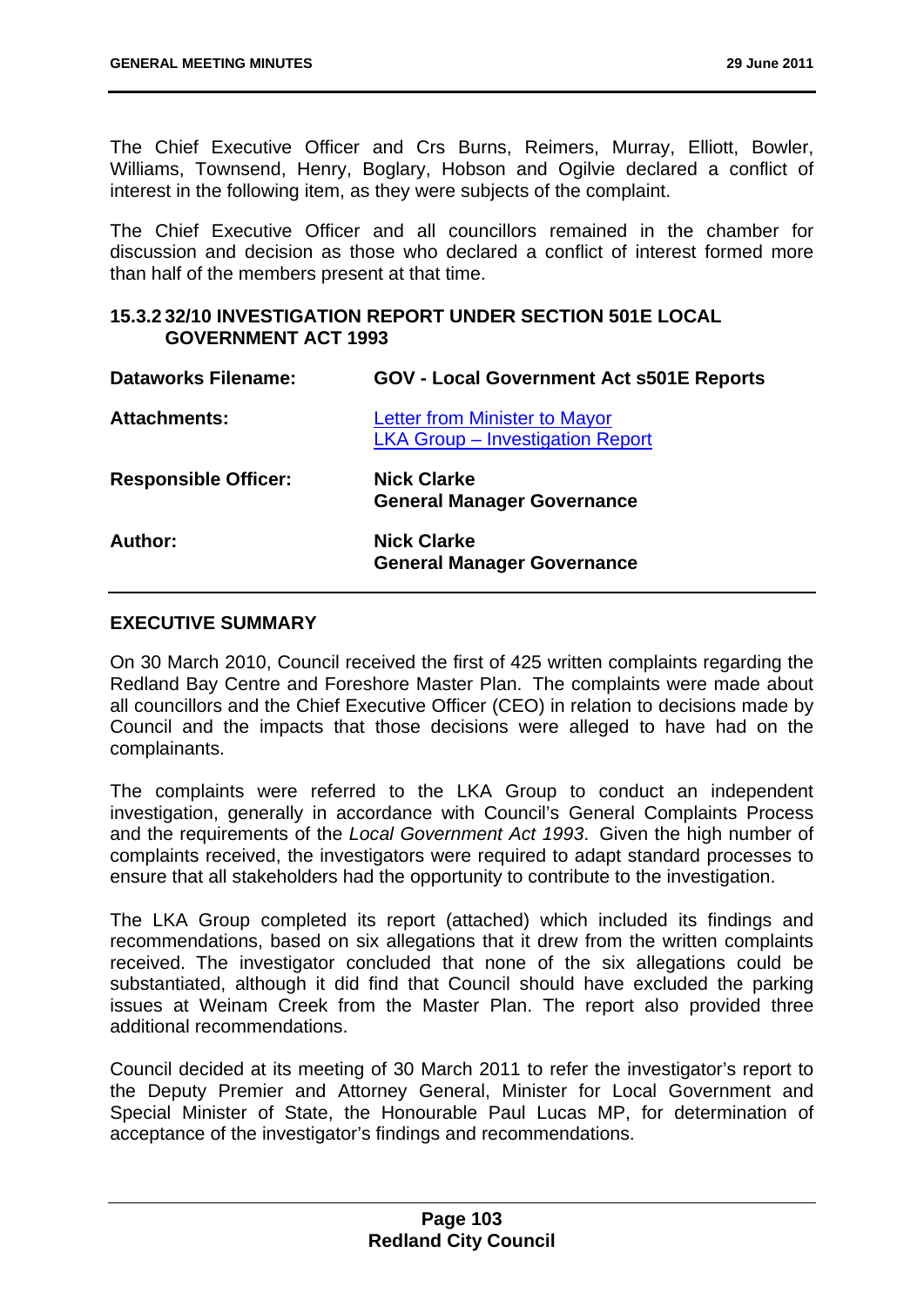The Deputy Premier has responded by letter (attached), advising that Council should make its own determination of the findings and recommendations. The Deputy Premier also advised that the independent investigation had been conducted in accordance with the requirements of the *Local Government Act 1993*.

### **PURPOSE**

The purpose of this report is to obtain decisions from Council in relation to the independent investigator's findings and recommendations.

#### **BACKGROUND**

These complaints arose following Council's adoption of the Redland Bay Centre and Foreshore Master Plan in August 2009. The complainants' issues were stated as being mostly concerned with plans for parking arrangements at Weinam Creek on the mainland.

Of the 425 complaints received, the vast majority were submitted on a proforma that had been developed for that purpose. The proforma had been designed in such a way that it encouraged complainants to provide Council with details of the potential impacts on each complainant, resulting from the adoption of the Master Plan.

The independent investigation was conducted by the LKA Group, a well-respected company that had not previously undertaken work of this nature for this Council or for senior Council officers who were involved in this matter.

During the course of the investigation, the Department of Infrastructure and Planning (now the Department of Local Government and Planning) advised Council of its satisfaction with the processes used to appoint an independent investigator and conduct the investigation, following receipt (by the Minister responsible for local government) of a complaint.

The independent investigation provided additional opportunities for complainants to submit further information by means of an on-line questionnaire and, in a small number of instances, by interview. The investigator also interviewed Council staff, inspected Council documents and provided the councillors and CEO with opportunities to respond to the complaints.

The investigation report sorted the allegations into six basic complaints.

The allegations were:

*1. That the Mayor, all Councillors and the CEO of the Council are responsible for the formulation, production, recommendation, adoption and implementation of the amended Master Plan. That those responsible for the Master Plan have failed to produce a plan that properly accounts for its impacts upon members of the community, including the complainants.*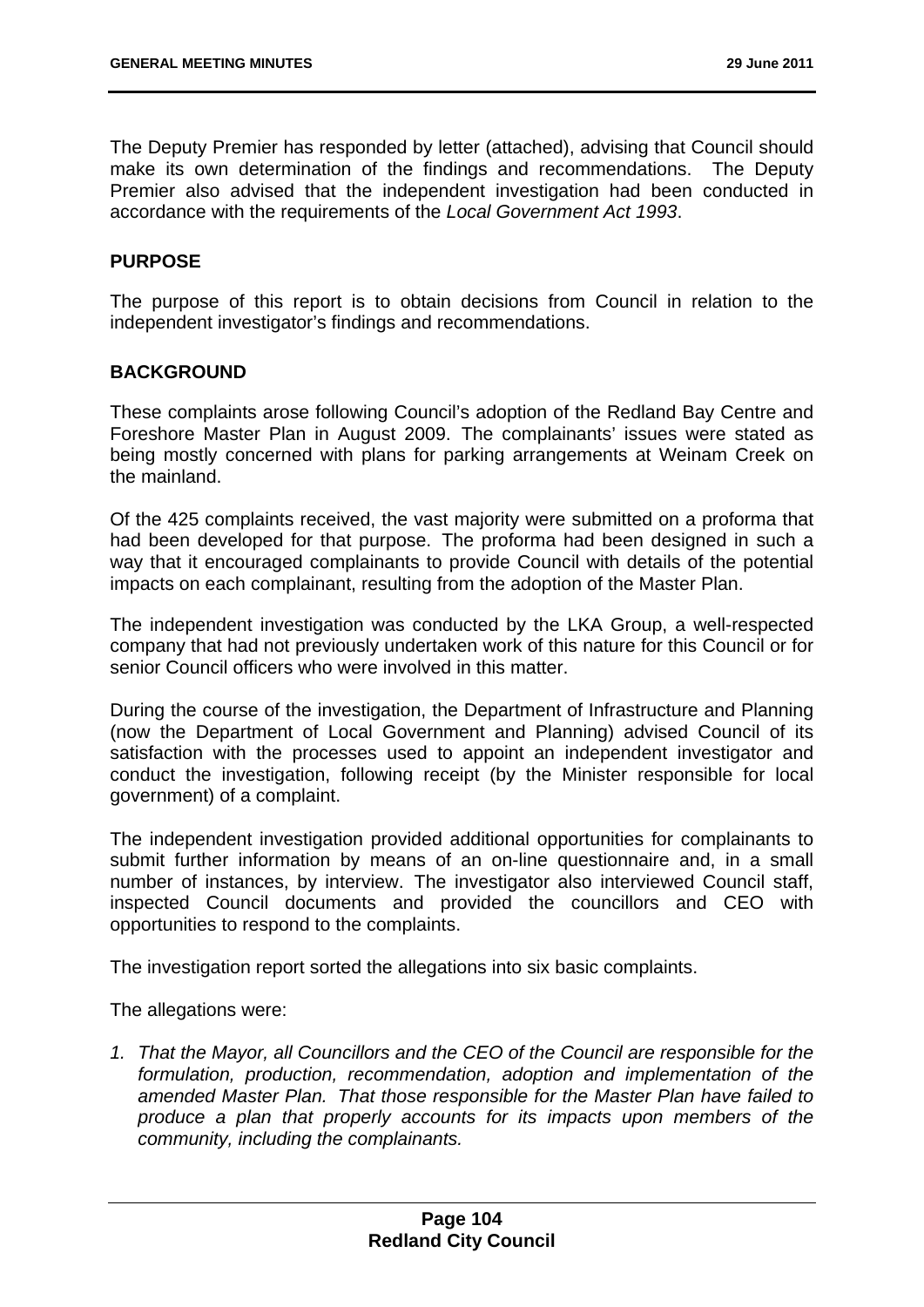- *2. That approaches adopted by the Council and its CEO have resulted in unambiguous statements to the effect that the amended Master Plan is to be*  adopted and will not be further amended to alter the specific outcomes that will *impact so severely on complainants' lifestyles.*
- *3. That statements made by the Council and its CEO, as outlined in complaint 2, clearly indicate that future studies, like the proposed Integrated Local Transport Plan Review and the Social and Economic Impact Assessment will affect matters outside those of parking at Weinam Creek, as detailed in the amended Master Plan.*
- *4. The proposed changes to the car parking arrangements contained within the amended Master Plan will severely affect the lifestyle, health, wellbeing and financial situation of the complainants.*
- *5. That the proposed changes to the Weinam Creek parking arrangements and facilities as proposed under the amended Master Plan have caused SMBI property values to steadily decline.*
- *6. That proposed changes to the Weinam Creek parking arrangements and facilities as proposed under the amended Master Plan discriminates against SMBI residents.*

The investigator concluded that there was insufficient evidence to substantiate the allegations. With regard to the second allegation above, the investigator did find that Council could have decided to amend the Master Plan to remove the parking issues, so that the Master Plan could have been adopted while Council ensured that it was fully informed about the parking issues.

The investigator made recommendations about Council:

- *a) engaging in consultation with the SMBI community during the Integrated Local Transport Plan (ILTP) and the Social and Economic Impact Assessment (SEIA) processes;*
- *b) separating the parking issue from the Master Plan;*
- *c) ensuring that the appropriate skills set is applied to the ILTP and SEIA processes, with particular emphasis on social, transport and economic studies; and*
- *d) considering a multi-disciplinary task-force approach to the implementation phase.*

The Deputy Premier wrote to Council on 6 June 2011 advising that:

- *1. ".... the complaints management process adopted by Council for dealing with these complaints has been carried out in accordance with its statutory obligations and is considered to be adequate";*
- *2. "As elected officials, the Councillors of Redland City Council are ultimately responsible for deciding the policy questions raised by your community in relation to the Master Plan"; and*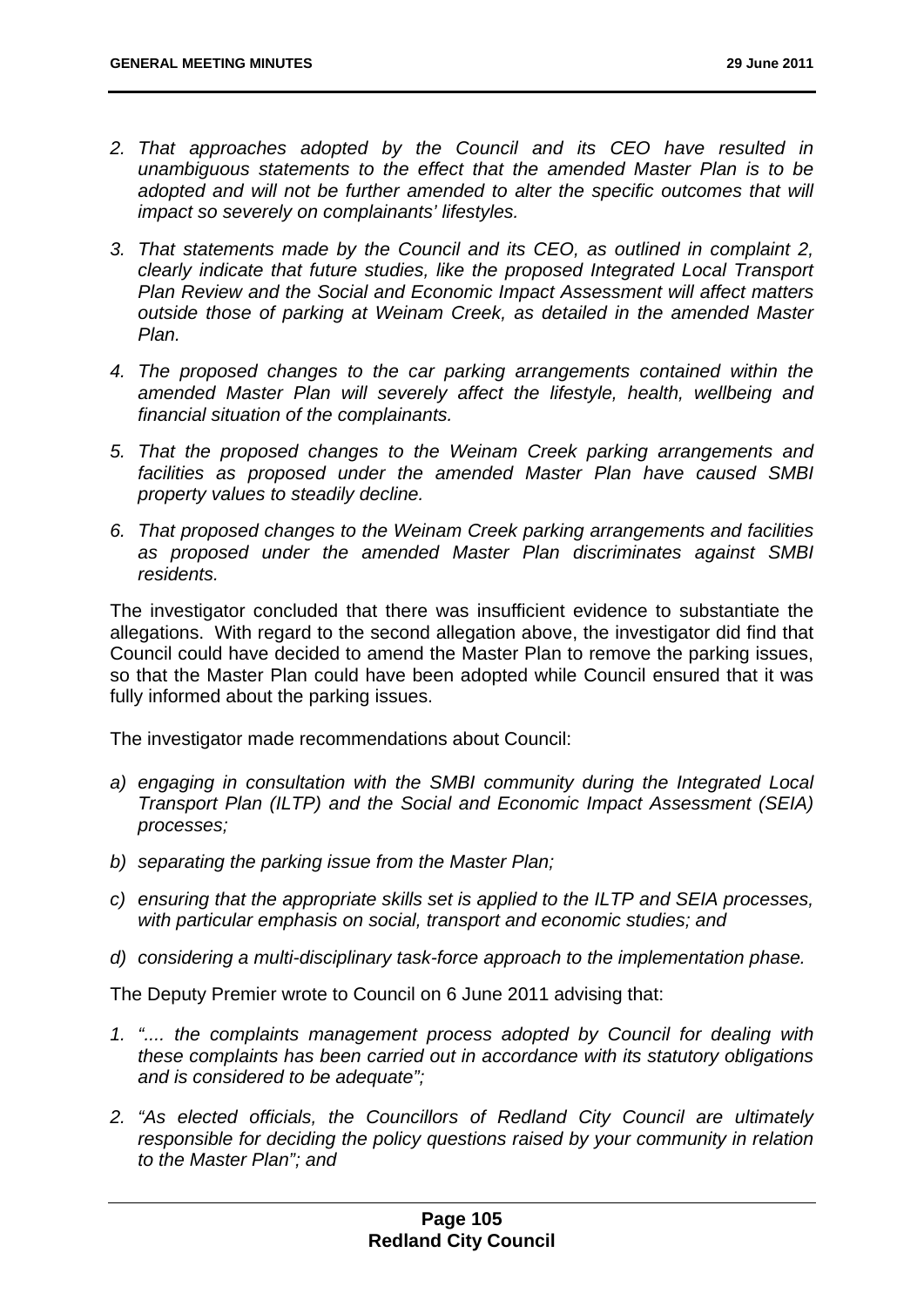*3. "Should the complainants remain dissatisfied with the outcome of Council's decision on this matter, they are also entitled to contact the Queensland Ombudsman seeking a review."* 

In accordance with that advice, the LKA Group's report is re-presented to Council for decisions regarding its findings and recommendations.

### **ISSUES**

The LKA Group's report found all allegations to have been unsubstantiated. This followed a comprehensive investigation based upon a proposed methodology devised by the independent investigator.

The report also provided four recommendations which are discussed below:

*a) engaging in consultation with the SMBI community during the Integrated Local Transport Plan (ILTP) and the Social and Economic Impact Assessment (SEIA) processes;* 

Consultation has occurred with the SMBI community in relation to both the ILTP and the SEIA. The SMBI ILTP review and SEIA are two interrelated but separate projects. Each had their own community consultation process that in parts overlapped but were independent. The consultation processes is summarised as follows:

| <b>SMBI ILTP review</b>                                                                   | <b>SEIA</b>                                                                                                                                                                                                               |
|-------------------------------------------------------------------------------------------|---------------------------------------------------------------------------------------------------------------------------------------------------------------------------------------------------------------------------|
| 13 March 2010 Macleay Island Speak Out<br>launching the SMBI ILTP review                  | Undertaken by SMEC who sub contracted<br>social planners and economists                                                                                                                                                   |
| November 2010 - Release of Discussion<br>Paper for community consultation purposes        | Literature review of previous community<br>input, both historically and through the SMBI<br>ILTP review process undertaken between 13<br>March 2010 and 26 March 2011                                                     |
| 50+ community submissions, including the<br><b>SMBI Forum and Our Parking Spot</b>        | Community consultation consisted<br>Ωf<br>representative community<br>engagement<br>through targeted focus groups                                                                                                         |
| January 2011 Social Data travel survey (714<br>respondents or 25% of population) released | Direct consultation with a variety of key<br>including State agencies,<br>stakeholders<br>providers, targeted community<br>service<br>groups representing the wider<br><b>SMBI</b><br>community and Redland Bay residents |
| February 2011 GHD SMBI Water Alternate<br><b>Transport Routes Study released</b>          | The above consultation was undertaken<br>a variety of methods including,<br>using<br>telephone interviews, face to face interviews<br>and attendance at meetings                                                          |
| 26 March 2011 Russell Island Open House                                                   | with<br>Including individual<br>meetings<br>representatives of the SMBI Forum and Our<br>Parking Spot                                                                                                                     |
| 26 May 2011 Key Stakeholder Workshop                                                      | 09 April 2011 Findings to date presented to<br>the SMBI Communities Advisory Committee                                                                                                                                    |

*b) separating the parking issue from the Master Plan;*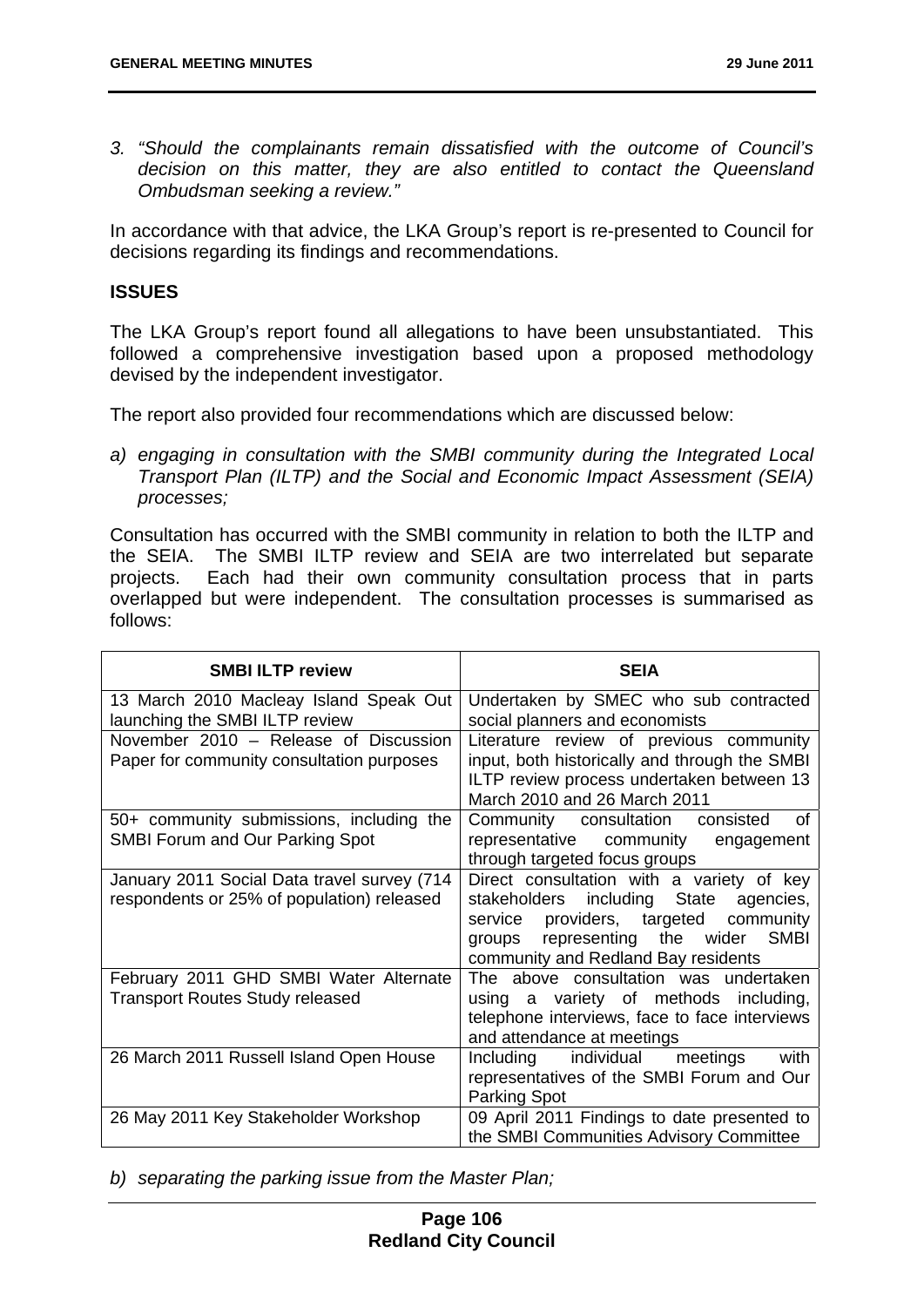This was discussed by Council during the approval process for the Master Plan and was rejected. The opportunity for that to happen has now passed, given the time that has elapsed since the decision was made. A potential public-private partnership for this area would be inclusive of parking.

*c) ensuring that the appropriate skills set is applied to the ILTP and SEIA processes, with particular emphasis on social, transport and economic studies;* 

In relation to both the SMBI ILTP review and the SEIA, Council was mindful of ensuring the rights skills were engaged in undertaking both tasks. An internal steering committee for the SEIA process was created in June 2010 with representatives from Land Use Planning, Community and Social Planning and Council's Community Engagement officers. These officers have helped guide the management of these projects to ensure a wider skill set than engineering has been applied to the outcomes of these projects.

Also, Council has engaged independent third parties to undertake these projects whilst retaining custodianship of the reports outcomes. Aurecon, specialist transport planning consultants, were contracted to manage the compilation and final production of the draft SMBI ILTP. The Snowy Mountains Engineering Company (SMEC) was contracted to undertake the SEIA on Council's behalf. Since undertaking the Snowy Mountains Scheme, SMEC has broadened its skills to undertake multi-disciplinary projects at national and international levels. Its internal skill sets were supplemented by the engagement of specialised social planners and economists who assisted in the completion of the SEIA project.

#### *d) considering a multi-disciplinary task-force approach to the implementation phase.*

Whilst this has been undertaken by the Infrastructure Planning Group throughout the SMBI ILTP review and SEIA projects, this is being taken further with the SMBI PLUS review project. SMBI transport planning outcomes are being integrated with wider more strategic planning outcomes on a more holistic approach to planning for the SMBI through the SMBI 2030 strategy. The implementation of the transport planning outcomes will include consideration from a multi-disciplinary task-force that matches skill sets with capabilities to ensure initiatives and tasks are coordinated and achieve the outcomes identified through current planning practices.

It is suggested that the investigator's recommendations have been adequately addressed.

### **RELATIONSHIP TO CORPORATE PLAN**

#### **8. Inclusive and ethical governance**

Deep engagement, quality leadership at all levels, transparent and accountable democratic processes and a spirit of partnership between the community and Council will enrich residents' participation in local decision making to achieve the community's Redlands 2030 vision and goals

8.5 Be transparent and consistent in the way we manage the organisation, its risks and obligations and ensure we are delivering against our priorities.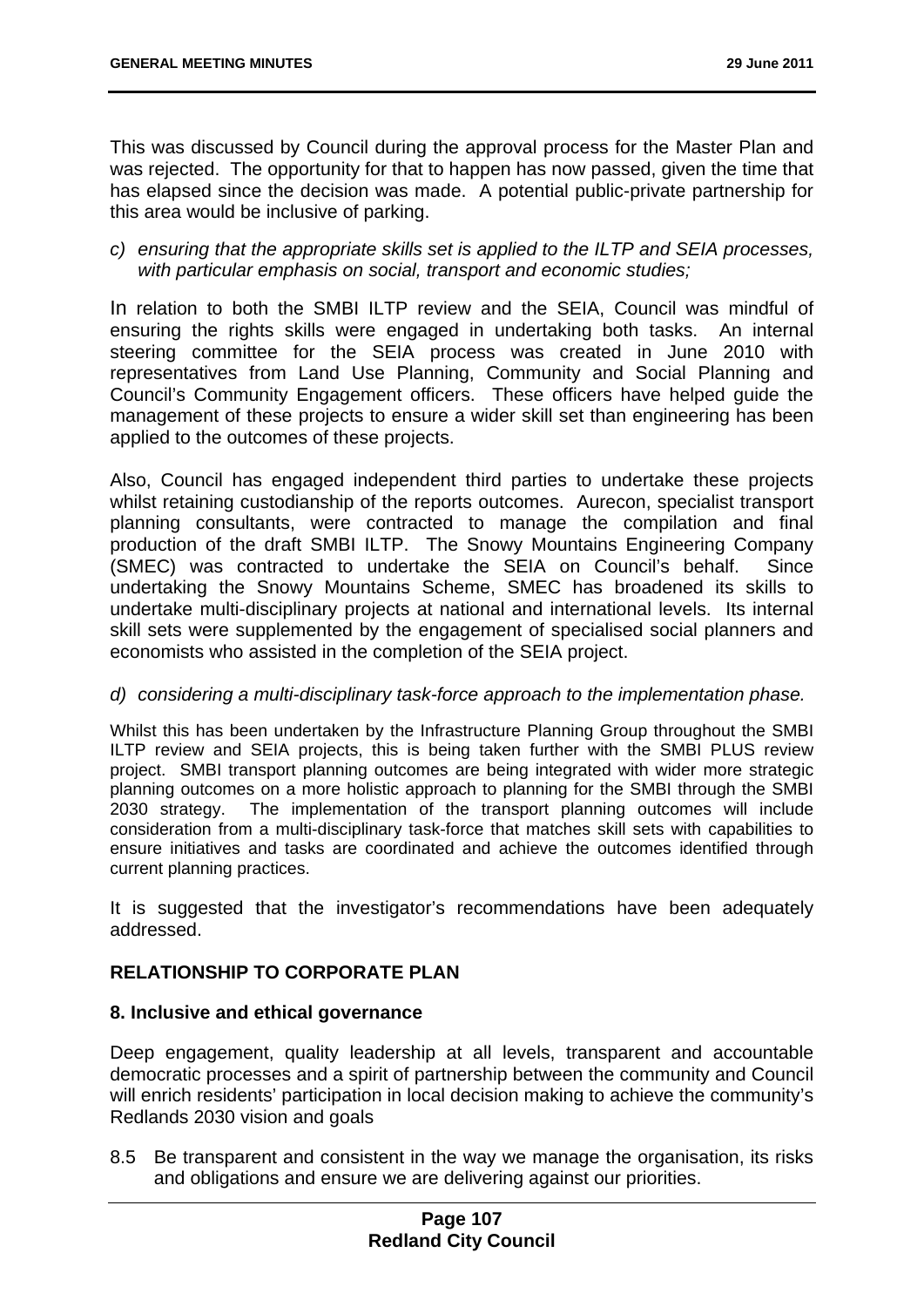### **FINANCIAL IMPLICATIONS**

There are no financial implications impacting Council as a result of this report.

### **PLANNING SCHEME IMPLICATIONS**

There are no new planning scheme implications resulting from the acceptance of the recommendations in this report.

### **CONSULTATION**

Consultation was undertaken with officers in the former Planning & Policy Department of Council and officers in the State Department of Local Government and Planning.

### **OPTIONS**

### **PREFERRED**

That Council resolve to:

- 1. Accept the findings of the LKA Group's investigation report (32/10) into complaints about the Redland Bay Centre and Foreshore Master Plan;
- 2. Accept the recommendations of the LKA Group's investigation report (32/10) into complaints about the Redland Bay Centre and Foreshore Master Plan;
- 3. Note and accept the actions taken to address those recommendations; and
- 4. Advise all complainants of Council's decisions about the findings and recommendations in the LKA Group's report and the Deputy Premier's advice about the adequacy of the complaints process.

### **ALTERNATIVE**

That Council make alternative determinations in relation to some or all of the findings and recommendations in the LKA Group's report.

### **OFFICER'S/COMMITTEE RECOMMENDATION/ COUNCIL RESOLUTION**

| Moved by:    | Cr C Ogilvie |
|--------------|--------------|
| Seconded by: | Cr T Bowler  |

#### **That Council resolve to:**

**1. Accept the findings of the LKA Group's investigation report (32/10) into complaints about the Redland Bay Centre and Foreshore Master Plan;**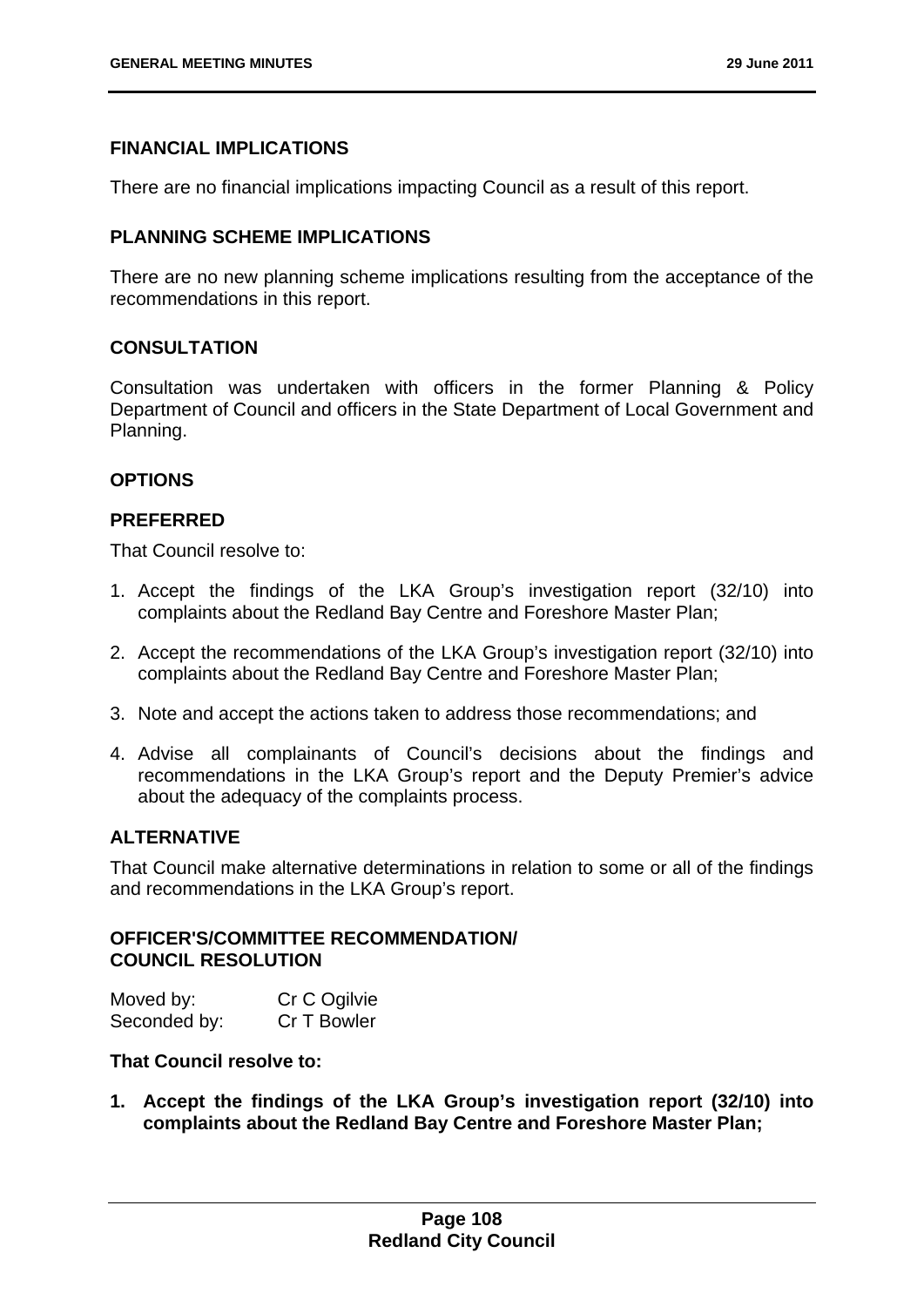- **2. Accept the recommendations of the LKA Group's investigation report (32/10) into complaints about the Redland Bay Centre and Foreshore Master Plan;**
- **3. Note and accept the actions taken to address those recommendations; and**
- **4. Advise all complainants of Council's decisions about the findings and recommendations in the LKA Group's report and the Deputy Premier's advice about the adequacy of the complaints process.**

### **CARRIED**

DIVISION

- FOR: Crs Burns, Reimers, Murray, Elliott, Bowler, Townsend, Henry, Ogilvie, Boglary and Hobson
- AGAINST: Cr Williams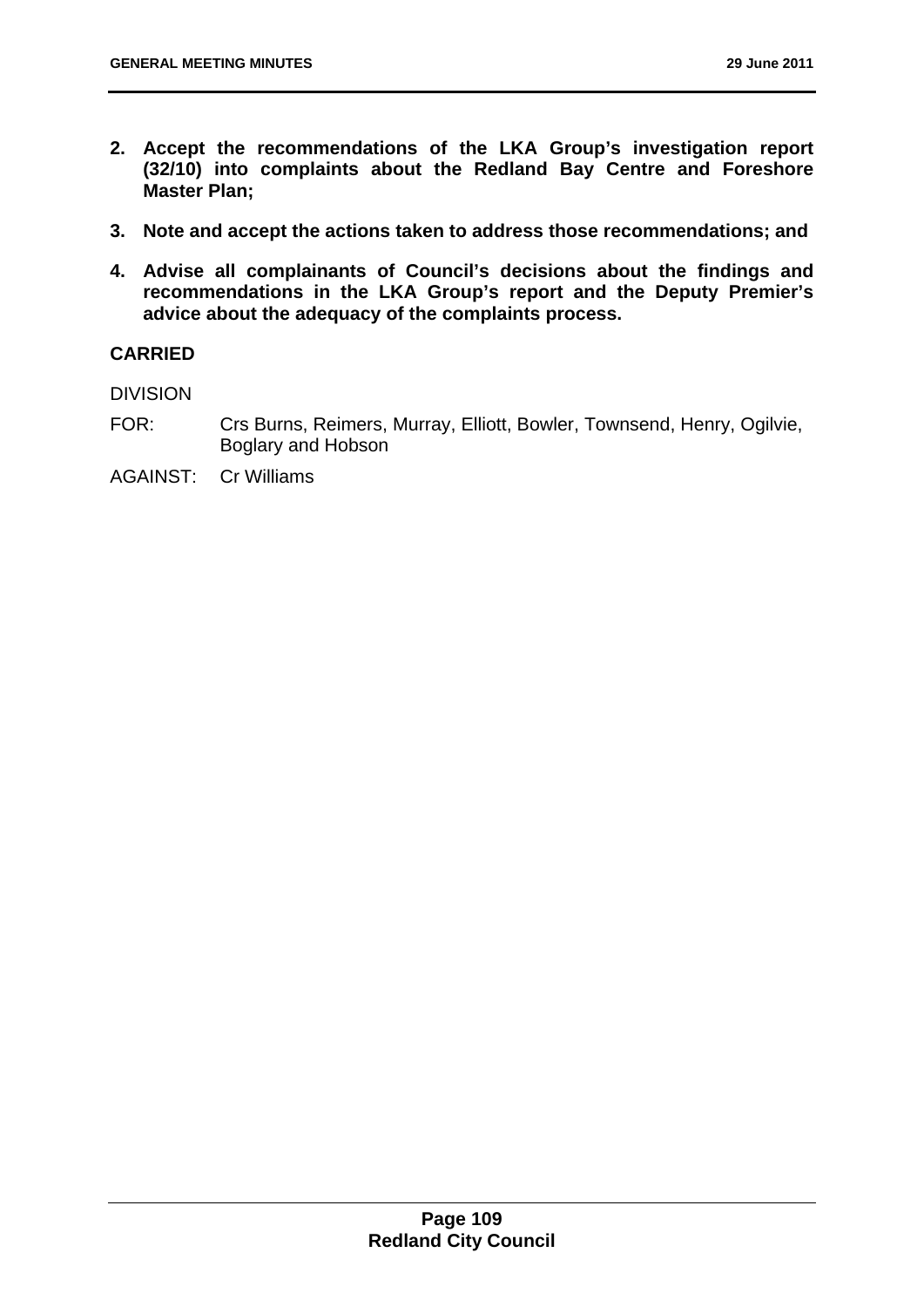#### **15.3.3 COMPLAINTS MANAGEMENT PROCESS AND CONDUCT AND PERFORMANCE OF COUNCILLORS - ADMINISTRATIVE CHANGES TO POLICIES AND GUIDELINES**

| <b>Dataworks Filename:</b>  | POL-3037, GL-3037-001, POL-3096 and GL-3096-<br>001                                                            |
|-----------------------------|----------------------------------------------------------------------------------------------------------------|
| <b>Attachments:</b>         | <b>Revised POL-3037</b><br><b>Revised GL-3037-001</b><br><b>Revised POL-3096</b><br><b>Revised GL-3096-001</b> |
| <b>Responsible Officer:</b> | <b>Nick Clarke</b><br><b>General Manager Governance and Planning</b>                                           |
| Author:                     | <b>Kylie Fernon</b><br><b>Manager Internal Audit</b>                                                           |

### **EXECUTIVE SUMMARY**

Local Government Managers Australia Queensland (LGMA) has been working with the Office of the Information Commissioner (OIC) with regard to the application of the *Information Privacy Act 2009* to local government.

The most significant issue for local government is related to the management of complaints. The interpretation provided to local governments has been that councils could not advise a complainant of the outcome of their complaint. Instead, council staff could only provide general advice about the process that would be followed for complaints of that type.

After substantial lobbying, the OIC has revised this opinion and has issued a new fact sheet to address this matter, enabling local government staff to properly inform complainants about the progress and outcomes of investigations of their complaints. To conform to this advice, Council is advised to include in its complaints policies a statement that a subject of a complaint is to be advised that it is the Council's policy to keep the complainants so informed. Similarly, it is also advised that Council makes its policy clear about how it deals with the identity of the complainant. It has been this Council's practice to keep the identity of complainants confidential and changes are proposed to Council's complaints policies and guidelines to reflect this.

This report summarises the proposed administrative amendments to the Complaints Management Process (POL-3037 and GL-3037-001) and to the Conduct and Performance of Councillors (POL-3096 and GL-3096-001) to put the OIC's advice into effect.

### **PURPOSE**

The purpose of this report is to provide a summary of the proposed administrative amendments to the Complaints Management Process (POL-3037 and GL-3037-001)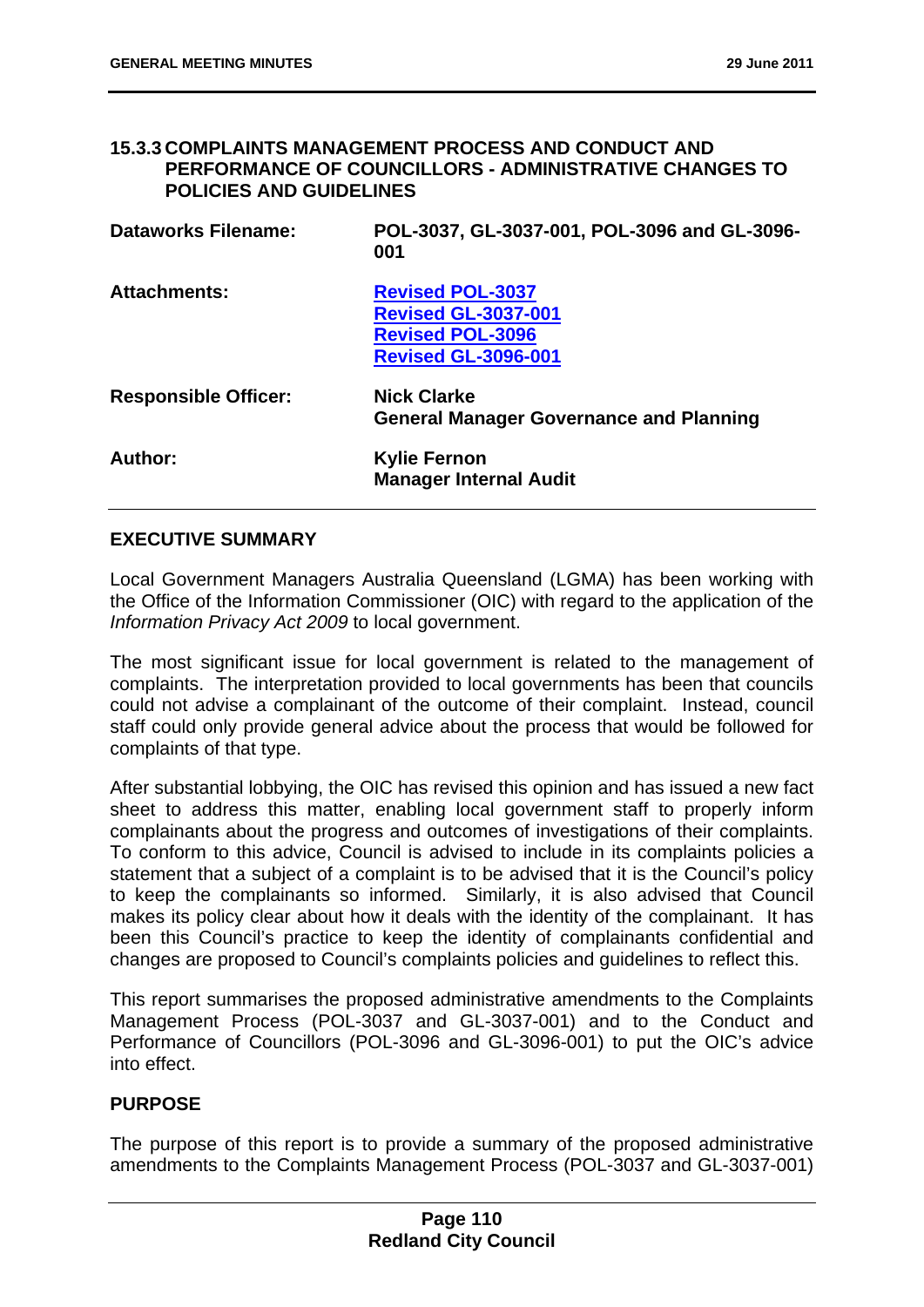and to the Conduct and Performance of Councillors (POL-3096 and GL-3096-001) and obtain Council's approval for these changes.

### **BACKGROUND**

The LGMA has been working with the Office of the Information Commissioner (OIC) with regard to the application of the *Information Privacy Act 2009* to Local Government.

The most significant issue for Local Government is related to the management of complaints. The interpretation provided to Local Governments has been that councils could not advise a complainant of the outcome of their complaint, only advising them of the generic process to be followed.

The OIC has revised this opinion and has issued a new fact sheet to address this matter by clearly articulating the following:

- Council notifies the subject of a complaint that it is Council's usual practice to disclose information about the progress of the investigation and its outcome to the complainant; and
- Council can choose to either notify the subject of the complainant's name or choose not to disclose. This is a matter for Council decision and must be reflected in policies and guidelines.

### **ISSUES**

The following is a summary of the proposed administrative amendments (**new text in bold**):

#### **1) Complaints Management Process POL-3037**

Addition of:

8. **The subjects of complaints will, at the time they are notified of a complaint against them, be informed that it is Council's policy to disclose information about the progress of the investigation and its outcome to the complainant.**

It is Council's policy not to notify the subject of the complainant's name. To clearly reflect this in Council's Complaints Management Process POL-3037 the following needs to be included:

7. All complaints will be treated…………………**It is Council's policy not to notify the subject of the complainant's name.** Publication of information……………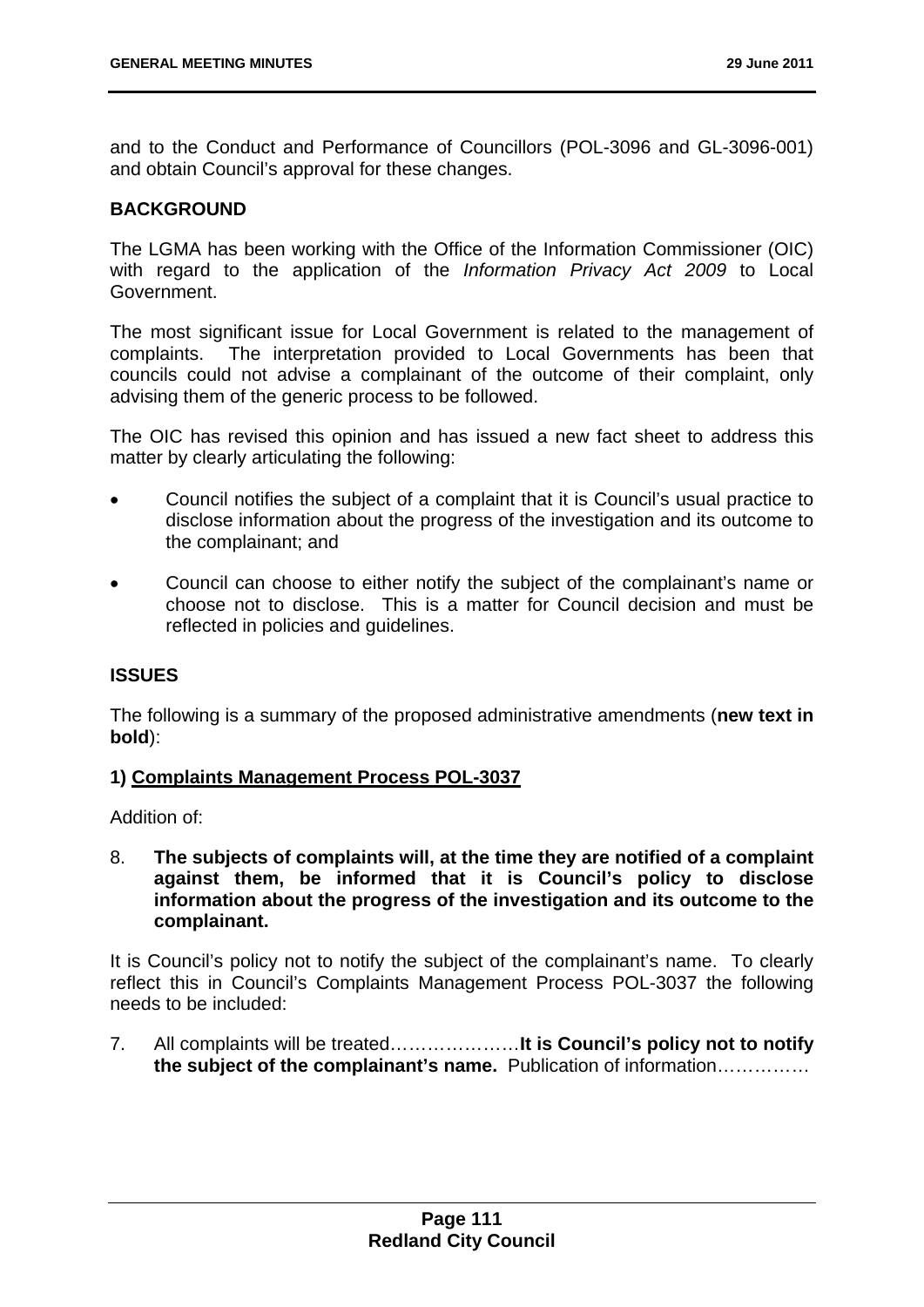### **2) Complaints Management Process GL-3037-001**

Inclusion of:

- 8.6 The officer will also advise the officer subject of the complaint (if it is a complaint about an officer):
	- a. The nature of the allegation; **and**

### **b. That it is Council's policy to disclose information about the progress of the investigation and its outcome to the complainant.**

- 9.6 The officer will also advise the officer subject of the complaint (if it is a complaint about an officer):
	- a. The nature of the allegation; **and**

### **b. That it is Council's policy to disclose information about the progress of the investigation and its outcome to the complainant.**

- 10.7 If the matter is referred back to the CEO, he/she will notify the complainant and the officer. The subject officer will be advised:
	- a. The nature of the allegation; **and**
	- **b. That it is Council's policy to disclose information about the progress of the investigation and its outcome to the complainant.**

### **3) Conduct and Performance of Councillors POL-3096**

Addition of:

8. **The subjects of complaints will, at the time they are notified of a complaint against them, be informed that it is Council's policy to disclose information about the progress of the investigation and its outcome to the complainant.**

It is Council's policy not to notify the subjects of the complainant's name. To clearly reflect this in Council's Complaints Management Process POL-3037 the following needs to be included:

6. All complaints will be treated…………………**It is Council's policy not to notify the subject of the complainant's name.** Publication of information……………

#### **4) Conduct and Performance of Councillors GL-3096-001**

Addition of:

7.9 …………….. **The CEO will also advise the councillor that it is Council's policy to disclose information about the progress of the investigation and its outcome to the complainant.**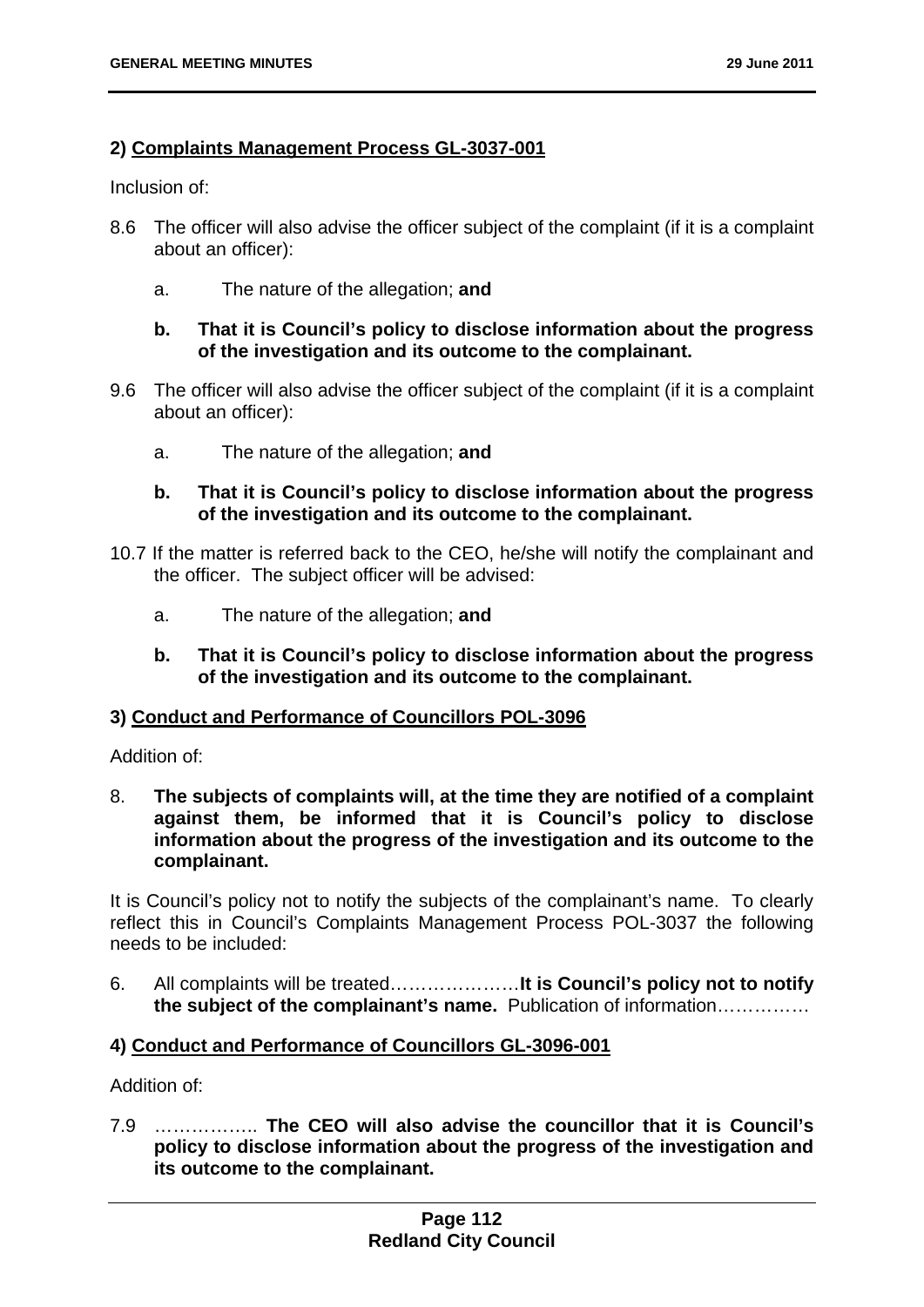- 7.18 ……………..**The CEO will also advise the councillor that it is Council's policy to disclose information about the progress of the investigation and its outcome to the complainant.**
- 7.29 ……………..**The CEO will also advise the councillor that it is Council's policy to disclose information about the progress of the investigation and its outcome to the complainant.**

### **RELATIONSHIP TO CORPORATE PLAN**

#### **8. Inclusive and ethical governance**

Deep engagement, quality leadership at all levels, transparent and accountable democratic processes and a spirit of partnership between the community and Council will enrich residents' participation in local decision making to achieve the community's Redlands 2030 vision and goals

8.5 Be transparent and consistent in the way we manage the organisation, its risks and obligations and ensure we are delivering against our priorities.

# **FINANCIAL IMPLICATIONS**

There are no financial implications impacting Council as a result of this report.

### **CONSULTATION**

The CEO was consulted about the administrative amendments to the Complaints Management Process (POL-3037 and GL-3037-001) and to the Conduct and Performance of Councillors (POL-3096 and GL-3096-001).

### **OPTIONS**

#### **PREFERRED**

That Council resolve to adopt the proposed administrative amendments to the Complaints Management Process (POL-3037 and GL-3037-001) and to the Conduct and Performance of Councillors (POL-3096 and GL-3096-001).

# **ALTERNATIVE**

That Council request additional information or alternate changes to the Complaints Management Process (POL-3037 and GL-3037-001) and to the Conduct and Performance of Councillors (POL-3096 and GL-3096-001).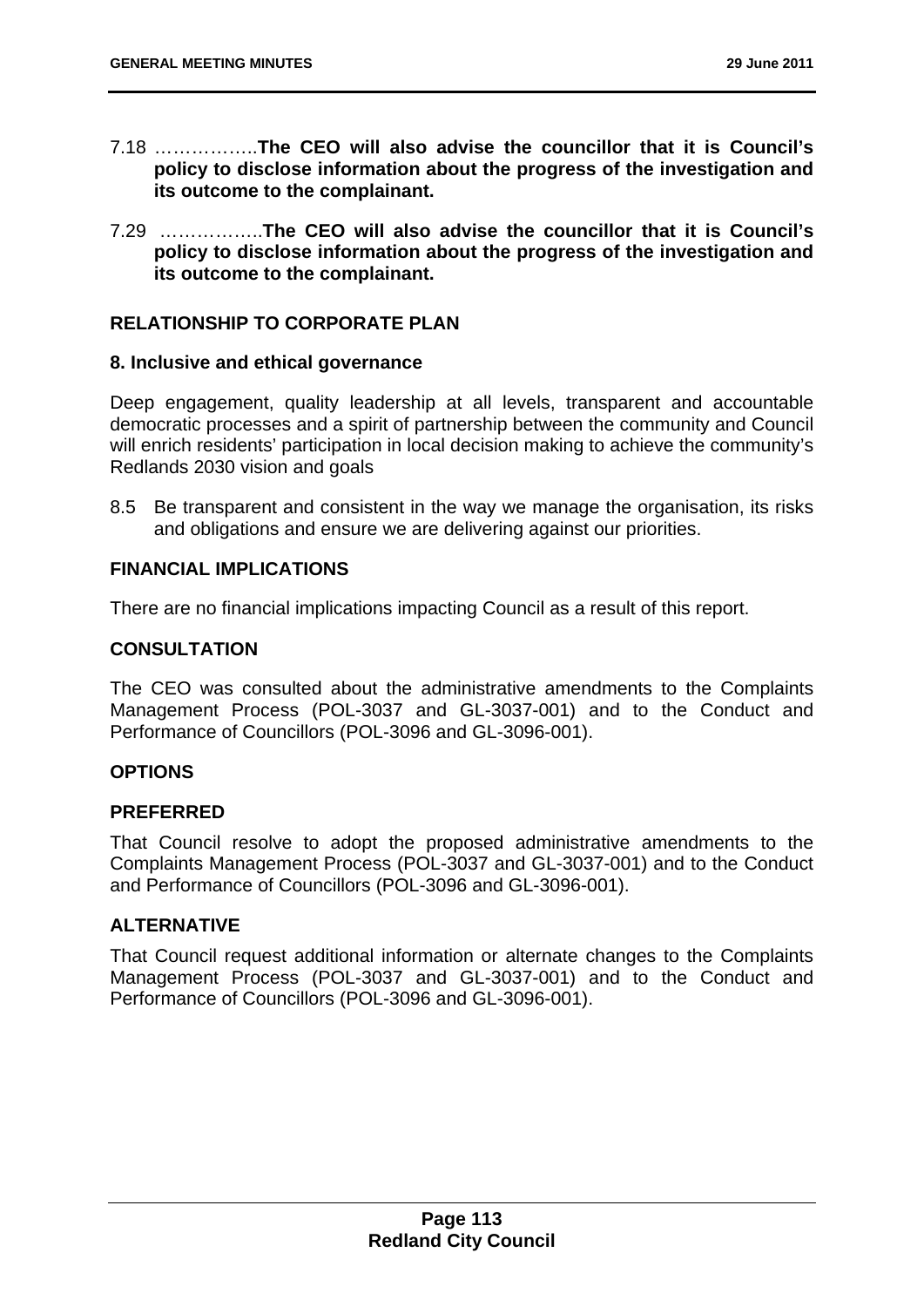### **OFFICER'S/COMMITTEE RECOMMENDATION/ COUNCIL RESOLUTION**

| Moved by:    | Cr C Ogilvie |
|--------------|--------------|
| Seconded by: | Cr W Boglary |

**That Council resolve to adopt the proposed administrative amendments to the Complaints Management Process (POL-3037 and GL-3037-001) and to the Conduct and Performance of Councillors (POL-3096 and GL-3096-001).** 

**CARRIED** (en bloc)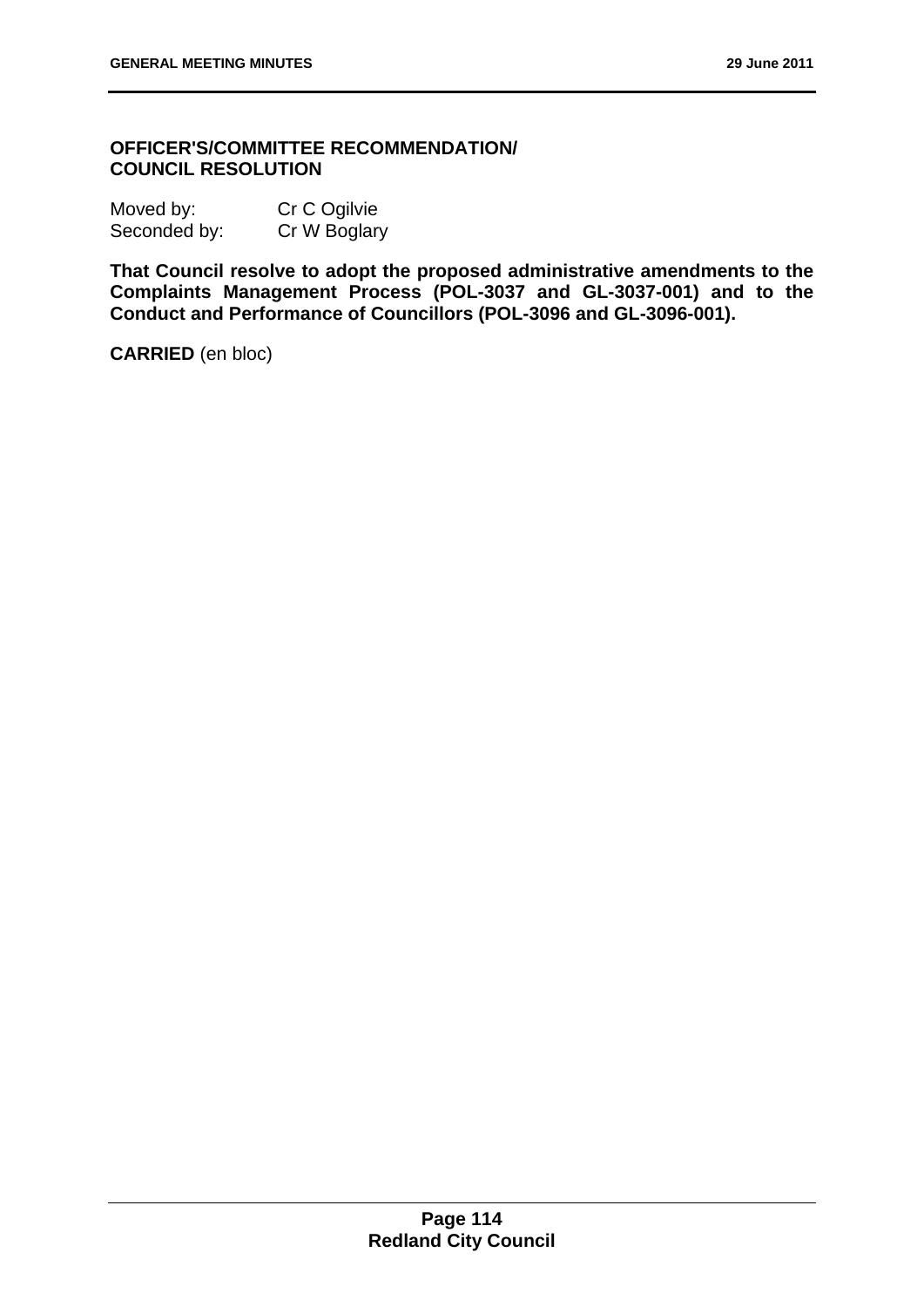Cr Williams declared a conflict of interest, or a perceived conflict of interest in the following Item, stating that she is a volunteer and a former long term representative of Redfest.

On being put to the vote, the Councillors present decided that Cr Williams' interest in this matter is not, or is not reasonably taken to be a conflict of interest and therefore Cr Williams could remain in the Chambers, and be a part of discussion and decision on this matter.

#### **15.3.4 SPONSORSHIP APPLICATIONS - 2011 REDFEST**

| <b>Dataworks Filename:</b>  | <b>CR Sponsorship - Outgoing</b>                                    |
|-----------------------------|---------------------------------------------------------------------|
| <b>Responsible Officer:</b> | <b>Nick Clark</b><br><b>General Manager Governance and Planning</b> |
| Author:                     | <b>Kathy Petrik</b><br><b>Manager Marketing and Communications</b>  |

### **EXECUTIVE SUMMARY**

Council's Corporate Sponsorship policy was adopted in October 2009, with the policy objective of "*seeking to support and promote a strong and involved community through the sponsorship of events, projects, services or other activities in an equitable and accountable way.* This policy came into force on 1 January 2010.

The definition of sponsorship is defined as "*a business transaction in which a sponsor provides a financial contribution or value in kind to support an event, project, service or activity in return for negotiated commercial and other benefits. It is a business transaction because it involves an exchange that has measurable value to each party in commercial, communication or philanthropic terms".* 

In accordance with the policy and guidelines, all sponsorships over \$10,000 are to be determined by Council. This report provides recommendations from the internal assessment committee about the sponsorship application of Redland Spring Festival Inc for RedFest in which a \$35,000 sponsorship commitment for a period of three years was requested.

The internal assessment panel is recommending a total sponsorship payment of \$20,000 for the 2011 event, the same as last year. The event will also be charged \$1,116, the lowest charge available as a not for profit organisation, for whole of ground venue fees during the set up and operation of RedFest.

### **PURPOSE**

This report provides background and recommendations to Council for sponsorship of RedFest in accordance with its policy and guidelines.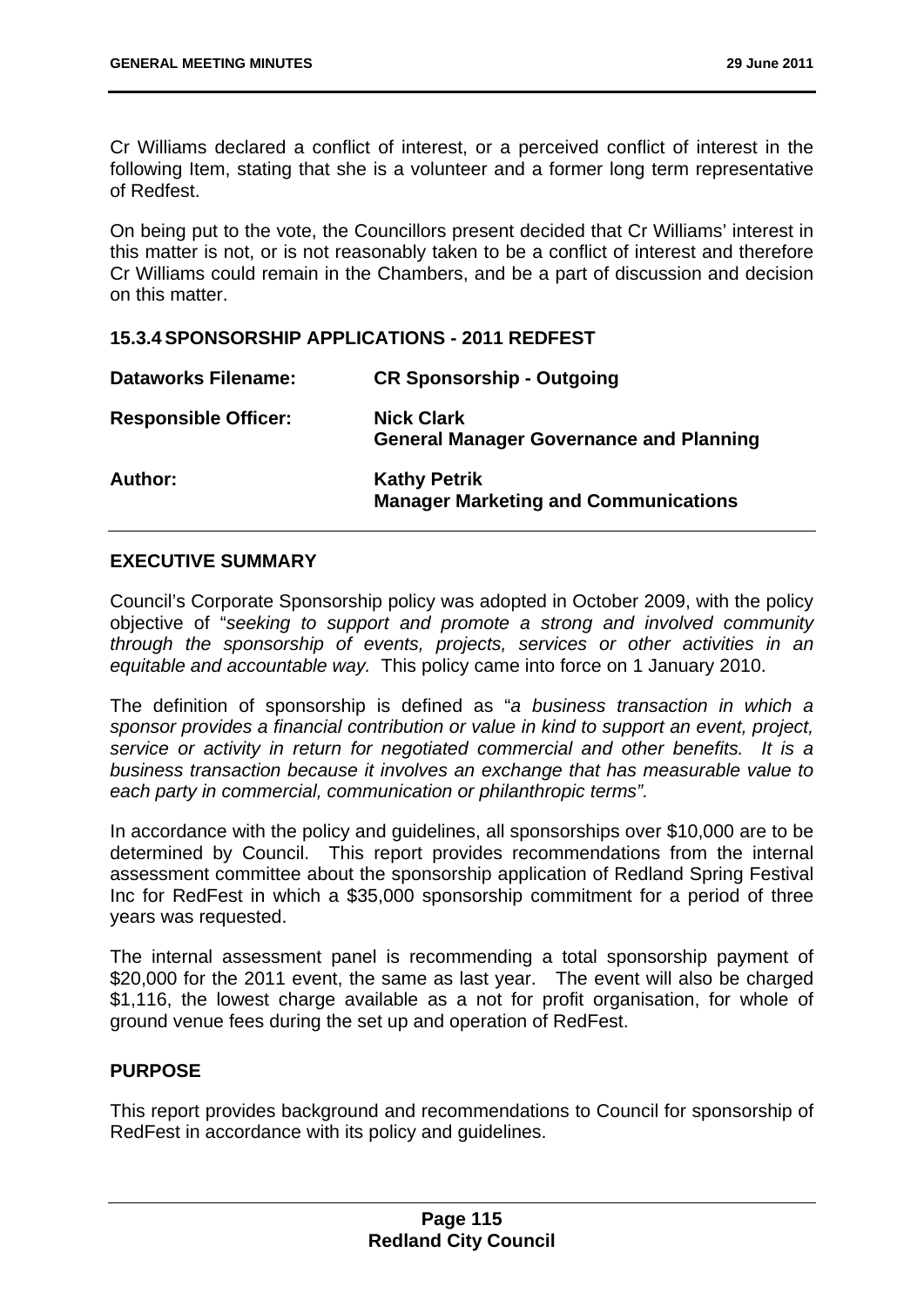#### **BACKGROUND**

RedFest is scheduled for 9, 10, and 11 September 2011 at Norm Price Park - Redlands Showgrounds. The event has been operating in various formats since 1953 and is the longest running existing event in the Redlands. It is organised by Redland Spring Festival Inc. and targets primarily the local 35+ age group and families. The organisers reported last year's public and exhibitor attendance was 13,000 for the three day festival.

RedFest describes itself as an annual celebration in the Redlands each September and celebrates music, art, food and community. It is run by a not for profit community organisation, headed by a volunteer committee with up to 300 volunteers supporting it.

The event lists the benefits it provides as retention of the longest and largest existing event in the Redlands, opportunity for community organisations to fundraise and artistic development through engagement of professional performers and arts workers. As well, the program is designed to attract local and regional audiences offering business and tourism opportunities to locals.

RedFest will also run community workshops in lantern making and music and organise a lantern parade. It provides opportunities for community organisations to display, participate and earn income through the festival and gives local businesses an opportunity to network and provide services.

Last year RedFest received \$20,000 in sponsorship from Council's sponsorship fund and a total of \$17,000 in other Council grants for musical workshops and a koala conservation themed lantern parade.

This year, the Redland Spring Festival Committee has also applied for an RADF grant of \$6,300 for the RedFest Community Orchestra. Another RADF grant application from Folk Redlands in the amount of \$5,953 has been recommended to support music workshops and performances at the event.

Sponsorship funding will be used at the event to offset infrastructure costs such as fencing, toilet hire, ticket boxes, marquees and security.

The internal assessment panel representing the areas of community and social planning; customer and community services; economic development, development and community standards and marketing and communications have assessed the value of this sponsorship to Council as \$20,000.

This sponsorship offers naming rights to a festival venue, recognition in all print media; logos on leaflets/programs; acknowledgment on website with link to RCC website; invitations to all corporate networking events; logo banners/signage; verbal acknowledgment through the 24 hours of programming; 20 family weekend passes valued at \$1,840; a free display site for IndigiScapes to provide environmental education information during the festival.

The panel recommends that Council's previous in kind support for reduced venue rental costs during event set up/dismantling should continue. It is valued at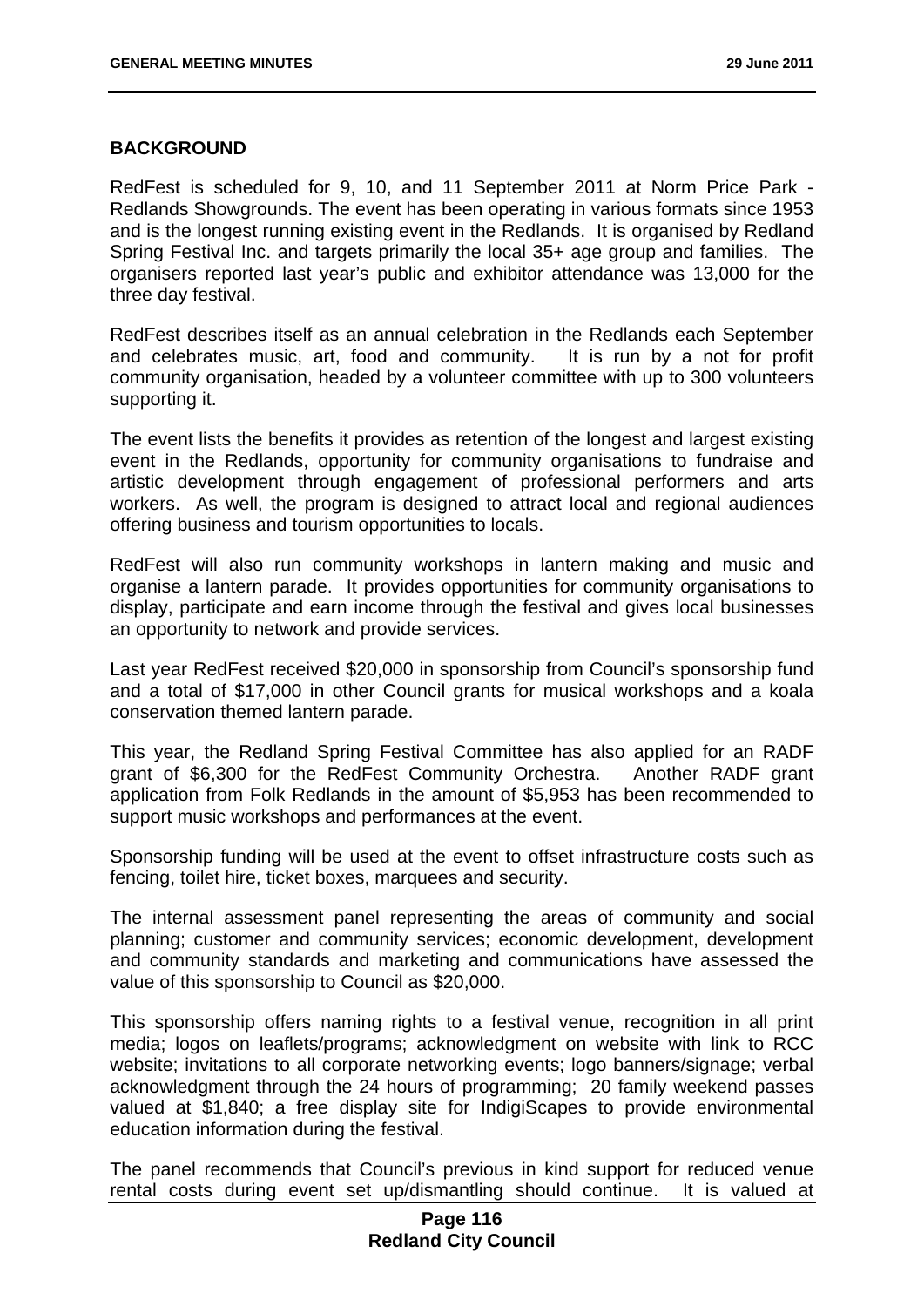approximately \$1,116. The event fee of \$300 has also been waived under Council's new procedure regarding community events by non-profit organisations.

### **ISSUES**

Redland City Council's Marketing and Communications group will liaise with the sponsored organisation to ensure that all benefits agreed to in the sponsorship agreement are delivered satisfactorily.

Sponsorship commitments can only be made for one year, and not the three as requested in this application.

### **RELATIONSHIP TO CORPORATE PLAN**

#### **1. Healthy natural environment**

A diverse and healthy natural environment, with an abundance of native flora and fauna and rich ecosystems will thrive through our awareness, commitment and action in caring for the environment.

1.4 Improve residents' understanding, respect and enjoyment of the local environment through stewardship and partnerships

#### **6. Supportive and vibrant economy**

Businesses will thrive and jobs will grow from opportunities generated by low impact industries, cultural and outdoor lifestyle activities, ecotourism and quality educational experiences.

6.1 Bolster the local economy and local employment by providing business support to local companies, promoting social enterprise and providing opportunities for creativity, diversity and entrepreneurial activity

#### **7. Strong and connected communities**

Our health, wellbeing and strong community spirit will be supported by a full range of services, programs, organisations and facilities, and our values of caring and respect will extend to people of all ages, cultures, abilities and needs

- 7.1 Promote festivals, events and activities for people to come together, developing connections and networks to improve community spirit and enhance 'sense of place'
- 7.4 Increase the participation of people from all age groups and backgrounds in local heritage, the arts and cultural expression.

#### **FINANCIAL IMPLICATIONS**

The budget for corporate sponsorship for 2011-12 is expected to be reduced by 10%. This has been considered when allocating \$20,000 to this event.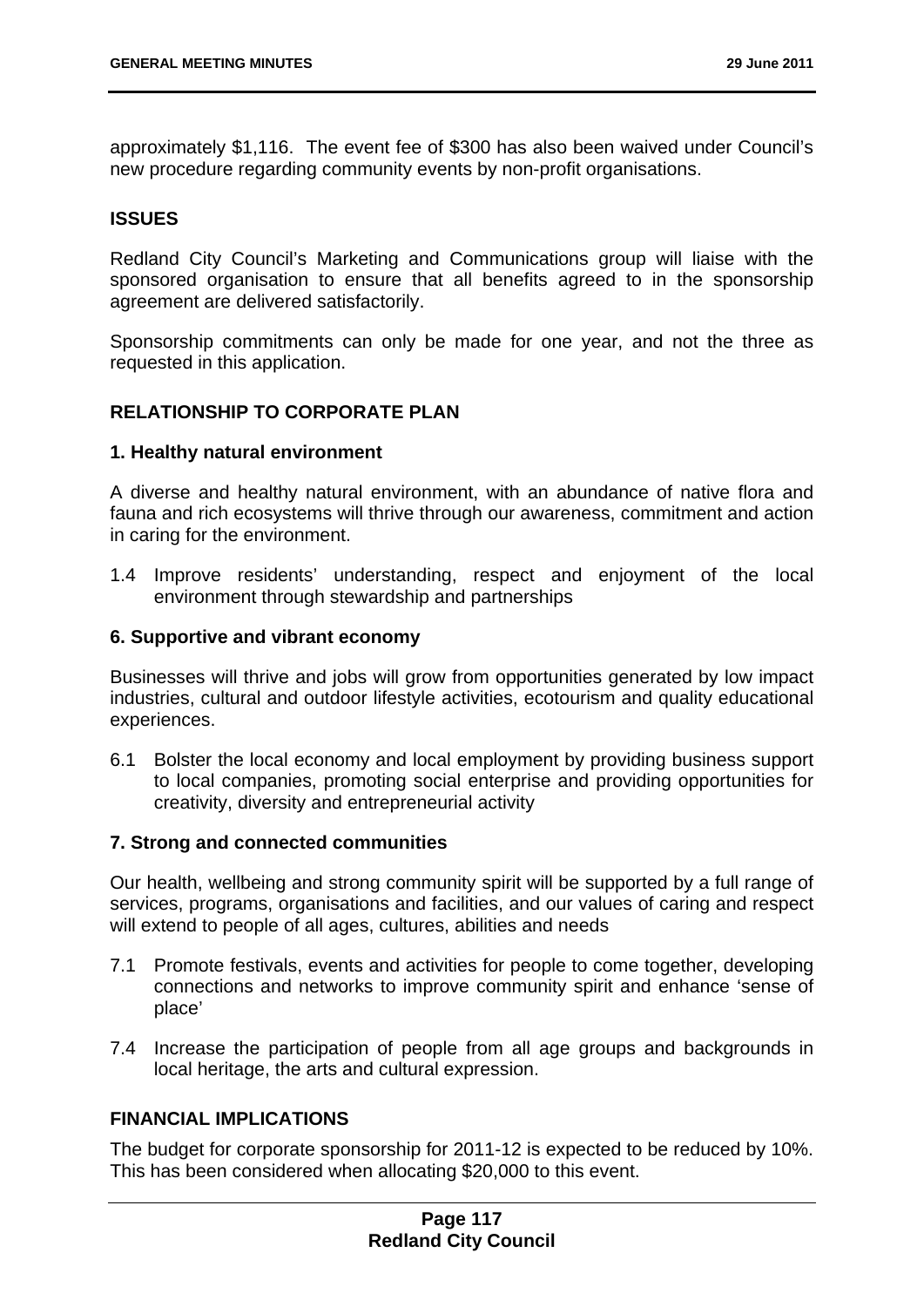## **CONSULTATION**

Mayor Melva Hobson; internal assessment committee made up of managers Community and Social Planning, Customer and Community Services, Economic Development, Environmental Management and Marketing and Communications.

### **OPTIONS**

- 1. Accept the assessment panel's recommendations to approve \$20,000 in sponsorship funding to Redland Spring Festival Inc (RedFest);
- 2. Decline approval of the sponsorship requests from Redlands Spring Festival Inc. (RedFest); or
- 3. Vary the amount of sponsorship funding to the Redland Spring Festival Inc (RedFest)

### **OFFICER'S/COMMITTEE RECOMMENDATION/ COUNCIL RESOLUTION**

Moved by: Cr B Townsend Seconded by: Cr D Henry

**That Council resolve to accept the assessment panel's recommendations to approve \$20,000 in sponsorship funding to Redland Spring Festival Inc (RedFest).** 

### **CARRIED**

Cr Williams voted in the affirmative.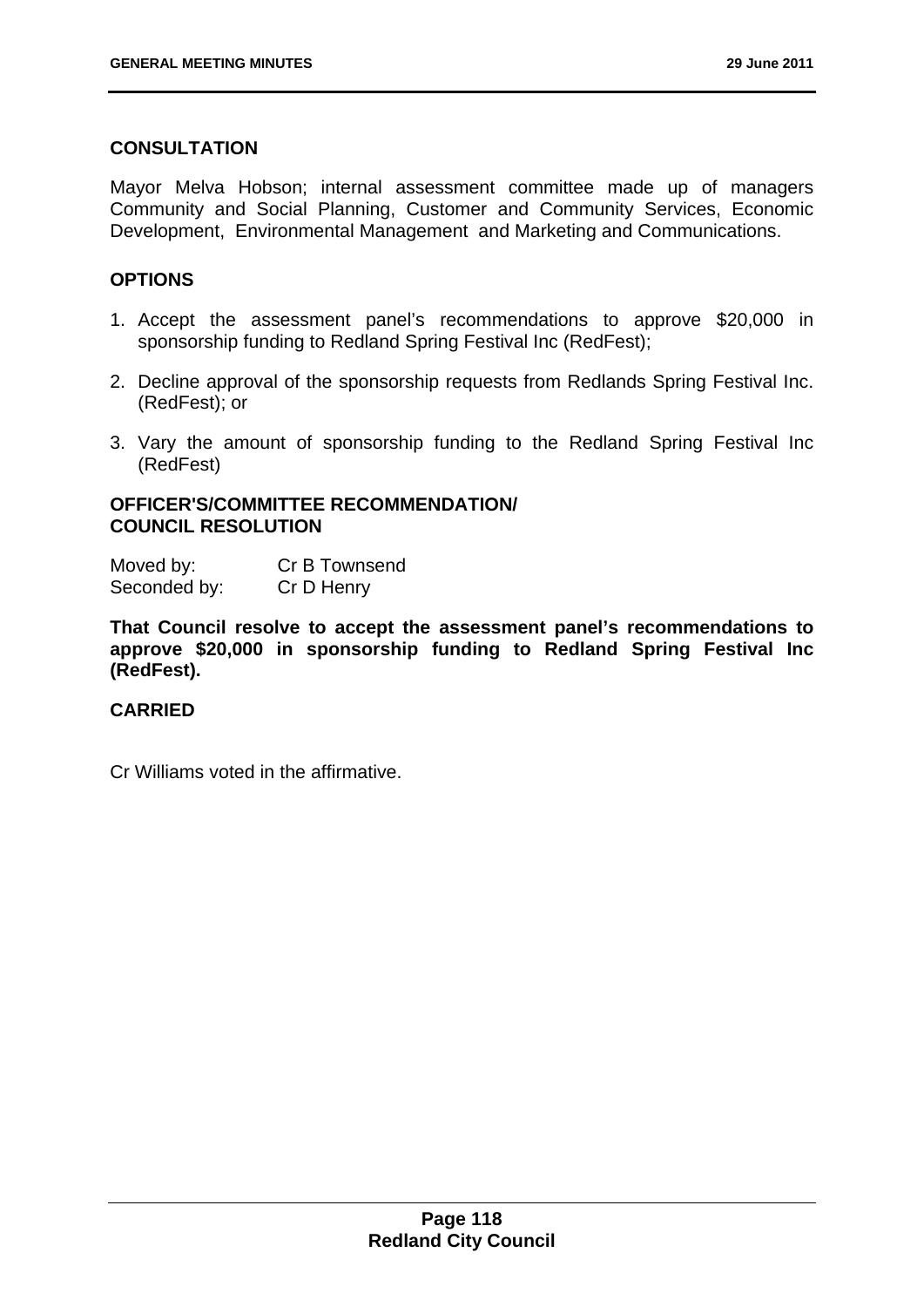### **15.3.5 CORPORATE PERFORMANCE MANAGEMENT POLICY AND GUIDELINE**

| <b>Dataworks Filename:</b>  | <b>GOV Corporate Performance Management</b><br><b>Framework</b>                                                                       |
|-----------------------------|---------------------------------------------------------------------------------------------------------------------------------------|
| <b>Attachments:</b>         | <b>POL 3018 Corporate Performance Management</b><br><b>Policy</b><br>GL 3018-001 Corporate Performance Management<br><b>Guideline</b> |
| <b>Responsible Officer:</b> | <b>Nick Clarke</b><br><b>General Manager Governance and Planning</b>                                                                  |
| Author:                     | <b>Luke Wallace</b><br><b>Manager Corporate Planning Performance and</b><br><b>Risk</b>                                               |

### **EXECUTIVE SUMMARY**

Council's Corporate Performance Management Policy and Guideline were last reviewed in 2008. As part of the Organisational Development Plan, the CEO identified the need to review the corporate performance management function to ensure it continued to meet the needs of the community and fulfil the legislative requirements of the Local Government Act 2009 and supporting Regulations. The review is also necessitated by the adoption by Council in 2010 of a new Community Plan (Redlands 2030) and a new Corporate Plan 2010-2015.

#### **PURPOSE**

The purpose of this report is to present to Council a revised Corporate Performance Management Policy for approval and a revised Corporate Performance Management Guideline for noting.

### **BACKGROUND**

Council recognises that a robust system of corporate performance management is an essential element of good corporate governance. Council's revised Performance Management Policy and Guideline (see attached) will provide the following positive outcomes;

- Relevant and timely information to Council and management to support sound decision making and allocation of resources.
- Transparency to the community enabling review of Council's progress towards achievement of its vision and goals from the Community and Corporate Plans along with performance in key operational areas.
- A streamlined process that maximises efficiency and reduces re-work by ensuring where possible that information is presented at appropriate intervals, to the appropriate stakeholders.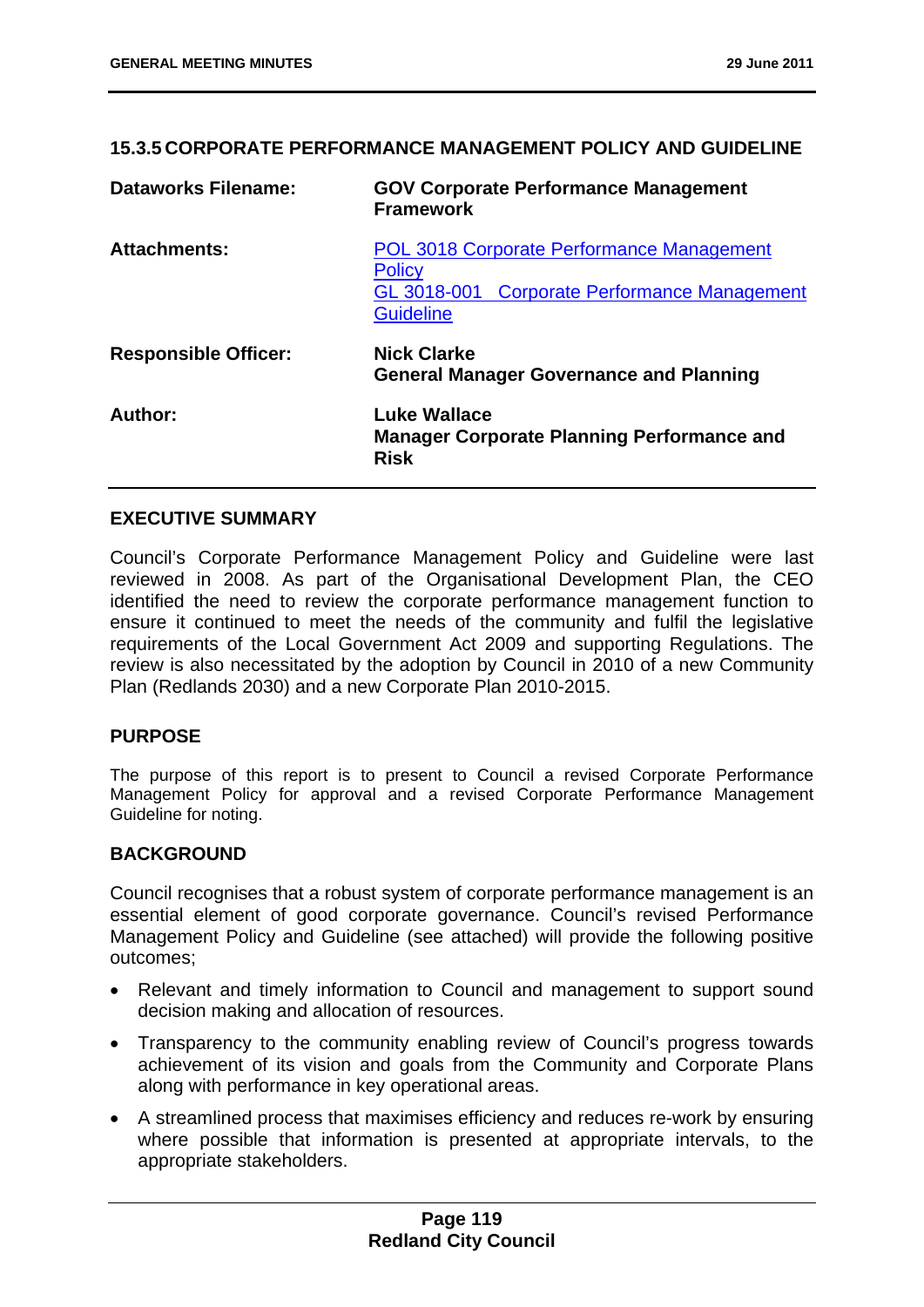Compliance with the provisions of the *Local Government Act 2009* and supporting Regulations, which introduced various new performance reporting requirements, for both financial and non-financial information.

The proposed performance management framework moving forward can be summarised into four key elements, all of which will be provided formally to Council via the Corporate Services and Governance Committee, as follows:

| <b>REPORT</b>                                      | <b>DETAILS</b>                                                                                                                                                                                                                                                                                                                                                                  |
|----------------------------------------------------|---------------------------------------------------------------------------------------------------------------------------------------------------------------------------------------------------------------------------------------------------------------------------------------------------------------------------------------------------------------------------------|
| <b>Annual Report</b>                               | As well as incorporating all the information required by<br>legislation, this report in future will contain a comprehensive<br>review on progress towards implementation of the Corporate<br>Plan.                                                                                                                                                                              |
| Quarterly<br>Performance Report                    | As well as reporting on progress towards achievement of the<br>Annual Operational Plan, this report will include a thorough<br>review of key operational/service level type information from all<br>Departments of Council. This will include all of the information<br>previously reported through the Corporate Balanced Scorecard.                                           |
| Biennial<br>Customer<br><b>Satisfaction Survey</b> | Whilst the reports described above will contain largely<br>quantitative data, this report will seek direct feedback from<br>residents (via survey) on Council's performance across a range<br>of key service delivery areas.                                                                                                                                                    |
| <b>Financial Reporting</b>                         | All statutory financial reporting against budget and the overall<br>financial performance of Council, as outlined in the Local<br>Government Act 2009 and Local Government (Finance, Plans<br>and Reporting) Regulation. Reports include monthly financial<br>report, quarterly budget review, audited General Purpose<br>Financial Statements, Community Financial Report etc. |

It is proposed that the system of performance management outlined above should take effect from 1 July 2011. Whilst the reporting types described above form the proposed framework for corporate performance reporting moving forward, and outline the proposed frequency of reports, the actual metrics provided through the reports is expected to constantly be improved and refined. Councillors, management and indeed the community will be able to request that additional information be added to reports where a need for that information is identified. Where such information is able to be accessed it will be added to future reports.

In addition, the Corporate Performance Management Guideline (attached) outlines the responsibilities of all Council stakeholders in the performance management process. One key aspect of responsibility for all staff from the CEO down is to ensure that significant performance concerns are escalated as appropriate when they become known. This means that where a performance issue arises that is likely to have a significant impact on the community and/or the organisation it is incumbent upon staff to escalate that issue immediately so it can be responded to as necessary.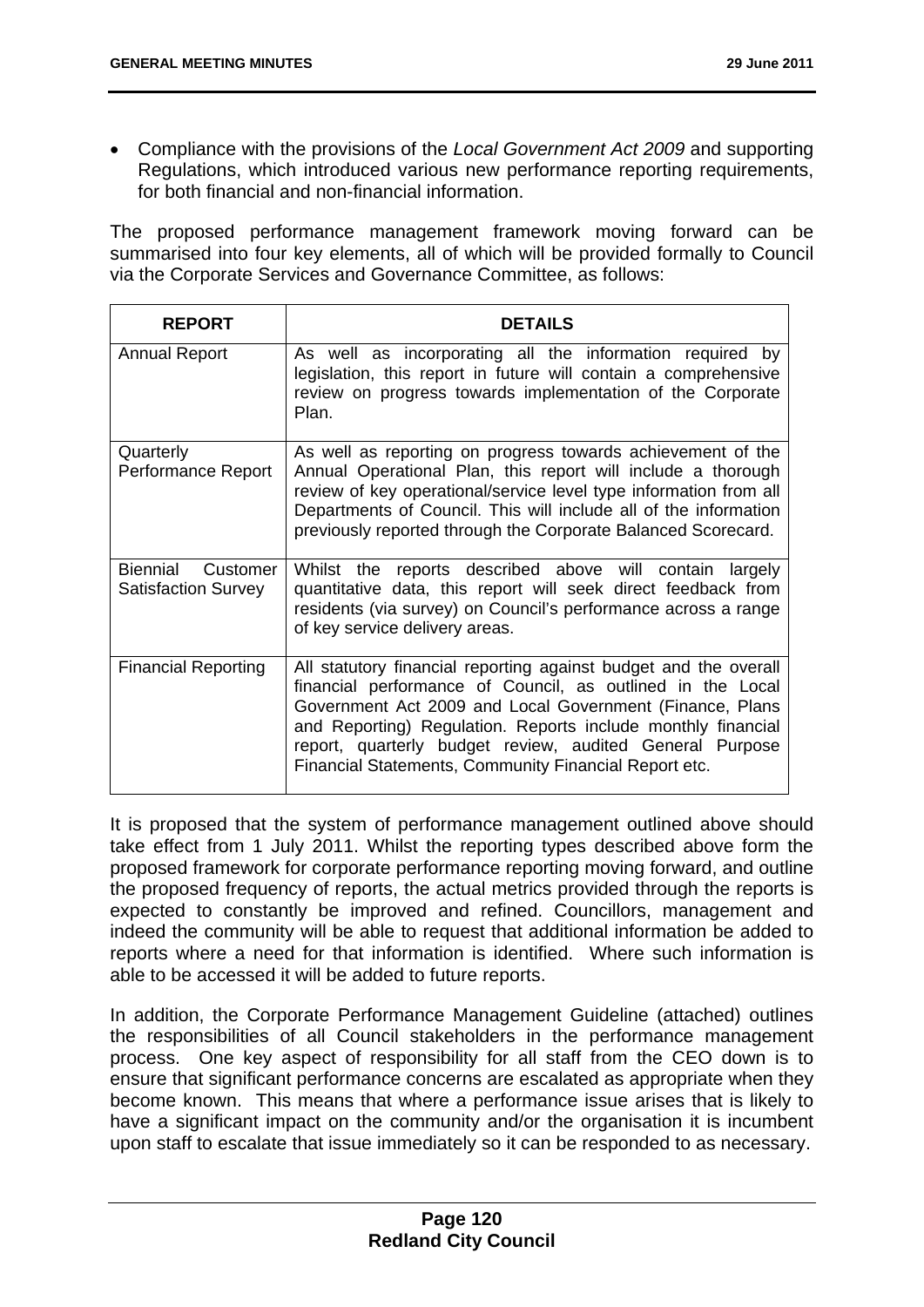Finally, it should be noted that the Corporate Performance Management system is linked to individual performance through annual staff performance reviews. The links between individual and corporate performance will continue to be reviewed and strengthened over the next 12 to 24 months to ensure that Council's goals are appropriately aligned to the goals, targets and position descriptions of staff throughout the organisation.

# **ISSUES**

The key issues for consideration are as follows;

- A review of Council's system of performance management has been undertaken in response to the Organisational Development Plan, the revised Local Government Act 2009 and supporting Regulations and Council's adoption of new Community and Corporate Plans
- The revised Corporate Performance Management Policy and Guideline are attached
- It is proposed that from 1 July 2011 Council adopt a performance management framework that encompasses the following:
	- A comprehensive review of the Corporate Plan (and by extension the Community Plan) via the Annual Report each year
	- A Quarterly Performance Report that includes a review of progress against Council's Operational Plan and a thorough review of operational/service level performance across the organisation each quarter
	- A biennial customer satisfaction survey of the community across a range of key service delivery areas
	- Financial performance reporting as outlined in the Local Government Act 2009 and the Local Government (Finance, Plans and Reporting) Regulation including monthly financial report, quarterly budget review, audited General Purpose Financial Statements and Community Financial Report
- Metrics reported within the framework will be continuously updated and improved based on feedback from Councillors, management and the community
- All staff are required to escalate performance issues that are likely to significantly impact the community and/or the organisation immediately (i.e. without waiting for the next formal report to Council)
- Corporate and individual performance management are strongly linked and those links will continue to be strengthened.

# **RELATIONSHIP TO CORPORATE PLAN**

### **8. Inclusive and ethical governance**

Deep engagement, quality leadership at all levels, transparent and accountable democratic processes and a spirit of partnership between the community and Council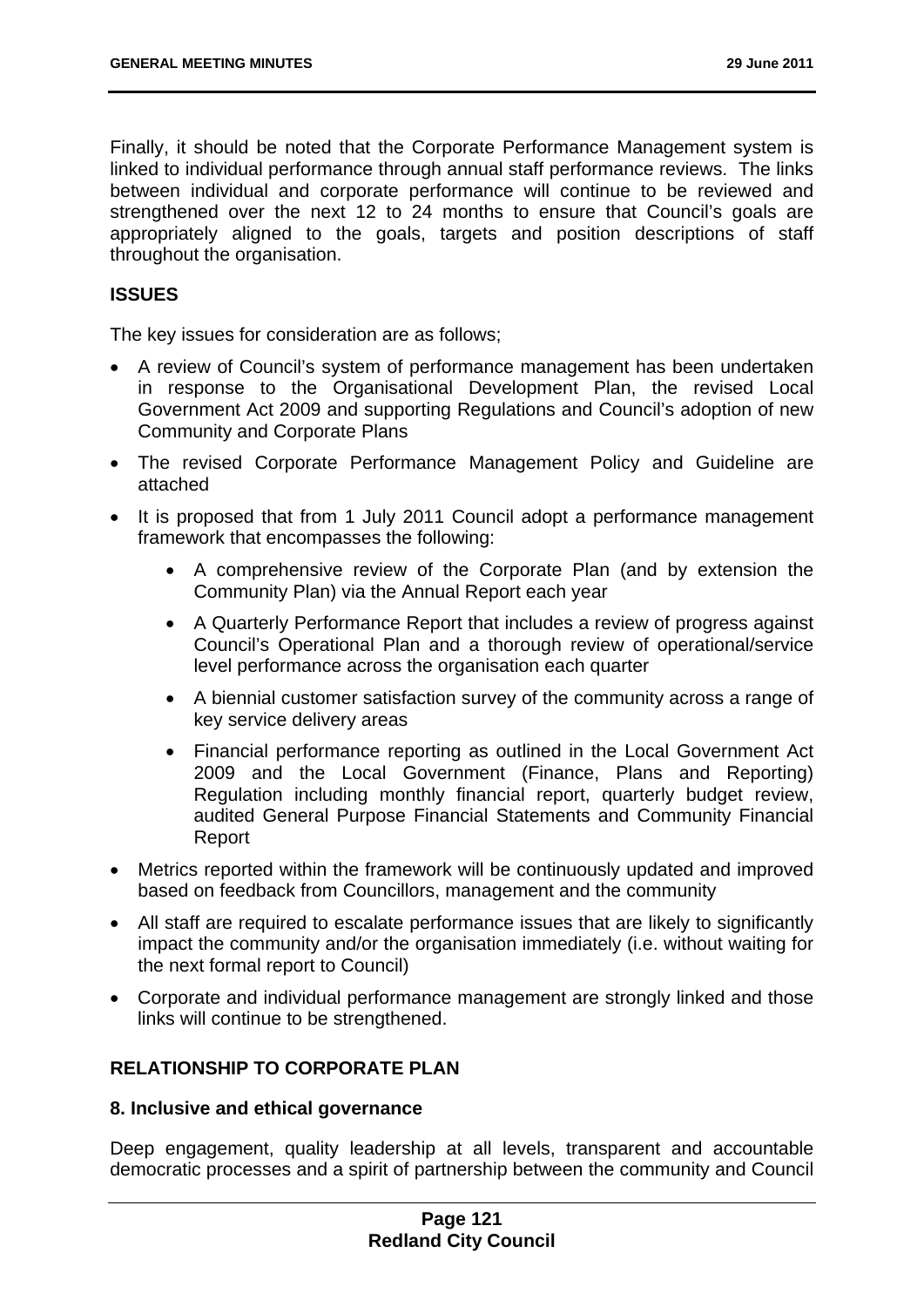will enrich residents' participation in local decision making to achieve the community's Redlands 2030 vision and goals

8.1 Embed the visions and goals of the Redlands 2030 Community Plan into our planning, operations and culture and develop effective reporting and monitoring arrangements to show how we are progressing on implementation of the Community Plan and Corporate Plan

### **FINANCIAL IMPLICATIONS**

This recommendation does not require any change to the current year's budget.

### **PLANNING SCHEME IMPLICATIONS**

The Land Use Planning Group was consulted and it is considered that the outcome of recommendations in this report will not require any amendments to the Redlands Planning Scheme.

#### **CONSULTATION**

Development of this Policy and Guideline has been the subject of significant consultation with Councillors, ELG, management and staff.

### **OPTIONS**

#### **PREFERRED**

- 1. That the Corporate Performance Management Policy (POL-3018) be approved.
- 2. That the Corporate Performance Management Guideline (GL-3018) be noted.
- 3. That the new performance management arrangements be implemented from 1 July 2011.

### **ALTERNATIVE**

Council endorses the Performance Management Policy and Guideline subject to changes.

### **OFFICER'S/COMMITTEE RECOMMENDATION/ COUNCIL RESOLUTION**

| Moved by:    | Cr C Ogilvie |
|--------------|--------------|
| Seconded by: | Cr W Boglary |

#### **That Council resolve as follows:**

- **1. To adopt the Corporate Performance Management Policy (POL-3018);**
- **2. To note the Corporate Performance Management Guideline (GL-3018); and**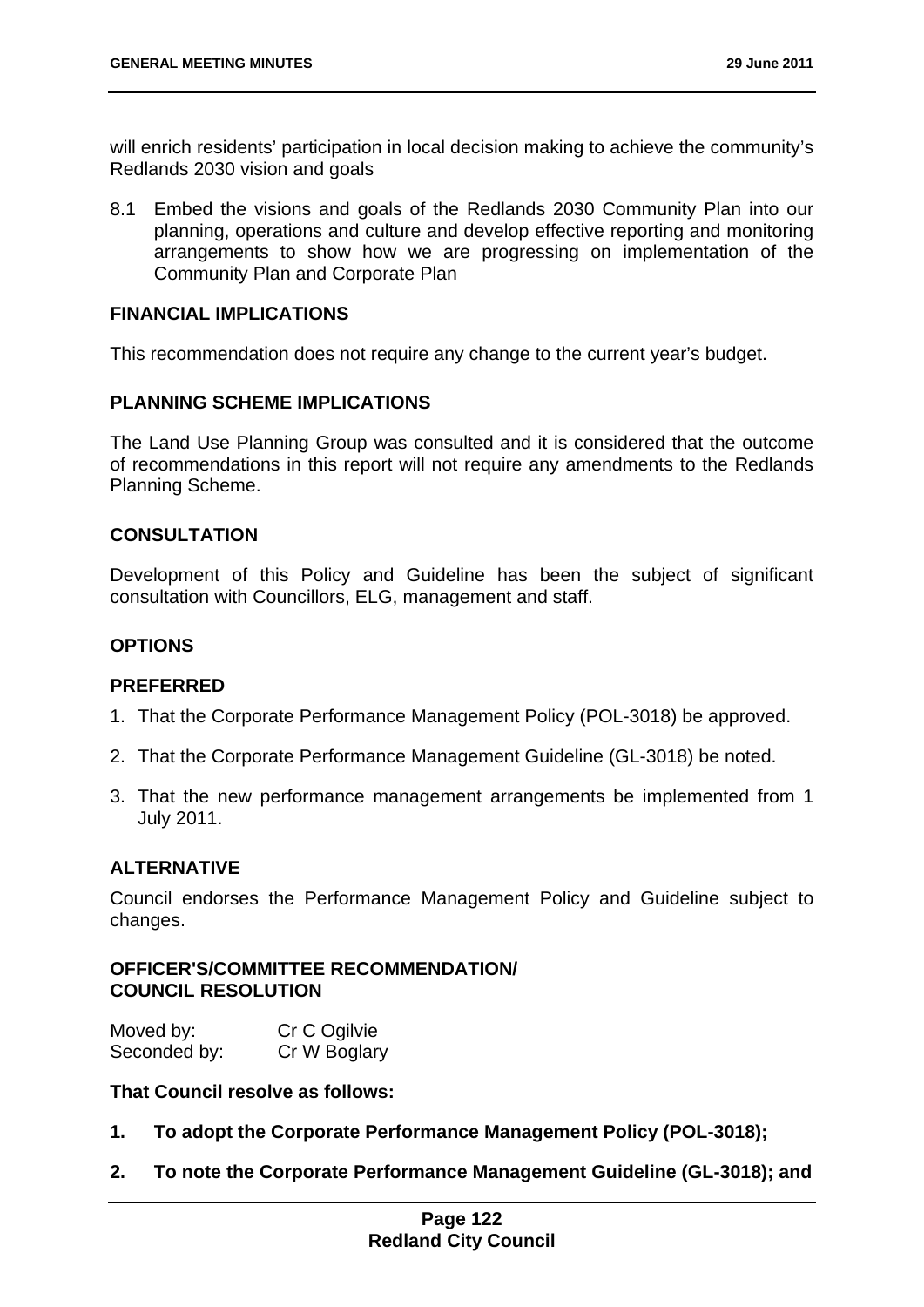**3. That the revised performance reporting arrangements, as outlined in the attached policy and guideline, be implemented from 1 July 2011.** 

**CARRIED** (en bloc)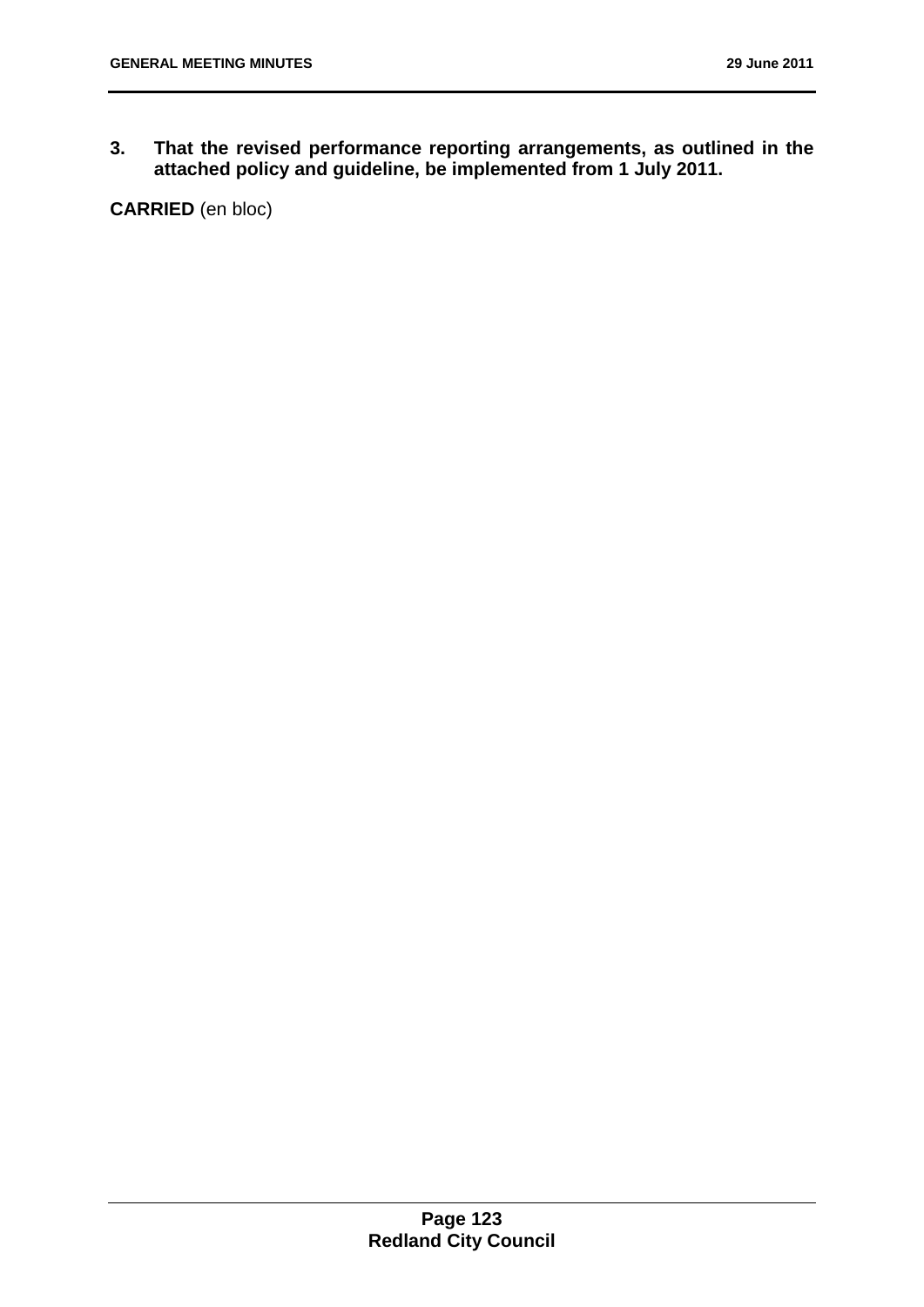### **15.3.6 MONTHLY BALANCED SCORECARD REPORT MAY 2011**

| <b>Dataworks Filename:</b>  | <b>GOV Corporate BSC Monthly Reporting to</b><br><b>Committee</b>                |
|-----------------------------|----------------------------------------------------------------------------------|
| <b>Attachments:</b>         | May 2011 Corporate Balanced Scorecard                                            |
| <b>Responsible Officer:</b> | Luke Wallace<br><b>Manager Corporate Planning Performance and</b><br><b>Risk</b> |
| Author:                     | <b>Jo Jones</b><br>Services Manager Corporate Planning and<br><b>Performance</b> |

### **EXECUTIVE SUMMARY**

The monthly Corporate Balanced Scorecard report attached provides a high level overview of Council's performance in areas of our business using the four balanced scorecard perspectives – Financial, Customer, Internal/Business Processes and People & Learning.

This report forms part of Council's performance management framework. The other main report provided to Council and the community is the quarterly Operational Plan report that focuses on performance against each of the programs in the Corporate Plan 2010-2015.

The overall rating for May 2011 is satisfactory with a weighted score of 2.57.

### **PURPOSE**

To provide Council with the Corporate Balanced Scorecard report to May 2011.

### **BACKGROUND**

The report shows results against each key performance indicator (KPI) for the current month and the previous twelve months. Longer term trends and comparisons incorporating the same month last year are included to provide a better understanding of performance levels.

A summary of the results is provided on page one of the attached report and shows the overall score for Redland City Council, including the rating (the small coloured indicator at the right hand side). An outstanding result is shown as green, above standard and satisfactory is shown as yellow and an unsatisfactory result is shown as red. The overall rating for Council for each perspective is determined by the relative weightings of the performance measures.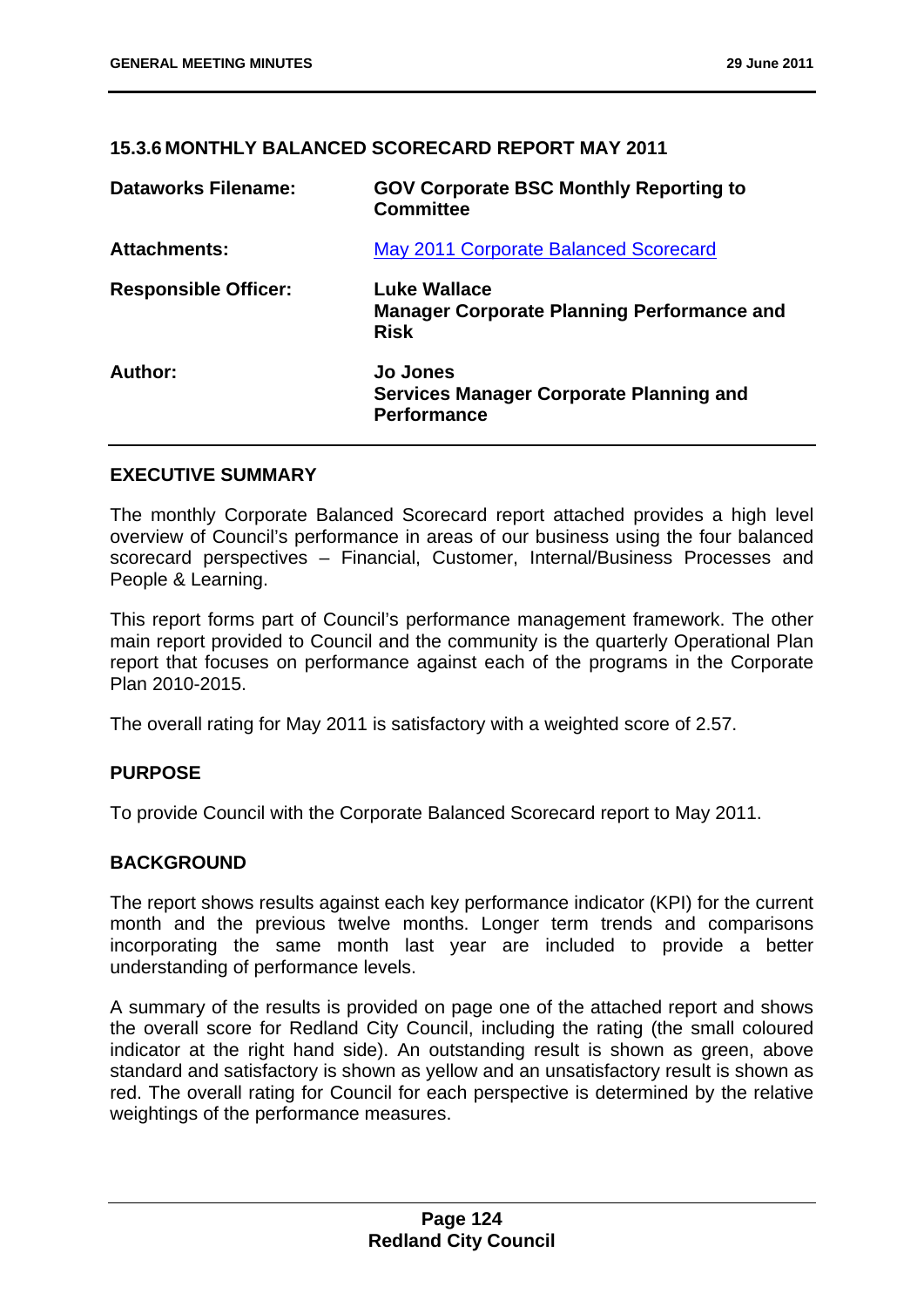Explanation of results is provided by the responsible manager in the commentary each month. Where a significant issue arises from the data that requires further explanation, this is provided in the report.

#### **ISSUES**

Although the overall result is satisfactory, all three indicators within the People & Learning Perspective are rated as unsatisfactory. Comments have been provided by the relevant managers for each of the indicators and are included in the attached report.

### **RELATIONSHIP TO CORPORATE PLAN**

#### **8. Inclusive and ethical governance**

Deep engagement, quality leadership at all levels, transparent and accountable democratic processes and a spirit of partnership between the community and Council will enrich residents' participation in local decision making to achieve the community's Redlands 2030 vision and goals

8.5 Be transparent and consistent in the way we manage the organisation, its risks and obligations and ensure we are delivering against our priorities.

### **FINANCIAL IMPLICATIONS**

There are no financial implications impacting Council as a result of this report.

#### **PLANNING SCHEME IMPLICATIONS**

The Land Use Planning Group was consulted and it is considered that the outcome of recommendations in this report will result in some future amendments to the Redlands Planning Scheme.

#### **CONSULTATION**

The data in this report was provided by responsible managers and has been compiled by the Corporate Planning, Performance and Risk Group.

#### **OPTIONS**

#### **PREFERRED**

That Council resolve to note the Corporate Balanced Scorecard for May 2011 as attached.

#### **ALTERNATIVE**

That Council resolve to note the Corporate Balanced Scorecard for May 2011 and request additional information.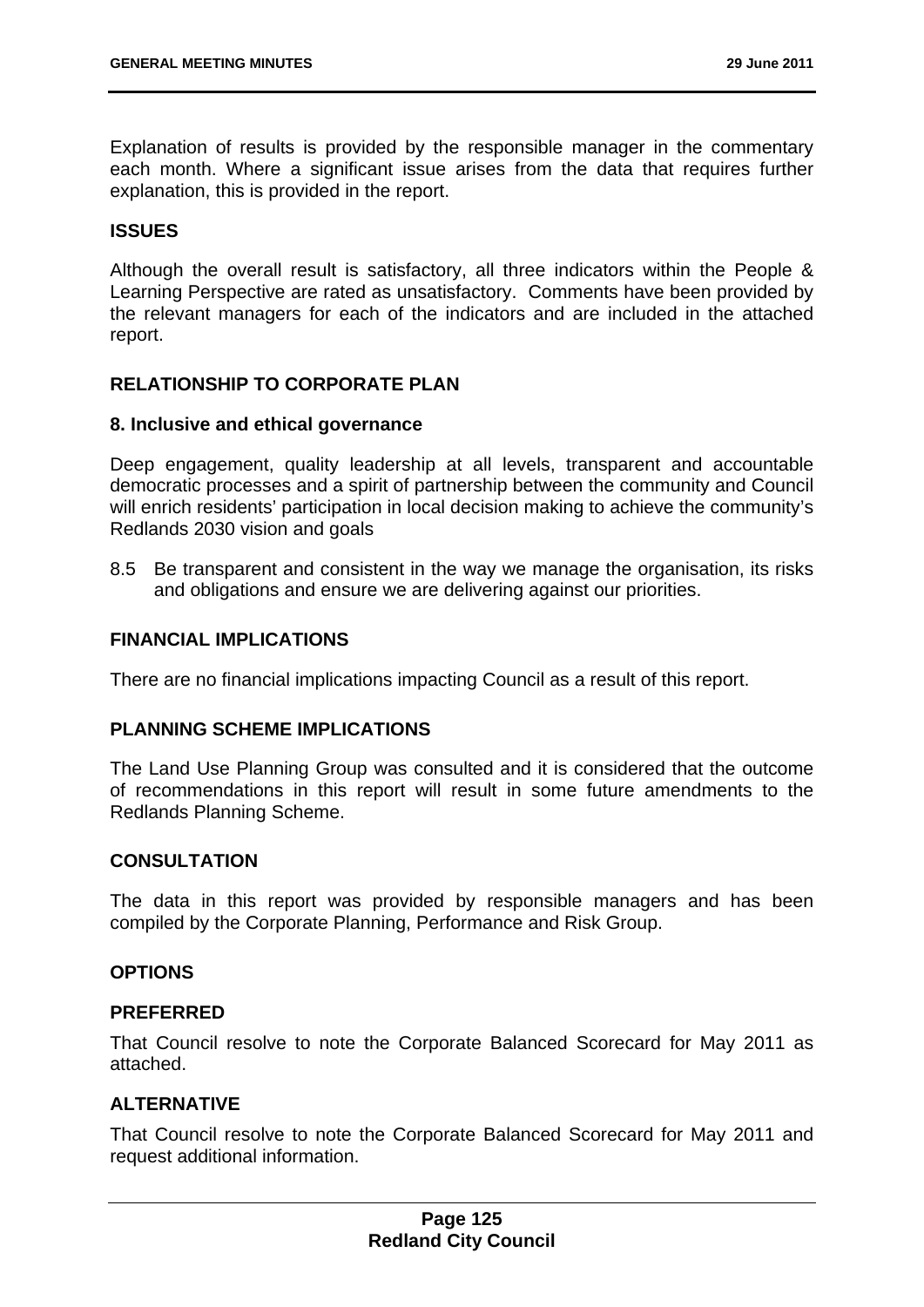# **OFFICER'S/COMMITTEE RECOMMENDATION/ COUNCIL RESOLUTION**

| Moved by:    | Cr C Ogilvie |
|--------------|--------------|
| Seconded by: | Cr W Boglary |

**That Council resolve to note the Corporate Balanced Scorecard for May 2011 as attached.** 

**CARRIED** (en bloc)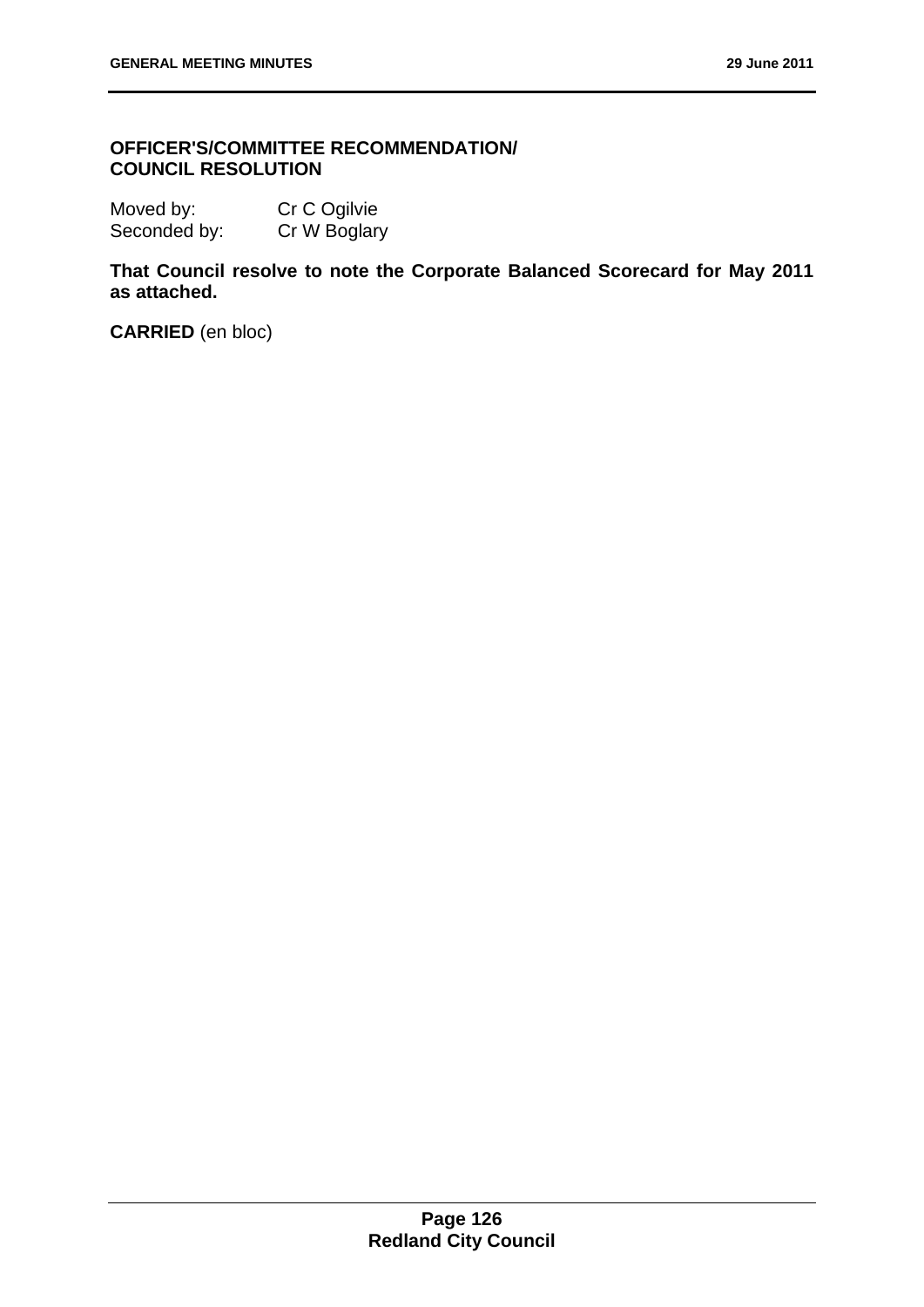# **15.4 ITEM DELEGATED TO COMMITTEE FROM COUNCIL**

**15.4.1 OPERATIONAL PLAN 2011/12** 

| <b>Dataworks Filename:</b>  | <b>GOV Operational Plan 2011/12</b>                                                     |
|-----------------------------|-----------------------------------------------------------------------------------------|
| <b>Attachments:</b>         | <b>Operational Plan 2011-12</b>                                                         |
| <b>Responsible Officer:</b> | <b>Luke Wallace</b><br><b>Manager Corporate Planning Performance and</b><br><b>Risk</b> |
| Author:                     | <b>Jo Jones</b><br><b>Services Manager Corporate Planning and</b><br><b>Performance</b> |

### **EXECUTIVE SUMMARY**

Council is required to adopt an Operational Plan each year which sets out how Council will contribute to the delivery of the Corporate Plan and the Community Plan in the next financial year. Council is being asked to consider the draft Operational Plan for 2011/12. At the General Meeting held on 25 May, this Committee was given delegated authority to approve the plan on behalf of Council.

### **PURPOSE**

The purpose of this report is to recommend adoption of the Operational Plan for 2011/12.

### **BACKGROUND**

The *Local Government Act 2009* requires all local authorities in Queensland to develop and adopt an annual Operational Plan. The Operational Plan sets out specific actions which contribute to the Corporate Plan 2010-2015. The Operational Plan must be adopted before the budget.

#### **ISSUES**

The Operational Plan 2011/12 sets out Council's planned activity for year two of the Corporate Plan 2010-2015. The projects and activities directly contribute to the achievement of the Corporate Plan.

Council is currently reviewing its corporate structure, in light of the recent voluntary redundancy process and changes to Council's financial position. Council can amend the Operational Plan at any time during the year by resolution. Therefore, should any structural changes impact on this plan, such as changes to lead groups, this can be amended as required. This committee will receive quarterly updates as part of this plan. If changes are needed as a result of changes to structure or Council's budget, it is proposed that these be considered after completion of the first quarter.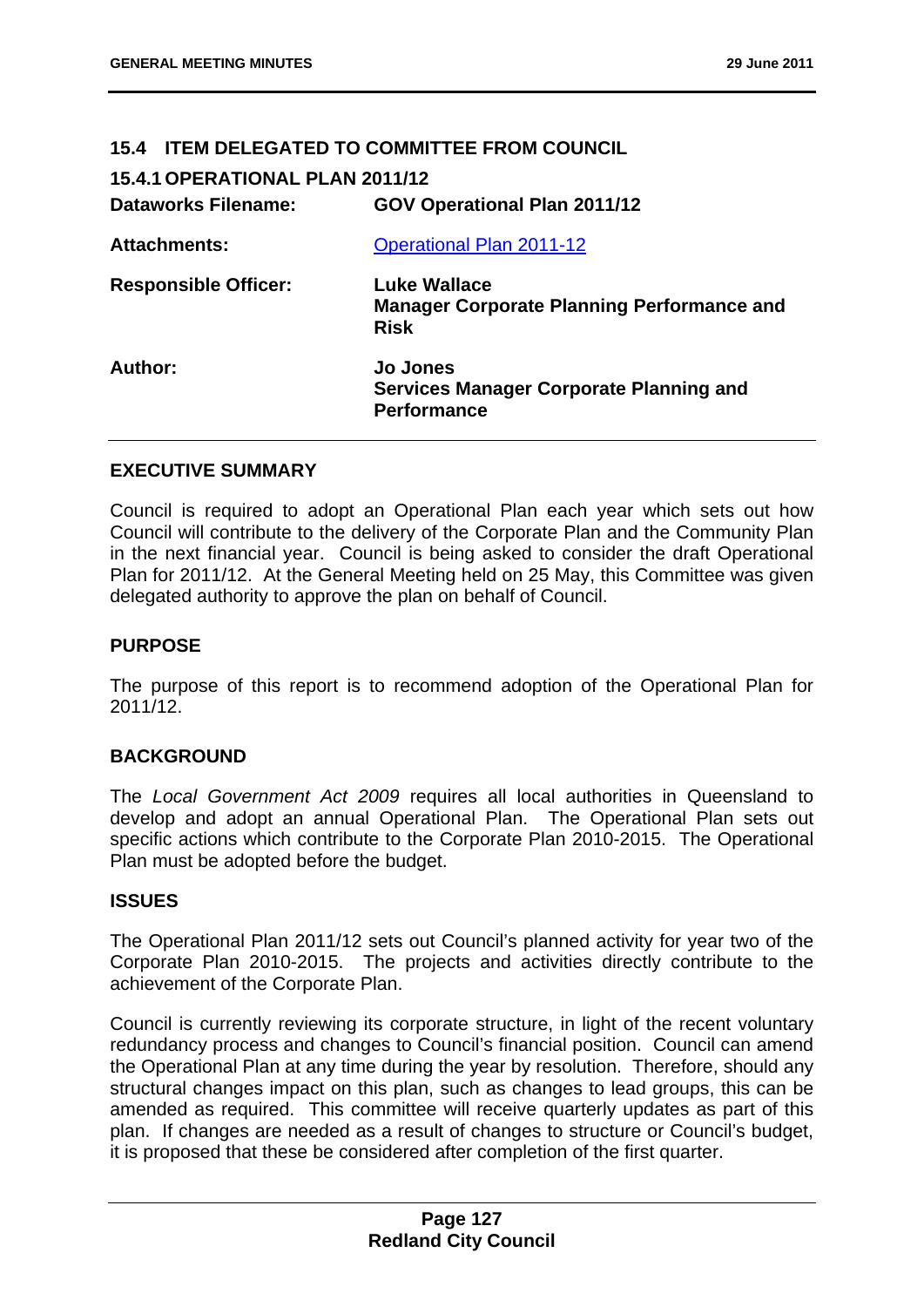## **RELATIONSHIP TO CORPORATE PLAN**

#### **8. Inclusive and ethical governance**

Deep engagement, quality leadership at all levels, transparent and accountable democratic processes and a spirit of partnership between the community and Council will enrich residents' participation in local decision making to achieve the community's Redlands 2030 vision and goals

8.1 Embed the visions and goals of the Redlands 2030 Community Plan into our planning, operations and culture and develop effective reporting and monitoring arrangements to show how we are progressing on implementation of the Community Plan and this Corporate Plan.

#### **FINANCIAL IMPLICATIONS**

The Operational Plan reflects the latest position in relation to the budget for 2011/12. The Operational Plan must be adopted before the budget. Any significant changes to the draft budget could have implications for the delivery of this draft plan.

### **PLANNING SCHEME IMPLICATIONS**

The Land Use Planning Group was consulted and it is considered that the outcome of recommendations in this report will not result in amendments to the Redlands Planning Scheme.

#### **CONSULTATION**

The Operational Plan has been developed in consultation with officers across Council, including an initial officer workshop in March 2011. In addition a Councillor workshop on 19 May 2011 provide Councillors with the opportunity to review an early draft.

### **OPTIONS**

#### **PREFERRED**

That under the delegated authority approved at the General Meeting on 25 May, the Corporate Services and Governance Committee adopts the attached plan as Council's Operational Plan for 2011/12.

### **ALTERNATIVE**

That under the delegated authority approved at the General Meeting on 25 May, the Corporate Services and Governance Committee adopts the attached plan as the Council's Operational Plan for 2011/12, subject to changes agreed at the meeting.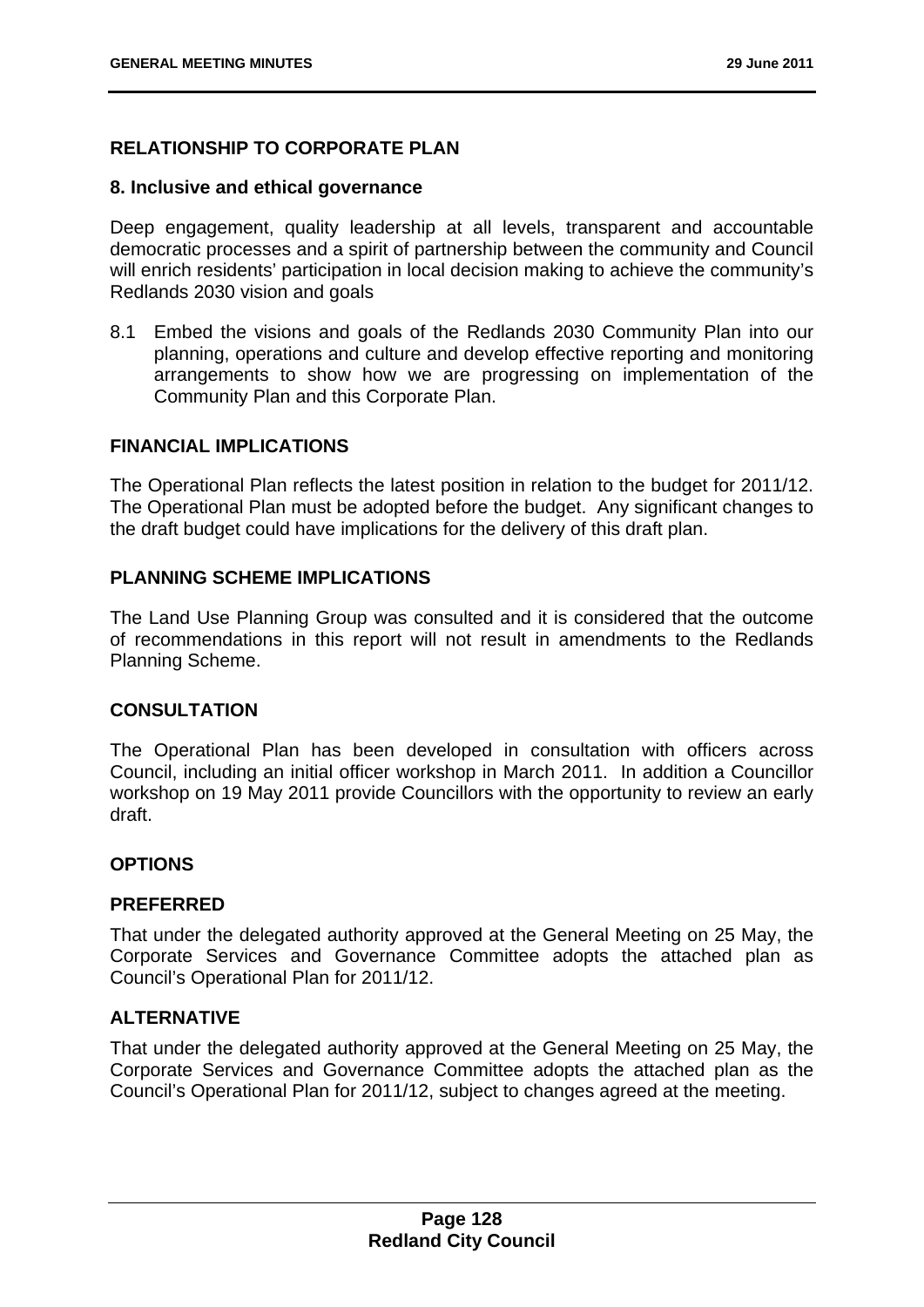### **OFFICER'S RECOMMENDATION/ COMMITTEE RESOLUTION**

| Moved by:    | Cr D Henry   |
|--------------|--------------|
| Seconded by: | Cr W Boglary |

**That Committee, under delegated authority, resolve to adopt the Operational Plan 2011/12 as attached.** 

## **CARRIED**

#### **COUNCIL RESOLUTION**

| Moved by:    | Cr C Ogilvie |
|--------------|--------------|
| Seconded by: | Cr W Boglary |

### **That the Committee Resolution be noted.**

**CARRIED** (en bloc)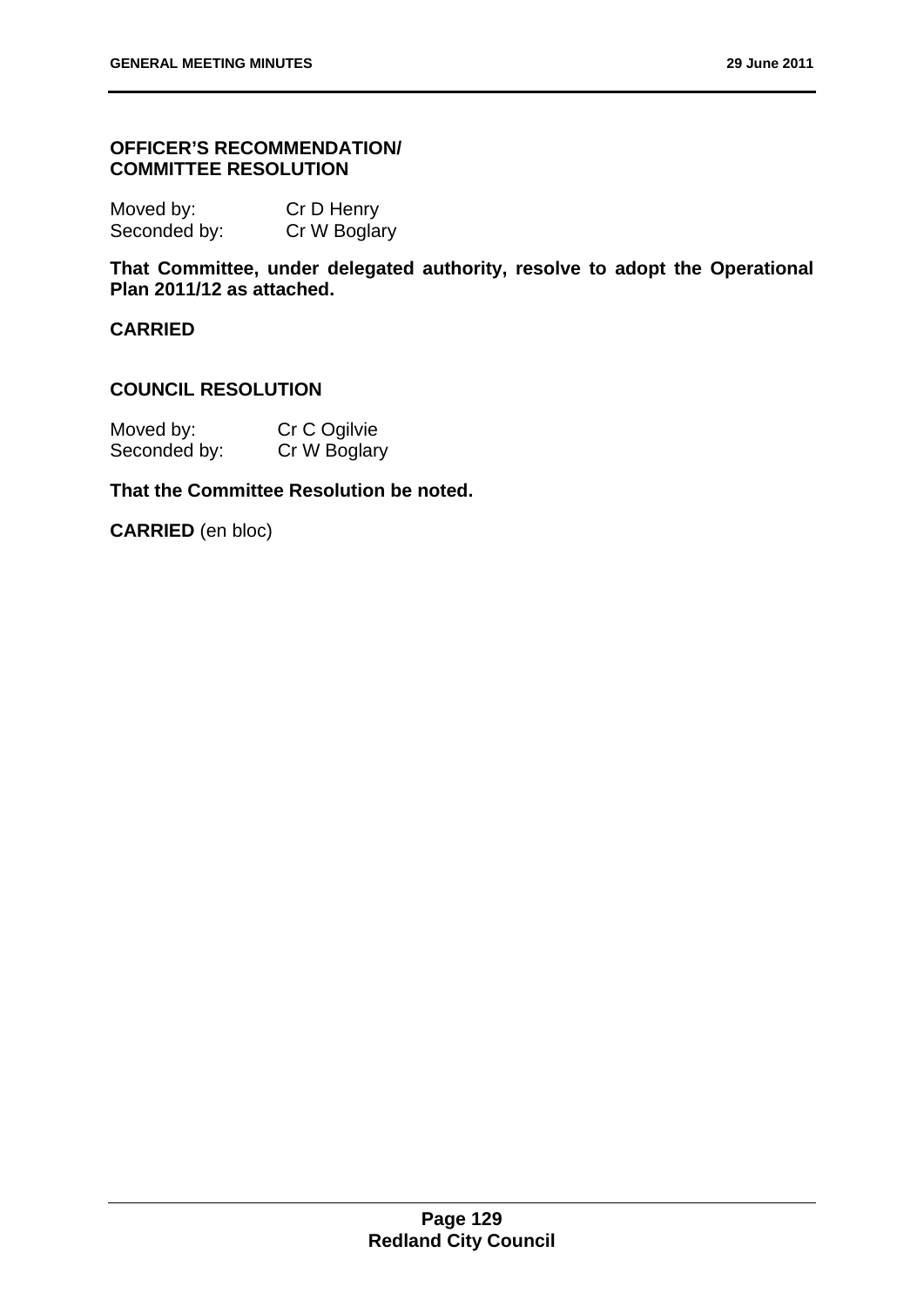# **16 MAYORAL MINUTES**

Nil.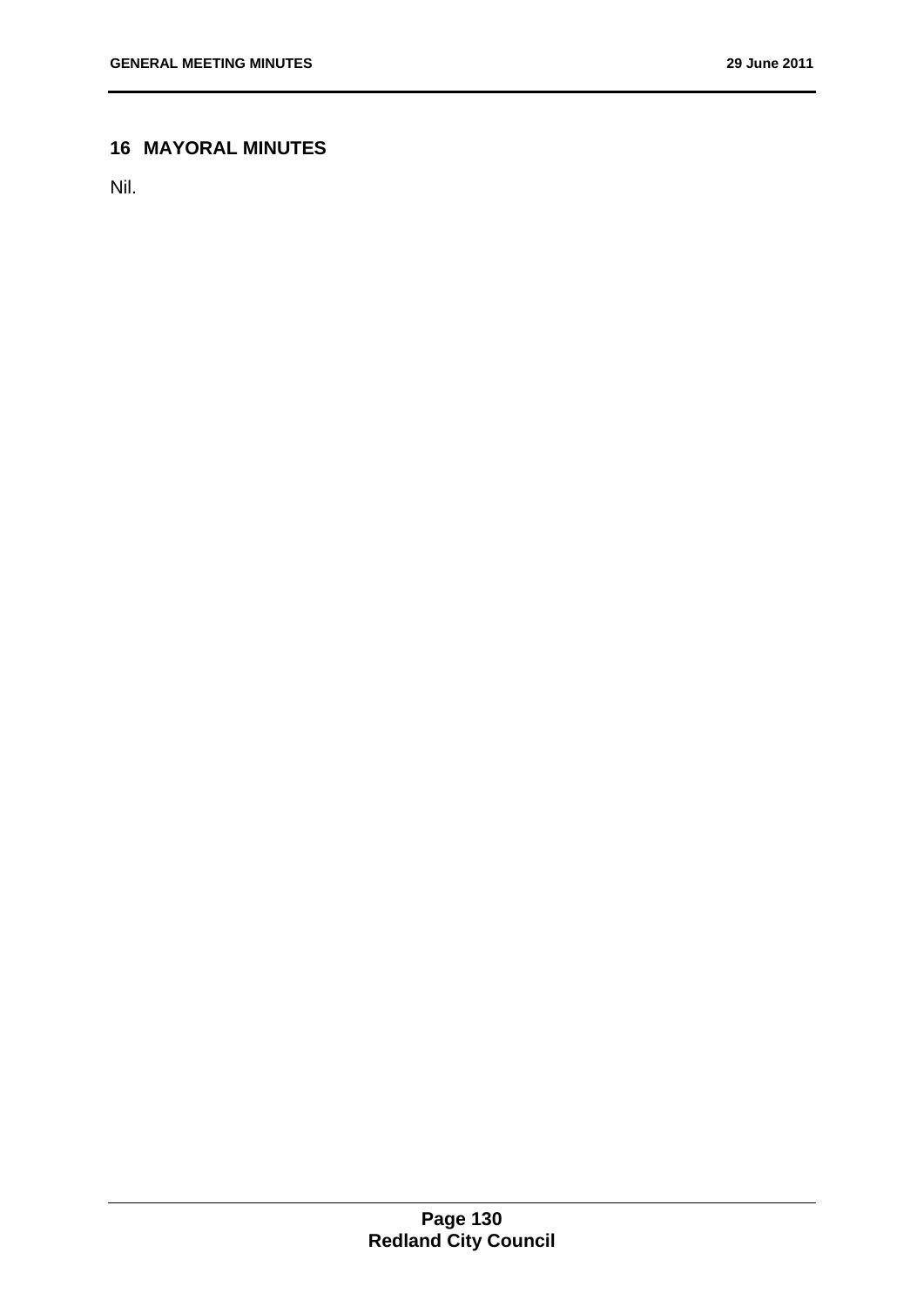### **17 DIRECT TO COUNCIL REPORTS**

### **17.1 GOVERNANCE & PLANNING**

### **17.1.1 SMBI COMMITTEE REPORT 19 MAY 2011**

| <b>Dataworks Filename:</b>  | <b>GOV SMBI Advisory Committee</b>                                                 |
|-----------------------------|------------------------------------------------------------------------------------|
| <b>Attachment:</b>          | <b>SMBI Communities Advisory Committee Meeting</b><br><b>Report of 19 May 2011</b> |
| <b>Responsible Officer:</b> | <b>Wayne Dawson</b><br><b>Manager Land Use Planning</b>                            |
| Author:                     | <b>Mark Conlan</b><br><b>Principal Advisor SMBI Strategy</b>                       |

#### **EXECUTIVE SUMMARY**

The SMBI Communities Advisory Committee met on Thursday 19 May 2011 at Council Chambers, Bloomfield Street, Cleveland.

The quorum for this committee is half, plus one, providing that either the Divisional Councillor or the Mayor is present.

As there were insufficient members to form a quorum, the Chair declared the meeting inquorate at 6.30pm.

The Committee report is attached for noting.

#### **PURPOSE**

To advise Council that the proposed SMBI Communities Advisory Committee of 19 May 2011 was declared inquorate and to approve the proposed change to the SMBICAC meeting schedule with the new meeting date to be 5 July 2011.

#### **BACKGROUND**

A SMBI Communities Advisory Committee meeting was set down for Thursday 19 May 2011. Due to a variety of issues only three Committee members were able to attend. This meant that the quorum of half plus one could not be reached. As such the Chair declared the meeting inquorate at 6.30pm.

### **ISSUES**

After declaring the meeting inquorate, those members in attendance remained for an informal discussions related to the proposed agenda items contained within the attachment to this report.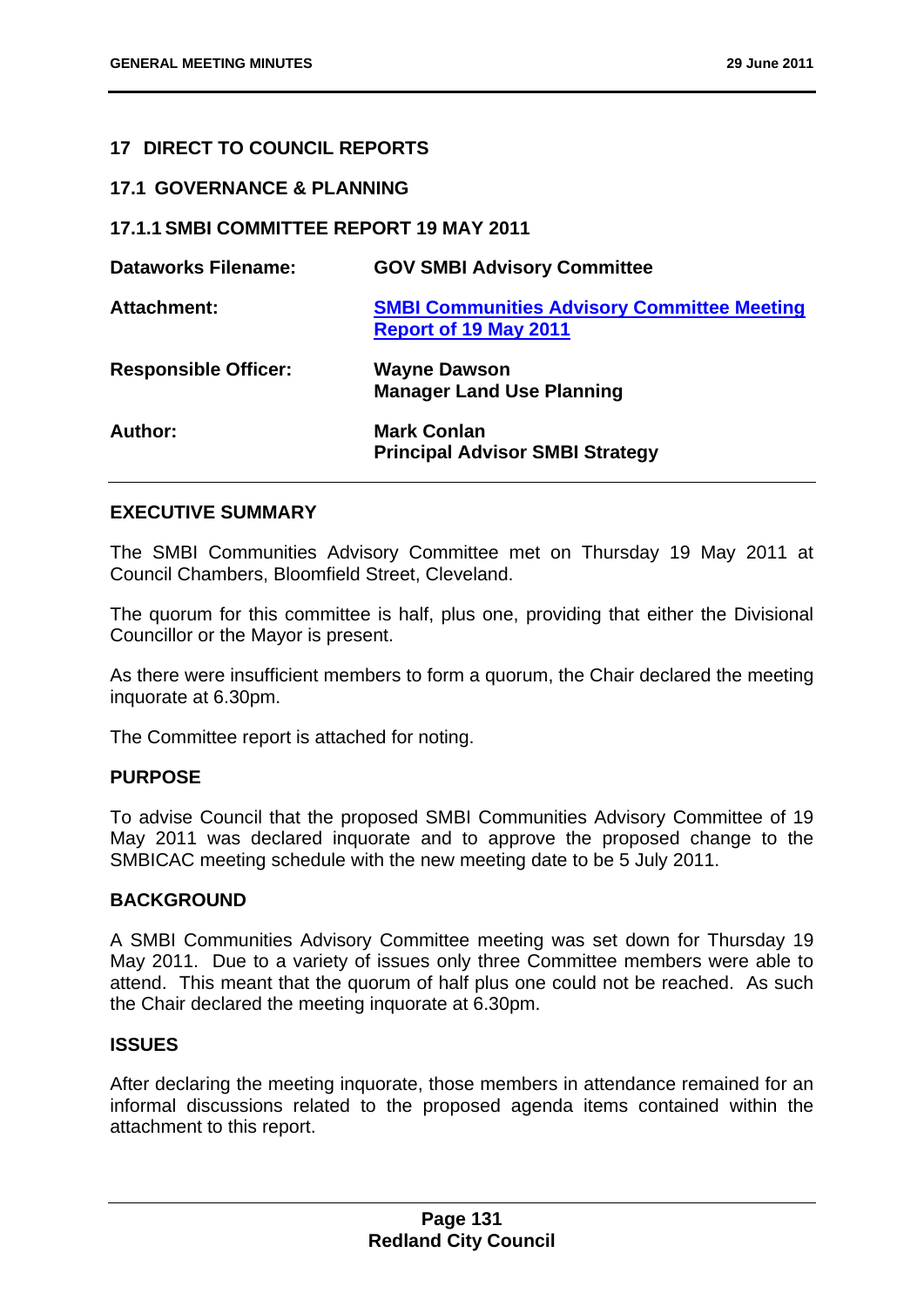# **RELATIONSHIP TO CORPORATE PLAN**

#### **8. Inclusive and ethical governance**

Deep engagement, quality leadership at all levels, transparent and accountable democratic processes and a spirit of partnership between the community and Council will enrich residents' participation in local decision making to achieve the community's Redlands 2030 vision and goals

#### **FINANCIAL IMPLICATIONS**

There are no financial implications impacting Council as a result of this report.

#### **CONSULTATION**

Those members of the Advisory committee and Council officers in attendance agreed that quorum could not be reached on the evening. As such the meeting was declared inquorate by the Chair at 6.30pm.

### **OFFICER'S RECOMMENDATION/ COUNCIL RESOLUTION**

| Moved by:    | Cr B Townsend |
|--------------|---------------|
| Seconded by: | Cr D Henry    |

#### **That Council resolve to:**

- **1. Note the SMBICAC report of 19 May 2011; and**
- **2. Approve the proposed change to the SMBICAC meeting schedule with the new meeting date to be 5 July 2011.**

#### **CARRIED**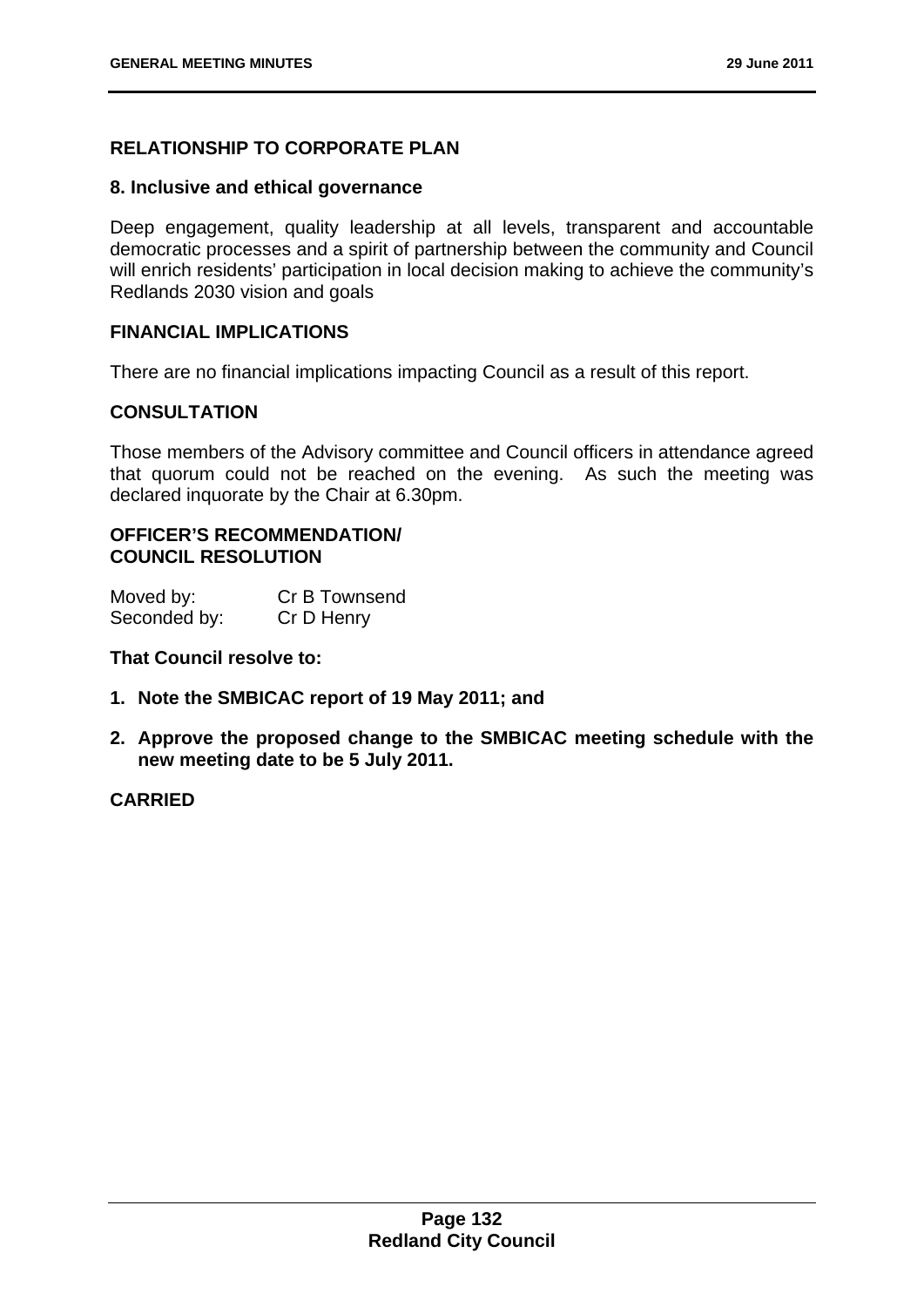### **17.1.2 ADOPTION OF PRIORITY INFRASTRUCTURE AREA (PIA), PLANS FOR TRUNK INFRASTRUCTURE (PFTI) AND SCHEDULE OF WORKS UNDER STATE PLANNING REGULATORY PROVISIONS**

| <b>Dataworks Filename:</b>  | <b>RTT: Planning - PIPS General</b>                                                                                                                                                                                           |
|-----------------------------|-------------------------------------------------------------------------------------------------------------------------------------------------------------------------------------------------------------------------------|
| <b>Attachments</b>          | <b>Attachment 1 - Adopted infrastructure charges</b><br>resolution and attachments:<br>PIA Boundary-PIA 20110615<br>$\bullet$<br><b>Plans for Trunk Infrastructure</b><br>$\bullet$<br><b>Schedules of Works</b><br>$\bullet$ |
| <b>Responsible Officer:</b> | <b>Murray Erbs</b><br><b>Manager Infrastructure Planning</b>                                                                                                                                                                  |
| Author:                     | Giles Tyler<br><b>Senior Advisor Infrastructure Projects</b>                                                                                                                                                                  |

### **EXECUTIVE SUMMARY**

This report recommends Council makes this *adopted infrastructure charges resolution* to:

- establish a basis to impose conditions under the *Sustainable Planning Act 2009* post 1 July 2011*;*
- endorse the approach to maximise infrastructure charges (with exemptions for specific uses and the Kinross Road declared MPA) as forced upon it by the State Government (subject to any variation given in response to Council's application for exemption); and
- endorse an agreed split of those charges with Allconnex for water supply and wastewater infrastructure networks, along with agreed application of credits for existing lawful uses (now called 'discounts).

### **PURPOSE**

The purpose of these recommendations is to ensure Council is in a state of preparedness to meet State Government deadlines of 1 July for the introduction of maximum standard infrastructure charges (aka 'adopted infrastructure charges') for residential and non-residential development. The need to coincide with Council meetings and limited committee delegation powers has required the recommendations to be put to this General Meeting for resolution.

### **BACKGROUND**

The *Sustainable Planning (Housing Affordability and Infrastructure Charges Reform) Amendment Act 2011* (the Amending Act) introduces legislation to amend SPA to allow for the introduction of maximum standard infrastructure charges (or 'adopted infrastructure charges' as they are now known). The Amending Act provides for a State Planning Regulatory Provision (SPRP) which sets the:

• application of the charges (including exemptions such as declare MPAs);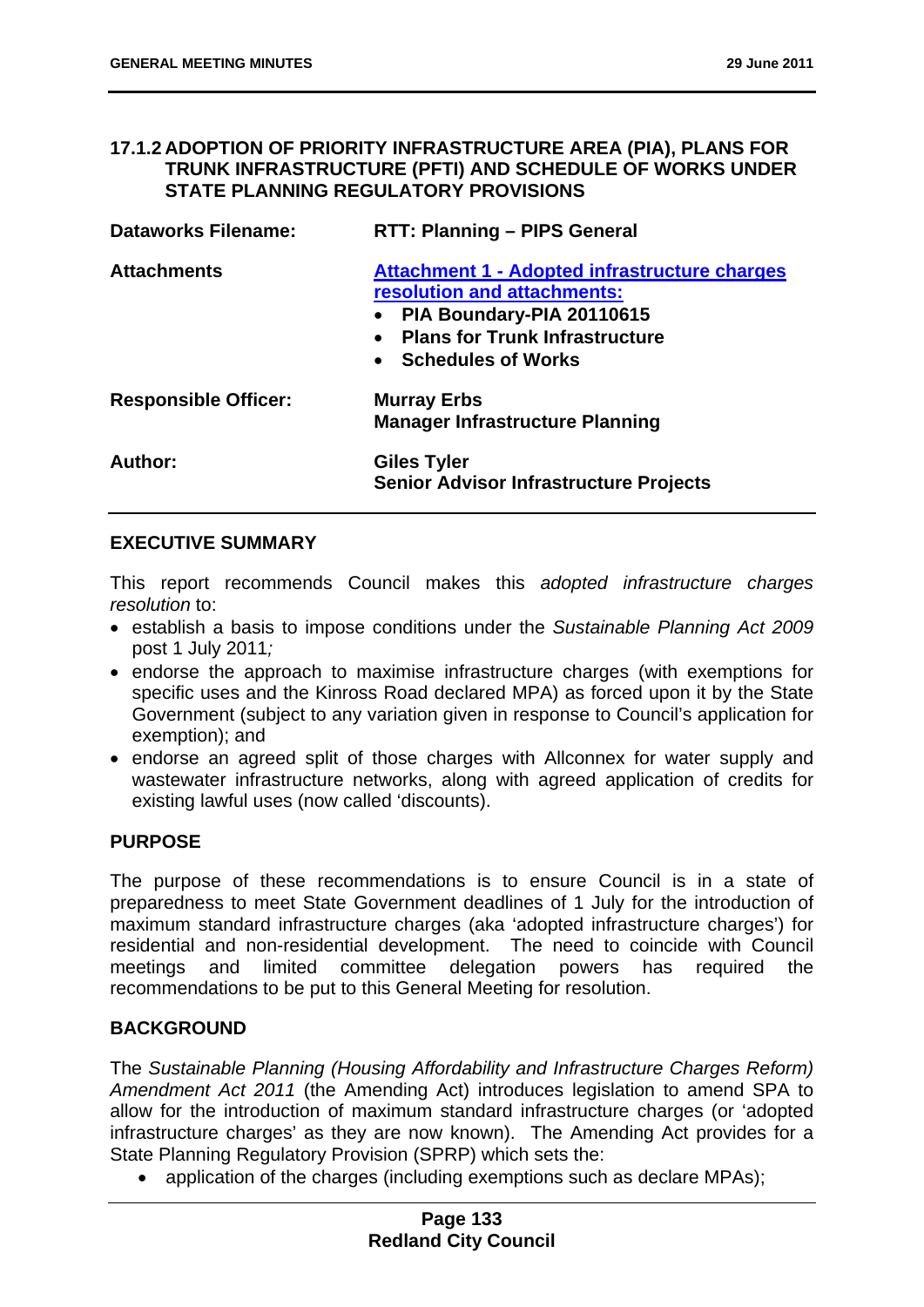- relationship to conditioning powers under SPA:
- types of development infrastructure which can be charged for;
- quantum of the charges;
- share of charges between local governments and distributor-retailers;
- indexation of charges; and
- local government priority infrastructure areas.

#### **ISSUES**

The Amending Act and SPRP sets aside the conditioning powers of local governments for their transitional Planning Scheme Policies on infrastructure contributions. Consequently, the extent of conditions that may be imposed for infrastructure under the "reform" arrangements will be dependent upon whether Council has made any or a combination of the following resolutions:

- 1. an adopted infrastructure charges resolution;
- 2. a priority infrastructure area provided for in the SPRP; and/or
- 3. a Priority infrastructure Plan (PIP).

At its General Meeting of 25 May 2011, Council adopted the maximum standard charges prescribed in the draft SPRP across the City (with exceptions), and subject to any favourable variation to those charges following Council's submission for exemption. However, advice from Dept of Local Government & Planning (DLGP) is that without a resolution to adopt a PIA and a works schedule effective from 1 July, Council won't be able to condition development in relation to the location, availability and capacity of 'in-sequence' trunk infrastructure (ie. within a PIA). By that they mean conditioning powers for:

- upgrading trunk capacity (from that identified in a schedule of trunk works) to service unplanned development that is of a different type, a greater scale or a greater intensity of development;
- supplying trunk that is brought forward by the development (so timing has to be identified in the schedule of works); and/or
- supplying trunk located on the premises. (SPA651)

Also, without an adopted PIA, Council can't condition 'out-of-sequence' development for shared infrastructure augmentation.

The PIA shows a local government's intent to sequence the supply of trunk infrastructure to accommodate anticipated urban development over the next 10 to 15 years in the most efficient way. The PIA enables improved coordination and focus on the capital works programming of a local government to signal a development pattern that is efficient. It does not limit the planning of infrastructure to meet all of the demands of the planning scheme that may exist outside of the PIA, nor does it prohibit or constrain development.

The PIA can exclude areas subject to infrastructure agreements if insufficient information exists on which to base the assumptions and infrastructure planning as for other PIA areas. Development of such areas occurs under the terms of the agreement, and the PIA should be reduced to reflect the anticipated proportion of growth for the 10–15 years that will occur under the agreement. This is the approach has been taken to address the risk of a considerable funding shortfall from capped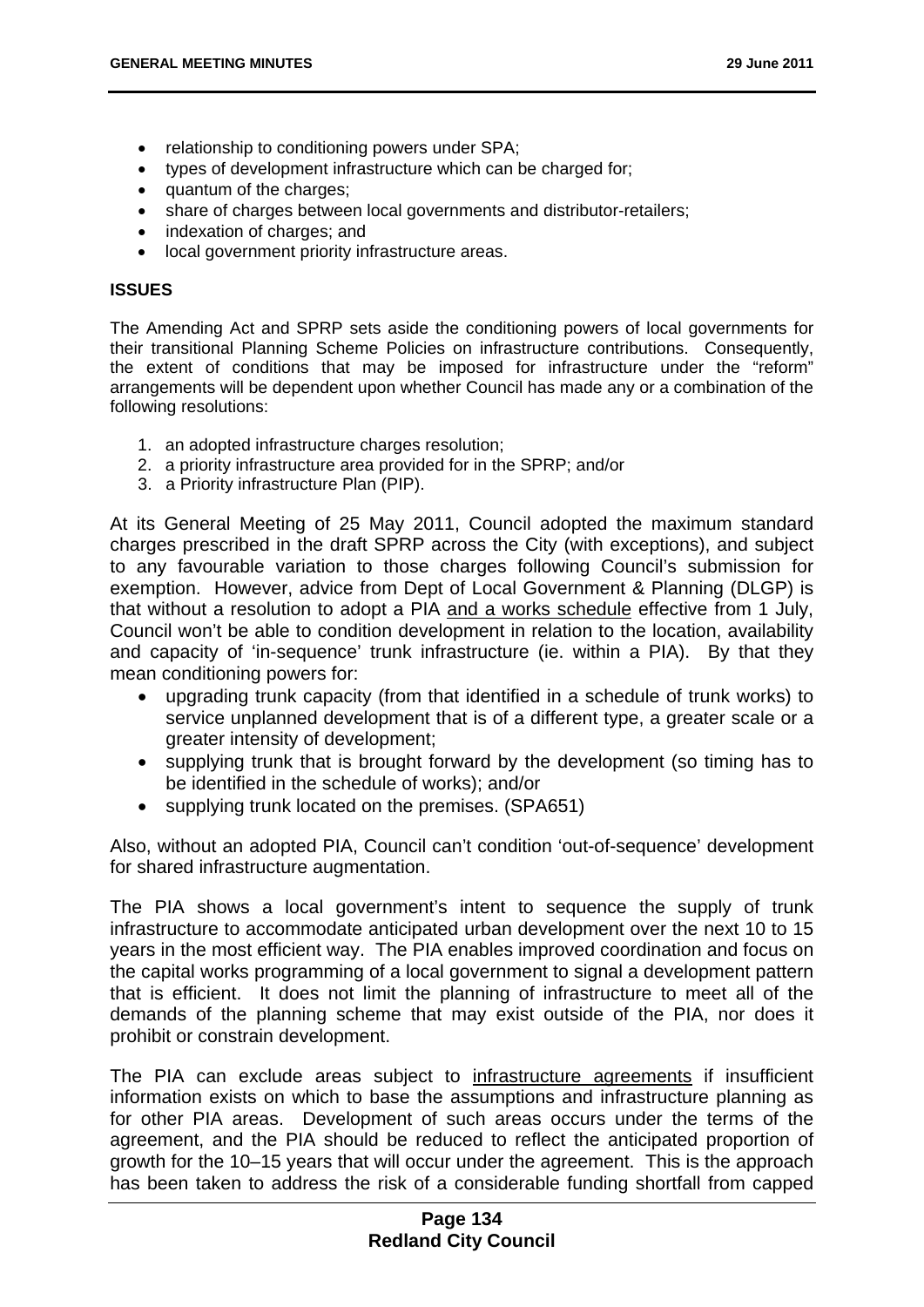developer charges in the 'greenfield' SE Thornlands Structure Plan area. By identifying the location as an Infrastructure Agreement Area outside the adopted PIA, Council can impose conditions for payment of additional trunk infrastructure costs for any trunk infrastructure made necessary by development. This would allow Council to negotiate for land/works or a monetary contribution towards Council delivered trunk infrastructure above that of the 'adopted infrastructure charges'. The *adopted infrastructure charges resolution* includes a PIA that shows the SE Thornlands Structure Plan area as an Infrastructure Agreement Area.

The critical issue here that payment of additional trunk infrastructure costs outside the PIA means that trunk infrastructure made necessary by a development includes the obligation to fund trunk infrastructure necessary to service the balance of the area, ie. first in must fund necessary trunk infrastructure under agreement. This is practical in a situation where there is three or four large developers with the majority of the developable land. SPA also provides for the decommissioning, removal and rehabilitation costs of any temporary infrastructure to be charged, as well as any maintenance and operating costs of the trunk and/or temporary infrastructure for up to 5 years (SPA652), for any Infrastructure Agreement Area outside PIA. Again, development of such areas occurs under the terms of the agreement.

The SPRP provides for Council discretion to apply credits for existing lawful uses. It is a well established practice by councils to provide credits for an existing lawful uses on the assumptions that some infrastructure contribution has already been made. It is also a practice to avoid allegations of double dipping should a premises be redeveloped in the future and charged the full rate for a 'vacant site'. In the Agreement with Allconnex under negotiated under Redland CEO's delegation from the General Meeting of 25 May 2011, credits are provided for existing lawful uses that maximise Council's and Allconnex's cost recovery through the standard charges, while recognising that some level of prior contribution has been made to the cost of supplying infrastructure.

### **RELATIONSHIP TO CORPORATE PLAN**

#### **5. Wise planning and design**

We will carefully manage population pressures and use land sustainably while advocating and taking steps to determine limits of growth and carrying capacity on a local and national basis, recognising environmental sensitivities and the distinctive character, heritage and atmosphere of local communities. A well-planned network of urban, rural and bushland areas and responsive infrastructure and transport systems will support strong, healthy communities.

5.12 Plan, provide and advocate for essential physical and social infrastructure that supports community well-being and manage Council's existing infrastructure assets to ensure current service standards are maintained or improved

#### **FINANCIAL IMPLICATIONS**

In managing the financial risk to Council of the maximise infrastructure charges being forced upon it by the State Government, it is important Council make an *adopted infrastructure charges resolution* to establish a basis to impose conditions under SPA and maximise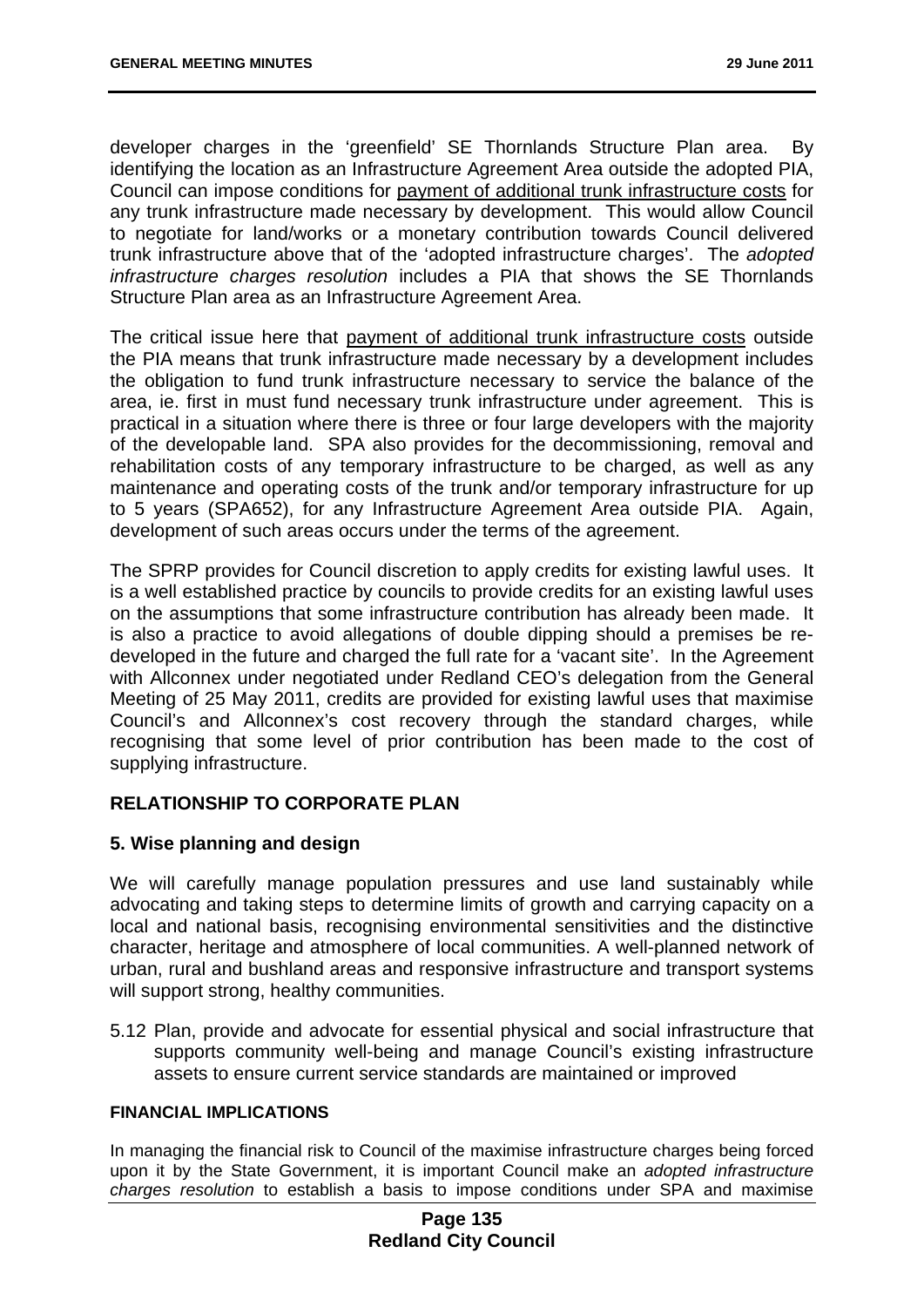infrastructure charges for Council and Allconnex (while providing credits for existing lawful uses). Without the resolution, individual development will drive Council infrastructure delivery decisions in terms of location, availability and capacity. It would also limit Council's ability to seek additional trunk infrastructure costs made necessary by individual developments. This being typically in excess of the maximum standard charge.

#### **PLANNING SCHEME IMPLICATIONS**

The Land Use Planning Group was consulted and it is considered that the outcome of recommendations in this report will not directly result in amendments to the Redlands Planning Scheme. In accordance with the SPRP, the *adopted infrastructure charges resolution* will be attached to the Planning Scheme but not part of it.

#### **CONSULTATION**

Internal consultation was undertaken with Land Use Planning in terms of the impacts of the Amending Act and guidance on the legislative changes from the Department of Local Government & Planning.

The Department of Local Government & Planning was consulted with regard to modifying the PIA to show the SE Thornlands Structure Plan area as an Infrastructure Agreement area, and to determine the application of 'adopted infrastructure charges' both within and outside PIA.

#### **OPTIONS**

#### **PREFERRED**

That the Council resolve that, subject to an unfavourable response by the Planning Minister to Council's submission for exemption from the application of the State Planning Regulatory Provision (Adopted Charges) or if no response is received prior to this General Meeting, whichever is the earlier, Council hereby makes the *adopted infrastructure charges resolution*  in the attachment to this report.

#### **ALTERNATIVE**

None proposed.

#### **OFFICER'S RECOMMENDATION/ COUNCIL RESOLUTION**

| Moved by:    | <b>Cr M Elliott</b> |
|--------------|---------------------|
| Seconded by: | Cr J Burns          |

**That Council resolve that, subject to an unfavourable response by the Planning Minister to Council's submission for exemption from the application of the State Planning Regulatory Provision (Adopted Charges) or if no response is received prior to this General Meeting, whichever is the earlier, Council hereby makes the** *adopted infrastructure charges resolution* **in the attachment to this report.** 

#### **CARRIED**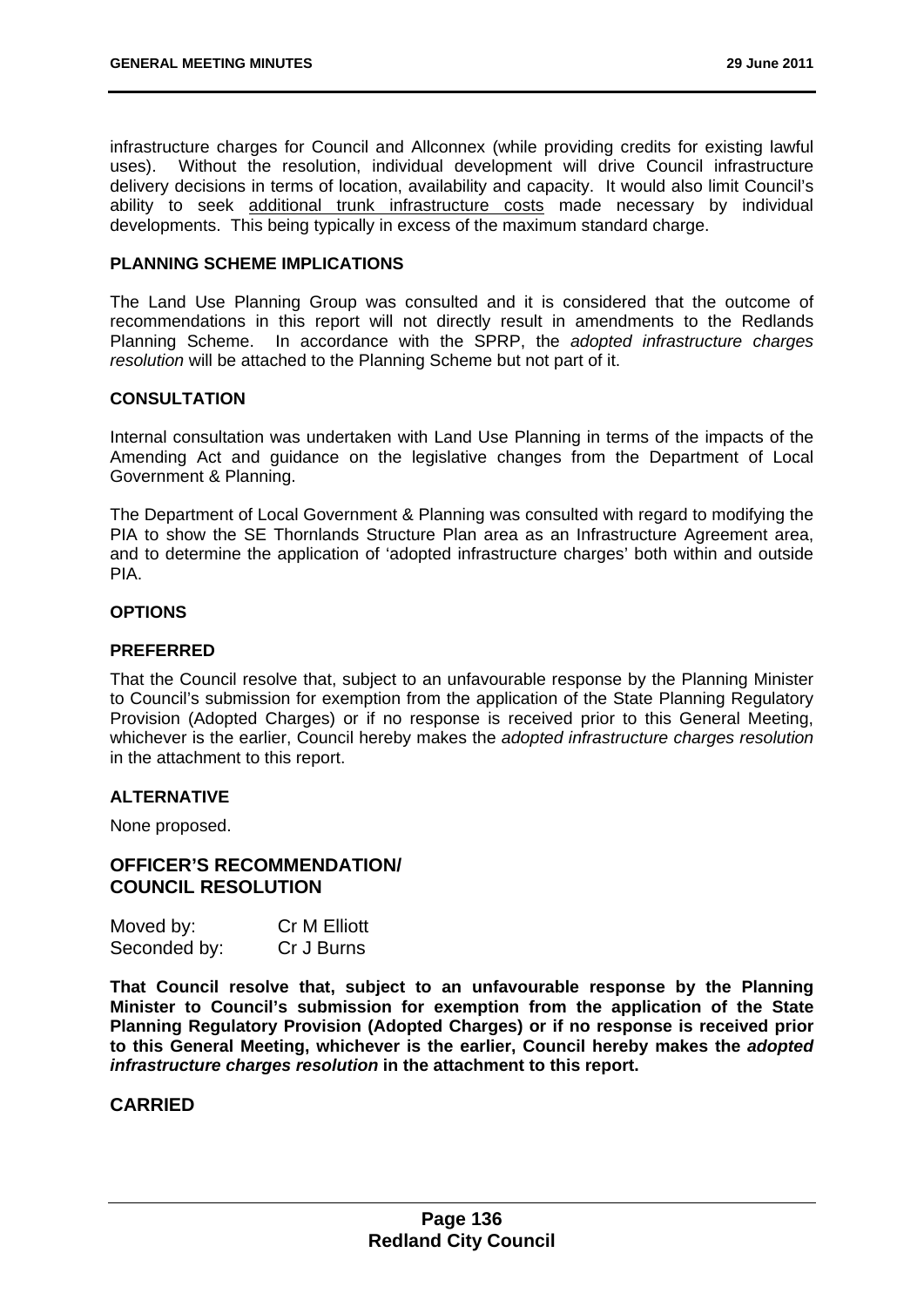### **17.1.3 STATE GOVERNMENT FUNDING PROPOSAL - MARINE TRANSPORT FACILITIES**

| <b>Dataworks Filename:</b>  | <b>RTT Planning Marine General</b>                                                                                                                                                                                     |
|-----------------------------|------------------------------------------------------------------------------------------------------------------------------------------------------------------------------------------------------------------------|
| <b>Attachments:</b>         | <b>Attachment 1 – TMR Funding Negotiation Matrix</b><br><b>Attachment 2 - William Street - Additional Boat</b><br>Ramp<br><b>Attachment 3 - Redland Bay Pontoon</b><br>Attachment 4 - P&P Committee, Items 2.5 and 2.6 |
| <b>Responsible Officer:</b> | <b>Murray Erbs</b><br><b>Manager Infrastructure Planning</b>                                                                                                                                                           |
| Author:                     | <b>Rodney Powell</b><br><b>Senior Adviser Infrastructure Project</b>                                                                                                                                                   |

### **EXECUTIVE SUMMARY**

This is a supplementary report concerning funding offers from the Department of Transport and Main Roads [TMR] for maintenance/upgrades of marine facilities in Redland City. Two reports were presented to the Planning and Policy Committee meeting 08 June 2011 concerning these offers. It was recommended that Council Officers meet with TMR officers to further negotiate the details of the offer. This supplementary report presents the results of subsequent discussions (Attachment 1) and now recommends that council accepts the offers made by the Minister for Main Roads.

This report also recommends that Council accept the additional offer of funding for:

- William Street Additional Boat Ramp \$650,000 (Attachment 2)
- Redland Bay Pontoon \$585,000 (Attachment 3)

#### **PURPOSE**

The purpose of this report is to seek Council agreement to accept state government funding offers made in a letter from the Hon. Craig Wallace Minister for Main Roads and to consider additional offers for a replacement pontoon at Redland Bay and a new boat ramp at William Street, Cleveland.

### **BACKGROUND**

The offer from the Minister contained a number of different offers, some of these had conditions attached which needed further clarification. Infrastructure Planning Group [IPG] officers have had a subsequent meeting with TMR and it is now believed that these issues have been sufficiently clarified.

Two additional offers of funding have been made. The William Street boat ramp is a project already identified in the 10 year capital plan and preliminary design has been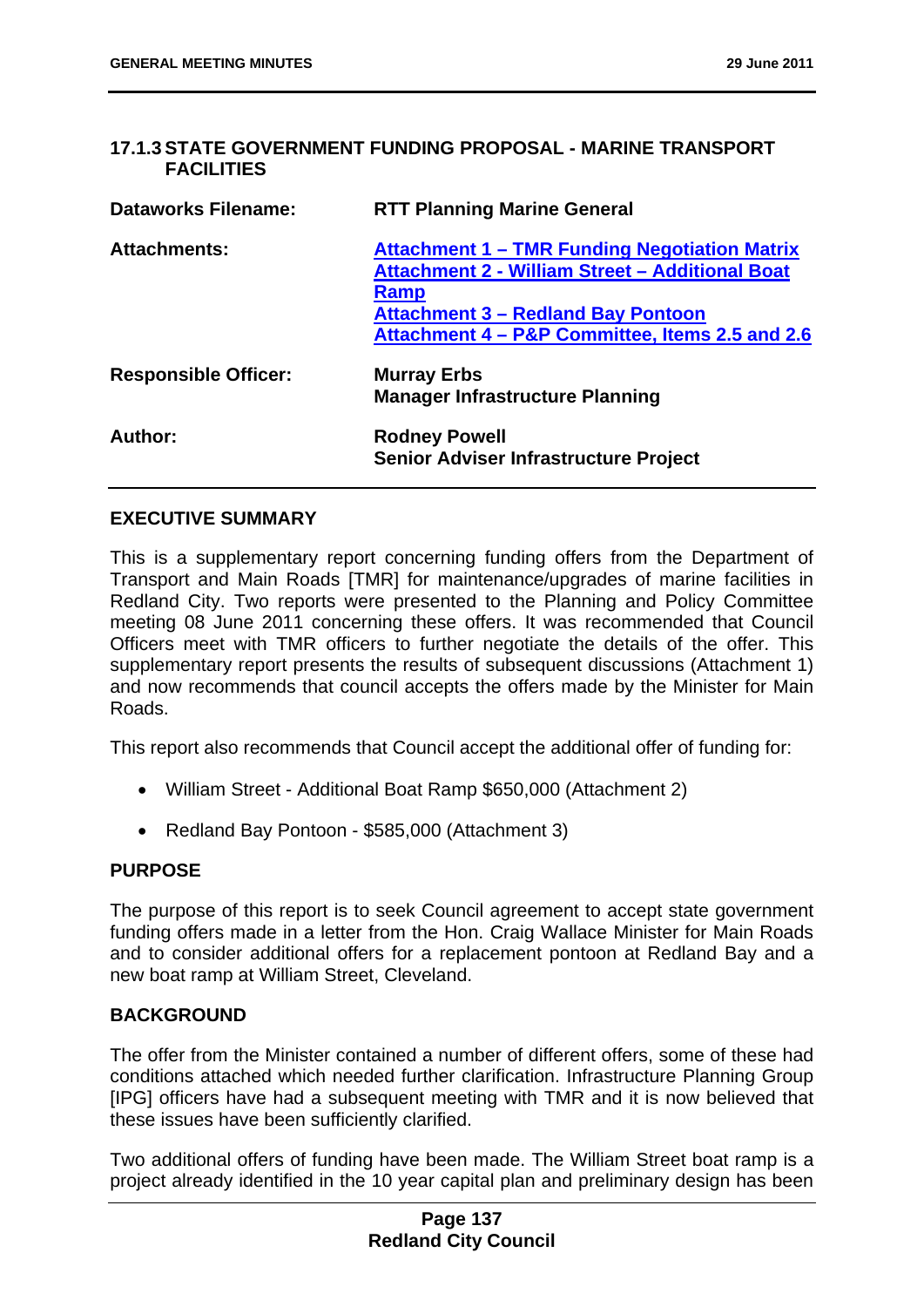undertaken. The purpose of the offer is to provide a cash grant of to RCC for provision of a new boat ramp to support recreational boating at William Street, Raby Bay.

The Redland bay Pontoon is a project which has already been designed by RCC. It is not currently in the 10 Year Capital Plan. The purpose of this offer is to provide a cash grant of \$585,000 to RCC for provision of a new pontoon to support public recreational boating at Weinam Creek Redland Bay.

## **ISSUES**

The key issues that remained for further discussion with TMR were:

- 1. The timing for implementing works The original offer indicated a very tight time frame for delivery. Our discussions have resulted in a way of programming delivery over the next three (3) years in a joint sharing of delivery between Council and TMR. Importantly TMR are taking responsibility for delivery of the pre-construction activities of all major projects (e.g. environmental permits, design, etc) and construction of the Victoria Point and Coochiemudlo Jetties. Council would supervise the dredging contracts after completion of the preconstruction activities.
- 2. The risk to Council of cost increases over and above the funding allocation This risk no longer exists as the TMR have agreed that the work will be scoped to fit the funding provided with Victoria Point dredging to be the priority work.
- 3. The future ownership of the Victoria Point Jetty This funding has been sourced by TMR from a DDA subsidy. It is a condition of this subsidy that the Local Government Authority take on ownership of the facility. If Council were not to agree they would forgo funding being made available under this subsidy for both Victoria Point Jetty and Coochiemudlo Jetty (which is currently owned by Council). In light of the overall negotiations it is considered reasonable that Council accept future ownership of the Victoria Point Jetty.
- 4. William Street Boat Ramp TMR have indicated that declining this part of the offer will not jeopardise the balance of the offer. As the offer is for only 50% and it is our view that it should be 100% it is recommended that the offer be declined. There remains an amount of \$139,580 in restricted Council reserves for this facility that can be used for bed levelling. If TMR were to in future match this \$1:\$1 that would provide potential funding to approx \$280K for future bed levelling which at \$20,000 per treatment would provide many years of funds to maintain the depth to -1.0 LAT.

# **RELATIONSHIP TO CORPORATE PLAN**

5.8 Plan and advocate to connect the city's communities with improved public transport including a road, ferry, cycling and walking network that provides safe and efficient movement within the city and the region and supports physical activity; and promote efficient and environmentally responsible private transport.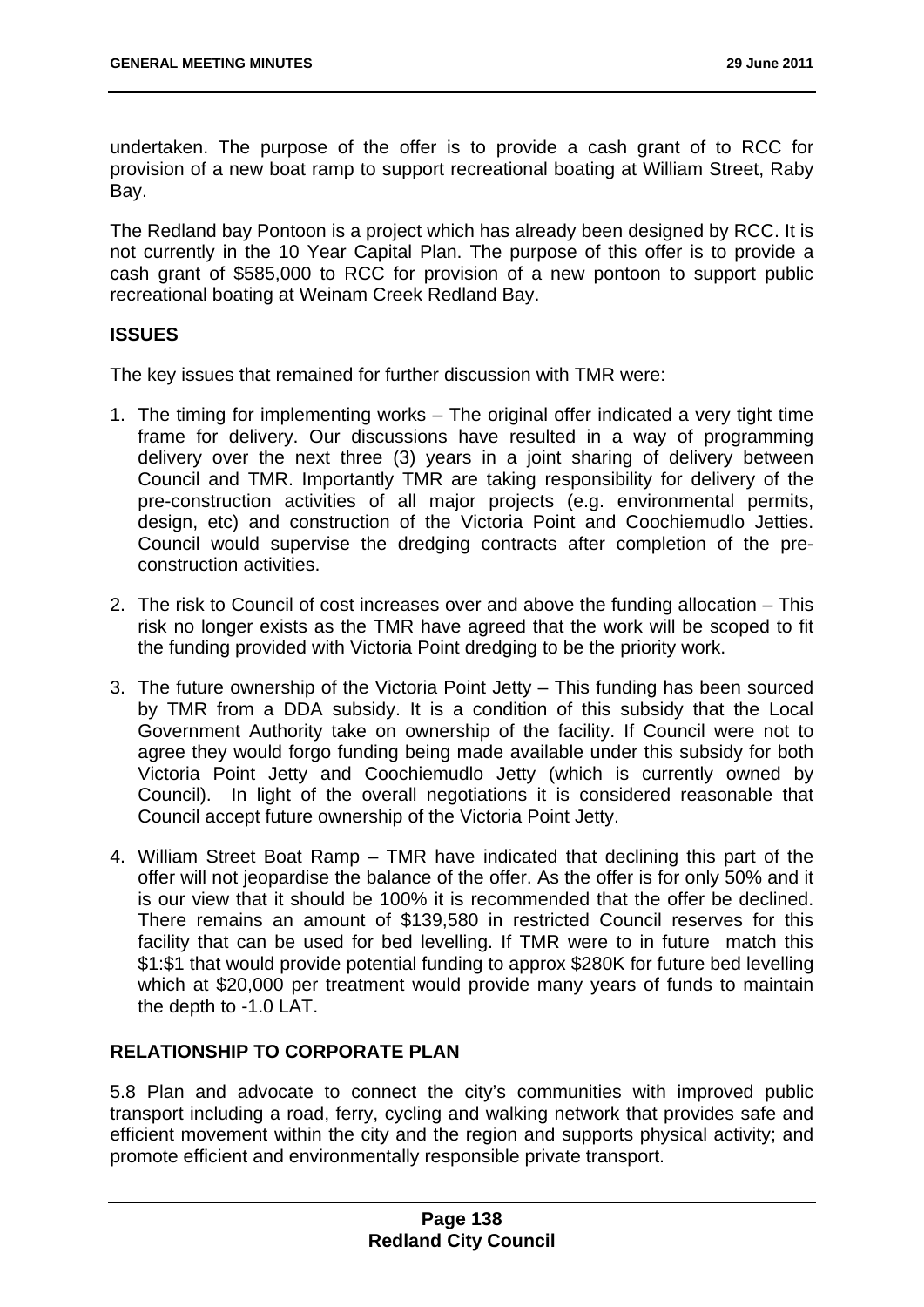## **FINANCIAL IMPLICATIONS**

To facilitate funding the TMR would forward the total capital to RCC which would then be drawn down in accordance with the following delivery program. The only matching funds are the \$1.75m for Coochiemudlo Jetty in 2013/14:

| Location                                                   | <b>Funding</b><br><b>Source</b>        | 11/12       | 12/13       | 13/14       | <b>Total</b><br><b>Contribution</b><br><b>RCC</b> | <b>Total</b><br><b>Contribution</b><br><b>DTMR</b> |
|------------------------------------------------------------|----------------------------------------|-------------|-------------|-------------|---------------------------------------------------|----------------------------------------------------|
| Coochiemudlo<br>Jetty                                      | <b>DTMR</b><br>(grant)                 | \$1,000,000 | \$750,000   |             |                                                   | \$1,750,000                                        |
|                                                            | <b>RCC</b><br>(expenditure)            |             |             | \$1,750,000 | \$1,750,000                                       |                                                    |
| Victoria Point<br>Jetty                                    | <b>DTMR</b><br>(grant)                 |             | \$800,000   | \$1,700,000 |                                                   | \$2,500,000                                        |
| One Mile<br>Pontoon                                        | N/A                                    |             |             |             | N/A                                               | N/A                                                |
| Victoria Point<br>Dredging                                 | DTMR (DoA)                             | \$150,000   | \$1,350,000 |             | $\overline{50}$                                   | \$1,500,000                                        |
| Toondah<br>harbour<br>Dredging                             | DTMR (DoA)                             | \$450,000   | \$4,050,000 |             | $\overline{30}$                                   | \$4,500,000                                        |
| Raby Bay<br>Eastern<br>Channel<br>(William St)<br>Dredging | <b>DTMR</b><br>(restricted<br>reserve) |             | \$20,000    |             |                                                   | \$20,000                                           |
| <b>William St</b><br><b>Boat Ramp</b>                      | DTMR(DoA)                              | \$65,000    | \$585,000   |             |                                                   | \$650,000                                          |
| <b>Redland Bay</b><br>Pontoon                              | DTMR (DoA)                             | \$58,500    | \$526,500   |             |                                                   | \$585,000                                          |

### **PLANNING SCHEME IMPLICATIONS**

The Land Use Planning Group was not consulted and it is not considered that the outcome of recommendations in this report will result in future amendments to the Redlands Planning Scheme.

## **CONSULTATION**

Planning and Policy Committee has been consulted, see Minutes Planning and Policy Committee 08 June 2011 items 2.5 and 2.6 (Attachment 4).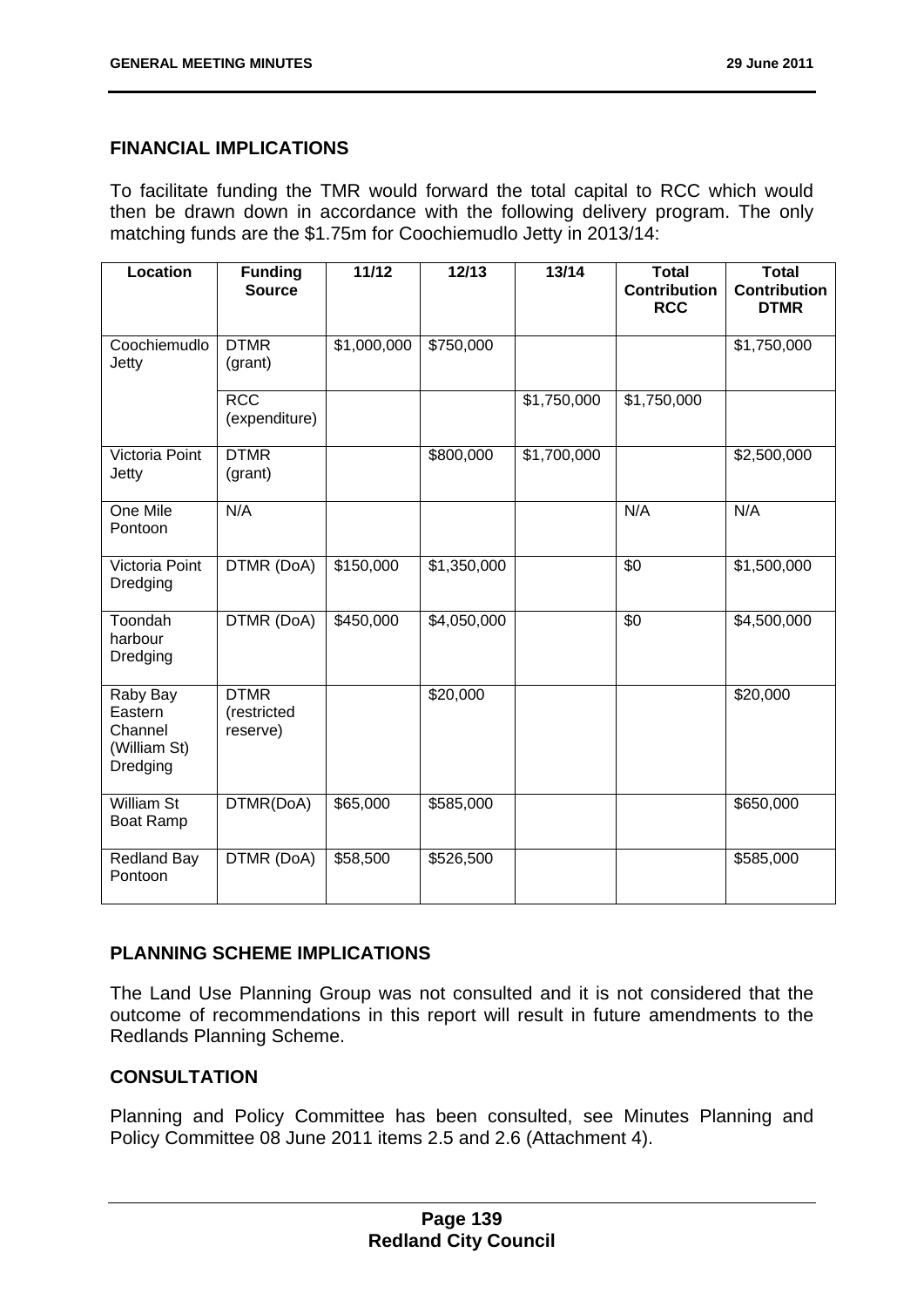Project Delivery Group has been consulted concerning the ability to manage the additional work load in the future capital works and operational works programme.

TMR officers have been consulted - meeting held at TMR office 16 June 2011.

## **OPTIONS**

#### **PREFERRED**

- 1. To accept the Minister's for Main Roads offer in the letter dated 27/4/2011 for 50% funding contribution (estimated at \$1,750,000) towards the reconstruction of Coochiemudlo Jetty with the following provisions:
	- a) that DTMR manage the project including design, approvals and delivery, in conjunction with the Victoria Point Jetty upgrade;
	- b) that RCC's contribution will not become due until the 13/14 financial year; and
	- c) that on completion of the project RCC will be the owner of the facility subject to the design and execution of works being to the satisfaction of RCC.
- 2. To accept the Minister's for Main Roads offer in the letter dated 27/4/2011 for 100% funding contribution (estimated at \$2,500,000) towards the upgrade of Victoria Point Jetty with the following provisions:
	- a) that DTMR manage the project including design, approvals and delivery, in conjunction with the reconstruction of Coochiemudlo Jetty; and
	- b) that on completion of the project RCC will be the owner of the facility subject to the design and execution of works being to the satisfaction of RCC.
- 3. That RCC, as the vested managing authority, agrees to collect landing fees from Stradbroke Flyer Pty Ltd for commercial use of the One Mile pontoon facility and pay monies collected to TMR as RCC's contribution towards the maintenance of this facility. This is subject to agreement by Stradbroke Flyer Pty Ltd to the change of arrangements.
- 4. To accept the Minister's for Main Roads offer in the letter dated 27/4/2011 accepting the offer for funding contribution (\$6,000,000) to be used for dredging at Victoria Point jetty and boat ramp approach channels and Fison Channel at Toondah Harbour with the following provisions:
	- a) That Victoria Point dredging project has the funding priority (nominally 25% of funds offered) and that the balance remaining will be used for Toondah Harbour;
	- b) That the Toondah Harbour dredging project will be scoped to ensure that value of the works will not exceed the value of the remaining balance;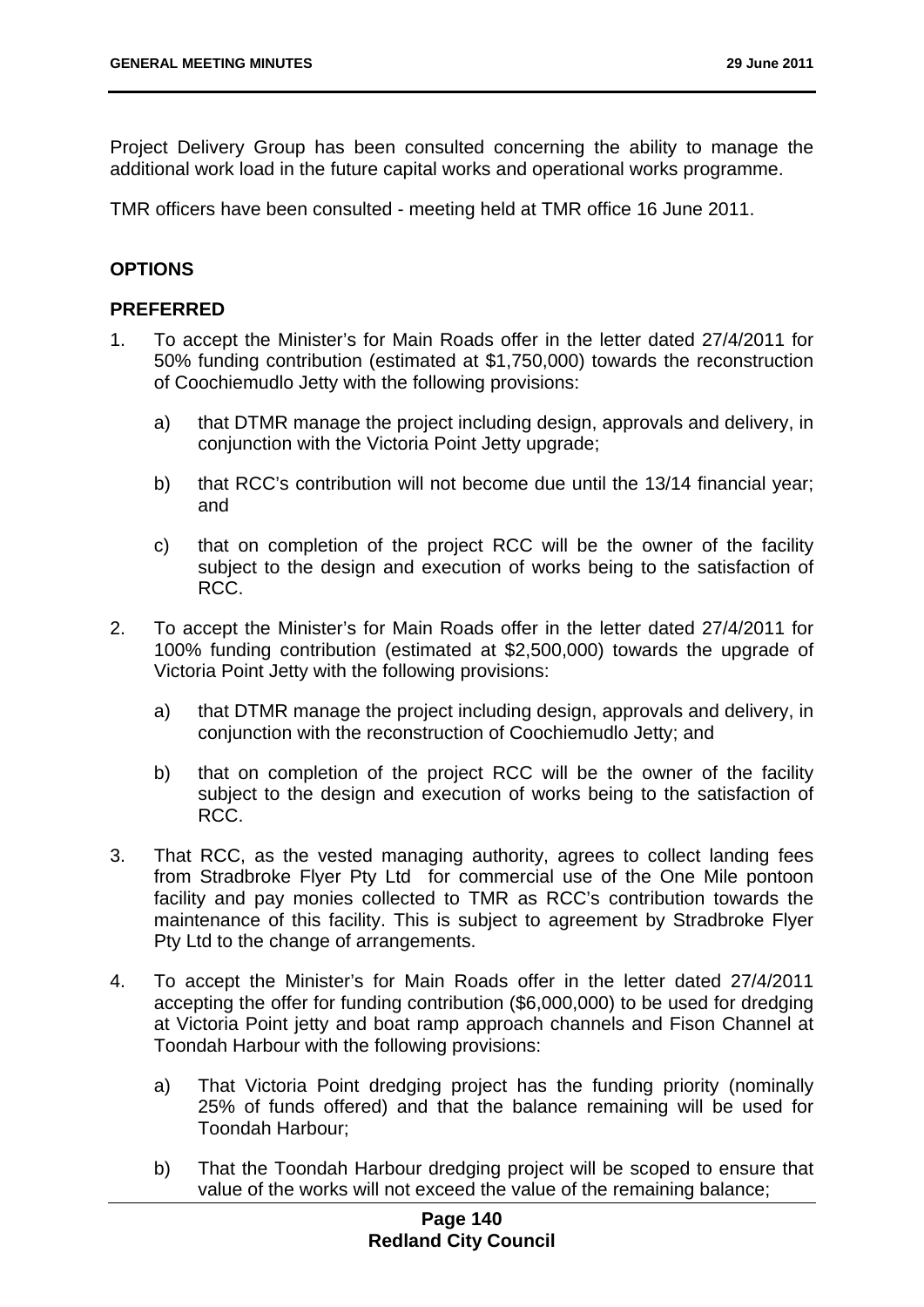- c) That the State will manage the dredge approval process for both the Victoria Point Dredging and Fison Channel Dredging;
- d) That the State will pay all costs including all contractor costs plus an agreed amount for contract supervision and overheads by RCC;
- 5. To decline the Minister's for Main Roads offer in the letter dated 27/4/2011 for a 50% funding contribution towards the dredging of Raby Bay Eastern Channel;
- 6. To agree to use the balance of the Raby Bay Restricted Reserve for bedlevelling of the Raby Bay Eastern Channel. The planning and timing for this project is yet to be mutually agreed;
- 7. To accept the TMR funding offer of \$650,000 for the renewal of the Weinam Creek Pontoon;
- 8. To accept the TMR funding offer of \$585,000 for the upgrade William Street Recreational Boat Ramp.

## **OFFICER'S RECOMMENDATION**

- 1. To accept the Minister for Main Roads offer in the letter dated 27/4/2011 for 50% funding contribution (estimated at \$1,750,000) towards the reconstruction of Coochiemudlo Jetty with the following provisions:
	- a. that DTMR manage the project including design, approvals and delivery, in conjunction with the Victoria Point Jetty upgrade;
	- b. that RCC's contribution will not become due until the 13/14 financial year; and
	- c. that on completion of the project RCC will be the owner of the facility subject to the design and execution of works being to the satisfaction of RCC.
- 2. To accept the Minister for Main Roads offer in the letter dated 27/4/2011 for 100% funding contribution (estimated at \$2,500,000) towards the upgrade of Victoria Point Jetty with the following provisions:
	- a. that DTMR manage the project including design, approvals and delivery, in conjunction with the reconstruction of Coochiemudlo Jetty; and
	- b. that on completion of the project RCC will be the owner of the facility subject to the design and execution of works being to the satisfaction of RCC.
- 3. That RCC, as the vested managing authority, agrees to collect landing fees from Stradbroke Flyer Pty Ltd for commercial use of the One Mile pontoon facility and pay monies collected to TMR as RCC's contribution towards the maintenance of this facility. This is subject to agreement by Stradbroke Flyer Pty Ltd to the change of arrangements.
- 4. To accept the Minister for Main Roads offer in the letter dated 27/4/2011 accepting the offer for funding contribution (\$6,000,000) to be used for dredging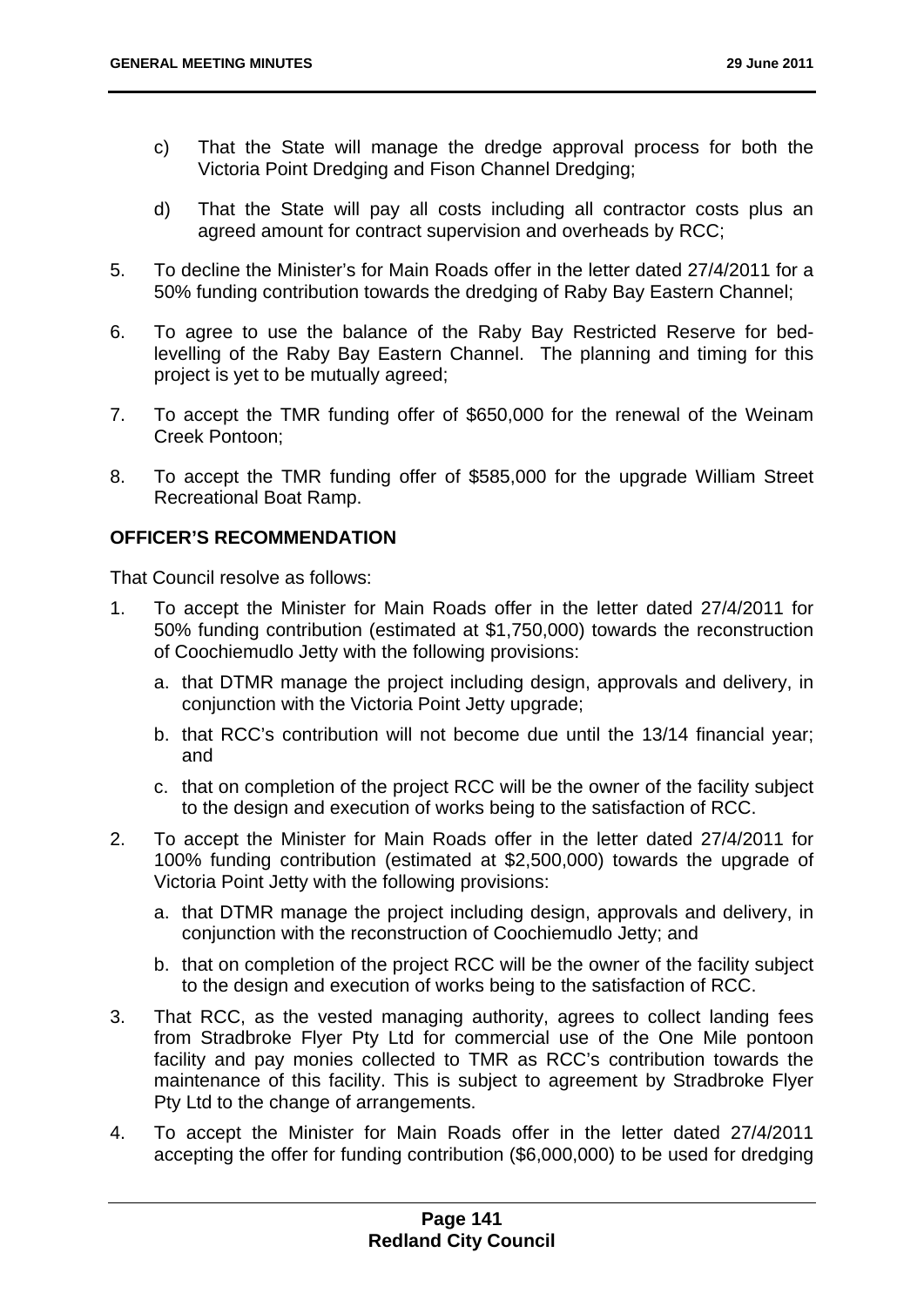at Victoria Point jetty and boat ramp approach channels and Fison Channel at Toondah Harbour with the following provisions:

- a. That Victoria Point dredging project has the funding priority (nominally 25% of funds offered) and that the balance remaining will be used for Toondah Harbour;
- b. That the Toondah Harbour dredging project will be scoped to ensure that value of the works will not exceed the value of the remaining balance;
- c. That the State will manage the dredge approval process for both the Victoria Point Dredging and Fison Channel Dredging;
- d. That the State will pay all costs including all contractor costs plus an agreed amount for contract supervision and overheads by RCC;
- 5. To decline the Minister for Main Roads offer in the letter dated 27/4/2011 for a 50% funding contribution towards the dredging of Raby Bay Eastern Channel;
- 6. To agree to use the balance of the Raby Bay Restricted Reserve for bedlevelling of the Raby Bay Eastern Channel. The planning and timing for this project is yet to be mutually agreed;
- 7. To accept the TMR funding offer of \$650,000 for the renewal of the Weinam Creek Pontoon;
- 8. To accept the TMR funding offer of \$585,000 for the upgrade William Street Recreational Boat Ramp.

## **COUNCIL RESOLUTION**

| Moved by:    | Cr C Ogilvie |
|--------------|--------------|
| Seconded by: | Cr D Henry   |

- **1. To accept the Minister for Main Roads offer in the letter dated 27/4/2011 for 50% funding contribution (estimated at \$1,750,000) towards the reconstruction of Coochiemudlo Jetty with the following provisions:** 
	- **a. that DTMR manage the project including design, approvals and delivery, in conjunction with the Victoria Point Jetty upgrade;**
	- **b. that RCC's contribution will not become due until the 13/14 financial year; and**
	- **c. that on completion of the project RCC will be the owner of the facility subject to the design and execution of works being to the satisfaction of RCC.**
- **2. To accept the Minister for Main Roads offer in the letter dated 27/4/2011 for 100% funding contribution (estimated at \$2,500,000) towards the upgrade of Victoria Point Jetty with the following provisions:** 
	- **a. that DTMR manage the project including design, approvals and delivery, in conjunction with the reconstruction of Coochiemudlo Jetty; and**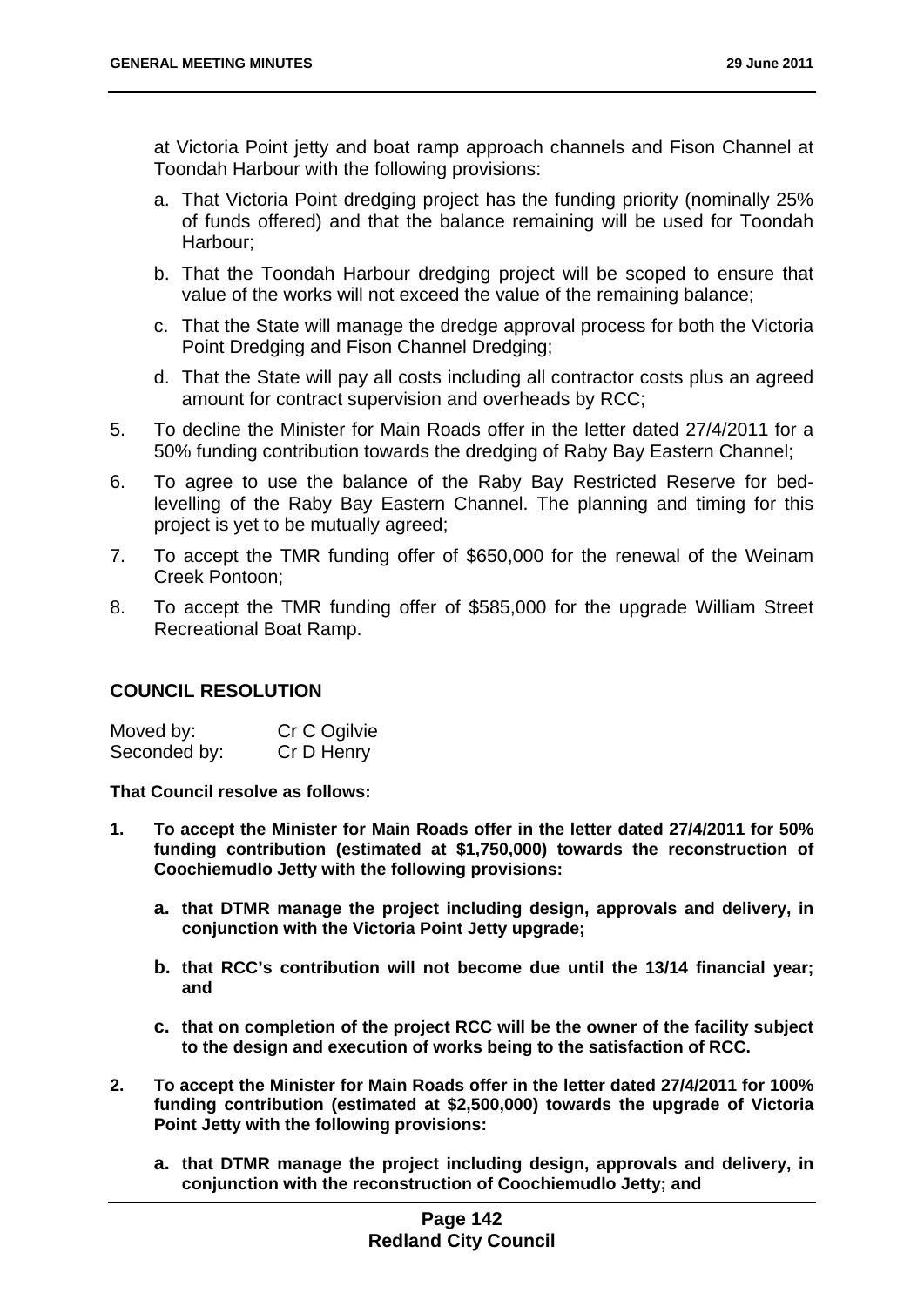- **b. that on completion of the project RCC will be the owner of the facility subject to the design and execution of works being to the satisfaction of RCC.**
- **3. That RCC, as the vested managing authority, agrees to collect landing fees from Stradbroke Flyer Pty Ltd for commercial use of the One Mile pontoon facility and pay monies collected to TMR as RCC's contribution towards the maintenance of this facility. This is subject to agreement by Stradbroke Flyer Pty Ltd to the change of arrangements.**
- **4. To accept the Minister for Main Roads offer in the letter dated 27/4/2011 accepting the offer for funding contribution (\$6,000,000) to be used for dredging at Victoria Point jetty and boat ramp approach channels and Fison Channel at Toondah Harbour with the following provisions:** 
	- **a. That Victoria Point dredging project has the funding priority (nominally 25% of funds offered) and that the balance remaining will be used for Toondah Harbour;**
	- **b. That the Toondah Harbour dredging project will be scoped to ensure that value of the works will not exceed the value of the remaining balance;**
	- **c. That the State will manage the dredge approval process for both the Victoria Point Dredging and Fison Channel Dredging;**
	- **d. That the State will pay all costs including all contractor costs plus an agreed amount for contract supervision and overheads by RCC;**
- **5. To decline the Minister for Main Roads offer in the letter dated 27/4/2011 for a 50% funding contribution towards the dredging of Raby Bay Eastern Channel;**
- **6. To agree to use the balance of the Raby Bay Restricted Reserve for bed-levelling of the Raby Bay Eastern Channel. The planning and timing for this project is yet to be mutually agreed;**
- **7. To accept the TMR funding offer of \$650,000 for the renewal of the Weinam Creek Pontoon;**
- **8. To accept the TMR funding offer of \$585,000 for the upgrade William Street Recreational Boat Ramp; and**
- **9. To delegate authority to the Chief Executive Officer, under s.257(1)(b) of the**  *Local Government Act 2009***, to make, vary and discharge the contract and to sign all relevant documents to give effect to the resolutions.**

**CARRIED**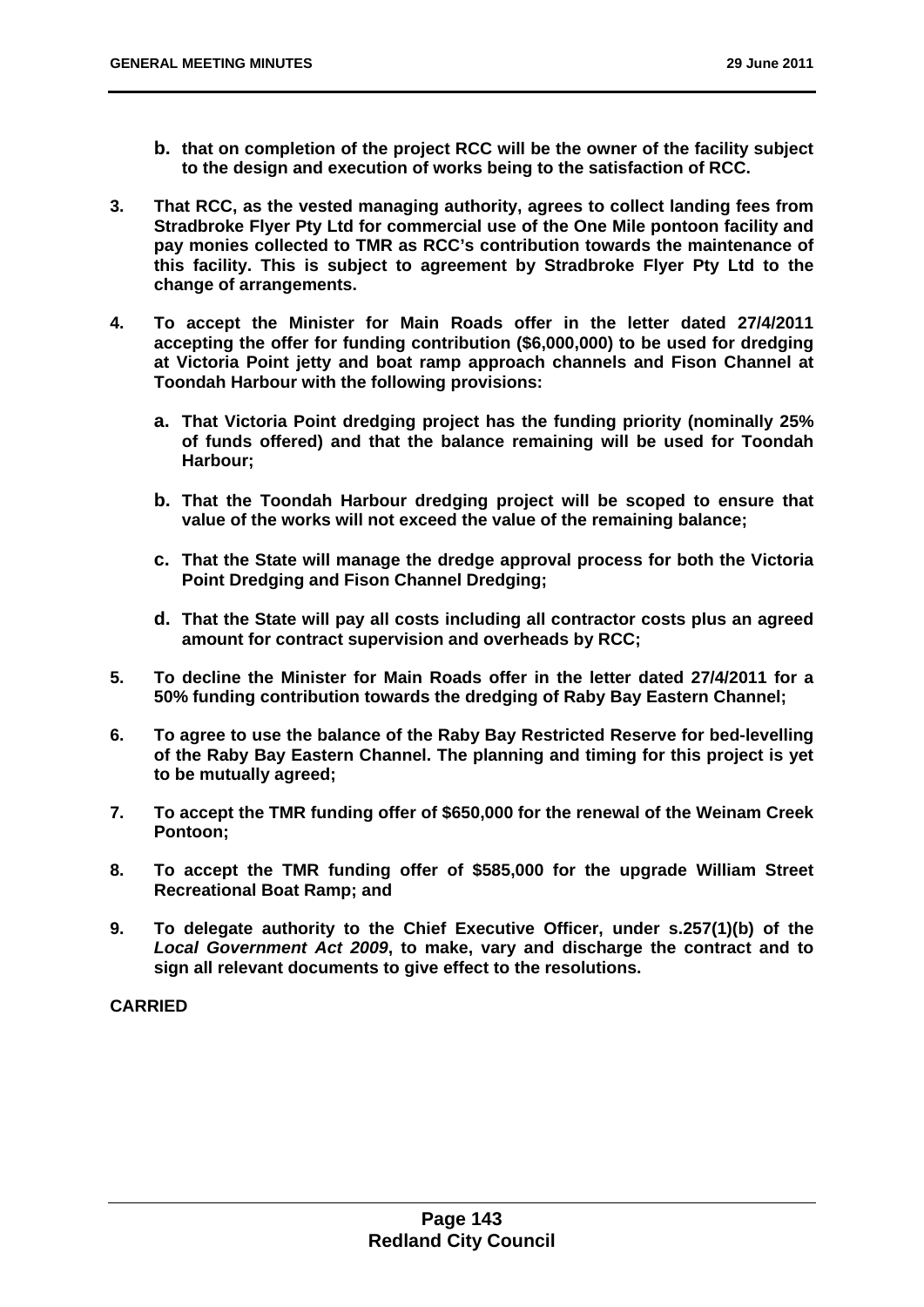## **17.2 CORPORATE SERVICES**

### **17.2.1 PRELIMINARY PREFERENCE DECISION - WATER AND WASTEWATER SERVICES**

| <b>Dataworks Filename:</b>  | <b>GOV WRAD - Allconnex Water Pricing</b>                 |
|-----------------------------|-----------------------------------------------------------|
| <b>Attachments:</b>         | <b>RCC Report (Redacted Version) 17.6.2011</b>            |
|                             | <b>Scenario Planning for the Provision of Water &amp;</b> |
|                             | <b>Wastewater Services</b>                                |
|                             | <b>Water Scenario Comparison</b>                          |
| <b>Responsible Officer:</b> | <b>Martin Drydale</b>                                     |
|                             | <b>General Manager Corporate Services</b>                 |
| Author:                     | <b>Sue Sherrell</b>                                       |
|                             | <b>Service Manager Project Centre</b>                     |

### **EXECUTIVE SUMMARY**

Councils are required to advise the Queensland Government of their preferred approach to the future structure of water and wastewater services in their region by 1 July 2011. If a preliminary preference decision is made on 1 July 2011, Council is required to advise the Queensland Government of their final decision with full details of their position going forward by 1 August 2011 and clear justification as to why the previously identified preference is not being adopted (should this be the case).

To make a decision on the preferred approach, six different scenarios for structuring water and wastewater services have been considered. Each scenario has been considered against a range of different perspectives, including financial, institutional, political, etc.

A Council workshop was held on 23rd June to review the six scenarios and assess any decisions made by other Councils, in particular, the resolution passed by the Gold Coast City Council (GCCC) on 20th June which included a request for legislative changes if they were to consider staying in Allconnex Water.

The outcome from the workshop was consensus agreement on the preliminary preference decision at the General Meeting of Council on 29 June 2011 of staying in Allconnex Water subject to five conditions, which includes negotiation of amendments to the Participation Agreement. If the Participation Agreement negotiations are unsuccessful during July, then Council will make a final decision prior to 1 August which may include the option of withdrawal from Allconnex Water if Council is left with no real prospect of a sound and collaborative outlook for its partnership with Gold Coast City Council and Logan City Council.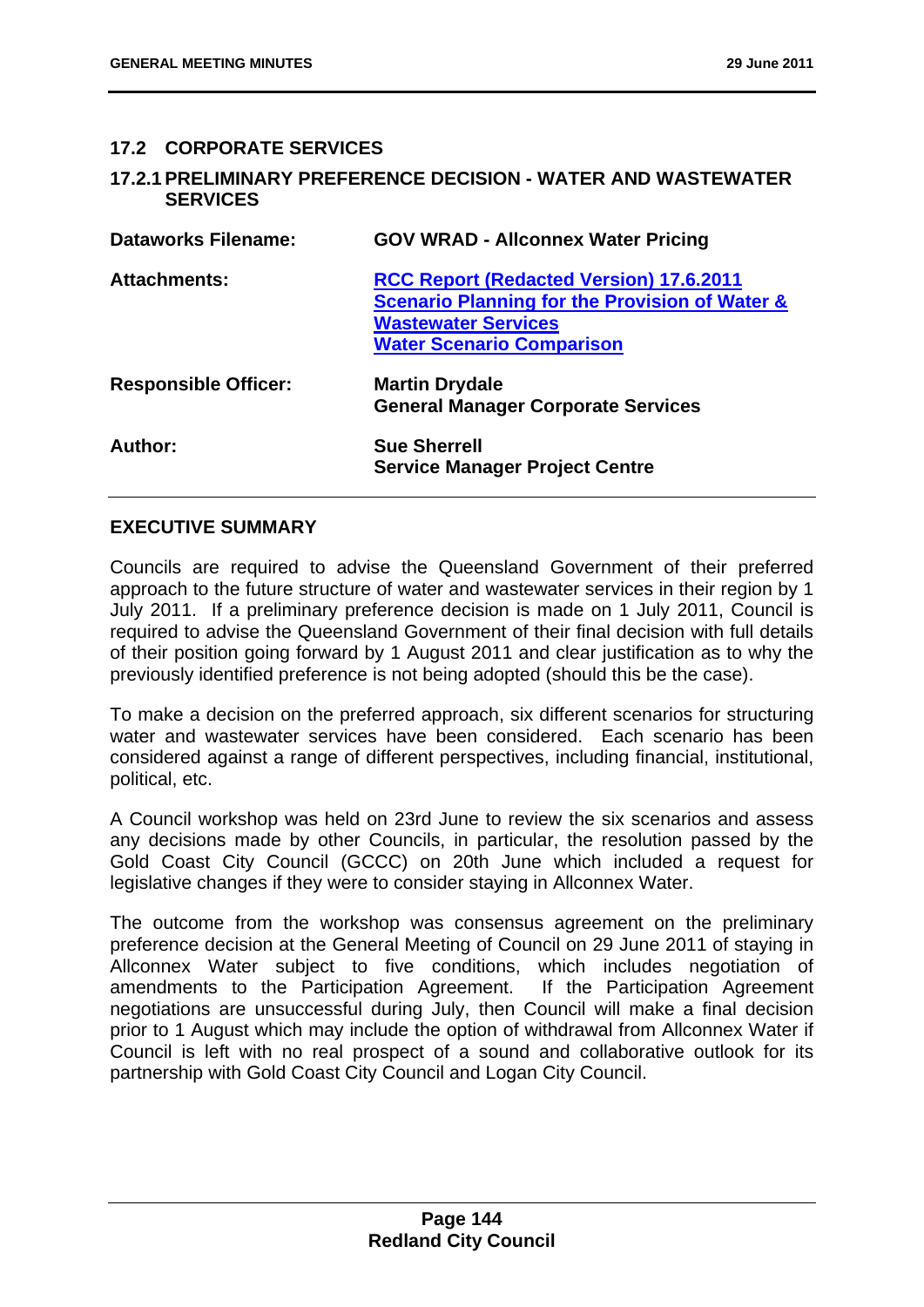### **PURPOSE**

The purpose of this report is to seek Council's confirmation that their preferred approach to the future structure of water and wastewater services in their region is to stay in Allconnex Water subject to the following terms:

- i. Obtain an independent cost assessment if any Council withdraws from Allconnex Water (to safeguard against protracted negotiations or disputes concerning consequential costs)
- ii. Immediate resolution of Participation Rights (Price Waterhouse Coopers has been engaged by Logan City Council (LCC) on behalf of RCC, LCC and GCCC to confirm the equity share for the three participating Councils)
- iii. Efficient negotiation of changes to the Participation Agreement with the remaining Councils with an expectation that it will result in minimal change other than the following;
	- Change to the Board composition with each Council being required to add one representative to the Board with suitable skills and experience
	- Introduction of provisions that effectively safeguard against adverse Price Mitigation Plans or any other Council directions that might adversely influence the viability of Allconnex Water or detrimentally affect any other Participating Council.

However, should LCC and GCCC unilaterally withdraw from Allconnex Water, RCC will stay in Allconnex Water. The reduced scale of the authority would enable a full review of the business model, including the restructure of operations with significantly reduced overheads/costs and improved efficiencies.

If the negotiations with the remaining Councils on the Participation Agreement during early July are unsuccessful, RCC would be forced to reconsider its preliminary preference and make a final decision on 1 August which may include the option of withdrawing from Allconnex Water.

## **BACKGROUND**

On 7 April 2011, the Queensland Premier announced the following changes to the *South-East Queensland Water (Distribution and Retail Restructuring) Act 2009:* 

- Councils no longer need to participate in a Distributor-Retail entity and they can return to operating their water and sewage utility within Council
- The price cap to be put in place for 1 July 2011. This cap will ensure that effective bill increases to customers cannot be greater that the amount required to pass through the State's bulk water charge and a Consumer Price Index (CPI) increase on non-bulk charges.
- This price cap mechanism will apply for the next 2 years.

This report is in response to the letter received from the Minister for Energy and Water Utilities, the Honourable Stephen Robertson MP dated 19th April 2011 stating that Councils need to: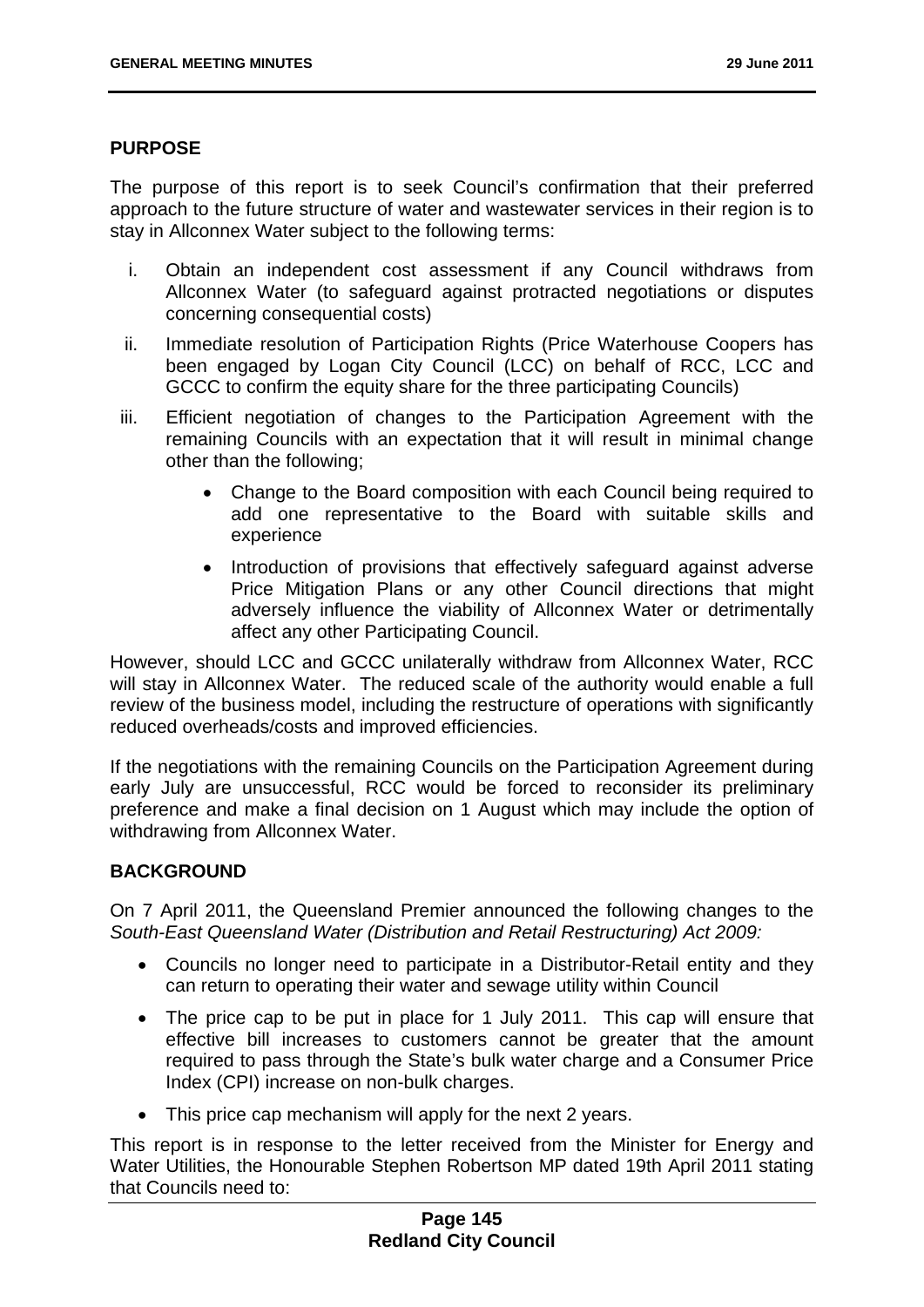- Advise the Queensland Government of their preferred approach to the future structure of water and wastewater services in their region by 1 July 2011. The timing of submission and publication of a price mitigation plan will differ:
	- o A council that advises the Government it intends to withdraw from its Distributor-retailer must also provide a price mitigation plan as part of that advice and publish the plan by 1 September 2011
	- o A council that advises it intends to stay with its Distributor-retailer will be required to submit its price mitigation plan by 1 September 2011 and publish its plan by 1 July 2012.
- Advise the Queensland Government of their final decision with full details of their position going forward by 1 August 2011, if a preliminary preference decision was made on 1 July 2011 with clear justification as to why the previously identified preference is not being adopted (should this be the case)

## **ISSUES**

## **GCCC Resolution on 20 June 2011**

GCCC passed a resolution on 20 June that its preliminary preference is to discontinue its participation in the water entity Allconnex Water and re-establish its own water distribution and retail network subject to the State Government agreeing to the following principles:

- All disestablishment and unspecified future costs to be borne by the State Government
- The changeover not be required to be achieved by 1 July 2012, due to the costs of redundancy payments required if workers contracts are terminated prior to the 3 year guarantee

The resolution also stated that despite GCCC's preference to leave Allconnex Water, GCCC is prepared to consider staying in Allconnex Water subject to the following:

- a. Passage of legislation allowing each council to set the price of water and waste water services within its own local government area,
- b. Changes to the business objectives to remove the requirement to deliver optimal returns,
- c. Enactment of legislation to provide explicit power to accept or reject pricing proposals put forward by the Board of Allconnex, and
- d. Changes to reporting and consultation requirements for the board in relation to its customers and participating councils to include:
	- a requirement for Allconnex to establish appropriate community consultation models
	- a quarterly performance report to Councils with the Chair and Chief Executive Officer in attendance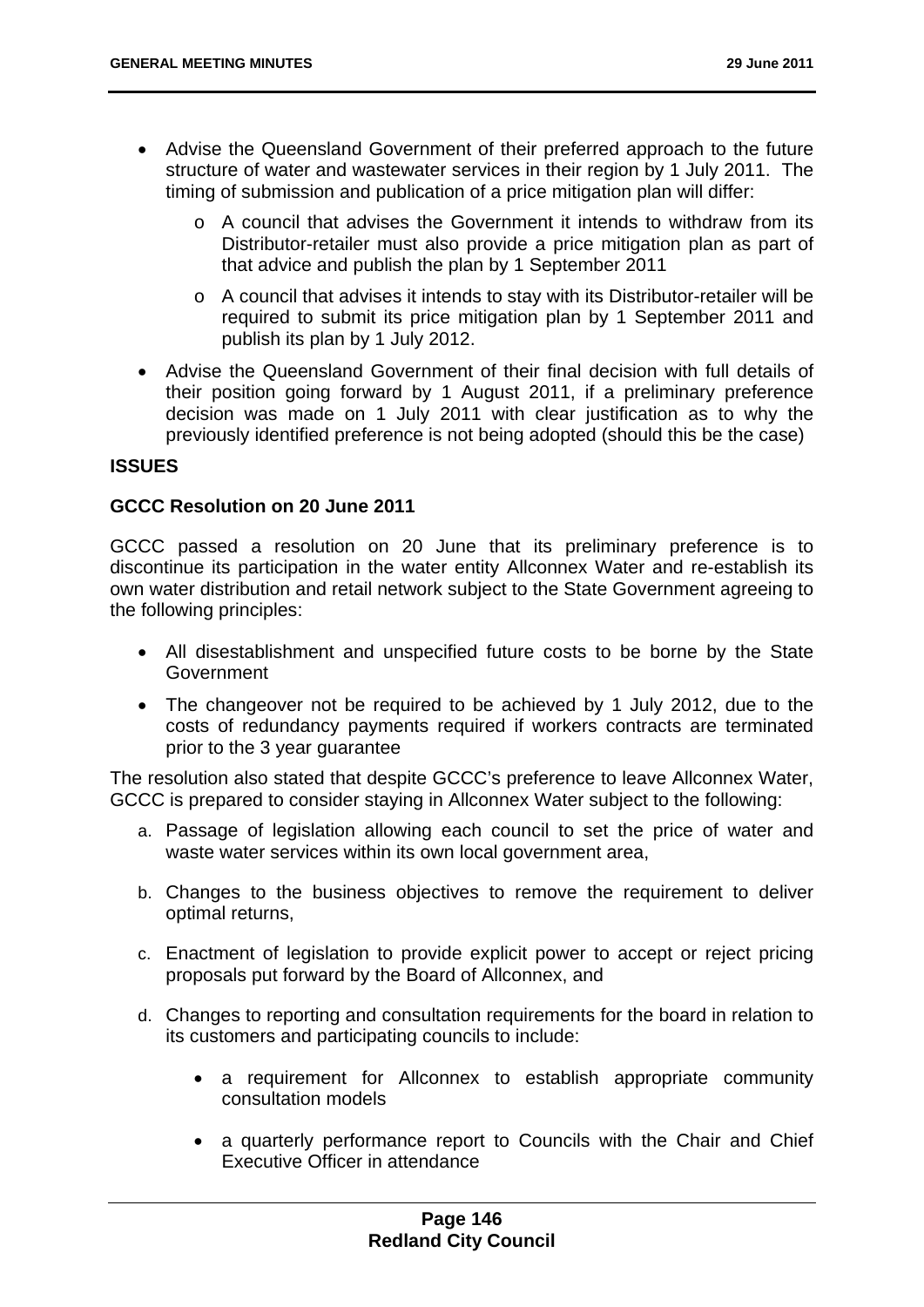- Regular Board performance reviews incorporating consultation with the participating local government
- a wholesale change to the membership of the current Board with such changes to ideally reflect the respective participation rights of each Council.

The resolution also contained the following:

- 1. GCCC's clear and strong preference is for legislation to be enacted by the State government explicitly precluding the sale by any participating Council of its share of Allconnex to any private entity or company.
- 2. That GCCC seek clarification from the LNP in relation to its position of returning the water retail business back to Councils and whether they intend to offer financial assistance as well as removing the onus of underwriting the costs of the remaining participating councils.

# **RELATIONSHIP TO CORPORATE PLAN**

### **9. An efficient and effective organisation**

Council is well respected and seen as an excellent organisation which manages resources in an efficient and effective way:

- 9.5 Ensure robust long term financial planning is in place to protect the financial sustainability of Council
- 9.6 Implement long term asset management planning that supports innovation and sustainability of service delivery, taking into account the community's aspirations and capacity to pay for desired service levels

## **FINANCIAL IMPLICATIONS**

#### **Costs incurred by remaining in Allconnex Water**

Due to the number of unknowns relating to the impact of the other participating Councils' decisions and potential legislative impacts, which have yet to be drafted, it is not possible to build a financial model for remaining in Allconnex Water. By remaining in Allconnex Water, there will be no re-establishment costs and no disestablishment costs. If any Council withdraws resulting in consequential costs due to nested contracts (e.g. property leases, electricity supply contracts), the State Government has stated that these costs will be paid by the withdrawing Councils. However RCC could incur legal fees in claiming and substantiating the consequential costs.

If other Councils withdraw, an independent cost assessment should be undertaken to safeguard against protracted legal negotiations and fees concerning consequential costs). The cost of this assessment would need to be negotiated with the consultancy firm and the participating Councils, once the preliminary preference decisions of the other Councils are confirmed.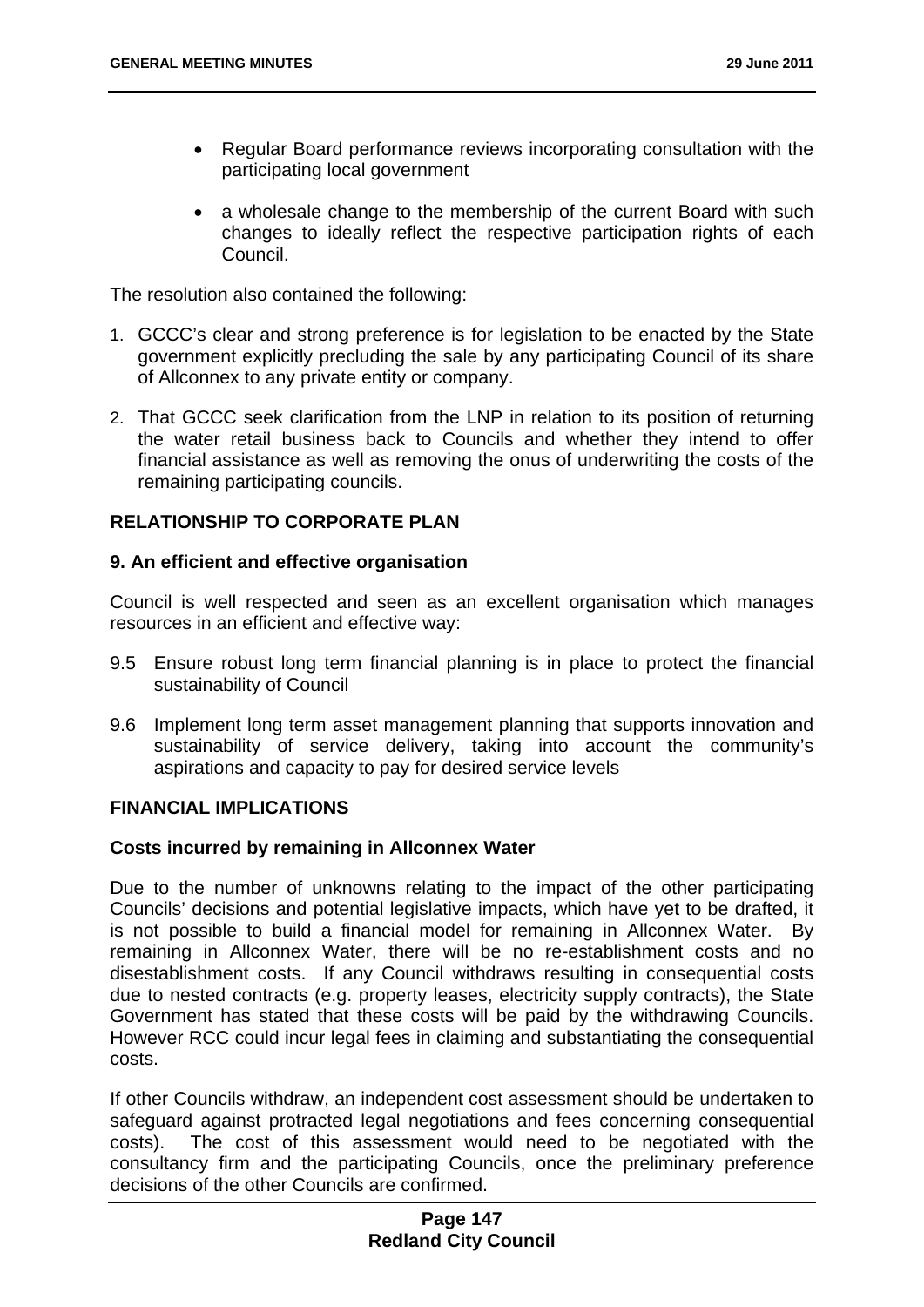### **Costs incurred by withdrawing from Allconnex Water**

Ernst and Young (EY) was engaged by Redland City Council on behalf of Allconnex Water's three participating Councils (RCC, LCC and GCCC) to estimate the range of disestablishment costs and risks associated with the potential disestablishment of Allconnex Water as at 1 July 2012. Excluding transaction taxes (up to \$216.25M) and consequential costs (unquantifiable), the range of costs for all three Councils is between \$31.8M and \$73.32M. Apportioning the costs based on participation rights, the range of costs for RCC is between \$3.55M and 8.17M.

### **CONSULTATION**

In preparation for this report to Council, consultation has occurred amongst officers, Manager of Financial Control, General Manager of Corporate Services, Chief Executive Officer and Councillors.

### **OFFICER'S RECOMMENDATION**

- 1. Advise State Government on 1 July 2011 that RCC's preferred preliminary decision is to remain in Allconnex subject to:
	- a. Obtain an independent cost assessment if any Council withdraws from Allconnex Water (to safeguard against protracted negotiations or disputes concerning consequential costs);
	- b. Immediate resolution of Participation Rights (Price Waterhouse Coopers has been engaged by Logan City Council (LCC) on behalf of RCC, LCC and GCCC to confirm the equity share for the three participating Councils);
	- c. Efficient negotiation of changes to the Participation Agreement with the remaining Councils with an expectation that it will result in minimal change other than the following;
		- Change to the Board composition with each Council being required to add one representative to the Board with suitable skills and experience;
		- Introduction of provisions that effectively safeguard against adverse Price Mitigation Plans or any other Council directions that might adversely influence the viability of Allconnex Water or detrimentally affect any other Participating Council;
- 2. However, should LCC and GCCC unilaterally withdraw from Allconnex Water, RCC will stay in Allconnex Water. The reduced scale of the authority would enable a full review of the business model, including the restructure of operations with significantly reduced overheads/costs and improved efficiencies; and
- 3. If the negotiations with the remaining Councils on the Participation Agreement during early July are unsuccessful, RCC would be forced to reconsider its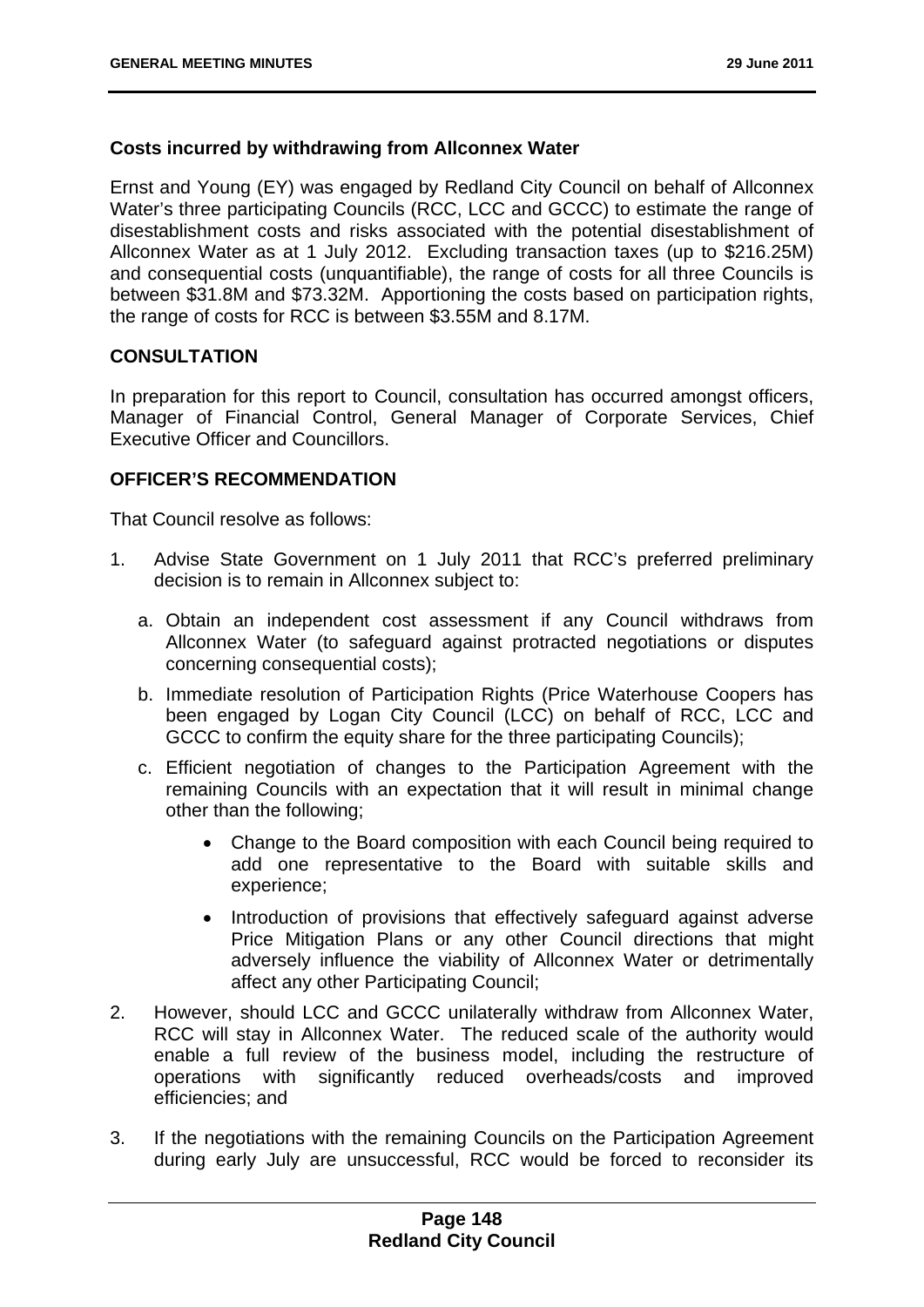preliminary preference and make a final decision on 1 August which may include the option of withdrawing from Allconnex Water.

### **MOTION TO MOVE INTO OPEN FORUM AT 6.53PM**

| Moved by:    | <b>Cr K Reimers</b> |
|--------------|---------------------|
| Seconded by: | Cr D Henry          |

That the meeting move into Open Forum to allow further discussion on this item.

On being put to the vote the motion was lost.

#### **COUNCIL RESOLUTION**

| Moved by:    | Cr K Williams |
|--------------|---------------|
| Seconded by: | Cr C Ogilvie  |

- **1. Advise State Government on 1 July 2011 that RCC's preferred preliminary decision is to remain in Allconnex subject to:** 
	- **a. Obtain an independent cost assessment if any Council withdraws from Allconnex Water (to safeguard against protracted negotiations or disputes concerning consequential costs);**
	- **b. Immediate resolution of Participation Rights (Price Waterhouse Coopers has been engaged by Logan City Council (LCC) on behalf of RCC, LCC and GCCC to confirm the equity share for the three participating Councils);**
	- **c. Efficient negotiation of changes to the Participation Agreement with the remaining Councils with an expectation that it will result in minimal change other than the following;** 
		- **The only change to the Board composition with each Council being required to add one representative to the Board with suitable skills and experience;**
		- **Introduction of provisions that effectively safeguard against adverse Price Mitigation Plans or any other Council directions that might adversely influence the viability of Allconnex Water or detrimentally affect any other Participating Council;**
	- **d. Measures being taken to ensure all three participating Councils are required to move to MAR allowing them opportunities to set their own CSO's (rebates) to subsidise this move;**
- **2. However, should LCC and GCCC unilaterally withdraw from Allconnex Water, RCC will stay in Allconnex Water. The reduced scale of the authority would enable a full review of the business model, including the restructure of operations with significantly reduced overheads/costs and improved efficiencies;**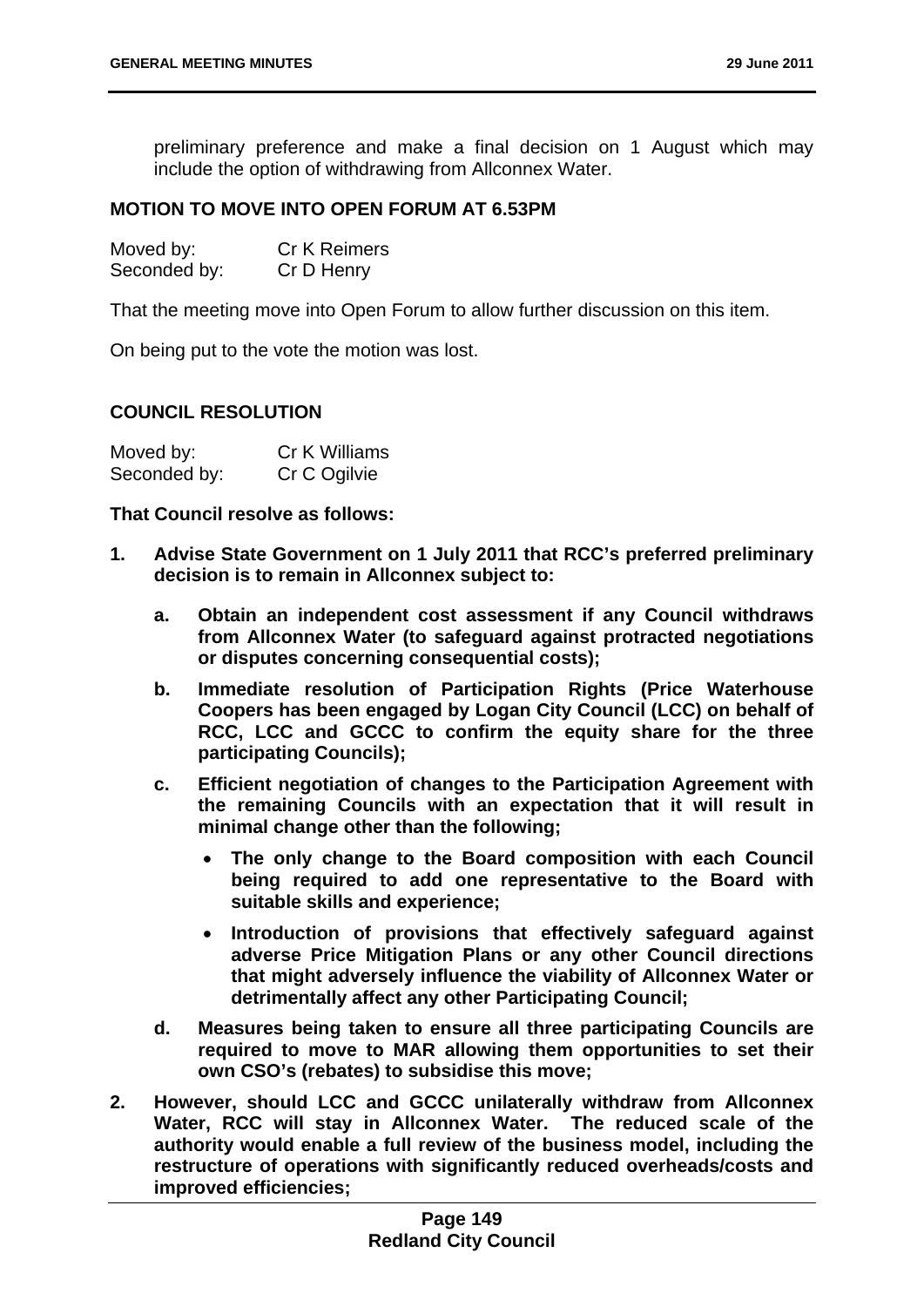- **3. If the negotiations with the remaining Councils on the Participation Agreement during early July are unsuccessful, RCC would be forced to reconsider its preliminary preference and make a final decision on 1 August which may include the option of withdrawing from Allconnex Water; and**
- **4. Urgently seek information from the Minister and the Premier in defining consequential costs.**

**CARRIED** (unanimously)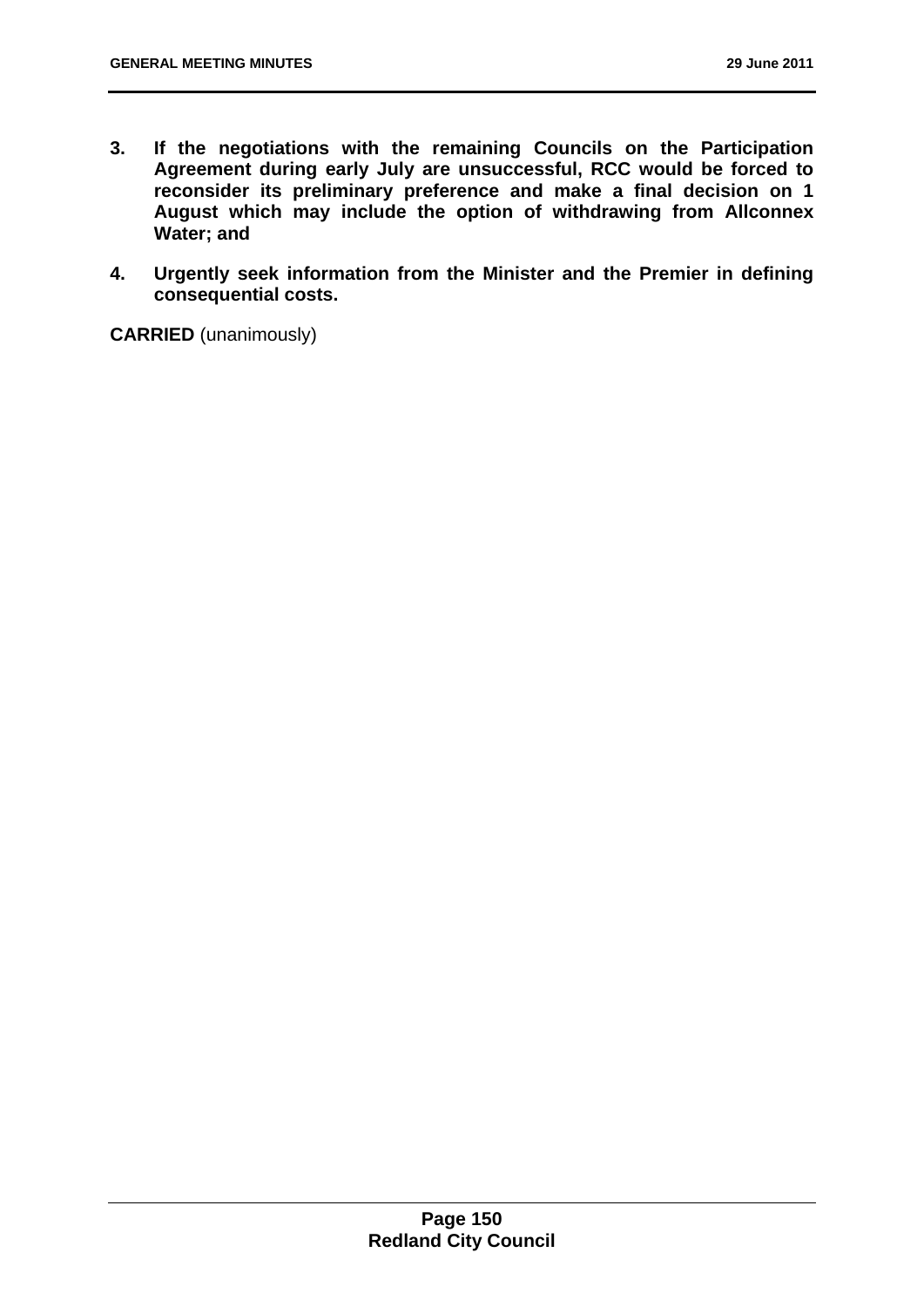## **18 NOTICE OF MOTION**

## **18.1 NOTICE GIVEN BY CR BOGLARY (DIVISION 1)**

# **18.1.1 PROPOSED TECHNICAL ASSESSMENT OF SILTATION OF SOVEREIGN LAKE**

In accordance with notice given on 22 June 2011, Cr Boglary moved as follows:

### **COUNCIL RESOLUTION**

| Moved by:    | Cr W Boglary |
|--------------|--------------|
| Seconded by: | Cr M Elliott |

**That in an endeavour to give greater certainty about the extent and timing of lake dredging, the proposed technical assessment of siltation of Sovereign Lake be brought forward to be completed within 2011/12 subject to first quarter budget revision.** 

### **CARRIED**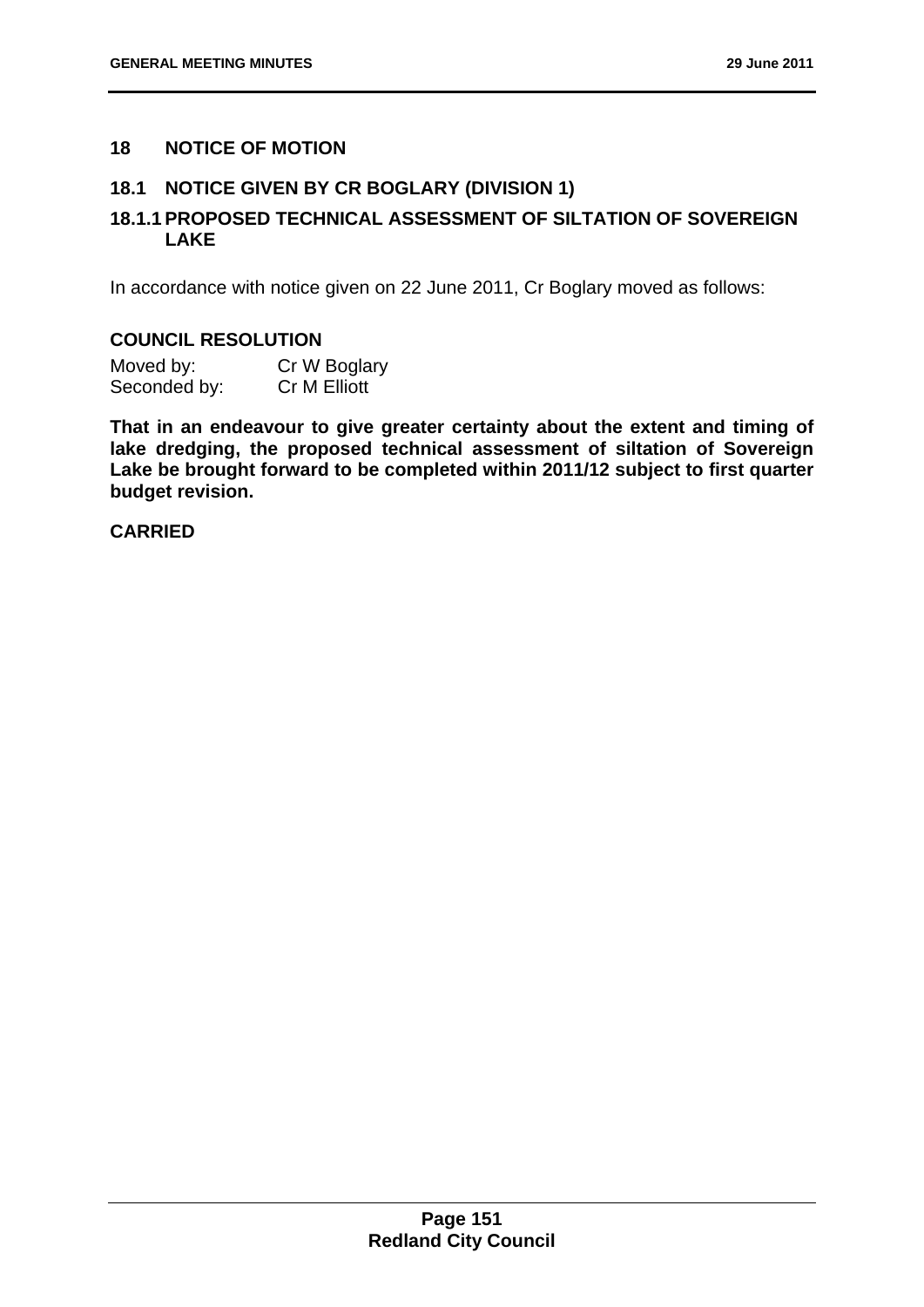### **19 NOTICE OF MOTION UNDER SECTION 59 OF LOCAL GOVERNMENT (OPERATIONS) REGULATION 2010**

## **19.1 NOTICE GIVEN BY CR WILLIAMS (DIVISION 9)**

## **19.1.1 NOTICE OF MOTION TO REPEAL OR AMEND A RESOLUTION OF COUNCIL OF 27 APRIL 2011**

At the General Meeting of 27 April 2011, *(Item 18.1.1 Request for Report – Proposal to Charge for Parking at Weinam Creek Ferry Terminal)*, Council resolved as follows:

*That council request a report for a subsequent Planning and Policy meeting that:* 

- *1. Provides sufficient information to address the issue of equity that has arisen over the proposal to charge for parking at the Weinam Creek ferry terminal; and, if necessary; and*
- *2. Clearly lays out any future plans for the Victoria Point and Toondah Harbour car parks and how charges may be incorporated into these plans.*

### Reasons:

That this council affirms that it does not support, and has no intention of installing, parking meters across Redlands and thereby will not require resources spent on delivering a report for Council's consideration.

In accordance with notice given on 2 June 2011, Cr Williams moved as follows:

## **COUNCIL RESOLUTION**

Moved by: Cr K Williams Seconded by: Cr J Burns

**That Council RESCIND its decision of the General Meeting of the 27 April 2011,**  *(Item 18.1.1 Request for Report – Proposal to Charge for Parking at Weinam Creek Ferry Terminal)***.** 

## **CARRIED**

DIVISION

FOR: Crs Burns, Reimers, Murray, Williams, Ogilvie, Boglary and Hobson.

AGAINST: Crs Elliott, Bowler, Townsend and Henry.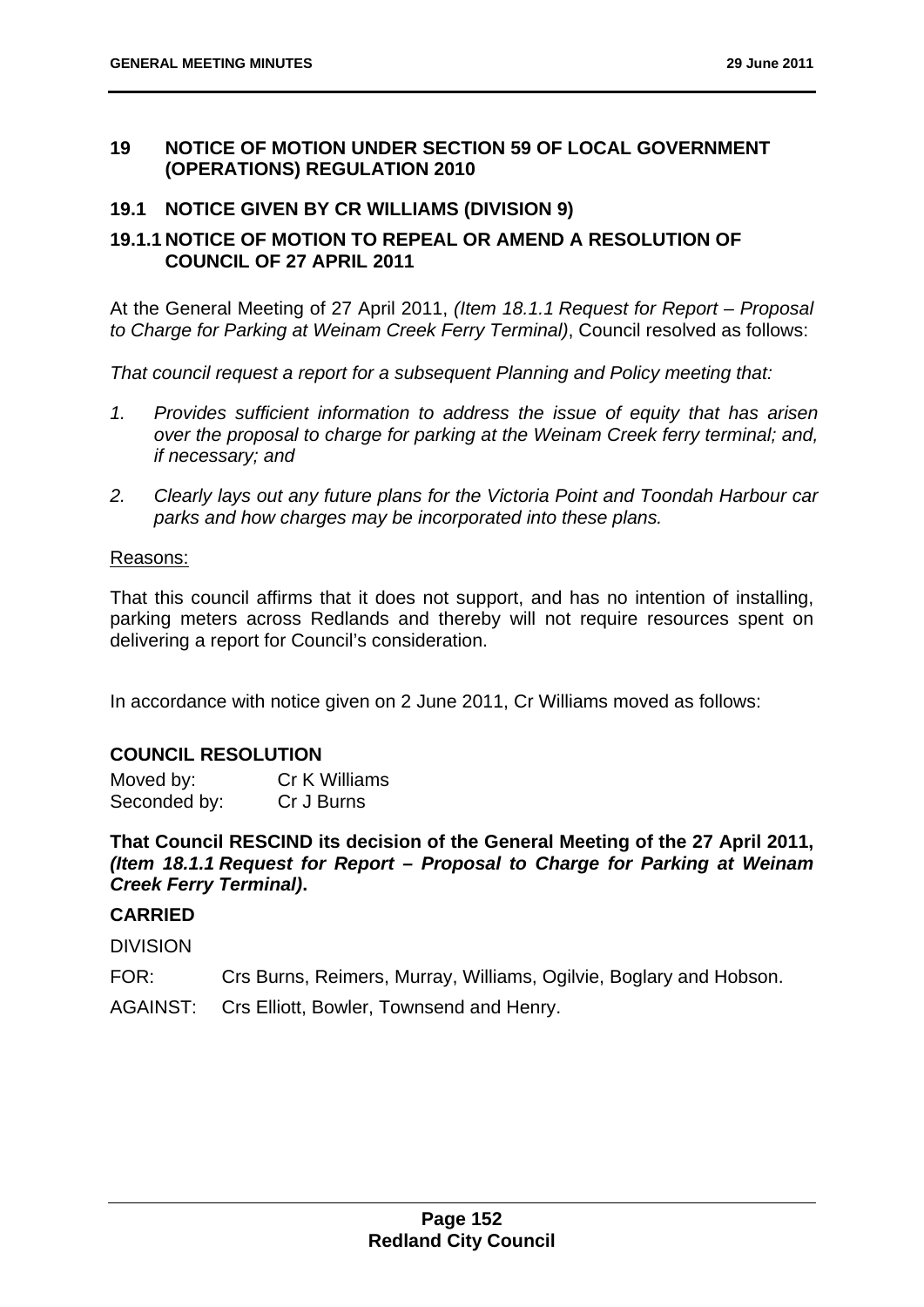## **19.2 NOTICE GIVEN BY CR WILLIAMS (DIVISION 9)**

## **19.2.1 NOTICE OF MOTION TO REPEAL OR AMEND A RESOLUTION OF COUNCIL OF 30 MARCH 2011**

At the General Meeting of 30 March 2011 (Closed Session *item 15.3.4 – Redland Bay Centre and Foreshore Master Plan – Implementation Strategy* refers), Council resolved as follows:

- *1. To endorse the proposed project management proposals as set out in the report and refer necessary operational budget adjustments to the next quarterly review;*
- *2. To endorse the proposed Weinam Creek car park interim project and refer capital budget adjustments to the next quarterly review; and*
- *3. That the briefing note no longer be deemed confidential by Committee.*

#### Reasons:

- 1. The Interim Car Parking plan represents a waste of \$1.5million in difficult financial times for Redland City Council for an extremely unpopular 3 year fix.
- 2. Once this fee is imposed it is unlikely that it will ever be removed.
- 3. It also preempts the solutions to Weinam Creek that private enterprise is being asked to provide which diminishes any innovative solutions which are desperately needed for Redland City.
- 4. This amount of money will be required when better solutions are found and built into a review of the Redland Bay Centre and Foreshore Master Plan.

In accordance with notice given on 31 May 2011, Cr Williams moved as follows:

## **PROPOSED MOTION**

Moved by: Cr K Williams Seconded by: Cr J Burns

That Council AMEND its decision of the General Meeting of 30 March 2011, (relating to *closed session item 15.3.4 – Redland Bay Centre and Foreshore Master Plan – Implementation Strategy)* by removing resolution 2 and resolve as follows:

- 1. That Council endorse the proposed project management proposals as set out in the report and refer necessary operational budget adjustments to the next quarterly review; and
- 2. That the briefing note no longer be deemed confidential by Committee.

After some debate on this item, Cr Henry moved that the motion be put.

The motion to put the motion was put to the vote and CARRIED.

### **DIVISION**

FOR: Crs Reimers, Murray, Elliott, Bowler, Townsend, Henry and Boglary.

AGAINST: Crs Burns, Williams, Ogilvie and Hobson.